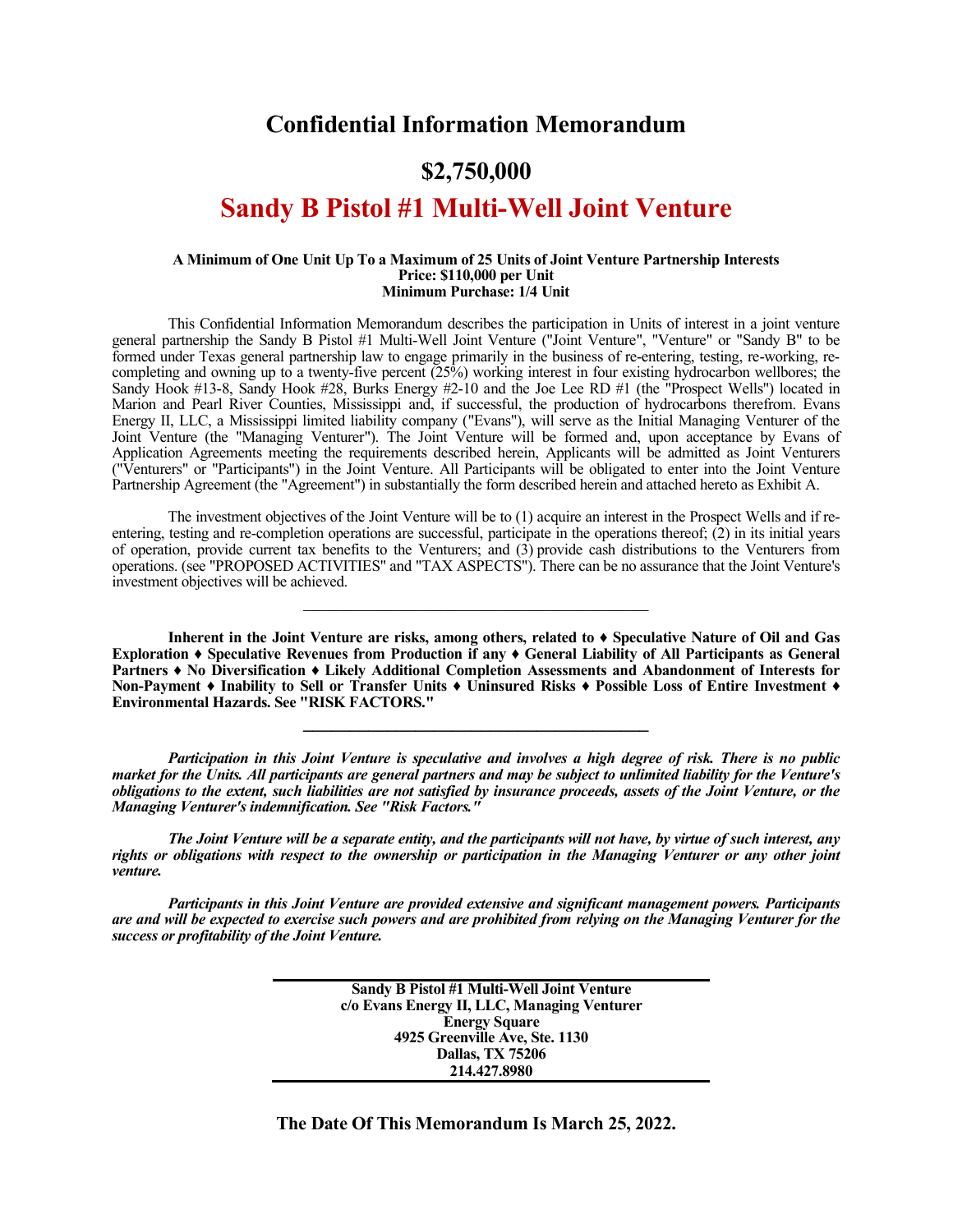**PARTICIPATION AS A JOINT VENTURER HEREIN INVOLVES A HIGH DEGREE OF RISK, AND ONLY THOSE PERSONS WHO ARE ABLE TO BEAR THE FINANCIAL RISKS REFERRED TO IN THIS MEMORANDUM SHOULD CONSIDER PARTICIPATING IN THIS VENTURE. SEE "RISK FACTORS" FOR A DETAILED DESCRIPTION OF SOME OF THE RISKS DESCRIBED HEREIN. PARTICIPATION AS A JOINT VENTURER HEREIN INVOLVES A LONG TERM INVESTMENT.**

**EVANS ENERGY II, LLC, THE MANAGING VENTURER (SOMETIMES HEREIN REFERRED TO AS THE "MANAGING VENTURER" OR "EVANS", INTENDS TO RECEIVE APPLICATIONS FOR UP TO 25 Units OF JOINT VENTURE PARTNERSHIP INTERESTS IN THE SANDY B PISTOL #1 MULTI-WELL JOINT VENTURE, A TEXAS JOINT VENTURE PARTNERSHIP (THE "VENTURE") WHICH HAS BEEN FORMED FOR THE PURPOSE OF RE-ENTERING, TESTING, REWORKING, RECOMPLETING, AND OWNING A TWENTY-FIVE PERCENT WORKING INTEREST IN FOUR EXISTING WELLBORES AND, IF SUCCESSFUL, PRODUCTION OF HYDROCARBONS THEREFROM.**

**WHILE THE MANAGING VENTURER DOES NOT BELIEVE THAT THE JOINT VENTURE INTERESTS ARE SECURITIES AS THAT TERM IS DEFINED IN THE FEDERAL AND STATE SECURITIES LAWS, NONETHELESS THE MANAGING VENTURER MAY QUALIFY THE UNITS OF JOINT VENTURE INTERESTS AS TRANSACTIONS EXEMPT FROM THE REGISTRATION REQUIREMENTS OF FEDERAL AND STATE SECURITIES LAWS AND REGULATIONS, AS MAY BE APPLICABLE INCLUDING, BUT NOT LIMITED TO, RULE 506(c) OF REGULATION D AND SECTION 4(a)(5) OF THE SECURITIES ACT OF 1933 AS AMENDED. ALL PROPOSED VENTURERS ARE REQUIRED TO ACKNOWLEDGE, WARRANT, AND REPRESENT THAT THEY ARE ACCREDITED INVESTORS, POSSESS THE REQUISITE BUSINESS KNOWLEDGE AND EXPERIENCE NECESSARY TO EVALUATE THE RISKS OF THE VENTURE, THE VENTURERS ARE NOT RELYING ON THE MANAGERIAL EFFORTS OF THE MANAGING VENTURER FOR THE SUCCESS OF THE VENTURE, AND THAT THEIR EXPERIENCE AND KNOWLEDGE ENABLES THEM TO EFFECTIVELY EXERCISE THE MANAGERIAL POWERS AND AUTHORITY CONFERRED UPON THEM BY THE JOINT VENTURE AGREEMENT.**

**NEITHER THIS MEMORANDUM NOR OTHER INFORMATION DESCRIBING THE JOINT VENTURE UNITS HAS BEEN FILED WITH, SUBMITTED TO, APPROVED, OR REVIEWED BY THE UNITED STATES SECURITIES AND EXCHANGE COMMISSION NOR ANY STATE SECURITIES COMMISSION OR SIMILAR STATE REGULATORY AGENCY. NEITHER THE UNITED STATES SECURITIES AND EXCHANGE COMMISSION NOR ANY STATE SECURITIES COMMISSION OR SIMILAR STATE REGULATORY AGENCY HAS PASSED UPON, APPROVED, DISAPPROVED, OR COMMENTED UPON THE RISKS, MERIT,S OR ANY OTHER ASPECT OF THE JOINT VENTURE, THE UNITS, THIS MEMORANDUM OR THE CONTENTS HEREOF. ANY REPRESENTATION TO THE CONTRARY IS A CRIMINAL OFFENSE.**

**THIS MEMORANDUM IS PREPARED SOLELY FOR THE BENEFIT OF QUALIFIED PERSONS ACCEPTABLE TO THE MANAGING VENTURER WHO MEET THE SUITABILITY STANDARDS SET BY THE MANAGING VENTURER (SEE "PLAN OF ORGANIZATION AND SUITABILITY STANDARDS"). ANY REPRODUCTION OR DISTRIBUTION OF THIS MEMORANDUM, IN WHOLE OR IN PART, OR THE DIVULGENCE OF ANY OF THE INFORMATION CONTAINED HEREIN WITHOUT THE PRIOR WRITTEN CONSENT OF EVANS IS PROHIBITED. THE PROSPECTIVE VENTURER, BY ACCEPTING DELIVERY OF THIS MEMORANDUM, AGREES TO RETURN IT AND ALL ENCLOSED DOCUMENTS TO EVANS IN THE EVENT HE OR SHE DECIDES NOT TO PARTICIPATE IN THE VENTURE DESCRIBED HEREIN.**

**THE INFORMATION CONTAINED IN THIS MEMORANDUM HAS BEEN OBTAINED FROM SOURCES BELIEVED BY EVANS TO BE RELIABLE, AND SUCH INFORMATION IS BELIEVED BY EVANS TO BE ACCURATE AND COMPLETE. HOWEVER, NEITHER THE DELIVERY OF THIS MEMORANDUM NOR ANY PARTICIPATION IN THE UNITS DESCRIBED HEREIN SHALL, UNDER ANY CIRCUMSTANCES, CREATE ANY IMPLICATION THAT THE INFORMATION CONTAINED HEREIN IS TRUE AND ACCURATE AS OF ANY TIME SUBSEQUENT TO THE DATE HEREOF. NO PERSON OTHER THAN EVANS HAS BEEN AUTHORIZED TO GIVE ANY INFORMATION IN CONNECTION WITH THE UNITS DESCRIBED HEREIN, AND, IF GIVEN OR MADE, SUCH INFORMATION OR REPRESENTATIONS MUST NOT BE RELIED UPON AS HAVING BEEN AUTHORIZED BY EVANS. NO PERSON HAS BEEN**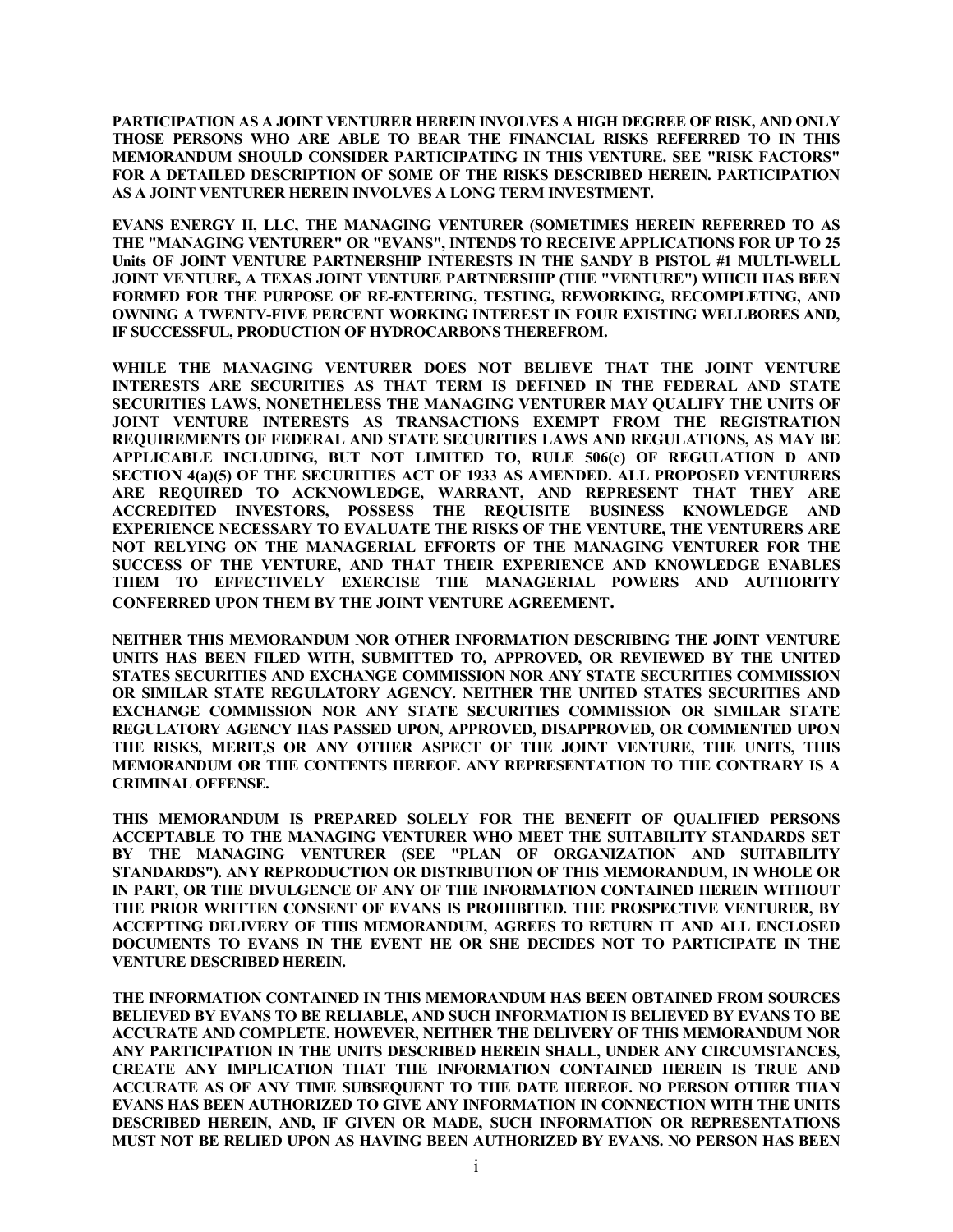**AUTHORIZED TO MAKE ANY REPRESENTATIONS OTHER THAN THOSE CONTAINED IN THIS MEMORANDUM.**

**THE PURPOSE OF THIS MEMORANDUM IS TO PROVIDE THE PROSPECTIVE VENTURER WITH THAT INFORMATION THAT THE MANAGING VENTURER BELIEVES IS PERTINENT IN MAKING AN INFORMED DECISION AS TO PARTICIPATION IN THE VENTURE. IT IS RECOGNIZED THAT ADDITIONAL INFORMATION MAY BE DESIRED BY A PROSPECTIVE VENTURER PRIOR TO MAKING HIS OR HER DECISION. THEREFORE, EACH PROPOSED VENTURER IS ENCOURAGED TO MAKE FURTHER INQUIRIES IN AN EFFORT TO SATISFACTORILY ANSWER ANY QUESTIONS HE OR SHE MAY HAVE. REQUESTS FOR FURTHER INFORMATION SHOULD BE MADE TO EVANS, AND SUCH INFORMATION SHOULD ONLY BE RELIED UPON WHEN FURNISHED IN WRITTEN FORM AND SIGNED BY AN OFFICER OR MANAGER OF EVANS.**

**PROSPECTIVE VENTURERS ARE NOT TO CONSTRUE THE CONTENTS OF THIS MEMORANDUM OR ANY SUBSEQUENT COMMUNICATION FROM EVANS OR ANY AFFILIATE AS LEGAL OR TAX ADVICE. EACH PERSON IS ENCOURAGED TO SEEK INDEPENDENT LEGAL AND TAX ADVICE REGARDING HIS OR HER PARTICULAR SITUATION AND, MORE SPECIFICALLY, ANY PARTICIPATION IN THE VENTURE REFERRED TO HEREIN. EVANS MAKES NO REPRESENTATIONS AS TO THE EFFECT OF PARTICIPATING IN THE UNITS DESCRIBED HEREIN ON THE PARTICULAR FEDERAL OR STATE INCOME TAX SITUATION OF ANY PROSPECTIVE VENTURER.**

**ANY COMMUNICATION REGARDING PARTICIPATION IN THE UNITS DESCRIBED HEREIN SHALL ONLY BE MADE THROUGH PERSONAL NEGOTIATIONS BETWEEN A PROSPECTIVE VENTURER AND AN AUTHORIZED REPRESENTATIVE OF EVANS. SUCH PERSONAL NEGOTIATIONS ARE INTENDED BY EVANS TO ENSURE, AMONG OTHER THINGS, ADHERENCE TO THE SUITABILITY STANDARDS REQUIRED OF POTENTIAL VENTURERS AND TO PROVIDE POTENTIAL VENTURERS THE OPPORTUNITY TO SEEK SUCH EXPLANATIONS AND/OR ADDITIONAL INFORMATION ABOUT THE VENTURE AS THEY MAY DESIRE.**

**CERTAIN STATEMENTS, ESTIMATES, AND PROJECTIONS CONTAINED IN THIS MEMORANDUM AND ANY ACCOMPANYING MATERIALS HAVE BEEN PREPARED BY EVANS AND ITS VARIOUS ADVISORS, CONSULTANTS, AND AFFILIATES, AND ARE CONTAINED HEREIN FOR THE LIMITED PURPOSE OF EVALUATING THE PROPOSED PLAN OF THE VENTURE BY ILLUSTRATING, UNDER CERTAIN LIMITED ASSUMPTIONS, THE RESULTS OF PROJECTED OPERATIONS. WHILE PRESENTED WITH NUMERICAL SPECIFICITY, THE PROJECTIONS ARE BASED ON CERTAIN ASSUMPTIONS THAT ARE INHERENTLY SUBJECT TO SIGNIFICANT BUSINESS, ECONOMIC, POLITICAL, REGULATORY, COMPETITIVE UNCERTAINTIES, AND CONTINGENCIES, ALL OF WHICH ARE DIFFICULT TO PREDICT AND MANY OF WHICH ARE BEYOND THE CONTROL OF EVANS AND ITS ADVISORS AND AFFILIATES. WITH RESPECT TO FUTURE BUSINESS DECISIONS THAT ARE SUBJECT TO CHANGE THERE CAN BE NO ASSURANCE THAT THE PROJECTIONS OR THE UNDERLYING ASSUMPTIONS WILL BE REALIZED, AND THAT ACTUAL RESULTS OF OPERATIONS ARE VERY LIKELY TO BE MATERIALLY DIFFERENT FROM THOSE SHOWN. UNDER NO CIRCUMSTANCES SHOULD THE INCLUSION OF THE PROJECTIONS BE REGARDED AS A REPRESENTATION, WARRANTY, OR PREDICTION BY THE VENTURE, MANAGING VENTURER OR ANY OTHER PERSON WITH RESPECT TO THE ACCURACY THEREOF OR THE ACCURACY OF THE UNDERLYING ASSUMPTIONS, OR THAT THE VENTURE WILL ACHIEVE OR IS LIKELY TO ACHIEVE ANY PARTICULAR RESULTS. THERE CAN BE NO ASSURANCE THAT THE VENTURE'S ACTUAL FUTURE RESULTS WILL NOT VARY MATERIALLY FROM THE PROJECTIONS. EACH RECIPIENT OF THIS MEMORANDUM IS CAUTIONED NOT TO PLACE UNDUE RELIANCE ON ANY SUCH PROJECTIONS. THE VENTURE'S INDEPENDENT ACCOUNTANTS HAVE NOT COMPILED OR EXAMINED THESE PROJECTIONS AND, ACCORDINGLY, DO NOT EXPRESS AN OPINION OR ANY OTHER FORM OF ASSURANCE ON THEM.**

**EACH PROSPECTIVE VENTURER SHALL BE REQUIRED TO EXECUTE A QUESTIONNAIRE, APPLICATION AGREEMENT, AND JOINT VENTURE PARTNERSHIP AGREEMENT AND BY THE EXECUTION THEREOF, MAKE THOSE REPRESENTATIONS REFERRED TO THEREIN. EACH PROSPECTIVE VENTURER WILL BE FURTHER REQUIRED TO SUBMIT TO EVANS THIRD-PARTY**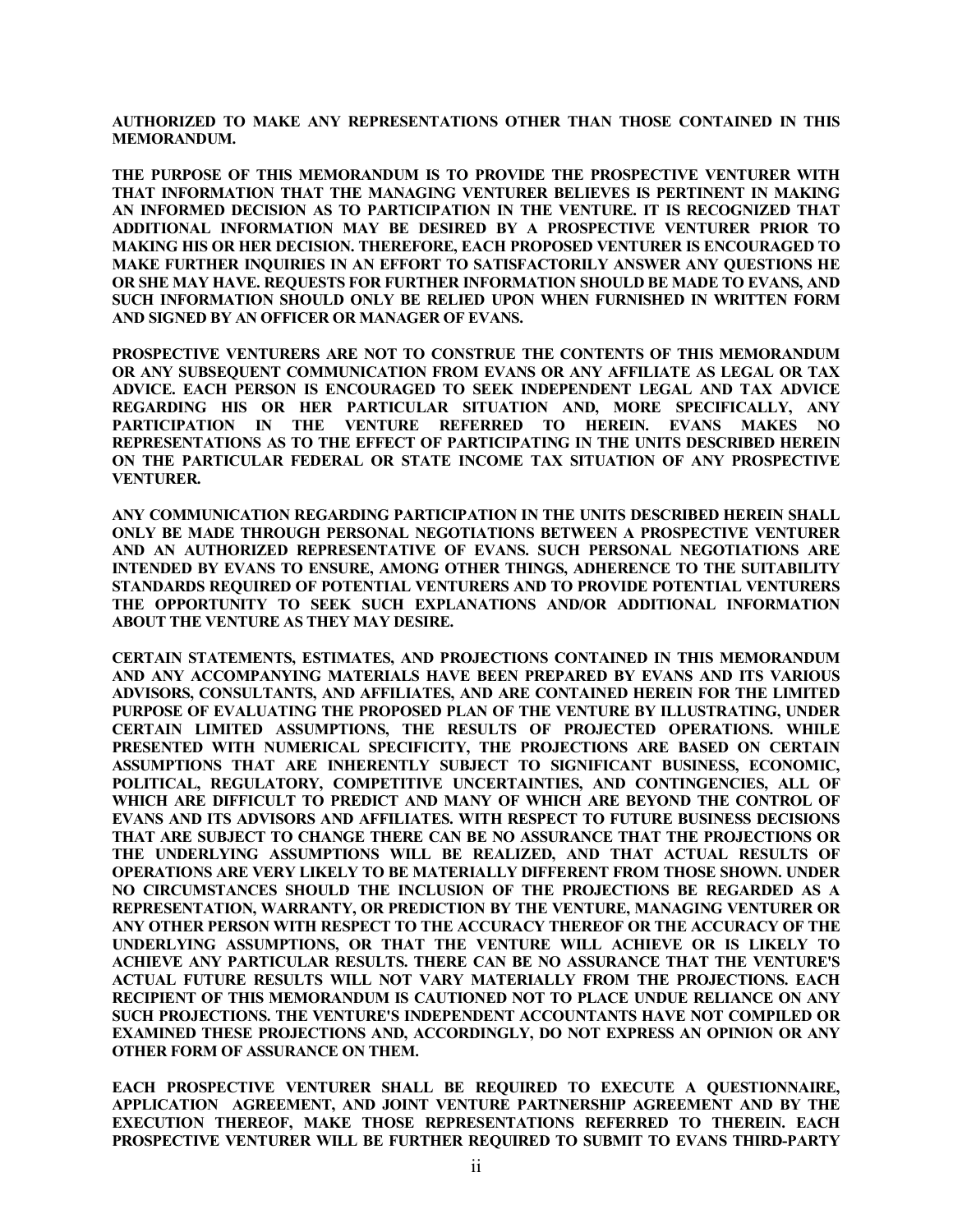#### **DOCUMENTATION SUBSTANTIATING THEIR STATUS AS AN ACCREDITED INVESTOR. (SEE "PLAN OF ORGANIZATION AND SUITABILITY STANDARDS").**

#### **THE MANAGING VENTURER SHALL FURNISH VENTURERS WITH CERTAIN INFORMATION AND REPORTS. SEE ARTICLE VII OF THE JOINT VENTURE AGREEMENT, WHICH ACCOMPANIES THIS MEMORANDUM.**

**IRS Circular 230 Disclosure: To ensure compliance with the United States Treasury Department Circular 230 Disclosure, prospective investors are hereby notified that (i) any discussion in this Memorandum related to U.S. federal income tax issues is not intended or written to be used, and cannot be used, by any taxpayer for the purpose of avoiding any United States federal income tax penalties that may be imposed on such taxpayer; (ii) any such discussion was written to support the promotion or marketing of the Units; and (iii) each taxpayer should seek advice regarding an investment in the Units based on its particular circumstances from an independent tax advisor.**

#### **NASAA UNIFORM LEGEND**

**IN MAKING AN INVESTMENT DECISION, INVESTORS MUST RELY ON THEIR OWN EXAMINATION OF THE PERSON OR ENTITY CREATING THE SECURITIES AND THE TERMS OF THE OFFERING, INCLUDING THE MERITS AND RISKS INVOLVED. THESE SECURITIES HAVE NOT BEEN RECOMMENDED BY ANY FEDERAL OR STATE SECURITIES COMMISSION OR REGULATORY AUTHORITY. FURTHERMORE, THE FOREGOING AUTHORITIES HAVE NOT CONFIRMED THE ACCURACY OR ADEQUACY OF THIS DOCUMENT. ANY REPRESENTATION TO THE CONTRARY IS A CRIMINAL OFFENSE. THESE SECURITIES ARE SUBJECT TO RESTRICTIONS ON TRANSFERABILITY AND RESALE, AND MAY NOT BE TRANSFERRED OR RESOLD EXCEPT AS PERMITTED UNDER THE SECURITIES ACT OF 1933, AS AMENDED, AND THE APPLICABLE STATE SECURITIES LAWS, PURSUANT TO REGISTRATION OR EXEMPTION THEREFROM. INVESTORS SHOULD BE AWARE THAT THEY MAY BE REQUIRED TO BEAR THE FINANCIAL RISKS OF INVESTMENT FOR AN INDEFINITE PERIOD OF TIME.**

#### **FOR CALIFORNIA RESIDENTS ONLY**

**THE SECURITIES OFFERED BY THIS MEMORANDUM HAVE NOT BEEN QUALIFIED WITH THE CALIFORNIA DEPARTMENT OF CORPORATIONS NOR HAS THE CALIFORNIA DEPARTMENT OF CORPORATIONS PASSED UPON THE ADEQUACY OR ACCURACY OF THIS MEMORANDUM. ANY REPRESENTATION TO THE CONTRARY IS A CRIMINAL OFFENSE. THE ISSUANCE OF SUCH SECURITIES OR THE PAYMENT OR RECEIPT OF ANY PART OF THE CONSIDERATION THEREFORE PRIOR TO SUCH QUALIFICATION IS UNLAWFUL, UNLESS THE SALE OF SECURITIES IS EXEMPT FROM QUALIFICATION BY SECTION 25100, 25102 OR 25015 OF THE CALIFORNIA CORPORATIONS CODE. THE RIGHTS OF ALL PARTIES IN THIS PRIVATE PLACEMENT MEMORANDUM AND RELATED SUBSCRIPTION AGREEMENT ARE EXPRESSLY CONDITIONED UPON SUCH QUALIFICATION BEING OBTAINED, UNLESS THE SALE IS SO EXEMPT THE CALIFORNIA COMMISSIONER OF CORPORATIONS DOES NOT RECOMMEND OR ENDORSE THE PURCHASE OF THESE SECURITIES.**

#### **FOR FLORIDA RESIDENTS ONLY**

**THE SHARES REFERRED TO HEREIN WILL BE SOLD TO, AND ACQUIRED BY THE PARTICIPANT IN A TRANSACTION EXEMPT UNDER SECTION 517.061 OF THE FLORIDA SECURITIES ACT. THE SUBSCRIPTIONS HAVE NOT BEEN REGISTERED UNDER SAID ACT IN THE STATE OF FLORIDA. ALL FLORIDA RESIDENTS HAVE A THREE DAY RIGHT OF RESCISSION WITHIN THREE (3) BUSINESS DAYS AFTER THE FIRST TENDER OF CONSIDERATION IS MADE BY SUCH PURCHASER TO THE COMPANY, AN AGENT OF THE COMPANY, OR AN ESCROW AGENT OR WITHIN THREE (3) BUSINESS DAYS AFTER THE AVAILABILITY OF THAT PRIVILEGE IS COMMUNICATED TO SUCH PURCHASER, A SUBSCRIBER SHALL ONLY SEND A LETTER OR TELEGRAM TO THE COMPANY AT THE ADDRESS SET FORTH IN THIS MEMORANDUM, INDICATING HIS OR HER INTENTION TO WITHDRAW. SUCH LETTER OR TELEGRAM SHOULD BE SENT AND POSTMARKED BEFORE THE END OF THE AFOREMENTIONED THIRD DAY. IT IS PRUDENT TO SEND SUCH LETTER BY**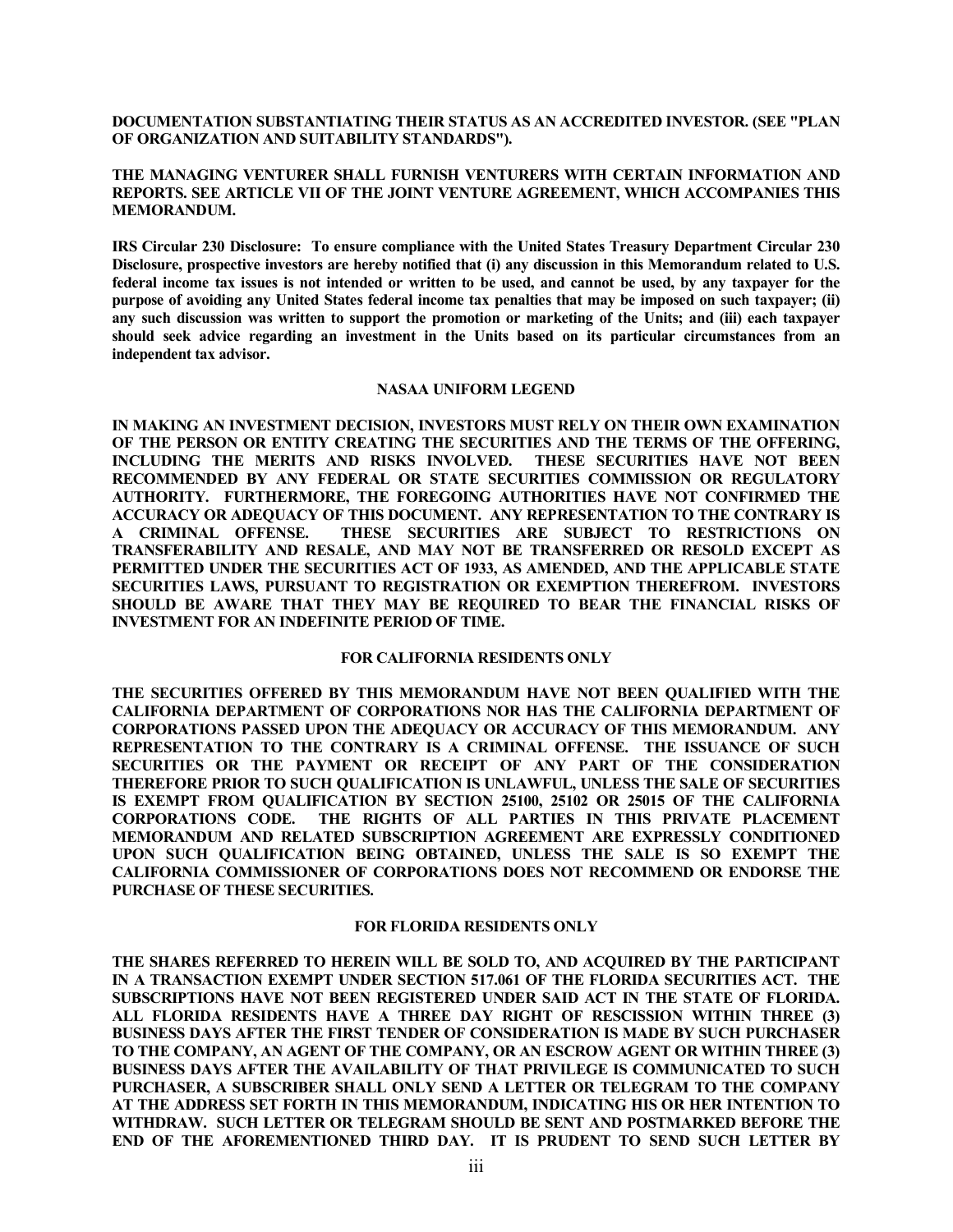**CERTIFIED MAIL, RETURN RECEIPT REQUESTED, TO ENSURE THAT IT IS RECEIVED AND ALSO TO EVIDENCE THE TIME AND DATE WHEN IT IS MAILED. SHOULD A FLORIDA RESIDENT MAKE THIS REQUEST ORALLY, HE SHOULD ASK FOR WRITTEN CONFIRMATION THAT THIS REQUEST HAS BEEN RECEIVED.**

#### **FOR NEW HAMPSHIRE RESIDENTS ONLY**

**NEITHER THE FACT THAT A REGISTRATION STATEMENT OR AN APPLICATION FOR A LICENSE HAS BEEN FILED WITH THE STATE OF NEW HAMPSHIRE NOR THE FACT THAT A SECURITY IS EFFECTIVELY REGISTERED OR A PERSON IS LICENSED IN THE STATE OF NEW HAMPSHIRE CONSTITUTES A FINDING BY THE SECRETARY OF STATE THAT ANY DOCUMENT FILED UNDER RSA 421-B OF THE NEW HAMPSHIRE UNIFORM SECURITIES ACT IS TRUE, COMPLETE AND NOT MISLEADING. NEITHER ANY SUCH FACT NOR THE FACT THAT AN EXEMPTION OR EXCEPTION IS AVAILABLE FOR A SECURITY OR A TRANSACTION MEANS THAT THE SECRETARY OF STATE HAS PASSED IN ANY WAY UPON THE MERITS OR QUALIFICATIONS OF, OR RECOMMENDED OR GIVEN APPROVAL TO, ANY PERSON, SECURITY OR TRANSACTION. IT IS UNLAWFUL TO MAKE, OR CAUSE TO BE MADE, TO ANY PROSPECTIVE PURCHASER, CUSTOMER OR CLIENT ANY REPRESENTATION INCONSISTENT WITH THE PROVISIONS OF THIS PARAGRAPH.**

#### **FOR NEW JERSEY RESIDENTS ONLY**

**THE SECURITIES OFFERED BY THIS MEMORANDUM HAVE NOT BEEN APPROVED OR DISAPPROVED BY THE BUREAU OF SECURITIES OF THE STATE OF NEW JERSEY NOR HAS THE BUREAU PASSED ON OR ENDORSED THE MERITS OF THIS OFFERING. ANY REPRESENTATION TO THE CONTRARY IS UNLAWFUL. THE FILING OF THIS DISCLOSURE MEMORANDUM DOES NOT CONSTITUTE APPROVAL OF THE ISSUE OR SALE THEREOF BY THE BUREAU OF SECURITIES. ANY REPRESENTATION TO THE CONTRARY IS UNLAWFUL. THESE ARE SPECULATIVE SECURITIES AND INVOLVE A HIGH DEGREE OF RISK.**

### **FOR PENNSYLVANIA RESIDENTS ONLY**

**EACH PERSON WHO ACCEPTS AN OFFER TO PURCHASE SECURITIES EXEMPTED FROM REGISTRATION BY SECTION 203(d) DIRECTLY FROM AN ISSUER OR AFFILIATE OF AN ISSUER SHALL HAVE THE RIGHT TO WITHDRAW HIS ACCEPTANCE WITHOUT INCURRING ANY LIABILITY TO THE SELLER, UNDERWRITER (IF ANY) OR ANY OTHER PERSON WITHIN TWO BUSINESS DAYS FROM THE DATE OF RECEIPT BY THE ISSUER OF HIS WRITTEN BINDING CONTRACT OF PURCHASE, OR IN THE CASE OF A TRANSACTION IN WHICH THERE IS NO WRITTEN BINDING CONTRACT OR PURCHASE, WITHIN TWO BUSINESS DAYS AFTER HE MAKES THE INITIAL PAYMENT FOR THE SECURITIES BEING OFFERED. IF YOU HAVE ACCEPTED AN OFFER TO PURCHASE THESE SECURITIES MADE PURSUANT TO A DISCLOSURE MEMORANDUM WHICH CONTAINS A NOTICE EXPLAINING YOUR RIGHT TO WITHDRAW YOUR ACCEPTANCE PURSUANT TO SECTION 207(m) OF THE PENNSYLVANIA SECURITIES ACT OF 1972 (70 P.S. 1-207(m)), YOU MAY ELECT, WITHIN TWO BUSINESS DAYS AFTER THE FIRST TIME YOU HAVE RECEIVED THIS NOTICE AND A DISCLOSURE MEMORANDUM TO WITHDRAW FROM YOUR PURCHASE AGREEMENT AND RECEIVE A FULL REFUND OF ALL MONIES PAID BY YOU. YOUR WITHDRAWAL WILL BE WITHOUT ANY FURTHER LIABILITY TO ANY PERSON. TO ACCOMPLISH THIS WITHDRAWAL, YOU WILL NEED ONLY SEND A LETTER OR TELEGRAM TO THE ISSUER (OR UNDERWRITER IF ONE IS LISTED ON THE FRONT PAGE OF THE DISCLOSURE MEMORANDUM) INDICATING YOUR INTENTION TO WITHDRAW. SUCH LETTER OR TELEGRAM SHOULD BE SENT AND POSTMARKED PRIOR TO THE END OF THE AFOREMENTIONED SECOND BUSINESS DAY. IF YOU ARE SENDING A LETTER, IT IS PRUDENT TO SEND IT BY CERTIFIED MAIL, RETURN RECEIPT REQUESTED, TO ENSURE THAT IT IS RECEIVED AND ALSO TO EVIDENCE THE TIME WHEN IT WAS MAILED. IF YOU SHOULD MAKE THE REQUEST ORALLY, YOUR SHOULD ASK FOR WRITTEN CONFIRMATION THAT YOUR REQUEST HAS BEEN RECEIVED.**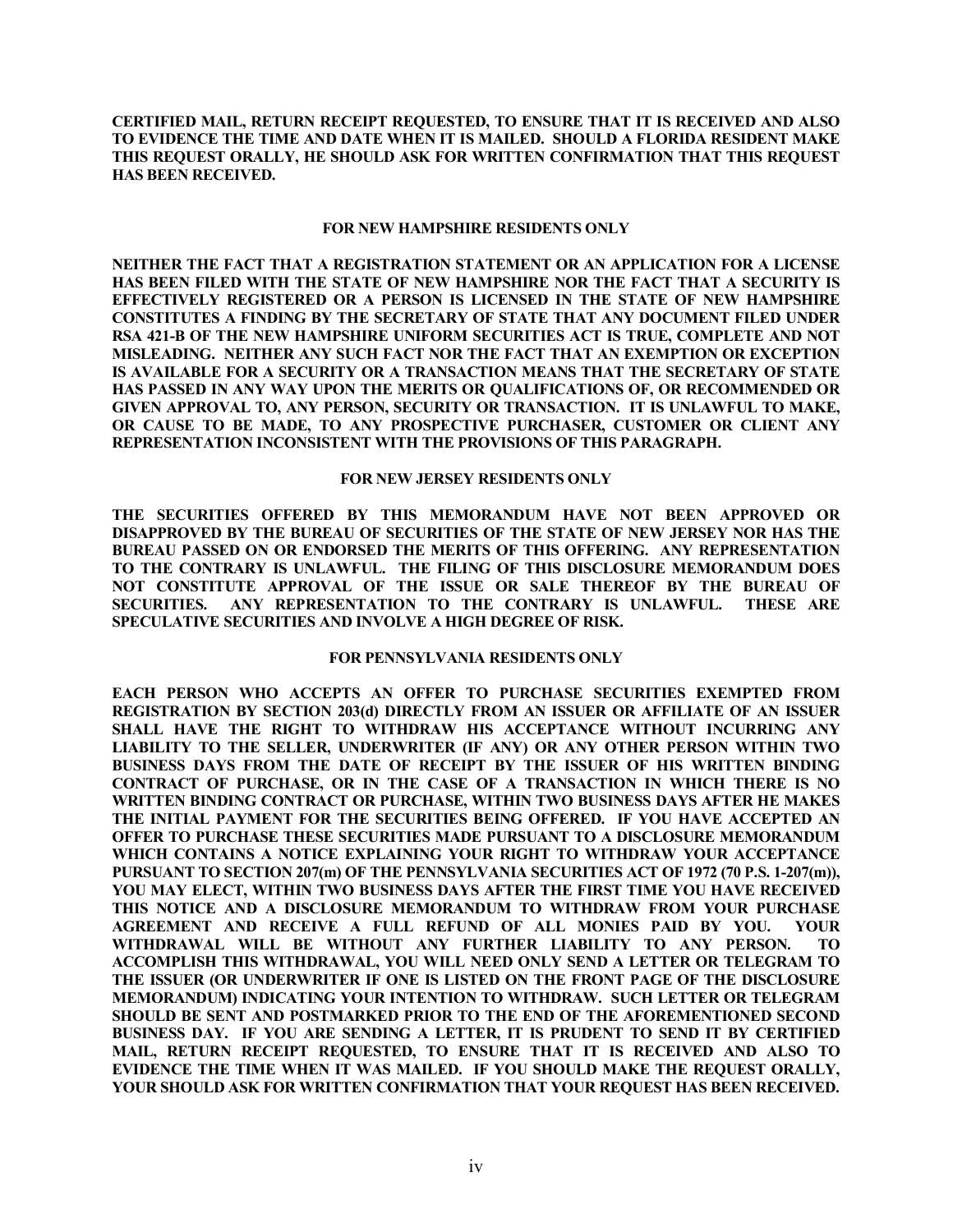#### **RESCISSION:**

**§517.061(12) OF THE TEXAS SECURITIES ACT AFFORDS EACH PURCHASER WHO IS A RESIDENT OF THE STATE OF TEXAS, THE RIGHT, UNDER THE CONDITIONS SET FORTH IN §517.061(12) OF THE TEXAS ACT TO WITHDRAW HIS INVESTMENT. ANY SUCH SALE IN TEXAS IS VOIDABLE BY THE PURCHASER IN SUCH STATE EITHER WITHIN THREE DAYS AFTER THE FIRST TENDER OF CONSIDERATION IS MADE BY SUCH PURCHASER TO THE ISSUER, AN AGENT OF THE ISSUER OR AN ESCROW AGENT, OR WITHIN THREE DAYS AFTER THE AVAILABILITY OF THAT PRIVILEGE IS COMMUNICATED TO SUCH PURCHASER, WHICHEVER OCCURS LATER. IN ADDITION, SECTION 207(m) OF THE PENNSYLVANIA SECURITIES ACT OF 1972 PROVIDES THAT EACH PERSON WHO ACCEPTS AN OFFER TO PURCHASE SECURITIES EXEMPTED FROM REGISTRATION BY THE SAME SECTION THAT THE INTEREST IN THE PROGRAM WILL BE OFFERED IN PENNSYLVANIA UNDER, SHALL HAVE THE RIGHT TO WITHDRAW HIS ACCEPTANCE, WITHOUT INCURRING ANY LIABILITY TO THE SELLER, WITHIN TWO BUSINESS DAYS FROM THE RECEIPT BY THE ISSUER OF HIS WRITTEN BINDING CONTRACT OR PURCHASE. ANY SUCH WITHDRAWAL WILL BE WITHOUT FURTHER LIABILITY TO ANY PERSON AND THE PURCHASER WILL RECEIVE A FULL REFUND OF ALL MONIES PAID IN RESPECT OF SHARES. TO ACCOMPLISH THIS WITHDRAWAL, SUCH A PURCHASER NEED ONLY SEND A LETTER OR TELEGRAM TO THE PROGRAM INDICATING HIS INTENTION TO WITHDRAW. SUCH LETTER OR TELEGRAM SHOULD BE SENT AND POSTMARKED PRIOR TO THE END OF THE AFOREMENTIONED THIRD BUSINESS DAY. IF A PURCHASER INTENDS TO SEND THE LETTER, HE SHOULD DO SO VIA CERTIFIED MAIL, RETURN RECEIPT REQUESTED, TO ASSURE THAT IT IS RECEIVED, AND TO EVIDENCE THE TIME ON WHICH SUCH REVOCATION WAS MAILED. SHOULD A REQUEST TO WITHDRAW BE MADE ORALLY, THE PARTICIPANT SHOULD ASK FOR WRITTEN CONFIRMATION THAT HIS REQUEST HAS BEEN RECEIVED.** 

#### **FOR RESIDENTS OF ALL STATES**

**THE SECURITIES OFFERED HEREBY HAVE NOT BEEN REGISTERED UNDER THE SECURITIES ACT OF 1933, AS AMENDED, OR THE SECURITIES LAWS OF ANY STATE AND ARE BEING OFFERED AND SOLD IN RELIANCE ON EXEMPTIONS FROM THE REGISTRATION REQUIREMENTS OF SAID ACT AND SUCH LAWS. THE SECURITIES ARE SUBJECT TO RESTRICTIONS ON TRANSFERABILITY AND RESALE AND MAY NOT BE TRANSFERRED OR RESOLD EXCEPT AS PERMITTED UNDER SAID ACT AND SUCH LAWS PURSUANT TO REGISTRATION OR EXEMPTION THEREFROM. INVESTORS SHOULD BE AWARE THAT THEY WILL BE REQUIRED TO BEAR THE FINANCIAL RISKS OF THIS INVESTMENT FOR AN INDEFINITE PERIOD OF TIME. THE SECURITIES HAVE NOT BEEN APPROVED OR DISAPPROVED BY THE SECURITIES AND EXCHANGE COMMISSION, ANY STATE SECURITIES COMMISSION, OR ANY OTHER REGULATORY AUTHORITY, NOR HAVE ANY OF THE FOREGOING AUTHORITIES PASSED UPON OR ENDORSED THE MERITS OF THIS OFFERING. ANY REPRESENTATION TO THE CONTRARY IS UNLAWFUL.** 

> **Sandy B Pistol #1 Multi-Well Joint Venture c/o Evans Energy II, LLC, Managing Venturer Energy Square 4925 Greenville Ave, Ste. 1130 Dallas, TX 75206 214.427.8980**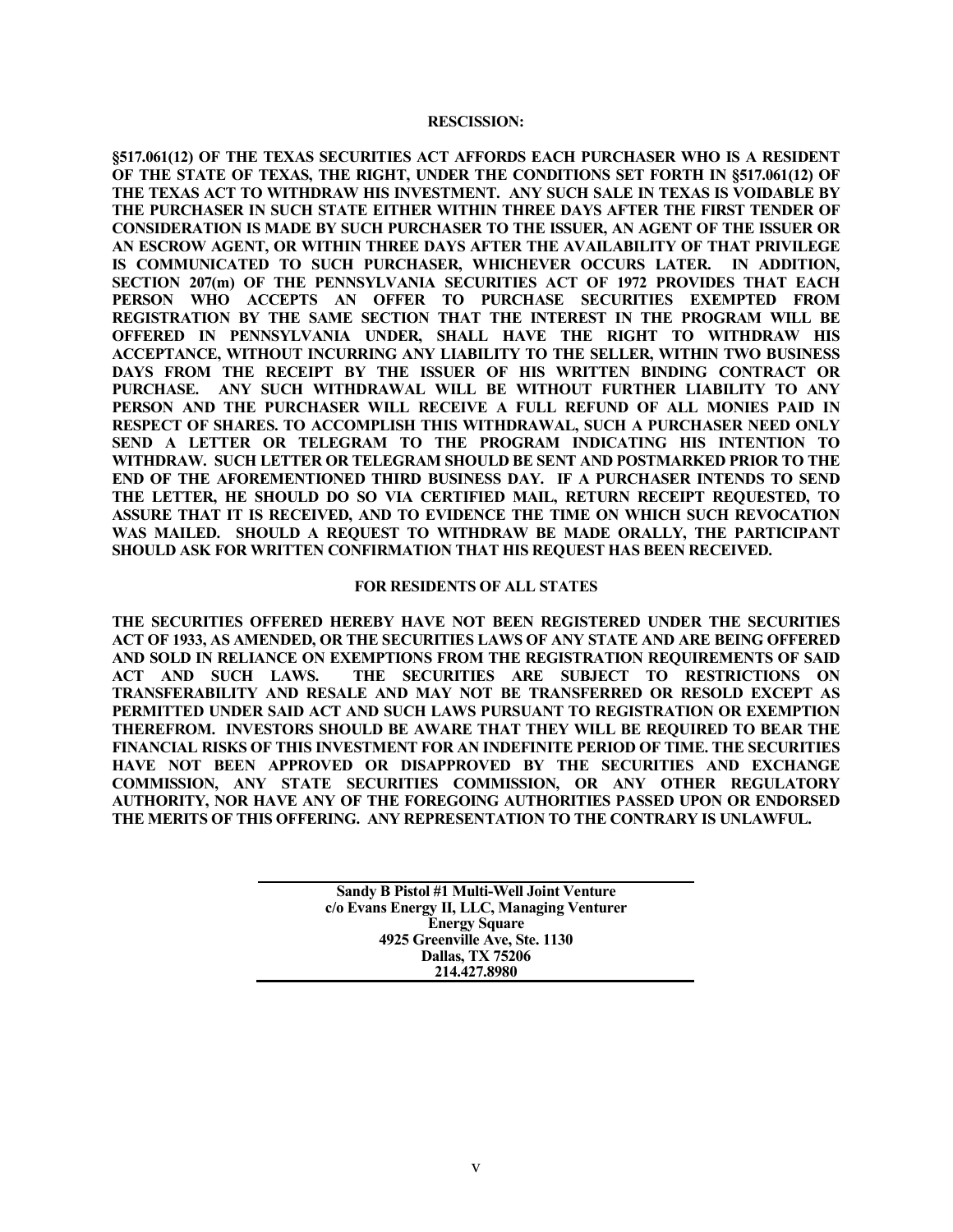## **EXHIBITS**

Exhibit A-Joint Venture Agreement Exhibit B-Application Agreement Exhibit C- Purchaser Questionnaire Exhibit D-Turnkey Rework and Recompletion Agreement

Exhibits B and C may appear in a separate booklet for ease of completion and execution.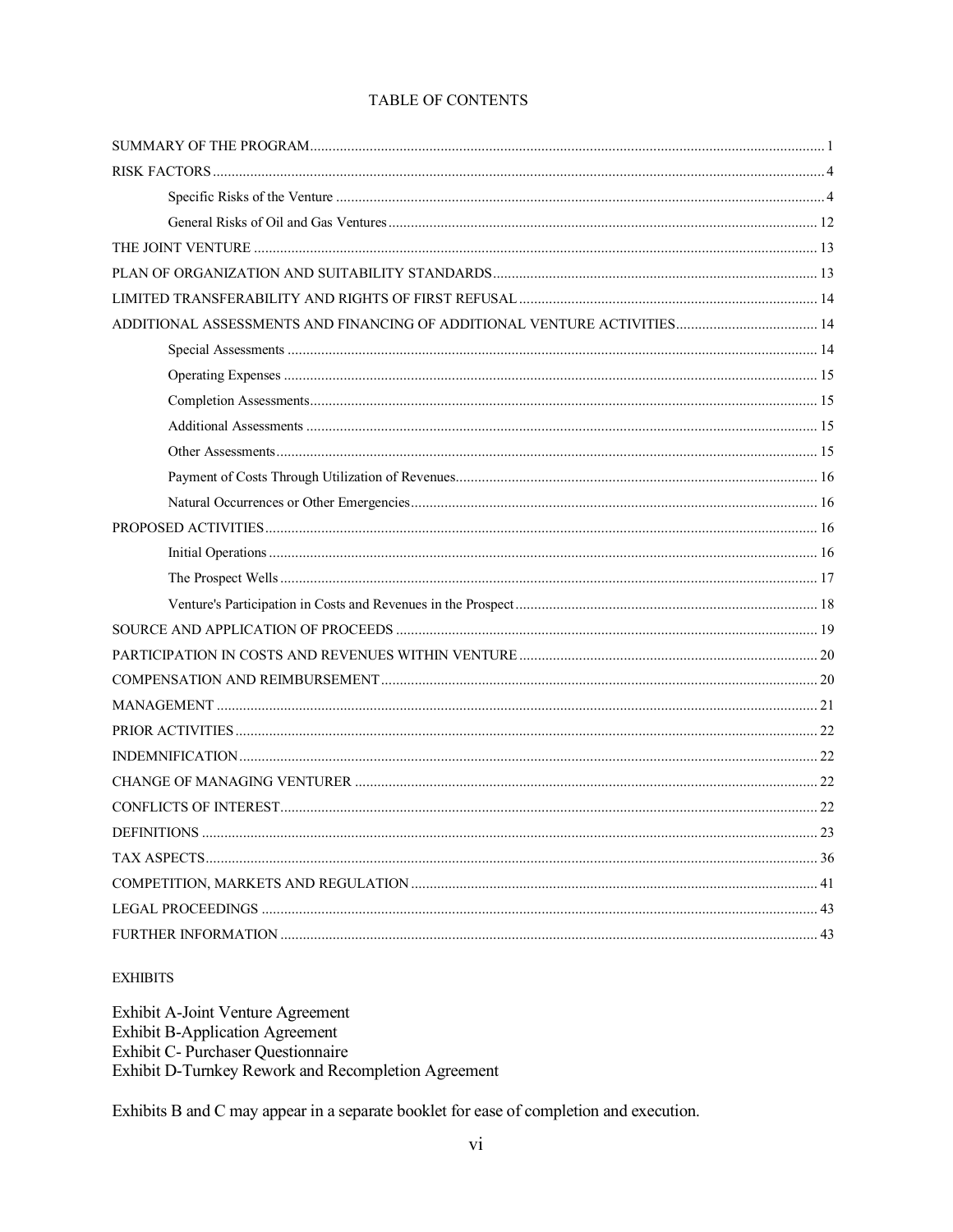#### **SUMMARY OF THE PROGRAM**

*This summary is provided for convenience, should not be considered complete, and is qualified in its entirety by, and is subject to, the detailed information contained elsewhere in this Memorandum, or incorporated by reference into this Memorandum. Each prospective investor is urged to carefully read this Memorandum in its entirety, as well as all documents attached hereto or referred to herein, prior to determining whether to invest in the Joint Venture. This summary is also subject to and qualified in its entirety by (i) the Joint Venture Partnership Agreement, a copy of which is attached hereto as Exhibit A, (ii) a set of Subscription Documents including a copy of the Application Agreement and Purchaser Questionnaire, a copy of which is attached hereto as Exhibit B and Exhibit C respectively (the "Subscription Documents"). This summary does not purport to provide a comprehensive explanation of the Joint Venture Partnership Agreement and the Subscription Documents. Accordingly, statements made in this Memorandum are subject to the detailed provisions of those agreements. Each prospective Venturer is urged to carefully read this Memorandum in its entirety, as well as all documents attached hereto or referred to herein.*

## **General**.

The Venture. Evans, as Managing Venturer, will invite qualified parties to become Venturers in the Venture, which will be formed under Texas law and be governed by the Joint Venture Partnership Agreement and the Texas Business Organizations Code ("TBOC"). The Venture's Operations will be conducted under the Joint Venture Partnership Agreement, which names Evans as initial Managing Venturer. The Venturers will have all of the rights and will be subject to all of the liabilities of a general partner under the TBOC. The Managing Venturer shall have the authority to accept the original members of the partnership and to manage the routine day-to-day Operations, as hereinafter defined. See "PLAN OF ORGANIZATION AND SUITABILITY STANDARDS," "PROPOSED ACTIVITIES," and the "JOINT VENTURE AGREEMENT" attached hereto.

Initial Capitalization. Units in the Joint Venture will be offered and sold by officers, employees, members, and managers of Evans on a "best efforts" basis. A minimum capitalization amount representing one (1) Unit (the "Minimum Subscription Amount") must be obtained before the capital of the Venture will be utilized by the Venture for any purpose ("Initial Capitalization"). Until the potential participant is accepted into the Venture by the Managing Venturer, or for a period of five (5) business days from the receipt of this Memorandum, the potential participant shall have the right to rescind his (her) application and the Managing Venturer must return potential participant's funds, in full, upon receipt of the potential participant's written notice of election to rescind. (the "Rescission Period"). Acceptance of the potential participant as a Venturer in the Venture occurs the later of when the Managing Venturer executes the Application Agreement on behalf of the Joint Venture or potential participant's funds are deposited by the Venture with a financial institution. In the event that all Units are not subscribed at the termination of the Capitalization Period or any extensions thereof, the Managing Venturer may: (i) close the Venture and conduct such operations as the Venture Capital will permit, (ii) acquire the remaining Units; or (iii) retain the Working Interests represented by these Units and be responsible for the costs and expenses associated therewith. See "PLAN OF ORGANIZATION AND SUITABILITY STANDARDS." The Managing Venturer has the right to purchase any of the offered Units but is not obligated to do so.

Capitalization Period. The Capitalization Period will be the period of time during which Venturers will be accepted and initial capital contributions will be received from the date of this Memorandum up to and including December 31, 2022, subject to an extension of up to 120 days at the Managing Venturer's sole discretion; provided, however, that the Managing Venturer, in its sole and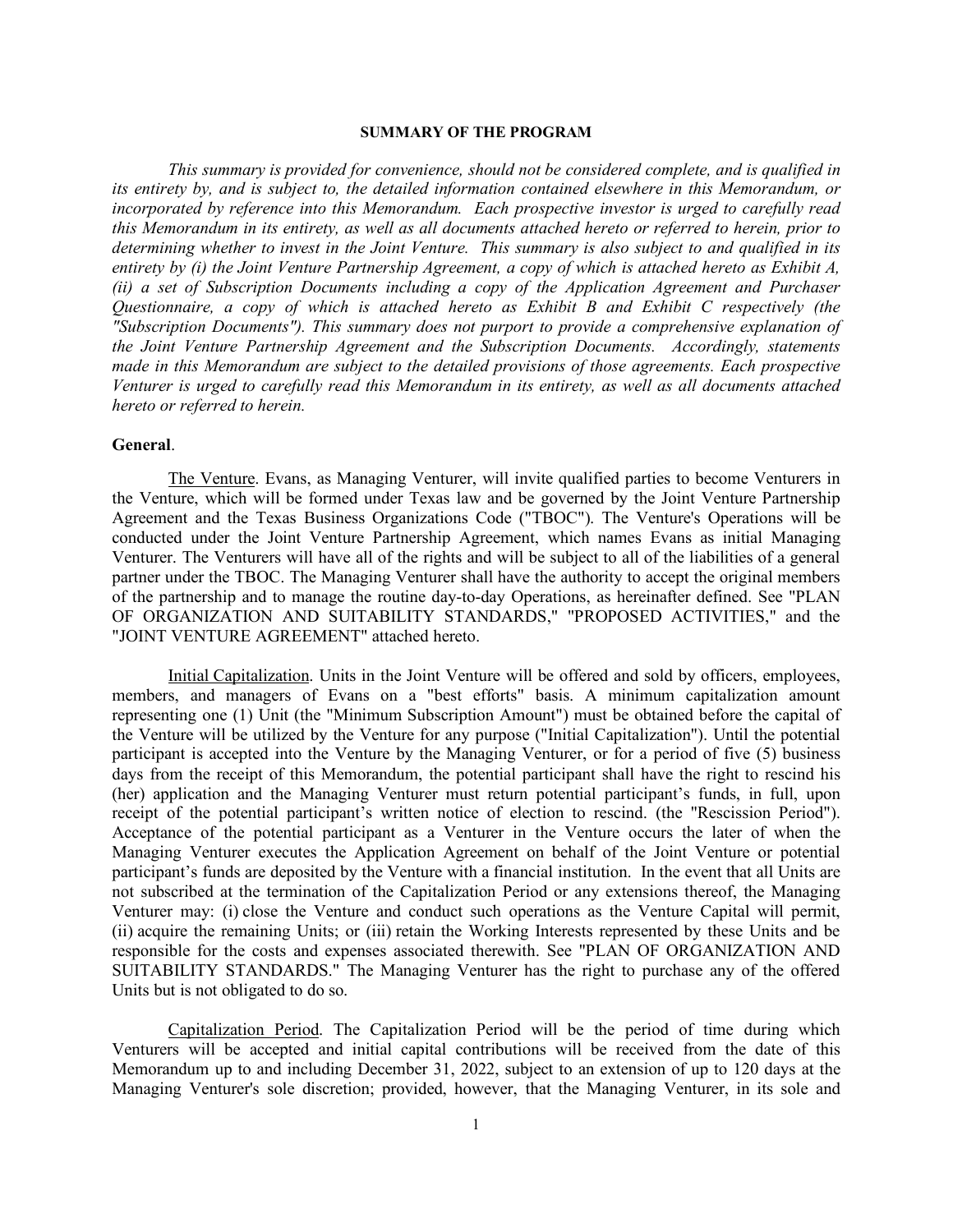absolute discretion, may terminate the Capitalization Period on behalf of the Venture at any time prior to that date. In the event that all Units are not subscribed at the termination of the Capitalization Period or any extension thereof, the Managing Venturer may purchase the remaining Units or choose to acquire the remaining Working Interests represented by those Units. In the event additional working interests in the Prospect Wells become available, the Managing Venturer may acquire such additional interests on behalf of the Joint Venture, proportionally increase the number of Units in the Joint Venture and offer them for sale on the same basis as the original Units being offered herein; provided, however, that in no event shall the offer or sale of additional Units dilute the original per-Unit equivalent interest in the Prospect Wells; further provided that all Units shall be offered and sold on identical terms. See "DEFINITIONS."

Payment of Initial Capital Contributions. Capital contributions are payable in cash, in full, upon application. Venturers and their Units will be subject to further assessments for, among other things, additional completion costs, Subsequent Operations, and monthly well-operating costs. See "PLAN OF ORGANIZATION AND SUITABILITY STANDARDS."

Initial Operations. The Joint Venture, if fully funded, will be entitled to up to twenty-five percent (25%) of the Working Interests (an eighteen and three-quarters percent (18.75%) Net Revenue Interest on two wells and seventeen and one-half percent (17.5%) on the remaining two wells) in the Prospect Wells. The Prospect Wells are located in Marion and Pearl River Counties, Mississippi where all operations of the Joint Venture will be undertaken. In the event the Venture raises the Minimum Subscription Amount, it will commence initial operations, and enter into a Turnkey Rework and Recompletion Contract with Evans (the "Rework Contract"). In consideration for the Rework Contract, Evans will be paid up to 100% (\$2,750,000 if all the Wells are reentered, reworked and recompleted) of the Turnkey Reworking Price. Subject to the terms of the Rework Contract, Evans will be responsible for all costs in excess of the Turnkey Reworking Price and such additional costs could be substantial. The payments made by the Venture towards the Venture's Rework Contract obligation to Evans will cease to be and shall no longer be considered Venture funds when received by Evans. All Rework Contract payments made to Evans by the Venture will be taken in by Evans as general revenues or operating capital and maybe spent by Evans for any and all expenses of Evans including expenses not related to the Venture. Evans may use current and future revenues from other turnkey contracts from other joint ventures to perform its obligations under the terms of the Rework Contract to the Venture. See "RISK FACTORS." SEE "ADDITIONAL ASSESSMENTS AND FINANCING OF ADDITIONAL VENTURE ACTIVITIES," "PROPOSED ACTIVITIES," "COMPENSATION AND REIMBURSEMENT," AND "DEFINITIONS."

If the Venture determines that recompletion is to be attempted on a Prospect Well, then the Venture will be activating the recompletion terms of the Rework Contract with Evans, pursuant to which Evans will, among other things, pay the costs to complete the Prospect Well in one potentially productive zone or formation per well and, if successful, otherwise pay all of the rework and recompletion Costs associated with the Prospect Wells all for an aggregate fixed price to the Venture of \$2,750,000.

Subject to the terms of the Rework Contract, Evans and not the Venture will be responsible for all costs of the Completion in excess of the Turnkey Completion Price (if any), including Organizational Costs. The Venture's total financial responsibility to the Managing Venturer for the costs relating to Completion of the Prospect Wells will be the Turnkey Completion Price. See "Additional Assessments and Financing of Additional Venture Activities," "Proposed Activities," and "Compensation and Reimbursement" for additional information. The Turnkey Completion Price DOES NOT REPRESENT the actual rework and recompletion costs borne by Evans but does represent the total costs borne by the Venture.

Additional Assessments. Subsequent to Initial Operations, Additional Assessments may be requested by the Venture for the purpose of undertaking Subsequent Operations which may include but are not limited to, drilling or reworking additional wells. Venturers shall have the election as to whether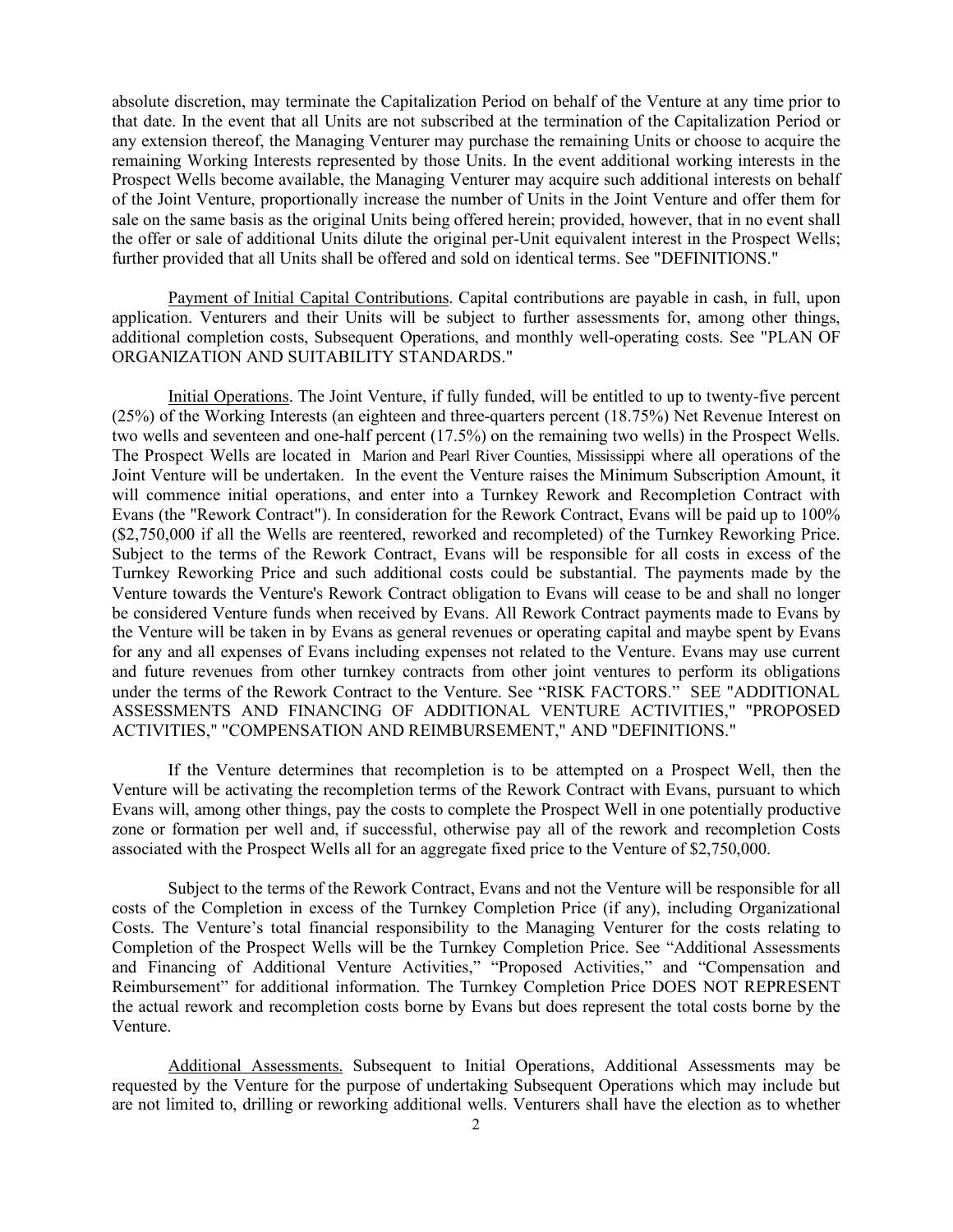or not the Venture shall commence or undertake Subsequent Operations. Prior to the completion of a Prospect Well, Additional Assessments may be required if one or more additional wellbores (e.g., a sidetrack) are required to reach the primary target zone for the Prospect Well. Subsequent to Completion, Additional Assessments may be requested by the Venture for the purpose of undertaking Subsequent Operations which may include, but are not limited to, drilling or reworking an additional well. The Venturers shall have the election as to whether or not to pay any such Additional Assessments and participate in Subsequent Operations. The Managing Venturer will contribute its proportionate share of all Additional Assessments received as its capital contribution related thereto.

If a Venturer fails to contribute his or her proportionate share of an Additional Assessment within seven (7) days after the Venturers Vote to approve a Subsequent Operation, such Venturer shall be subject to a four hundred percent (400%) additional assessment expense which shall be deducted from any revenues such Venturer shall be entitled to herein until 400% of the additional assessment has been paid back to the Venture, subject to the Managing Venturer's sole and absolute discretion on a case-by-case basis. See "ADDITIONAL ASSESSMENTS AND FINANCING OF ADDITIONAL VENTURE ACTIVITIES."

Special Assessments. Special Assessments may be requested by the Venture in the event the Venture votes to (i) deepen a Wellbore; (ii) sidetrack a Wellbore if conditions or situations are encountered which render further reworking impractical or permits Operator (defined below) to abandon the well; (iii) plug back a Wellbore and attempt completion in a different zone; (iv) conduct any additional activity for the purpose of enhancing production; (v) install tubing with increased production capacity; (vi) install additional pumping equipment; (vii) install pipelines; (viii) install any type of gas treatment facilities or production facilities; or (ix) complete more than one zone. The costs for which Special Assessments may be made have not been considered or included by Evans in its determination of the Turnkey Reworking Price. See "ADDITIONAL ASSESSMENTS AND FINANCING OF ADDITIONAL VENTURE ACTIVITIES – SPECIAL ASSESSMENTS."

Other Assessments. If the Venturers determine by a Vote that the Venture requires additional capital for the purpose of continuing Venture Operations, each Venturer shall, within fifteen (15) business days (or within 48 hours if the rig which will affect the work covered by the Assessment is on location) after the Vote, contribute the additional funds which, when paid, shall be treated as capital contributions to the Venture.

Each Venturer shall contribute his or her pro-rata share of the additional capital based on the amount of initial capital contributed unless the Venturers unanimously agree upon a different basis for determining the amount for each Venturer's contribution. The procedure for calling such Other Assessments, as well as the rights and obligations of Venturers upon failure of a Venturer to contribute such assessments, shall be the same as determined herein with respect to Additional Assessments. See "ADDITIONAL ASSESSMENTS AND FINANCING OF ADDITIONAL VENTURE ACTIVITIES – OTHER ASSESSMENTS."

Operating Agreement. Upon the Venture commencing Operations, the Venture will enter into an Operating Agreement with Pistol Ridge Partners, LLC as Operator of the Prospect Wells. The standard Operating Agreement typically used for such operations provides that a majority of the Working Interest owners have the right to appoint or change the Operator. Because the Venture will be a minority Working Interest owner in the Prospect Wells, assuming the standard Operating Agreement is used, the Venturers will not have sufficient Working Interests to change the Operator of the Prospect Wells should it want to do so. Pistol Ridge Partners, LLC is an affiliated company of Evans.

Suitability Standards. Applications will be accepted only from prospective Venturers who represent to the Managing Venturer that they meet certain suitability standards and requirements. The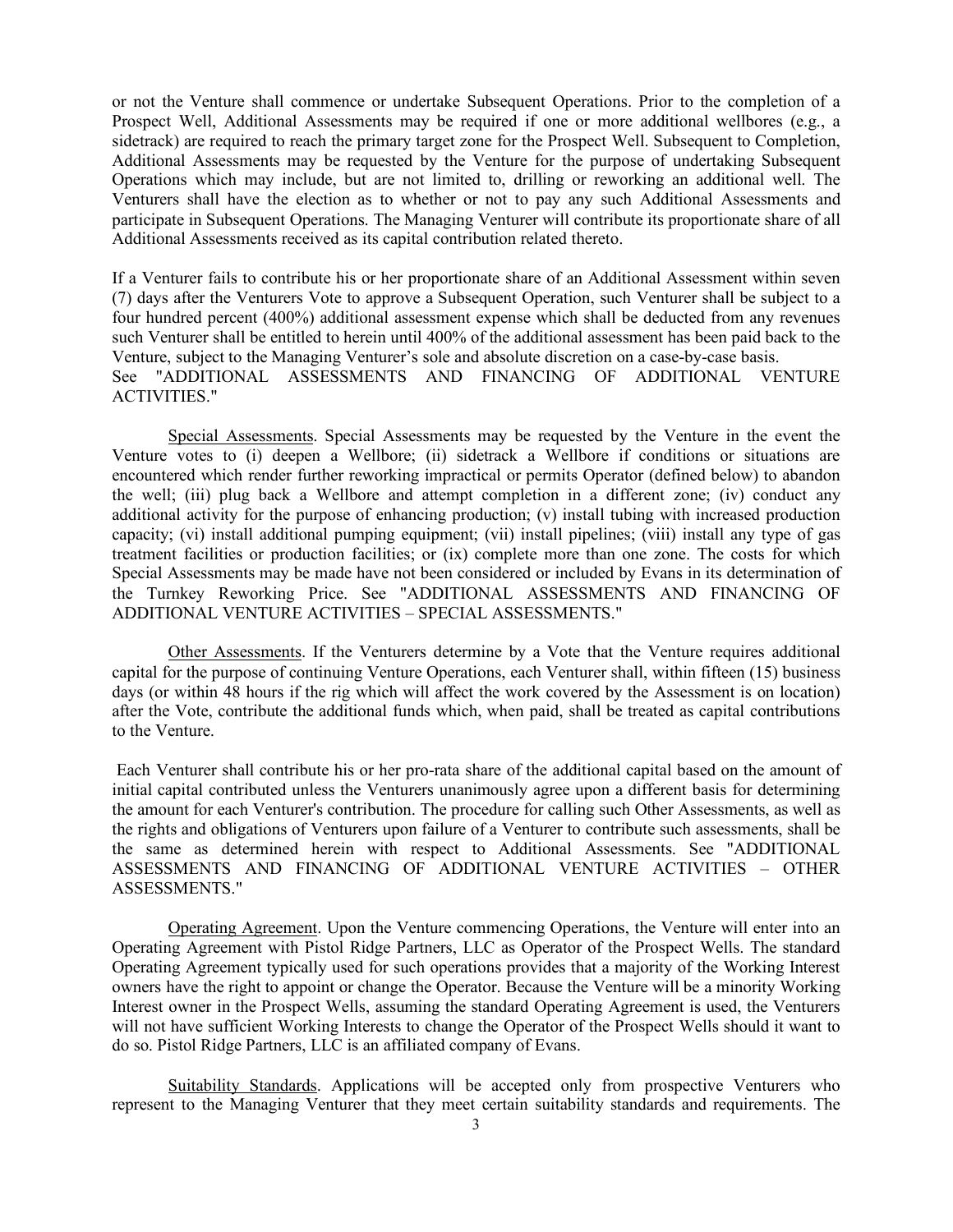Managing Member intends to make this offering available to "Accredited" (as that term is defined under Regulation D, Rule 501 et. seq.) investors only however there can be no assurance that this will occur. Amongst the requirements is the requirement that each investor must represent in writing, that they come within any one of the following categories at the time of their purchase of the Units offered herein:

1. Any private business development company as defined in Section  $202(a)(22)$  of the Investment Advisers Act of 1940:

2. Any organization described in Section  $501(c)(3)$  of the Internal Revenue Code of 1986, as amended, as a corporation, Massachusetts or similar trust, or partnership, not formed for the specific purpose of acquiring the securities offered with total assets in excess of \$5,000,000:

3. Any director, manager or executive officer of the Company:

4. Any natural person whose individual net worth, or joint net worth with that person's spouse or spousal equivalent, at the time of his or her purchase, exceeds \$ 1,000,000 (excluding the value of the investor's primary residence);

5. Any bank as defined in Section 3(a)(2) of the Act, or any savings and loan association or other institution, as defined in Section  $3(a)(5)(A)$  of the Act, whether acting in its individual or fiduciary capacity; an), broker or dealer registered pursuant to Section 15 of the Securities and Exchange Act of 1934; an insurance company, as defined in Section 2(13) of the Act; any investment company registered under the Investment Company Act of 1940 or a business development company, as defined in Section 2(a)(48) of that Act; any Small Business Investment Company licensed by the United States Small Business Administration under Section 301(c) or (d) of the Small Business Investment Act of 1958: any plan established and maintained by a State, its political subdivisions or any agency instrumentality of a State or its political subdivisions for the benefit of its employees, if such plan has total assets in excess of \$5,000,000; or any employee benefit plan within the meaning of the Employee Retirement Income Security Act of 1974, if the investment decision is made by a plan fiduciary, as defined in Section 3(21) of that Act, which is either a bank, savings and loan association, insurance company, or registered investment advisor, or it the employee benefit plan has total assets in excess of \$5,000,000 or, if a selfdirected plan, with investment decisions made solely by persons that are accredited investors;

6. Any natural person who has an individual income in excess of \$200,000 in each of the two most recent years or joint income with that person's spouse in excess of \$300,000 in each of those years and has a reasonable expectation of reaching the same income level in this current year;

7. Any trust, with total assets in excess of \$5,000,000, not formed for the specific purpose of acquiring the Units offered hereby, whose purchase is directed by a sophisticated person who has such knowledge and experience in financial and business matters that he or she is capable of evaluating the merits and risks of the prospective investment: or

8. Any entity in which all of the equity owners are accredited investors under subdivisions (1) - (7) of this paragraph.

9) Any entity, of a type not listed in paragraph (a)(1), (2), (3), (7), or (8), not formed for the specific purpose of acquiring the securities offered, owning investments in excess of \$5,000,000;

10) Any natural person holding in good standing one or more professional certifications or designations or credentials from an accredited educational institution that the Commission has designated as qualifying an individual for accredited investor status. In determining whether to designate a professional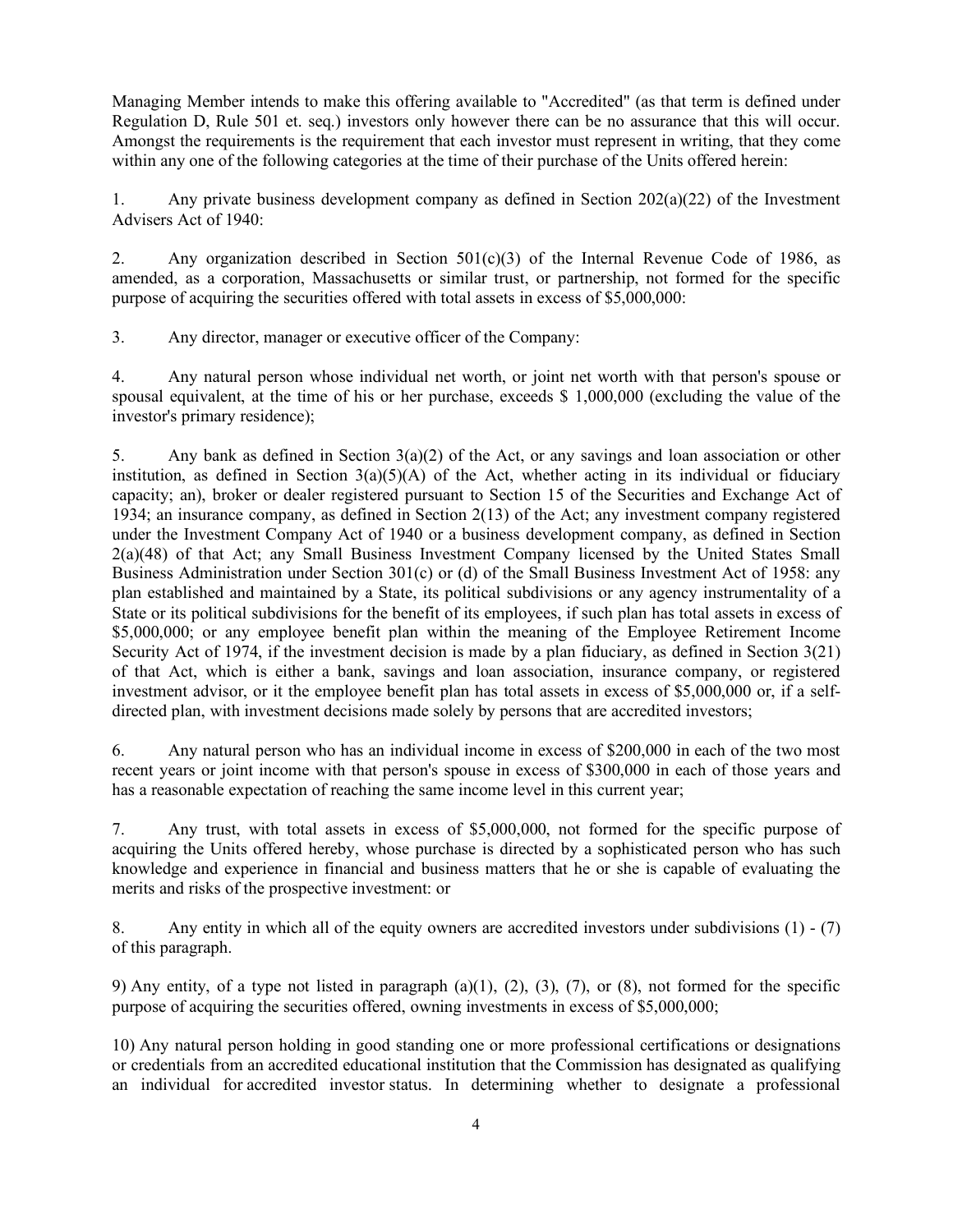certification or designation or credential from an accredited educational institution for purposes of this paragraph (a)(10), the Commission will consider, among others, the following attributes:

(i) The certification, designation, or credential arises out of an examination or series of examinations administered by a self-regulatory organization or other industry body or is issued by an accredited educational institution;

(ii) The examination or series of examinations is designed to reliably and validly demonstrate an individual's comprehension and sophistication in the areas of securities and investing;

(iii) Persons obtaining such certification, designation, or credential can reasonably be expected to have sufficient knowledge and experience in financial and business matters to evaluate the merits and risks of a prospective investment; and

(iv) An indication that an individual holds the certification or designation is either made publicly available by the relevant self-regulatory organization or other industry body or is otherwise independently verifiable;

 (11) Any natural person who is a "knowledgeable employee," as defined in rule 3c-5(a)(4) under the Investment Company Act of 1940 (17 CFR 270.3c-5(a)(4)), of the issuer of the securities being offered or sold where the issuer would be an investment company, as defined in section 3 of such act, but for the exclusion provided by either section  $3(c)(1)$  or section  $3(c)(7)$  of such act;

 $(12)$  Any "family office," as defined in rule  $202(a)(11)(G)-1$  under the Investment Advisers Act of 1940 (17 CFR 275.202(a)(11)(G)-1):

- (i) With assets under management in excess of \$5,000,000,
- (ii) That is not formed for the specific purpose of acquiring the securities offered, and

(iii) Whose prospective investment is directed by a person who has such knowledge and experience in financial and business matters that such family office is capable of evaluating the merits and risks of the prospective investment; and

(13) Any "family client," as defined in rule 202(a)(11)(G)-1 under the Investment Advisers Act of 1940 (17 CFR 275.202(a)(11)(G)-1)), of a family office meeting the requirements in paragraph (a)(12) of this section and whose prospective investment in the issuer is directed by such family office pursuant to paragraph  $(a)(12)(iii)$ .

The Managing Venturer and/or its Affiliates may purchase Units with respect to which it or its Affiliates will be a Venturer subject to the same obligations and limitations as any other Venturer, except for certain limitations relating to transferability of such Units. See "PLAN OF ORGANIZATION AND SUITABILITY STANDARDS," "COMPENSATION AND REIMBURSEMENT" and "JOINT VENTURE AGREEMENT" attached hereto.

Costs of Organization. When the Venture commences Initial Operations, Evans will be responsible for payment of the costs of organization and the initial costs pursuant to the terms of the Rework Contract. Evans will be responsible for all the costs of organization, including the legal fees and costs to produce this memorandum, in the event the Venture does not commence Initial Operations or Initial Capitalization is not received. See "PLAN OF ORGANIZATION AND SUITABILITY STANDARDS."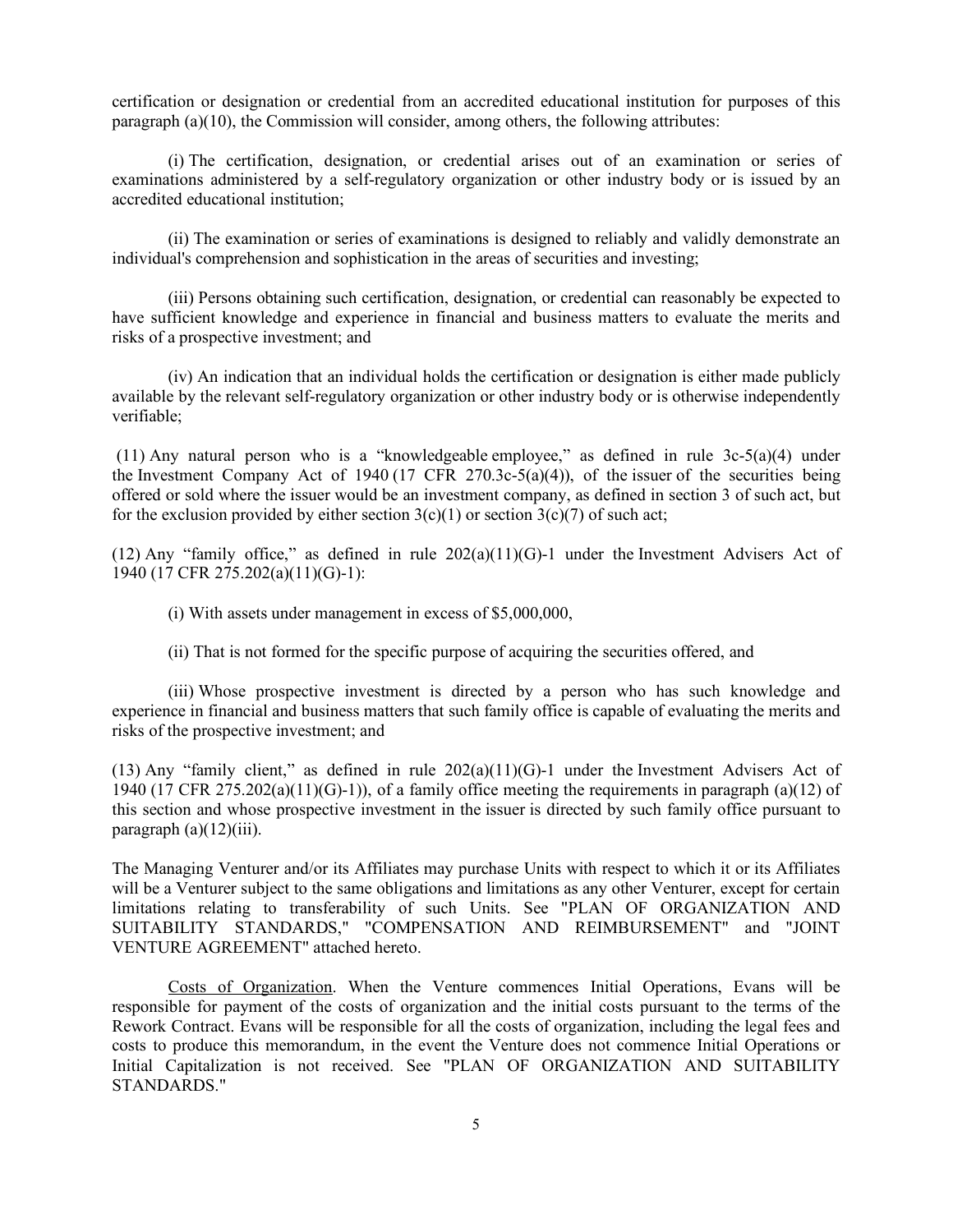Management. The management of the Venture's participation in Operations and other business of the Venture shall be the responsibility of all of the Venturers. The Joint Venture Agreement provides that Evans is the Managing Venturer, and the Venturers, by a Vote of 51% in interest, may remove the Managing Venturer and appoint a new one. All decisions concerning the day-to-day affairs and Operations of the Venture by the Managing Venturer, during the period so designated, shall be binding upon each of the Venturers and the Venture. See "PROPOSED ACTIVITIES - Initial Operations."

Managing Venturer's Capital Contribution. The Managing Venturer will contribute cash capital to the Venture in the amount of one percent (1%) of the initial Venture investor capital. If the Offering is fully funded Evans will contribute the sum of \$27,500 to the Venture in the form of cash, services or property.

Compensation and Reimbursement. Evans intends to make a "profit" from being the turnkey rework contractor for the Wells however Evans's actual final costs for reworking and recompleting the Wells are unknown as of the date of this Memorandum as the Prospect Wells have yet to be reworked and recompleted. Therefore, whether the amount of revenue Evans receives, as turnkey rework contractor, from the Rework Contract will exceed its actual expenses is currently unknown. Going forward, Evans recognizes that in light of the uncertainties inherent in oil and gas reworking operations, its contractual requirements could result in Evans's costs exceeding the revenue received from the Rework Contract.

 Evans anticipates that it will receive a profit from doing business with the Venture and to the extent Evans receives a profit, that profit could be significant. Such profit will be made by Evans even if the operations of the Venture result in a Dry Hole. Evans or its Affiliates may receive what may be considered additional compensation in connection with its management of the Joint Venture, operating agreements, reimbursement of direct expenses paid for the Venture, and other transactions that may arise in connection with the operations of the Venture. See "COMPENSATION AND REIMBURSEMENT."

 Participation in Costs and Revenues from Initial Operations. The Venture, upon full funding, intends to acquire up to 25% of the Working Interests in the Prospect Wells, such interest being the economic equivalent of approximately an 18.75% Net Revenue Interest on two wells and up to a 17.5% Net Revenue Interest on two wells ("NRI"). The Prospect Wells will be subject to an aggregate of approximately 25% Royalty Interest for two wells and approximately 30% Royalty Interest in the remaining two wells. The Venture will be allocated up to 25% of all items of expense and cost attributable to Initial Operations to the tanks or pipeline hook up allocable to the Venture and up to 25% of operational expenses thereafter. The Venturers will be allocated 25% of all items of net revenue allocable to the Venture. See "RISK FACTORS - Specific Risks of the Venture: Nature of the Liability of a Venturer" and "PARTICIPATION IN COSTS AND REVENUES WITHIN VENTURE."

Distribution of Revenues. Subject to a Vote to the contrary, net Venture revenues which, in the sole judgment of the Managing Venturer, are not required to meet obligations of the Venture, or held for working capital reserves, shall be distributed as often as practicable to the Venturers. All revenues to the Venture from Prospect Wells, if successful, will be net of Well operating expenses as determined by the Operator.

Application of Proceeds. Assuming Initial Capitalization of the Units described herein, it is anticipated that the proceeds will be expended by the Venture in accordance with the chart provided under "SOURCE AND APPLICATION OF PROCEEDS."

Reports to Venturers. The Managing Venturer will furnish activity operating reports to the Venturers and quarterly statements with revenues and the Operator's estimated expenses.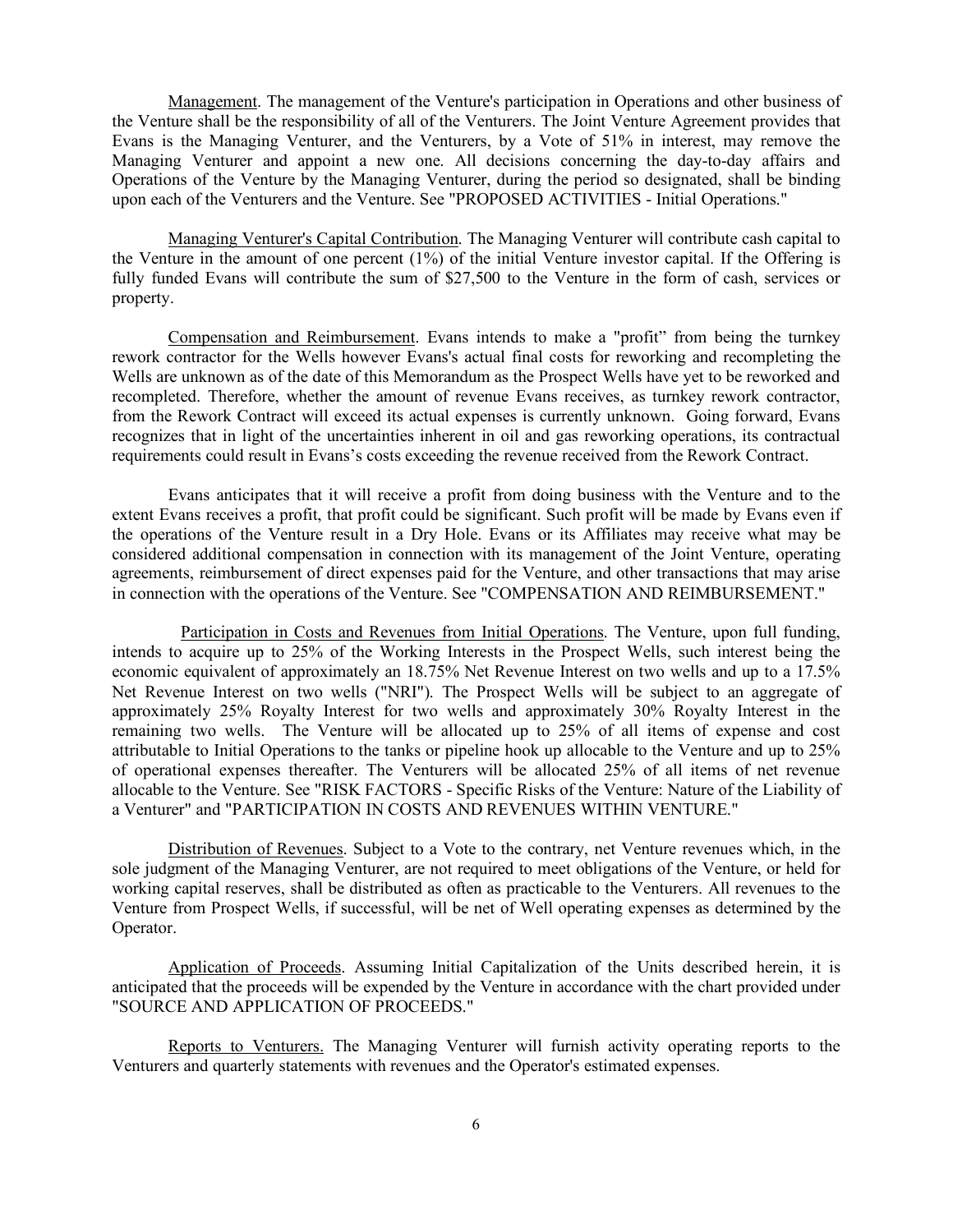### **The Prospect Wells**.

The Prospect Wells consist of four existing hydrocarbon wellbores; the Sandy Hook #13-8, Sandy Hook #28, Burks Energy #2-10, and the Joe Lee RD #1 located in Marion and Pearl River Counties, Mississippi. The Venture intends to participate in the reworking and if warranted, the recompletion of the Wells. The Venture, upon full funding, intends to acquire up to 25% of the Working Interests in the Prospect Wells, such interest being the economic equivalent of approximately an 18.75% Net Revenue Interest on two wells and up to a 17.5% Net Revenue Interest on two wells ("NRI"). The Prospect Wells will be subject to an aggregate of approximately 25% Royalty Interest for two wells and approximately 30% Royalty Interest in the remaining two wells. The Prospect Wells are listed below along with their current depth and American Petroleum Institute ("API") numbers and the name of the original well driller/owner.

 Joe Lee RD #1 API # 23109201120000; 25% Working Interest (17.5% NRI); total depth of the well is 10,629 feet and was originally drilled by Lavon Evans Jr.

 Burks Energy 2-10 API #2310920031001; 25% Working Interest (17.5% NRI); total depth of the well is currently 12,300 feet and was originally drilled by Tomlinson Interests, Inc.

 Sandy Hook 28 #10-1 API #2309120116; 25% Working Interest ( 18.75% NRI); total depth of well is 16,101 feet and was originally drilled by Exxon Company, U.S.A.

 Sandy Hook 13-8 API # 2309120419; 25% Working Interest (18.75% NRI); total depth of the well is 16,000 feet and was originally drilled by Samson Resources Corp.

A Venturer's investment in the Prospect Wells entitles said Venturer to a proportionate share in the Venture net proceeds, if any, from the sale of Products which are produced from each of the wellbores of the Prospect Wells out of the objective geological formation or any other formations or zones produced from said wellbore if the Venture votes and pays to complete additional zones within each wellbore.

The Geological Report and Maps ("Geologic Data") which may accompany this Memorandum describe certain history of the area in which the Prospect Wells are to be attempted as well as other information obtained from various governmental and private authorities. All potential Venturers should carefully review the Geological Data and above-described information. Evans believes that prior success in in a particular geological formation is a significant factor in assessing the likelihood of success in further development; however, there can be no assurance that any rework and recompletion project, including the one described herein, will be successful. Evans has supplied the API number for each Well so that any potential investor has the ability to look up any of the Prospect Wells and review the Well's production history and other historical information. Evans encourages all potential investors to do so.

All projections, estimates, and pro forma financial data contained in the Memorandum or any accompanying materials are based upon certain assumptions. All potential Venturers are cautioned that assumptions, by their very nature, involve guesswork and that actual results, if any, can and do vary substantially, both negatively and positively, from those assumed or projected. There can be no assurance that the reworking and recompletion of the Prospect Wells will not result in a Dry Hole and all potential Venturers must understand that they could lose a portion or all of their investment and that Evans cannot and does not guarantee any Venturer a return of or on the Venturer's investment herein.

The Managing Venturer has based on currently available geological and geophysical information, selected certain oil and gas leasehold interests for the reworking and recompletion project described herein. Prior to the commencement of reworking and recompletion activities on the Prospect Wells, however, the Managing Venturer may review additional geological and geophysical data from other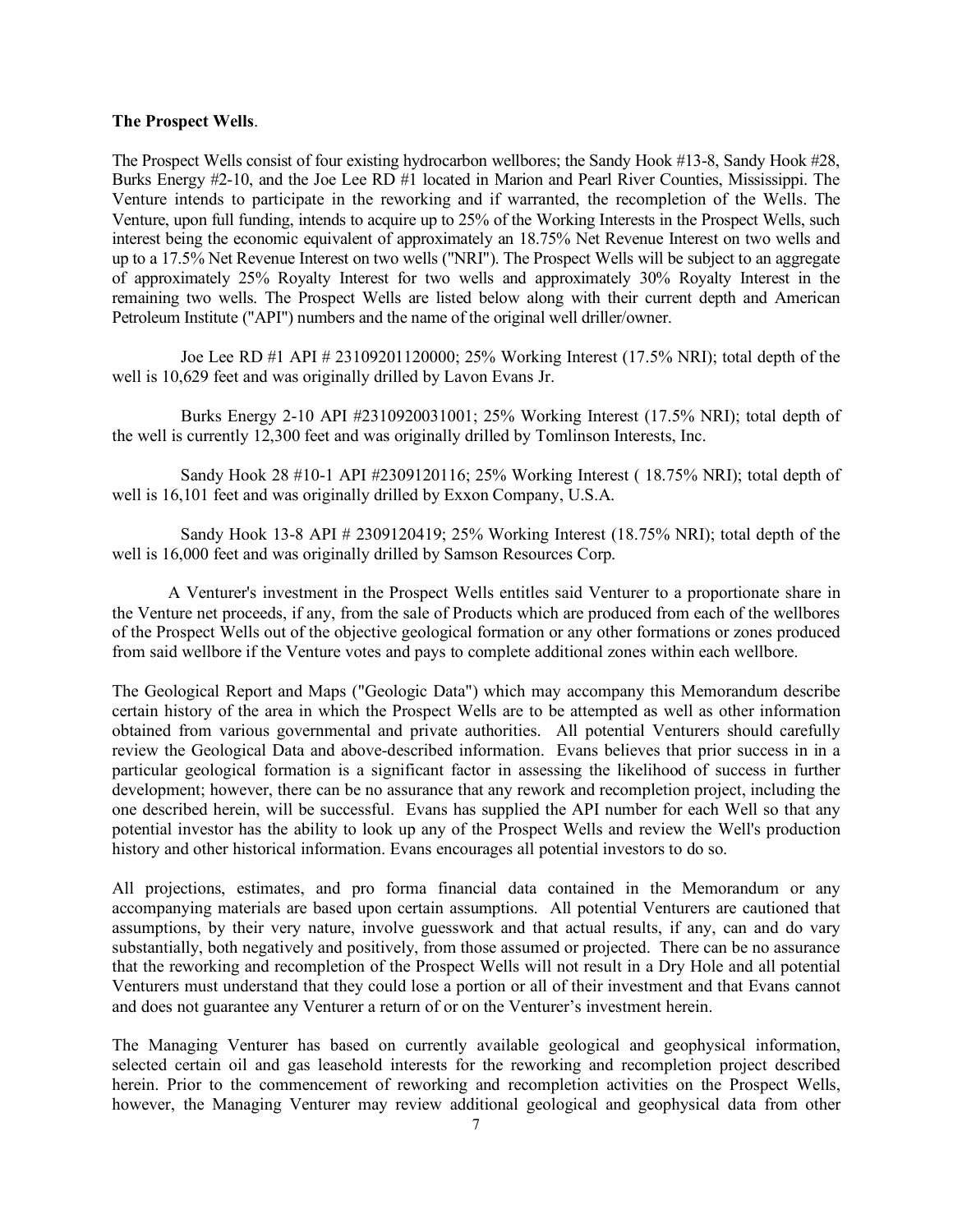potential existing wellbores within the prospect area and if superior, immediately substitute the new prospect well for one or more of the Prospect Wells described herein. The Managing Venturer may recommend that the Venture recomplete the Prospect Wells at a different depth, choose different well sites or abandon the Prospect Wells if: (i) granite or other practically impenetrable substance is encountered, (ii) a condition in the hole occurs which renders further reworking impractical, or (iii) the Managing Venturer determines that it is a commercially reasonable decision for the Venture under the conditions or situation encountered. See "PROPOSED ACTIVITIES - THE PROSPECT WELLS," "COMPENSATION AND REIMBURSEMENT" AND "DEFINITIONS."

Sharing of Risks. AFTER REWORKING AND RECOMPLETING THE PROSPECT WELLS THE VENTURERS WILL BEAR ALL OF THE FINANCIAL RISK ASSOCIATED WITH THE VENTURE'S WORKING INTERESTS IN ANY NONPRODUCTIVE OR MARGINALLY PRODUCTIVE PROSPECT WELL AND MAY BE LIABLE FOR VENTURE OBLIGATIONS IN EXCESS OF THEIR CAPITAL CONTRIBUTIONS. See "PARTICIPATION IN COSTS AND REVENUES". In addition, each of the Venturers shall have the status of general partners in a general partnership, and shall therefore, have joint and several liability for all of the debts, obligations, acts, omissions, risks, and liabilities of the Venture. See "RISK FACTORS— NATURE OF THE LIABILITY OF A VENTURER".

## **Tax Status**.

The Managing Venturer believes that the Venture should be classified as a partnership for U.S. federal income tax purposes. However, the Venture does not intend to seek a ruling from the Internal Revenue Service (the "IRS" or the "Service") with respect to whether it will be treated for U.S. federal income tax purposes as a partnership rather than an association taxable as a corporation. In addition, the Venture presently does not intend to seek a ruling from the IRS or any state or local tax agency on any other federal, state or local tax matter that may arise in connection with the formation, organization and/or operation of the Venture. See "TAX ASPECTS."

## **Conflicts of Interest**

The Managing Venturer (and Affiliates) is and intends to become a venturer and/or an operator in other entities engaged in operations similar to that of the Venture or otherwise make or arrange for similar operations as those contemplated for the Venture. Such activities may place constraints on the time that Evans and its officers may have to devote to Venture activities. The Managing Venturer and the Venture do not have separate legal counsel. See "COMPENSATION AND REIMBURSEMENT," "PRIOR ACTIVITIES" AND "CONFLICTS OF INTEREST."

Neither the Rework Contract to be entered into between the Venture and Evans nor the Turnkey Reworking Prices have been the subject of arm's-length negotiations and will exceed the amount paid by Evans for its proportionate amount of costs to drill, test and complete the Prospect Wells. The Turnkey Reworking Price may exceed the cost to Evans of acquiring the working interests in the Prospect Wells and performing the services pursuant to the Rework Contract. To the extent the Turnkey Reworking Price for the Rework Contract exceeds Evans's costs Evans will make a profit. Such profit will be made by Evans even if the operations of the Venture result in a Dry Hole. The Operator, Pistol Ridge Partners, LLC, is a wholly-owned subsidiary of Evans. See "COMPENSATION AND REIMBURSEMENT," "PRIOR ACTIVITIES" and "CONFLICTS OF INTEREST."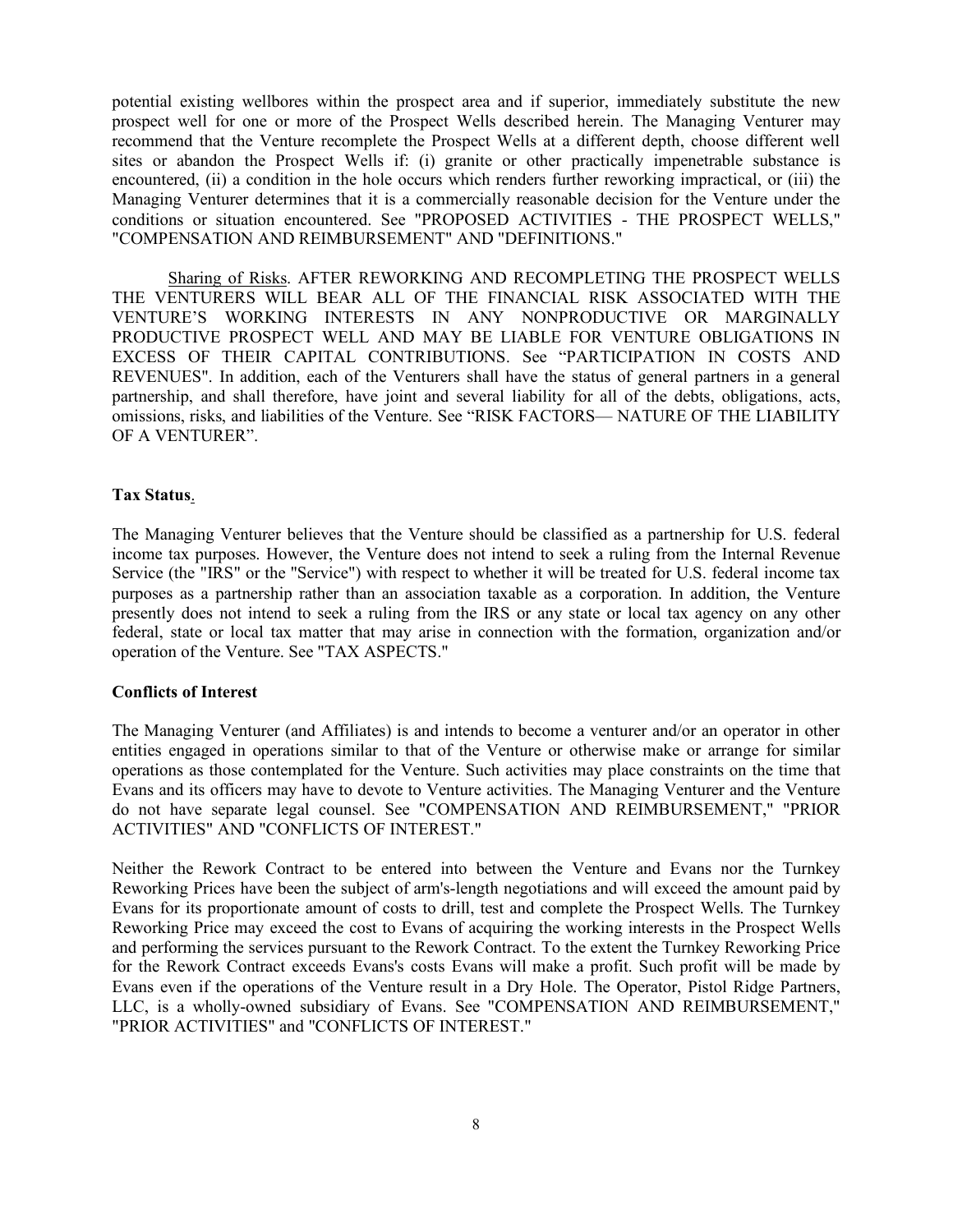## **Legal Counsel**

Kane Russell Coleman Logan PC ("Kane Russell") serves as the Joint Venture's counsel, and also acts as counsel to the Managing Venturer, and certain Affiliates of the Managing Venturer (collectively, the "Venture Entities") in connection with the formation of the Venture, the offering of the Units herein, and certain other matters for which it is specifically engaged. Kane Russell disclaims any obligation to verify the Venture Entities' compliance with their obligations under either applicable law or the governing documents of the Joint Venture. In acting as counsel to the Venture Entities, Kane Russell has not represented and will not represent any of the individual venturers. No independent counsel has been retained to represent the individual venturers. Accordingly, potential investors have not had the benefit of independent counsel in the structuring of the Venture or determination of the relative interests, rights, and obligations of the Managing Venturer and the individual. In assisting in the preparation of this Memorandum, Kane Russell has relied on information provided by the Venture Entities and certain other service providers of the Managing Venturer without verification and does not express a view as to whether such information is accurate or complete. Kane Russell is under no obligation to update or provide additional information to investors or potential investors after the date of this Memorandum.

## **Suitability of Investors**

The Units in the Joint Venture are being offered exclusively on a private basis to a limited number of accredited investors. All investors in the Venture must qualify as "Accredited Investors," as defined in Regulation D under the U.S. Securities Act of 1933, as amended (the "Securities Act") and be prepared to document their status. Persons interested in investing in the Joint Venture are required to complete and return the Subscription Materials to the Managing Venturer. Each Person whose subscription for Joint Venture partnership interest has been accepted by the Managing Venturer will become a member of the Joint Venture on the date the Managing Venturer accepts such Person's Subscription Materials and will be shown as such on the books and records of the Joint Venture. The Subscription Materials contain detailed information concerning the required qualifications for prospective investors. Each prospective investor must represent and warrant in its Application to the Venture that, among other things, it has reviewed all of this Memorandum and all of the accompanying materials, understands the risks of an investment in the Joint Venture and has the financial knowledge and experience to evaluate such investment. Each prospective investor must be able to bear the substantial risks of its investment, including the possible loss of its entire investment.

### **Method of Subscription**

Each potential investor must execute and deliver to the Managing Venturer the Application Agreement (Exhibit B), the Purchaser Questionnaire (Exhibit C), and the signature page of the Joint Venture Partnership Agreement. In addition, each investor must supply the Venture with third-party proof of their status as an Accredited Investor.

### **Use of Proceeds**

Upon the receipt of the Minimum Subscription Amount, all proceeds received from the purchase of the Units will be used by the Venture to begin the plan of work described in this Memorandum, to pay any expenses associated with this Offering, and to pay all reasonable expenses for the operations of the Venture.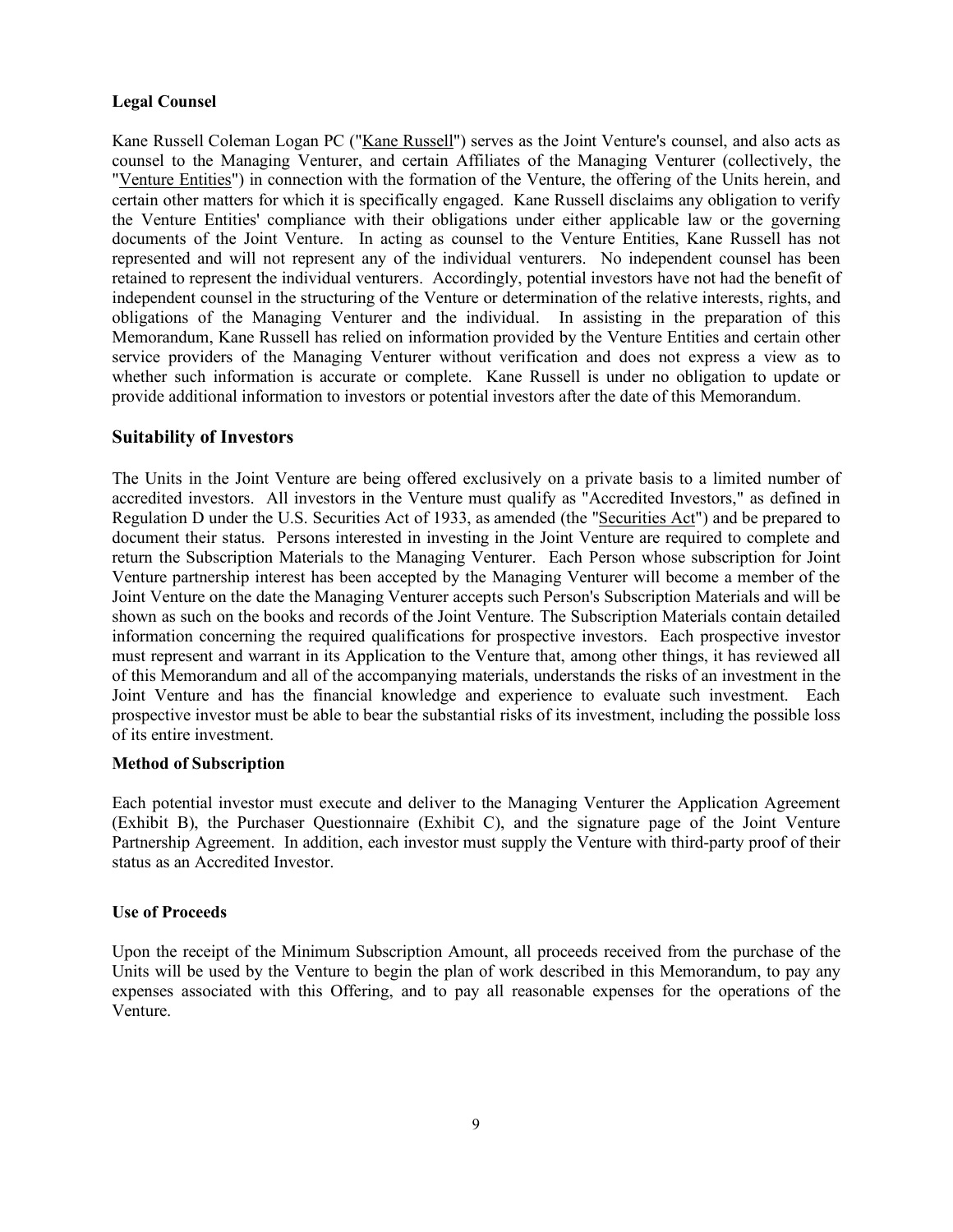## **Risks**

The rework and recompletion program of the Venture involves a number of risks including the risk of loss of an investor's entire amount invested. Moreover, an investment in the Venture is illiquid since the Units are not freely transferable and the Venture's purchase of the Prospect Wells may also be illiquid. Certain Venturers may receive information regarding the Venture that is not generally available to other Venturers. The sole source of cash from which the Venture will make distributions to the Venturers will be from cash generated from the Venture successfully carrying out the rework and recompletion program on the Prospect Wells. See "Risk Factors" and "Conflicts of Interest" for additional risk factors related to an investment in the Joint Venture. Additionally, an investment in the Units involves certain investment, tax and securities risks. For a detailed discussion of the tax consequences of the Offering, see "Tax Aspects".

## **Restrictions on Transfer**

**A**pplicable securities laws restrict the ability of the investors to freely transfer their Units. Additionally, the Joint Venture Partnership Agreement imposes substantial restrictions upon the transfer of Units in the Joint Venture.

### **Federal Income Tax Consequences**

For a detailed discussion of the potential tax consequences of an investment in the Units, see "Tax Aspects of the Offering."

### **Fiscal Year**

The fiscal year of the Partnership will end on December 31 of each year.

### **Allocation of Profit And Loss**

The Venture will maintain a capital account for each Venturer to reflect contributions, distributions, and allocations of net profits and net losses. After the application of certain special allocation provisions set forth in more detail in the Joint Venture Partnership Agreement, net profits and net losses of the Venture for each fiscal year generally will be allocated among the Venturers in the proportion of their ownership in the Venture. Capital accounts are used solely as an accounting mechanism and are not actual bank accounts. Venturers are not entitled to receive their capital accounts.

### **Exculpation**

As more fully described in the Joint Venture Partnership Agreement, no Venturer or General Partner, or any of their officers, directors, shareholders, constituent partners, managers, Venturers, trustees, representatives, agents or employees, or any officer, manager, trustee, representative, agent or employee of the Partnership, shall be liable to the Partnership or to any of the Venturers for any action taken (or any failure to act) by it in good faith on behalf of the Partnership and reasonably believed by it to be authorized or within the scope of its authority, unless that action (or failure to act) constitutes fraud, bad faith or willful misconduct, and then only to the extent otherwise provided by law.

### **Indemnification**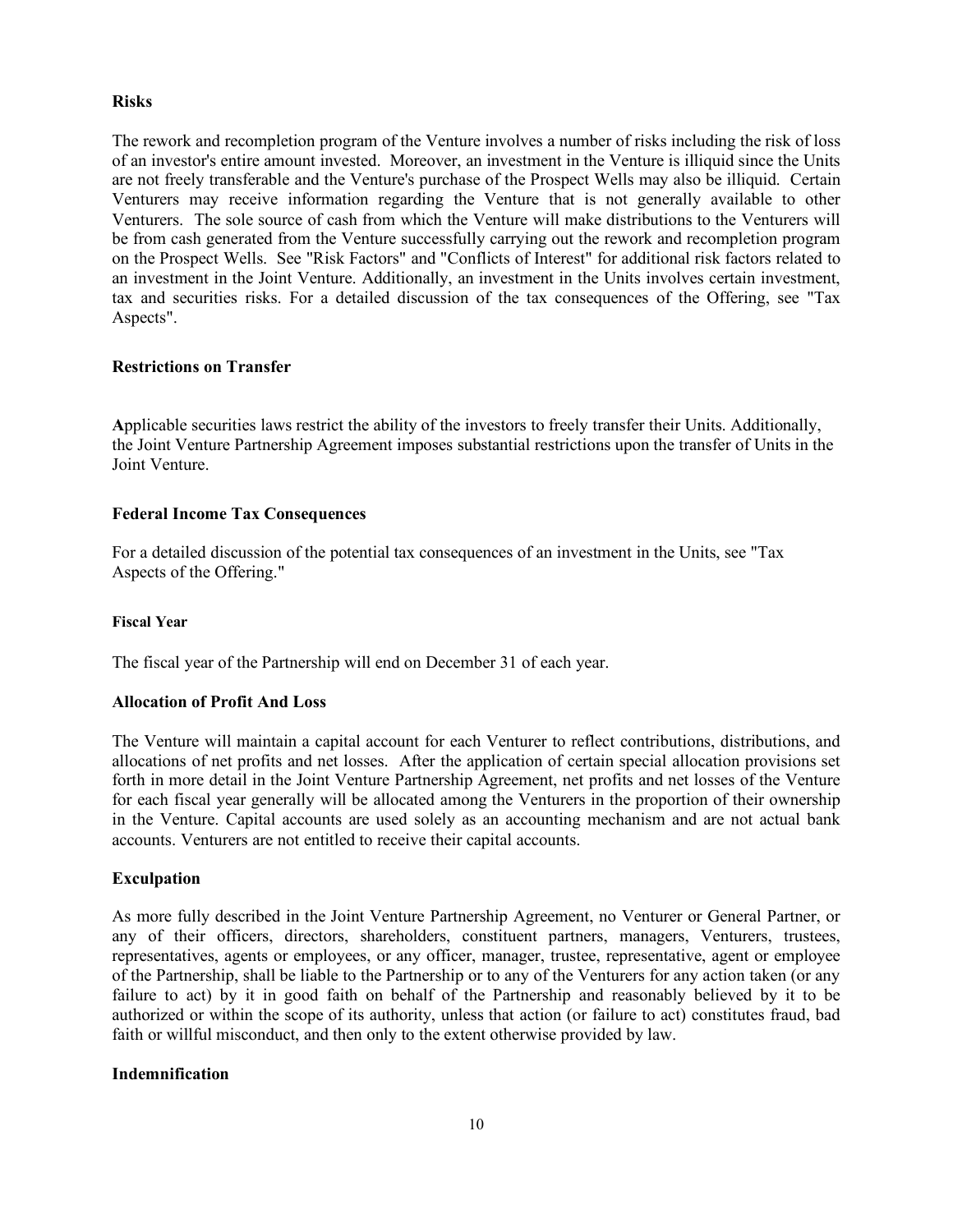As more fully described in the Joint Venture Partnership Agreement, the Partnership shall, out of the assets of the Partnership only, indemnify and hold harmless each current and former General Partner, Venturer, officer or liquidating agent and each of their respective officers, directors, shareholders, managers, Venturers, partners, employees, agents, affiliates and assigns (each, a "Mandatory Indemnitee") from and against any and all losses, claims, demands, liabilities, expenses (including reasonable attorneys' fees), judgments, fines, settlements, court costs, penalties, excise or similar taxes, and other amounts (collectively, "Losses") arising from any and all claims, demands, actions, suits or proceedings, civil, criminal, administrative or investigative (each, a "Claim"), in which the Mandatory Indemnitee may be involved, or threatened to be involved, as a party or otherwise, which relates to or arises out of the Venture or its property, business or affairs.

#### **Arbitration**

The Application Agreement requires that any controversy, claim or dispute arising between any investor/Venturer and the Venture and its Managing Venturer, officers, employees, partners, agents, managers, and attorneys or arising out of or relating to this Offering, and any interpretation, breach or dispute concerning any of the terms or provisions of the Application Agreement shall be exclusively and solely resolved by arbitration in the City of Dallas, Dallas County, Texas, before the American Arbitration Association, in accordance with the laws of the State of Texas and under the commercial arbitration rules then in effect of the American Arbitration Association (or any successor thereto), and any award rendered in said arbitration shall be final and binding upon the parties and a judgment thereon may be entered in any court in the State of Texas, or elsewhere, having jurisdiction thereof. Each Venturer waives any ability to bring a class arbitration related to his or her purchase or ownership of his or her Units. Any party may apply for arbitration.

#### **RISK FACTORS**

*An investment in the Venture involves a high degree of risk. It is suitable only for investors of substantial means who have no immediate need for liquidity and who can afford a risk of loss of all or of a substantial part of their investment.*

*All private equity investments run the risk of loss of capital. No guarantee or representation is made that the Joint Venture will achieve its investment objectives or that investors will not suffer loss. An investment in the Venture is highly speculative and involves certain risks, potential conflicts of interest, and tax considerations that prospective investors should consider before subscribing.*

*The following list of risk considerations does not purport to be a complete itemization or explanation of the risks involved in an investment in the Venture. Prospective investors must read the entire Memorandum, the Joint Venture Partnership Agreement, and all exhibits and appendices before determining whether to invest in the Joint Venture. Prospective investors are strongly urged to obtain professional guidance from their tax, financial and legal advisers in evaluating all of the tax, financial and legal implications and risks involved in investing in the Partnership.* 

#### **Specific Risks of the Venture.**

**New Managing Venturer And Venture Operations**. The Venture is newly formed and has limited financial resources. Upon full Initial Capitalization funds will only be sufficient to rework and recomplete the Prospect Wells. Evans was formed in May 2011 and the Sandy B Pistol #1 Multi-Well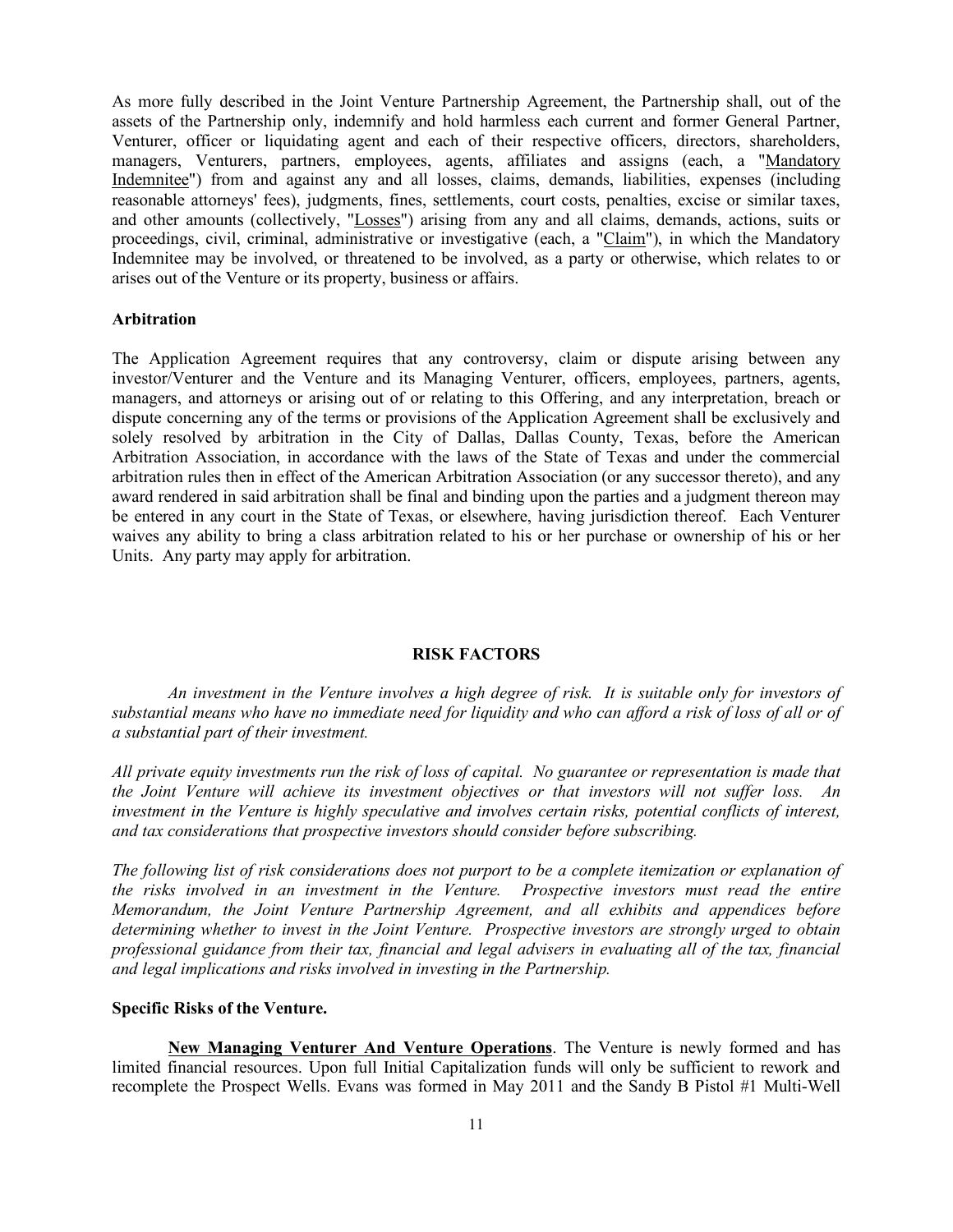Joint Venture is the first reworking and recompletion project Offering attempted by Evans. Evans and its Affiliates have been involved in numerous prior industry oil and gas partnerships however this Offering will be Evan's first Regulation D Rule 506c joint venture partnership. See "PLAN OF ORGANIZATION AND SUITABILITY STANDARDS," "PRIOR ACTIVITIES," and "MANAGEMENT."

**Use of Rework Contract Revenues and Venturer's Obligations Due to Turnkey Contract**. The Venture will be responsible for all costs associated with the Venture's Working Interests up to 100% of the Turnkey Reworking Price. Any costs associated with the Working Interests over and above 100% of the Turnkey Reworking Price will be the responsibility of Evans. The payments made by the Venture towards the Venture's Rework Contract obligation to Evans will be taken in by Evans as general revenues or working capital and may be spent by Evans for any and all expenses of Evans whether or not such expenses are related to the Venture. Evans may use current and future revenues from other turnkey contracts from other joint ventures to perform its obligations under the terms of the Rework Contract to the Venture.

To the extent that Evans does not have sufficient working capital to meet its obligations, the Venture and therefore the Venturers could be adversely affected and the Venturers could lose some or all of their investment in the Venture. The Venture will be a signatory to the Participation Agreement and thus will have direct liability to third parties for the costs of Initial Operations in excess of 100% of the Turnkey Reworking Price and to the extent that Evans is unable to meet its obligations to the Venture under the terms of the Rework Contract the Venture could be adversely affected and the Venturers could lose some or all of their capital contribution or be required to pay additional sums to complete the Initial Operations of the Venture in order not to lose the Venture's working interests in the Prospect Wells.

**No Reliance on Projections and/or Opinions.** No agents or representatives of the Managing Venturer or its Affiliates have been authorized to make any projections or express any opinion, oral or otherwise, concerning future events, perceived fact, personal opinion, anticipated production, availability of tax benefits, or expected returns, except as set forth within this Memorandum. Oral opinions that differ from the written data within this Memorandum have not been authorized and should not be relied upon under any circumstances. No further reliance should be placed on any written communications and industry reports that are not consistent with this Memorandum. Opinions or projections of possible current or future events are based upon various subjective determinations and assumptions. **All projections by their very nature are subject to uncertainty and, accordingly, a prospective Venturer will be subject to the risk that any such estimates or projections will not be reached or that the information used by Evans for such projections may be incomplete or that any underlying assumptions may prove to be inaccurate. The potential Venturer will be required to warrant that he has not relied upon or made his investment decision upon any of the projections, estimates or other forward-looking statements contained in this Memorandum, any printed materials accompanying this Memorandum or in oral conversations with officers or employees of Evans.** 

**Operating Agreement**. Upon termination of the Capitalization Period, assuming the Venture commences Operations, the Venture will enter into an Operating Agreement which will govern the relationship, responsibilities and obligations of the Venture and Operator with respect to Operations for the Prospect Wells, if successful. The Operating Agreement will appoint as Operator, Pistol Ridge Partners, LLC (another operator may be substituted) for the Prospect Wells who will be responsible for overseeing all reworking and recompletion operations on the Prospect Wells. A majority of the Working Interests owners have the right to appoint or change the Operator and determine various operations for the Prospect Wells. The Venture will be a minority Working Interest owner in the Prospect Wells and it will not have sufficient Working Interests to change the Operator and influence operations of the Prospect Wells.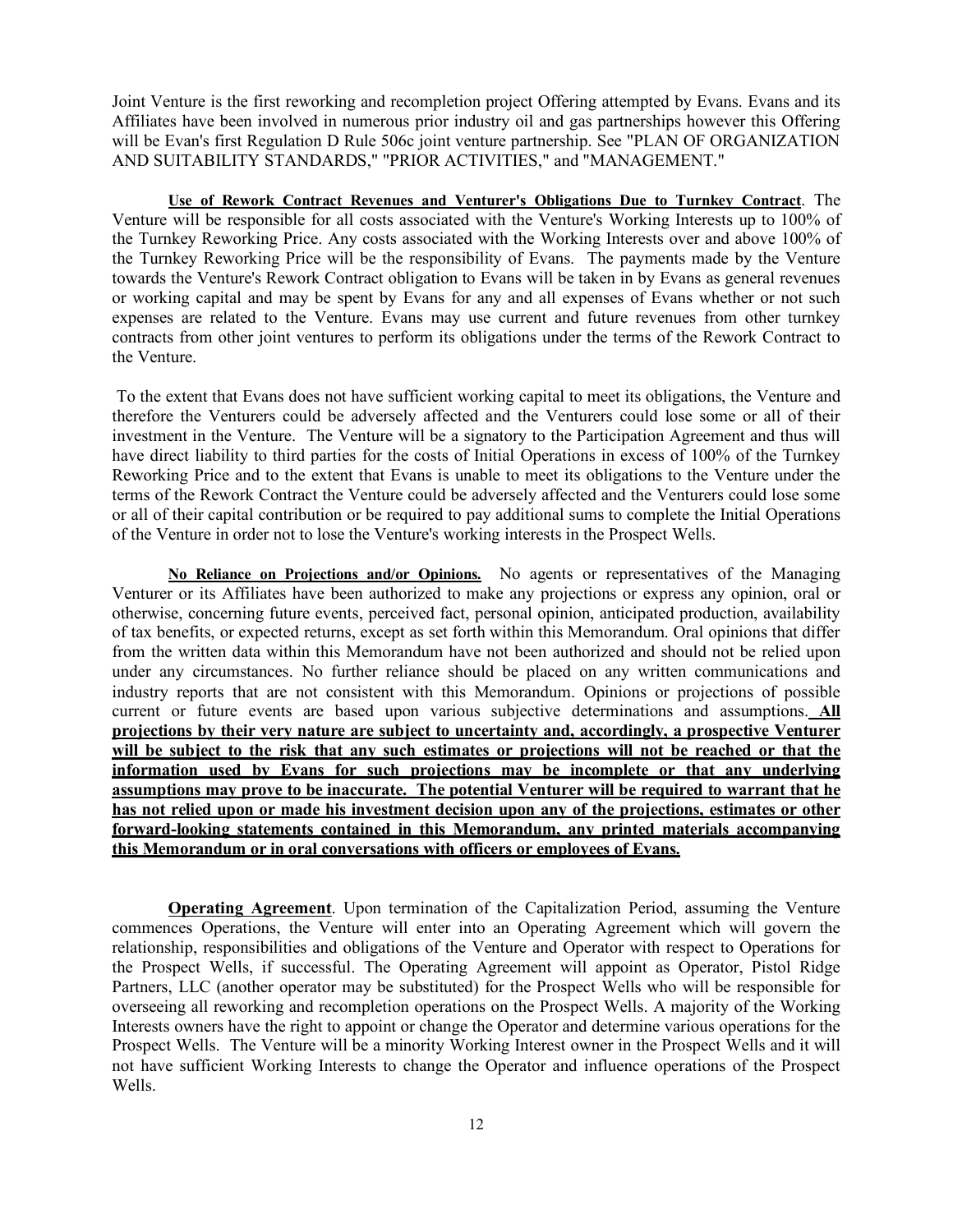**Non-Transferability, Lack of Liquidity of Interest and Limited Qualification of the Venture**. A Venturer has the status of a general partner under the provisions of the TBOC. A Venturer's right in specific Venture property is not assignable except in connection with the assignment of rights of all of the Venturers in the same property. Venturers should not expect to be able to readily liquidate their interest, if needed, and, therefore, the Units may not represent satisfactory collateral for a loan. Each Venturer will have a Venture capital account however no Venturer shall have the right to demand or receive receipt of any property or monies allocated to their capital account as such accounts are solely an accounting mechanism used by the Venture to allocate profits and losses on the books of the Venture. See "LIMITED TRANSFERABILITY AND RIGHTS OF FIRST REFUSAL," Article VI of "JOINT VENTURE AGREEMENT" and the "APPLICATION AGREEMENT" attached hereto.

As Joint Venture interests, no public market exists for the Units and it is anticipated that none will ever exist. The transferability provisions in the Joint Venture Agreement make the Units a non-liquid asset. Participation in this Venture is limited to persons qualifying under the suitability standards set forth in "PLAN OF ORGANIZATION AND SUITABILITY STANDARDS" and "QUESTIONNAIRE" attached hereto.

**Nature of the Liability of a Venturer.** Each of the Venturers shall have the status of a general partner in the Joint Venture, which is a general partnership formed for a specific business purpose. Venturers shall therefore have unlimited joint and several liability for all of the debts, obligations, acts, omissions, risks and liabilities of the Joint Venture partnership. However Evans believes the Venturers potential liability may be partially ameliorated by the provision of necessary and proper insurance coverage with respect to the Operations relating to the Prospect Wells. However there can be no assurance that any such insurance would be available to the Venture or if available that the Venture will have sufficient capital to be able to procure such insurance or that the available insurance can be purchased for a reasonable cost. The general discussions herein concerning partnerships also apply to the Venture.

The TBOC provides, among other things, that every partner of a general partnership is an agent of such partnership for the purposes of its business, and that the act of every partner for apparently carrying on in the usual way the business of such partnership binds the partnership, unless the partner so acting has, in fact, no authority to act for the partnership in the particular matter in question, and the person with whom he or she is dealing has knowledge of the fact that he or she has no such authority. The TBOC further provides that a general partnership (and each partner thereof) is liable to third parties for losses, injuries or penalties arising out of the wrongful acts or omissions of any partner acting in the ordinary course of the business of such partnership or acting with the authority of his or her co-partners.

The Joint Venture Agreement provides that no Venturer (other than the Managing Venturer or by a vote of the Venturers) shall have any right or authority to take any action on behalf or in the name of the Venture or to obligate the Venture to any third party for any reason or in any matter whatsoever, and that each Venturer shall indemnify, defend and hold harmless the Venture and all other Venturers (including Evans as the Managing Venturer) from and against any loss, claim, cause of action, item of damages, expense or cost (including attorneys' fees and court costs) arising directly or indirectly out of any act of such Venturer in breach of the Joint Venture Agreement, in an amount not to exceed such Venturer's total capital contributions to the Venture. Further, the Joint Venture Agreement provides that any act of any Venturer inconsistent with the delegated rights and authority of the Managing Venturer shall constitute a breach thereof by the Venturer so acting, rendering such Venturer liable for damages and subject to expulsion from the Venture.

As stated above, Evans believes that the joint and several liability of each Venturer for all debts, obligations, acts, omissions, risks and liabilities of the Venture will be partially ameliorated by the provision of necessary and proper insurance coverage by Evans and or the Operator with respect to the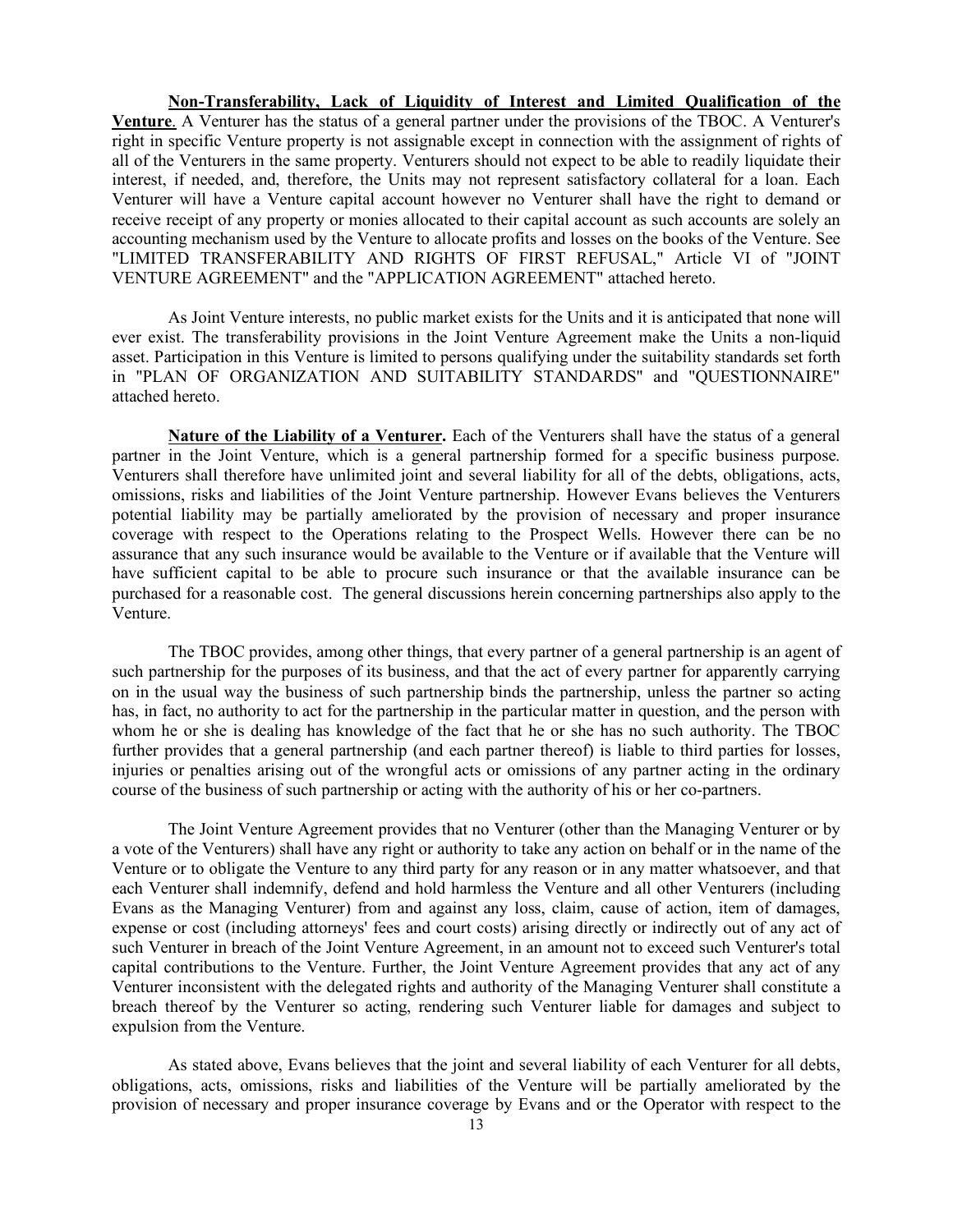Operations of the Venture, notwithstanding that it is unlikely that the Joint Venture will be named as an also insured, to the extent that such insurance can be obtained at reasonable cost to the Venture. There is no assurance that all risks and liabilities that exist or may arise can be adequately insured against. See "RISK FACTORS - General Risks of Oil and Gas Ventures: Uninsured Risks."

The Venture may be dissolved by, among other things, a vote of the Venturers or a cessation of Venture business. Upon dissolution, the Venture is not terminated, but continues until the winding up of Venture affairs is completed. Where the dissolution of the Venture occurs, each Venturer is liable, except under certain circumstances, to his or her co-Venturers for his or her proportionate share of any liability created by any Venturer acting for the Venture as if the Venture had not been dissolved.

Absent an agreement to the contrary by and between a Venturer, the Venture, the creditors of the Venture and the persons or venture continuing the business of the Venture, the dissolution of the Venture does not of itself discharge the existing liability of any Venturer. In the event that the business of the Venture is continued without the liquidation or the winding-up of its affairs, the creditors of the first or dissolved venture are also creditors of the venture so continuing the business. Under the Joint Venture Agreement, only the Managing Venturer may conduct Operations relating to creditors whether before or after dissolution of the Venture.

The Joint Venture Agreement provides that each Venturer waives his or her right to cause or obtain the dissolution and liquidation of the Venture, except upon the occurrence of certain specified events, or to withdraw from the Venture for any reason, and provides, except upon the occurrence of certain special events, for the continuation of the Venture upon the occurrence of any event which would otherwise give rise to the dissolution and liquidation of the Venture under applicable law.

Furthermore, each person proposing to become a Venturer shall represent and warrant to the Venture, as an express condition to the acceptance of his or her application that he or she possesses the requisite financial suitability and capacity to participate in the Venture upon the terms and conditions established therefor, and that he or she is not, as of the date of any such application and has not been at any time during the ninety (90) day period immediately preceding the date of such proposed participation, insolvent or an adjudicated bankrupt under the federal bankruptcy statutes.

**Risks Related to Title Deficiencies.** If an examination of the title history of a property that we have purchased reveals an oil and natural gas lease has been purchased in error from a person who is not the mineral interest owner or if the property has other title deficiencies, our interest would likely be worth less than what we paid or may be worthless. In such an instance, all or part of the amount paid for such oil and natural gas lease as well as all or part of any royalties paid pursuant to the terms of the lease prior to the discovery of the title defect would be lost.

It is not our practice in all acquisitions of oil and natural gas leases, or undivided interests in oil and natural gas leases, to undergo the expense of retaining lawyers to examine the title to the mineral interest to be placed under lease or already placed under lease. Rather, in certain acquisitions we rely upon the judgment of oil and natural gas lease brokers and/or landmen who perform the field work by examining records in the appropriate governmental office before attempting to acquire a lease on a specific mineral interest.

Prior to the purchase of an oil and natural gas well, however, it is standard industry practice for the operator of the well to obtain a preliminary title review of the spacing unit within which the proposed well is to be drilled to ensure there are no obvious deficiencies in title to the well. Frequently, as a result of such examinations, certain curative work must be done to correct deficiencies in the marketability of the title, and such title review and curative work entails expense, which may be significant and difficult to accurately predict. Our failure to cure any title defects may adversely impact our ability to increase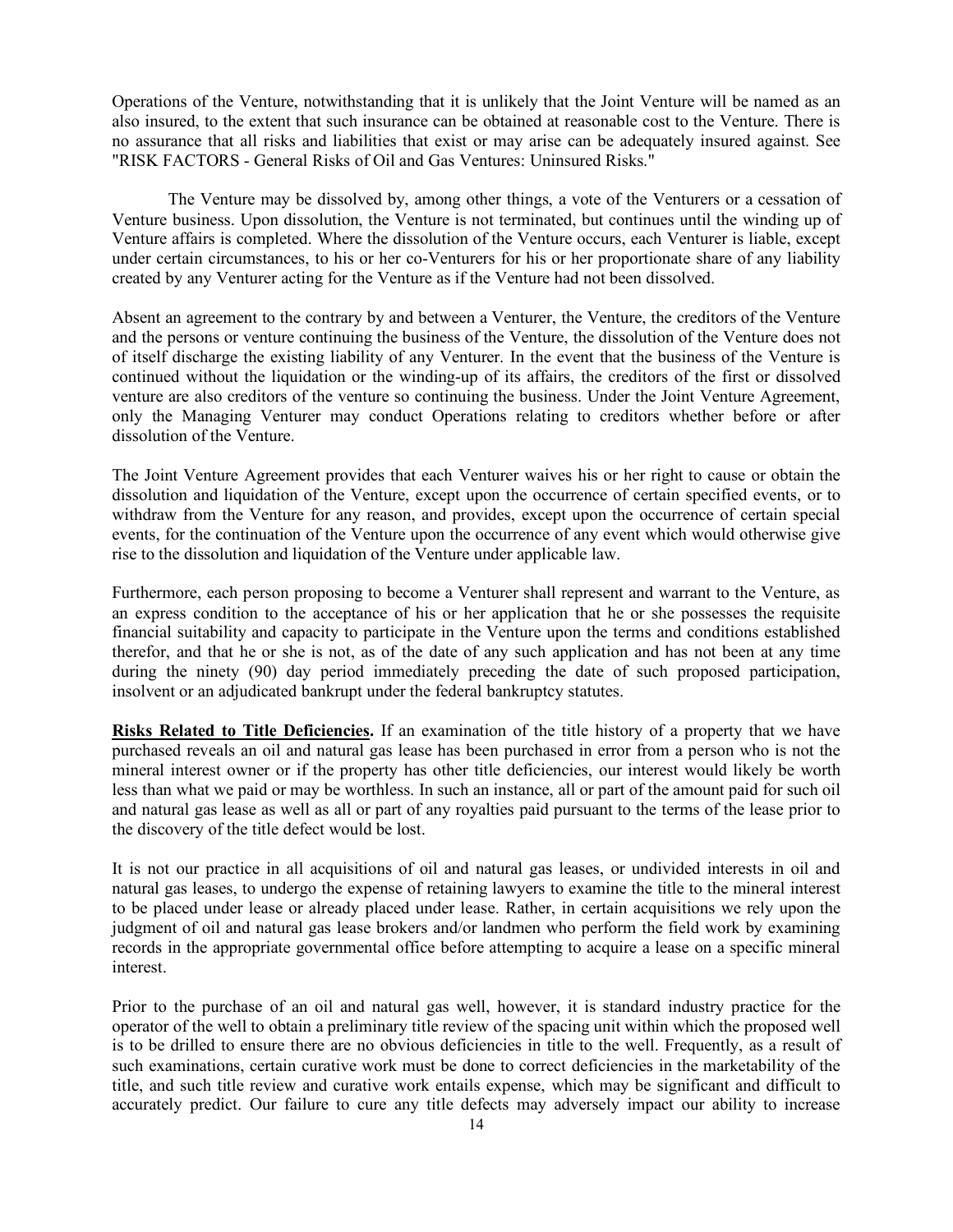production and reserves. In the future, we may suffer a monetary loss from title defects or title failure. Additionally, unproved and unevaluated acreage has greater risk of title defects than developed acreage. If there are any title defects or defects in assignment of leasehold rights in properties in which we hold an interest, we will suffer a financial loss which could adversely affect our financial condition, results of operations and cash flows and this financial loss would also impact the value of the Joint Venture.

**Lease Requirements.** The Lease related to the Prospect Wells may be subject to stringent requirements relating to the timing of reworking and recompletion activities, among other things, and the Joint Venture's failure to meet such requirements could adversely affect the Joint Venture's opportunity to participate in the development of the Lease. A copy of each master lease may be viewed in Evans's offices upon request. Furthermore, should the Joint Venture wellbores contain multiple potentially productive zones or formations, the terms of the leases may require those zones or formations to be produced in a timely manner. The expenses to Complete more than one such zone or formation per Prospect Wells would require Additional Assessments from the Venturers. Failure to produce a potentially productive reservoir "behind pipe" or drill an additional "twin" well to produce same could have an adverse effect on the Joint Venture, including, but not limited to, the loss of those reservoirs and the Joint Venture wellbores to the Joint Venture.

**Wellbores Only**. The Joint Venture will acquire an interest in four existing wells (the Wellbores only) and not the remainder of the lease(s) on which the Wellbores are located.

**Potential Classification of the Units as Securities.** We believe that an investment in the Units may be exempted from federal and state securities laws, as a general partnership interest and may not be deemed a security for such purposes because we believe that the Units are not investment contracts. Irrespective of court precedent finding that general partnership interests such as the Units are usually not securities, certain regulatory agencies may take a contrary position and may try to characterize this investment as an offering of securities. Likewise, courts may take contrary positions and change the classification of general partnership interests to securities, usually when the facts of a particular case are egregious and regulatory enforcement is warranted. Evans believes that the characterization of the Units as "securities" would potentially endanger the Venturers' ability to take advantage of the tax benefits presently afforded oil and gas participants**.** If losses generated by the Venture are reclassified as "passive," such losses would not be available to deduct against the Venturers' "active" income from other sources. Additionally, any regulatory action against Evans based on a characterization of this investment as an offering of securities could have a material adverse effect on the business prospects and financial condition of Evans. Evans may, in its discretion, choose to seek securities offering exemptions if, in the advice of counsel, this is the most prudent course, even at the risk of losing the tax benefits described above. Evans reserves the right to file a Form D under Rule 506(b) or Rule 506(c) for this offering of Units and otherwise comply with the requirements of Regulation D. Evans has structured this offering to qualify under the federal securities offering exemptions under Section  $4(a)(2)$  and Section  $4(a)(5)$  of the Securities Act of 1933, as amended.

#### **Tax Matters.**

**General Considerations**. Although participation in the Venture is intended to appeal primarily from an economic standpoint, albeit with risk, with the hope of finding oil and/or gas in commercial quantities, favorable U.S. federal income tax treatment presently available with respect to oil and gas reworking and recompletion and production may have a material effect on the desirability of participating in an oil and gas reworking and recompletion program for certain taxpayers.

Any deductions for federal income tax purposes available to the Venturer resulting from his or her participation in the Venture and the year in which such deductions are taken may have a material effect upon the economic result afforded him or her. The benefit to a particular Venturer of various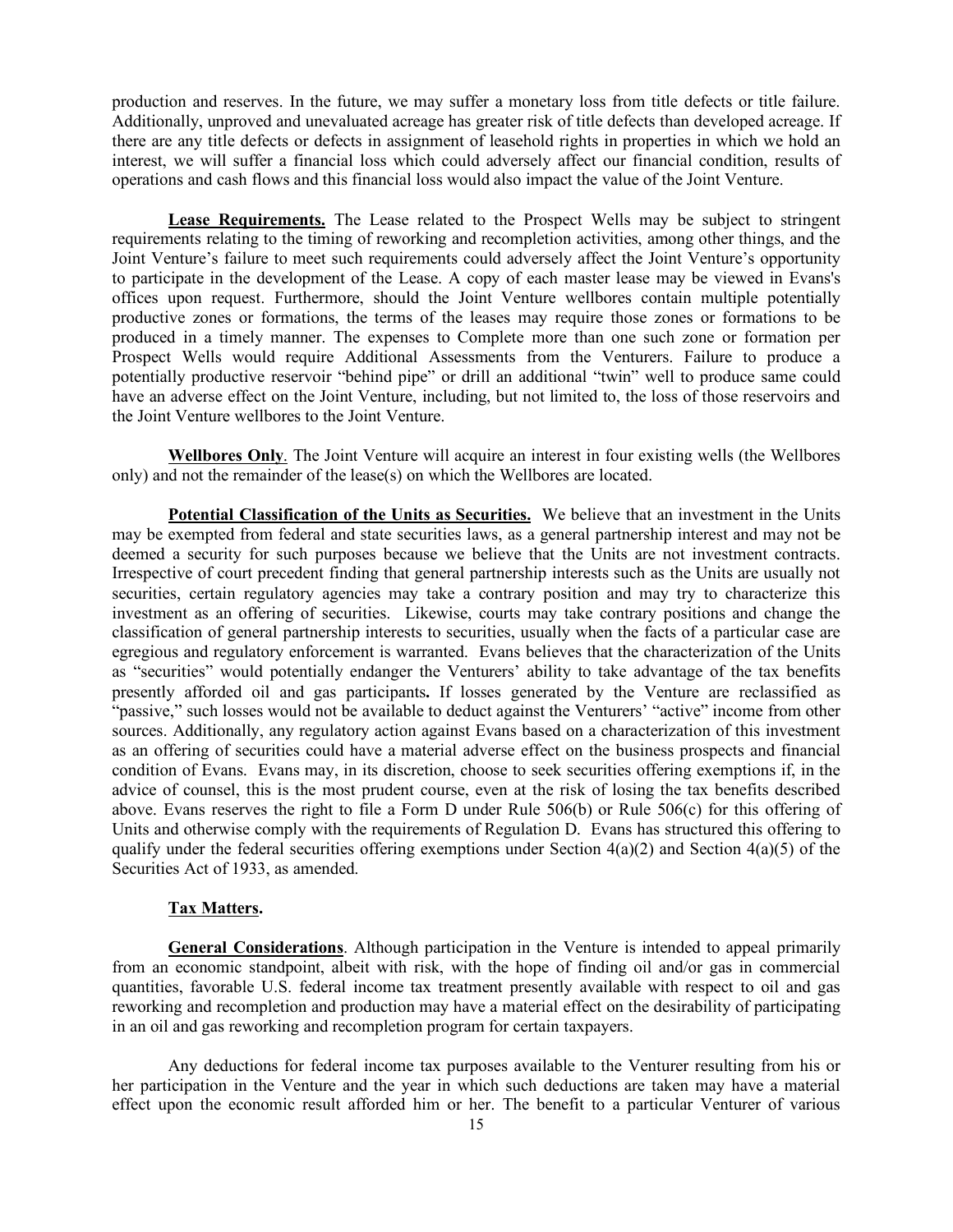deductions will depend on the nature and extent of other income, deductions and credits of that Venturer. For this reason, each prospective Venturer is urged to consult his or her personal tax advisor.

All federal income tax matters discussed herein are subject to change without notice by legislation, administrative action, and judicial decision. Such changes could deprive the Venture and its Venturers of certain tax benefits they might otherwise receive and may or may not be retroactive with respect to transactions occurring prior to the effective date thereof. See "TAX ASPECTS - Possible Changes In Federal Tax Laws."

**Tax Classification of the Venture**. The availability of the tax benefits of participating in the Venture depends upon the classification of the Venture as a "partnership" rather than an association taxable as a corporation for U.S. federal income tax purposes. Evans believes that under current law the Venture should be treated as a partnership for U.S. federal income tax purposes, and not as an association taxable as a corporation. This conclusion is not binding on the IRS, and is conditioned on the maintenance of certain conditions. Should the Venture be treated as "an association taxable as a corporation" for federal income tax purposes, (i) income, gains, losses, deductions and credits of the Venture would not flow through to the Venturers, (ii) the taxable income of the Venture would be subject to the federal income tax imposed on corporations, and (iii) distributions would be treated as corporate distributions to the Venturers and could be taxable as dividends or capital gains. See "TAX ASPECTS - Tax Status of the Joint Venture."

**Tax Liabilities May Exceed Cash Distributions**. If the Venture is treated as a partnership for U.S. federal income tax purposes, each Venturer must include in its own taxable income for a taxable year its share of the Venture's income, gain, loss, deduction and credit for the year, whether or not cash proceeds are actually distributed to it. As a result, a Venturer could be required to pay U.S. federal income tax based on its allocable share of Venture taxable income regardless of whether the Venturer receives a cash distribution. The Managing Venturer cannot guarantee that the Venture will be able to make cash distributions to the Venturers to permit them to pay their respective tax liabilities as a result of being Venturers in the Venture. In addition, the Venturers have no right to demand distributions of Venture income. If a Venturer's tax liability from the Venture exceeds the cash that it receives from the Venture, the Venturer will have to use cash from other sources to pay its tax liability.

**Allocations for Income Tax Purposes**. The Venture intends to allocate among the Venturers their allocable shares of income, gain, loss, deduction and credit in accordance with the terms of the Joint Venture Agreement. Such allocable shares shall include all of the Venture's intangible drilling and development costs ("Intangible Costs") arising from Initial Operations that are paid from the Venturer's capital contributions. While the Venture intends to make such allocations, no assurance can be given that the IRS will not challenge the allocations of federal income tax items and assert that they are properly allocable among the Venturers in some other manner. If the Service were successful in such a challenge, the Venturers could be liable for additional taxes, penalties and interest. See "TAX ASPECTS - Allocations."

**Depletion Allowance**. The Managing Venturer believes that the Venturers should be able to take cost or, if they qualify, percentage depletion deductions with respect to the Venture's producing oil and gas properties. Percentage depletion will only be available to the Venturers that qualify as "independent producers" by reason of the "independent producer exemption." Each Venturer must individually determine his or her eligibility to qualify as an "independent producer." Therefore, there can be no assurance that any particular method for determining depletion deductions, including percentage depletion, will be available to any particular Venturer. See "TAX ASPECTS - Depletion."

**Passive Activity Limitations**. The availability of tax losses generated to the Venturers by the Venture to offset the Venturer's income from other sources may be limited due to the loss limitation rules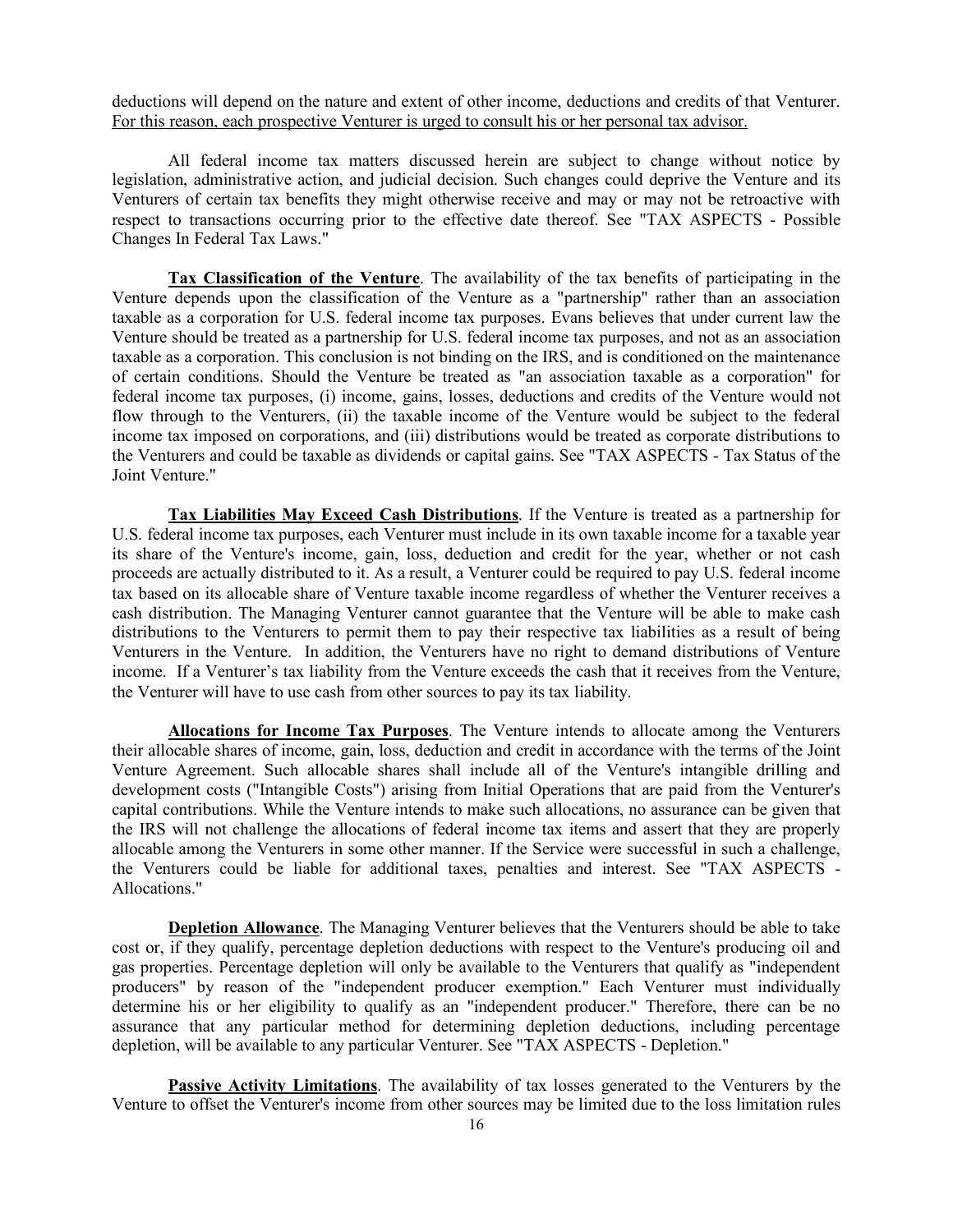that apply to passive activities. The definition of a "passive activity" generally encompasses all rental activities as well as all activities with respect to which the taxpayer does not "materially participate." Notwithstanding this general rule, the term "passive activity" does not include "any working interest in any oil or gas property which the taxpayer holds directly or through an entity which does not limit the liability of the taxpayer with respect to such interest." There can be no assurance that the Service will not challenge the Venture's conclusions with regard to whether the Venture owns a "working interest;" whether ownership of a working interest through the Venture limits the Venturer's liability with respect to such working interest; or whether the Venture's activities constitute passive activities subject to the passive activity loss limitation rules. If losses generated by the Venture are classified as "passive," such losses would generally only be available to offset the Venturer's income from other passive sources, if any. See "TAX ASPECTS - Limitations on Passive Activity Losses."

**Taxable Income**. To the extent Venturers are able to deduct losses generated by the Venture, the tax basis of each Venturer's interest will be reduced. Amounts realized by a Venturer on the sale of his or her Joint Venture interest may produce taxable gain to the extent that the amount realized for tax purposes exceeds the Venturer's adjusted tax basis in its Venture interest. In addition, costs such as intangible drilling costs, depreciation and depletion are subject to recapture, as ordinary income, on disposition by the Venture of oil and gas properties at a gain, or upon disposition by a Venturer of an interest in the Venture at a gain. Thus, the tax deductions afforded in the early years may only defer to later years a Venturer's overall federal income tax liability. See "TAX ASPECTS."

**Nondeductible Costs**. A material portion of each Venturer's subscription will be used for costs and expenses that are not currently deductible. In addition, there can be no assurance or guarantee that the IRS will agree with the Venture's categorization of its costs and expenses between currently deductible costs, costs that must be capitalized and amortized and non-deductible expenses. If the IRS were to successfully argue that certain costs and expenses that are initially deducted by the Venturers are non-deductible capital expenses, each Venturer could owe additional taxes and be liable for penalties and interest. See "TAX ASPECTS".

**Taxable Income for Tax Exempt Venturers**. The Venture may generate taxable income for Venturers that are generally exempt from taxation. Certain entities that are otherwise exempt from U.S. federal income tax, such as individual retirement accounts and annuities ("IRAs"), qualified plans, and charitable organizations are nonetheless taxed on "unrelated business taxable income" ("UBTI") of \$1,000 or more that they earn in a given year. All or substantially all the income from the Venture's operations will constitute UBTI and may give rise to tax liability to an otherwise tax exempt investor. For Venturers that invest with money from their IRAs, it is possible that the earnings from the Venture could be subject to tax twice: once when amounts are earned by the Venture and then again when distributions are made from the IRA to the investor. For certain tax exempt entities, such as charitable remainder trusts and charitable remainder unit trusts (collectively, a "CRT"), the receipt of any UBTI during a taxable year will cause the CRT to become taxable on all of its income from all sources for the taxable year. Accordingly, all tax exempt prospective investors are urged to consult their own tax advisors regarding the tax consequences to them of investing in the Venture.

**Internal Revenue Service Audit**. If the IRS audits the Venture, there can be no assurance that the IRS will not challenge certain deductions allocated to the Venturers or the Venture's classification of its costs. If the Service were successful in such a challenge, the Venturers could be liable for additional taxes, penalties and interest. See "TAX ASPECTS - Audit of Tax Returns."

**State and Local Tax Aspects**. Certain states and localities in which Venturers may reside or where the Venture conducts business may levy income taxes for which such Venturers may be liable in respect to their share of Venture income and it may be necessary for such Venturers to file income tax returns with such states or localities to report such income. In addition, as a result of the Venture's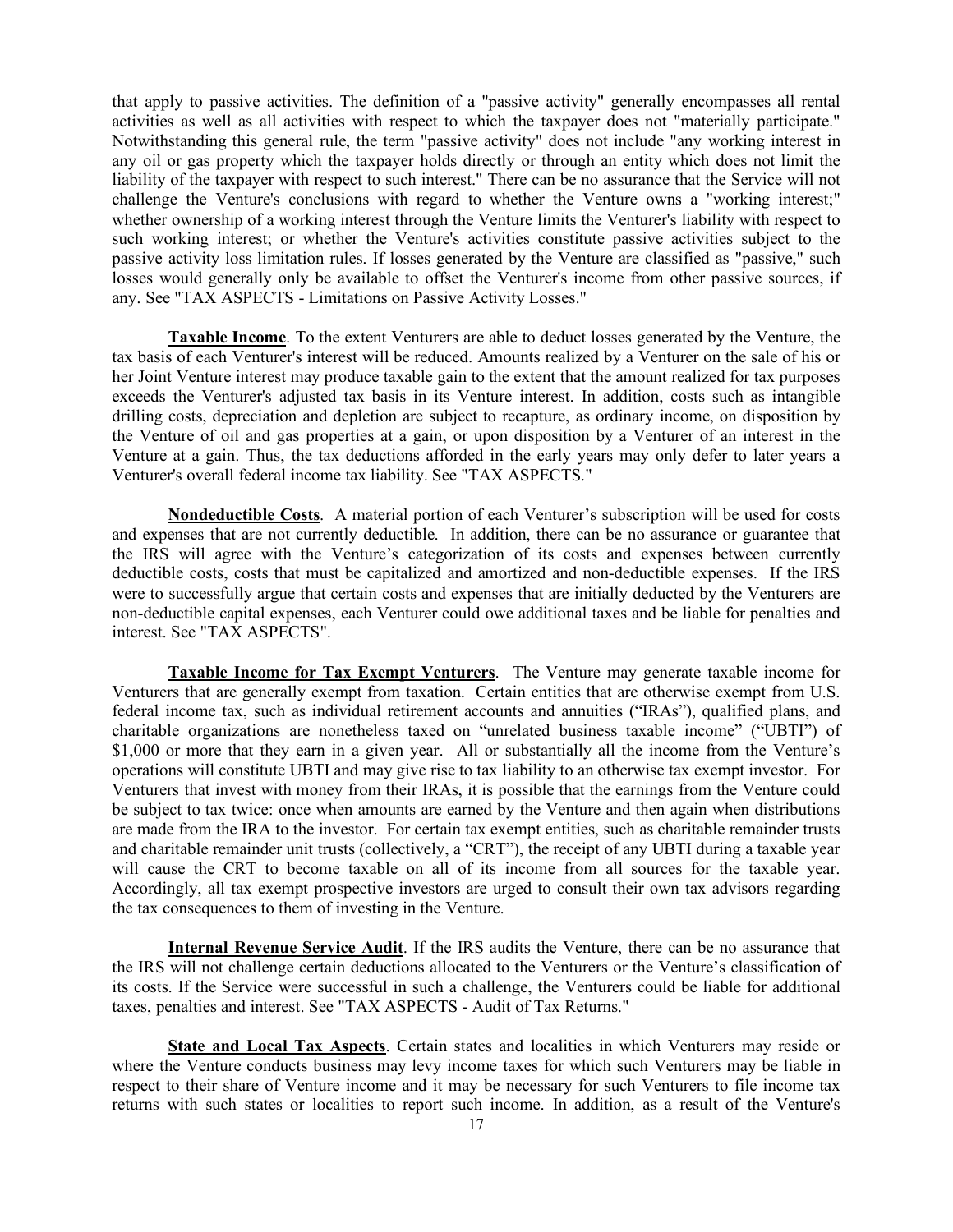operations, the Venture may be required to pay various state and local taxes. The Venture's payment of such state and local taxes will reduce the Venture's cash that is otherwise available to distribute to the Venturers. In addition, the discussion of the tax aspects of participating in the Venture in this Memorandum is limited to certain material U.S. federal tax considerations. Therefore, each potential Venturer is urged to consult his or her tax advisor regarding the impact of state and local tax law on an investment in the Venture.

**Tax Treatment May Change**. All federal tax matters discussed herein are subject to change without notice by legislation, administrative action, and judicial decision.

**Management Compensation**. The payment of compensation to the Managing Venturer by the Venture for services rendered thereto may be deductible by the Venturers but only to the extent that such payments are ordinary and necessary business expenses and are reasonable in amount. The Managing Venturer cannot guarantee that any paid management compensation, if any, or any of the other costs and expenses incurred by the Venture will be deductible. See "TAX ASPECTS" – Management Compensation."

There have recently been some legislative proposals specifically concerning the tax treatment of exploring for and producing oil and gas, and some of those proposals reduce or eliminate some of the tax benefits described in this Memorandum. At this time, it is not possible to predict whether any such proposals will become law. Therefore, each prospective Venturer is urged to consult with its own tax advisor regarding the impact that a change in the U.S. federal tax law could have on its decision to participate in the Venture. See "TAX ASPECTS - Possible Changes In Federal Tax Laws."

**Failure to Pay Special Assessments Will Result in a Venturer Abandoning Their Interest in the Venture and Loss of Their Initial Capital Contribution**. The Venturers may be called upon to pay Special Assessments to pay for the Venturer's allocable portion of a special operation to be undertaken by the Prospect Wells Working Interest holders. The payment of Special Assessments is subject to a Vote. The failure of a Venturer to contribute his (her) proportionate share of a Special Assessment within seven (7) business days from delivery of a notice by email or overnight delivery (or within 48 hours if the rig is on location) shall be deemed to be a negative vote for the Special Assessment and a request that his (her) interest in the Venture be abandoned, and he (she) shall be effectively withdrawn as a Participant in the Venture with no further benefits, rights or obligations with respect to the sharing of income, gains and losses of the Venture. Upon abandonment, a Venturer will lose all their initial investment in the Venture. See "ADDITIONAL ASSESSMENTS AND FINANCING OF ADDITIONAL VENTURE ACTIVITIES".

**Failure to Pay Additional Assessments and Risk of Capital Shortages**. Because Venturers are not subject to mandatory additional assessments for additional capital contributions to the Venture for Subsequent Operations, capital shortages could result in a loss of substantial opportunities to the Venture and, therefore to the Venturers. See "ADDITIONAL ASSESSMENTS AND FINANCING OF ADDITIONAL VENTURE ACTIVITIES" and "CONFLICTS OF INTEREST."

**Limited Financial Resources of the Managing Venturer**. The Managing Venturer has limited financial resources. In the event that the actual costs of Initial Operations relating to the Prospect Wells exceed the Turnkey Reworking Price for such activities by a significant amount, Evans's financial ability to meet such obligations may be impaired. In the event that Evans is unable to secure funds or pay for such costs, the Venture may be required to pay for such costs or face losing its interest in the Prospect Wells.

**Lack of Diversity**. Subscription amounts should be sufficient to pay for Initial Operations with respect to the Prospect Wells only. The Prospect Wells will be reworked and if warranted recompleted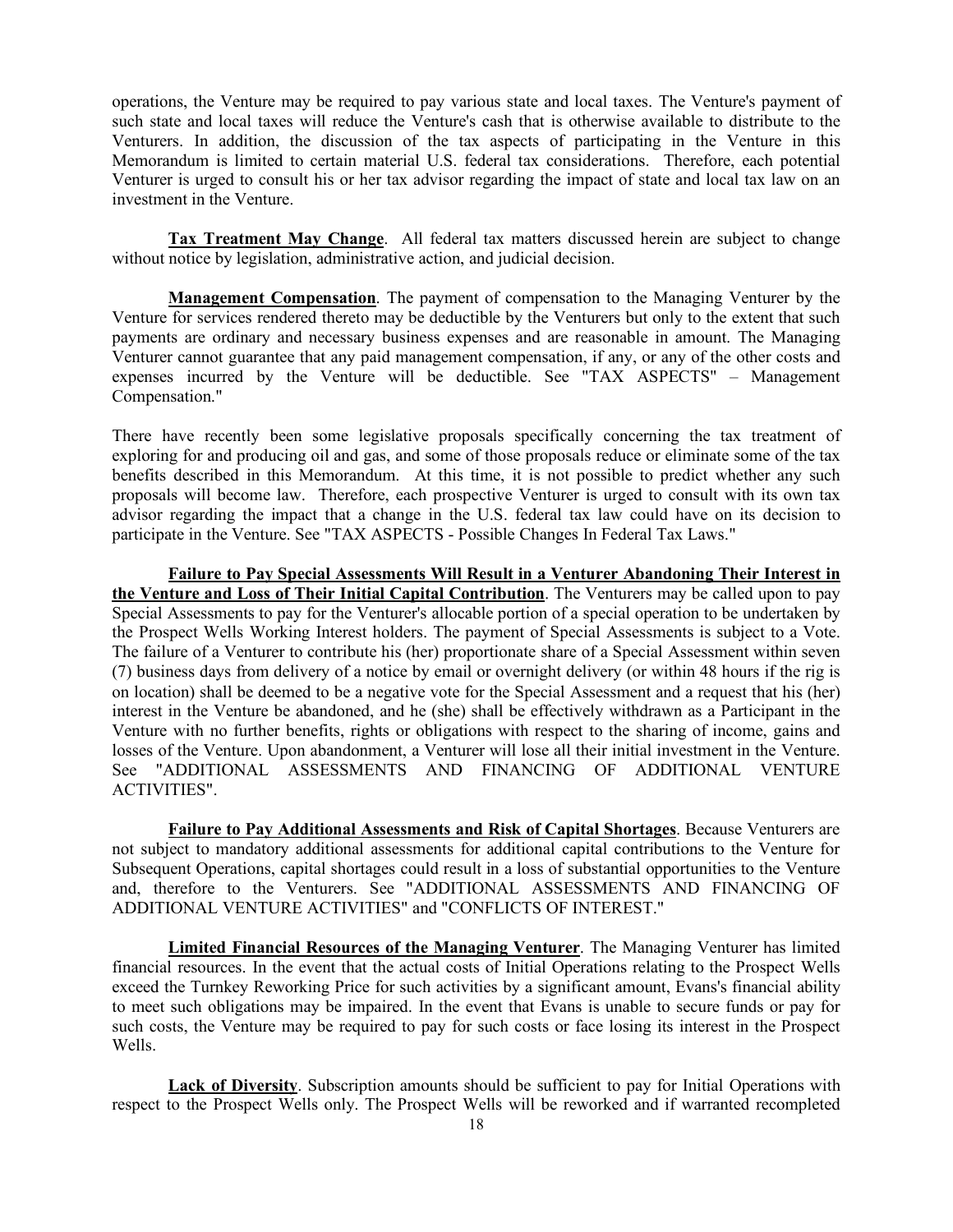There can be no assurance that the Venture will obtain hydrocarbons in commercial quantities from any of the four Prospect Wells. To the extent one or more of the Prospect Wells is a Dry Hole, Venturers should be prepared to lose their entire investment.

**The Turnkey Price Does Not Represent The Actual Reworking Costs And Recompletion Costs Borne By Evans But Does Represent The Total Costs Borne By The Venture And The Difference Between The Actual Cost And The Unit Price Could Be Substantial** The Unit Price has been fixed by Evans based upon a number of factors including, but not limited to, its estimates of contemplated financial needs for reworking, recompleting and re-equipping the Prospect Wells. Evans's costs for acquiring the lease upon which the Prospect Wells are located, geologist and engineering expense in sourcing the Prospect Wells, Organization costs and expenses including attorney's fees for this Offering, operation and management costs of the Joint Venture during the potential 10-20 year production life of the Prospect Wells, if successful, and the financial risk to Evans due to the terms of the Rework Contract. The higher the Unit cost to the investor, the longer a well will have to be productive (depending on production volume and market price received for that production) for investors to have a chance to get their investment back or any return on their investment. Due to the Unit price of this Offering investors will have to hold their investment and the Wells will have to be productive for a lengthy time before an investor is likely to receive distributions equal to or greater than their investment. There can be no assurance that any of the Prospect Wells will be commercially viable. No investment banker or other appraiser was consulted regarding such price and terms. The Unit Price bears no relationship to the potential value of the Prospect Wells if successful.

**Capitalization Period Extensions**. Extension of the Capitalization Period may be made by the Managing Venturer in the exercise of its sole and absolute discretion. Thus, the exact time frame within which Venture Operations will commence cannot be determined with any degree of certainty.

**Sharing of Risks**. The Venturers will bear all of the financial risk associated with the Venture's portion of the Working Interests in any nonproductive or marginally productive Venture Well, and may be liable for Venture obligations in excess of their capital contributions. See "PARTICIPATION IN COSTS AND REVENUES WITHIN VENTURE." In addition, each of the Venturers shall have the status of general partners in a general partnership, and shall therefore have joint and several liability for all of the debts, obligations, acts, omissions, risks, and liabilities of the Venture. See "RISK FACTORS - Specific Risks of the Venture: Nature of the Liability of a Venturer."

**Conflicts of Interest**. There are conflicts of interest inherent in the activities of the Venture. Evans and/or its Affiliates presently act and intend to act in the future as a managing venturer of other partnerships and ventures and intend to manage other drilling or reworking ventures and own and operate other oil and gas properties on its own behalf as well as on behalf of others. Any conflicts of interest could adversely affect the Venture and/or the interests of the Venturers. The Managing Venturer and the Venture are currently represented by the same counsel. If a dispute were to develop between the Venture and the Managing Venturer the Venture will be required to engage separate representation. See "CONFLICTS OF INTEREST."

**Evans's Dependency on Key Officers**. Evans's ability to manage the Joint Venture affairs is predominantly dependent upon Evans's managers and principal executive officers, See "MANAGEMENT."

**Surrounding Production**. Although there have been producing wells drilled and completed on acreage in the vicinity of the Prospect Wells, the production from such wells should not be deemed a guarantee that the Prospect Wells will also be a commercially productive. See "PROPOSED ACTIVITIES" and "GEOLOGICAL INFORMATION" under separate cover.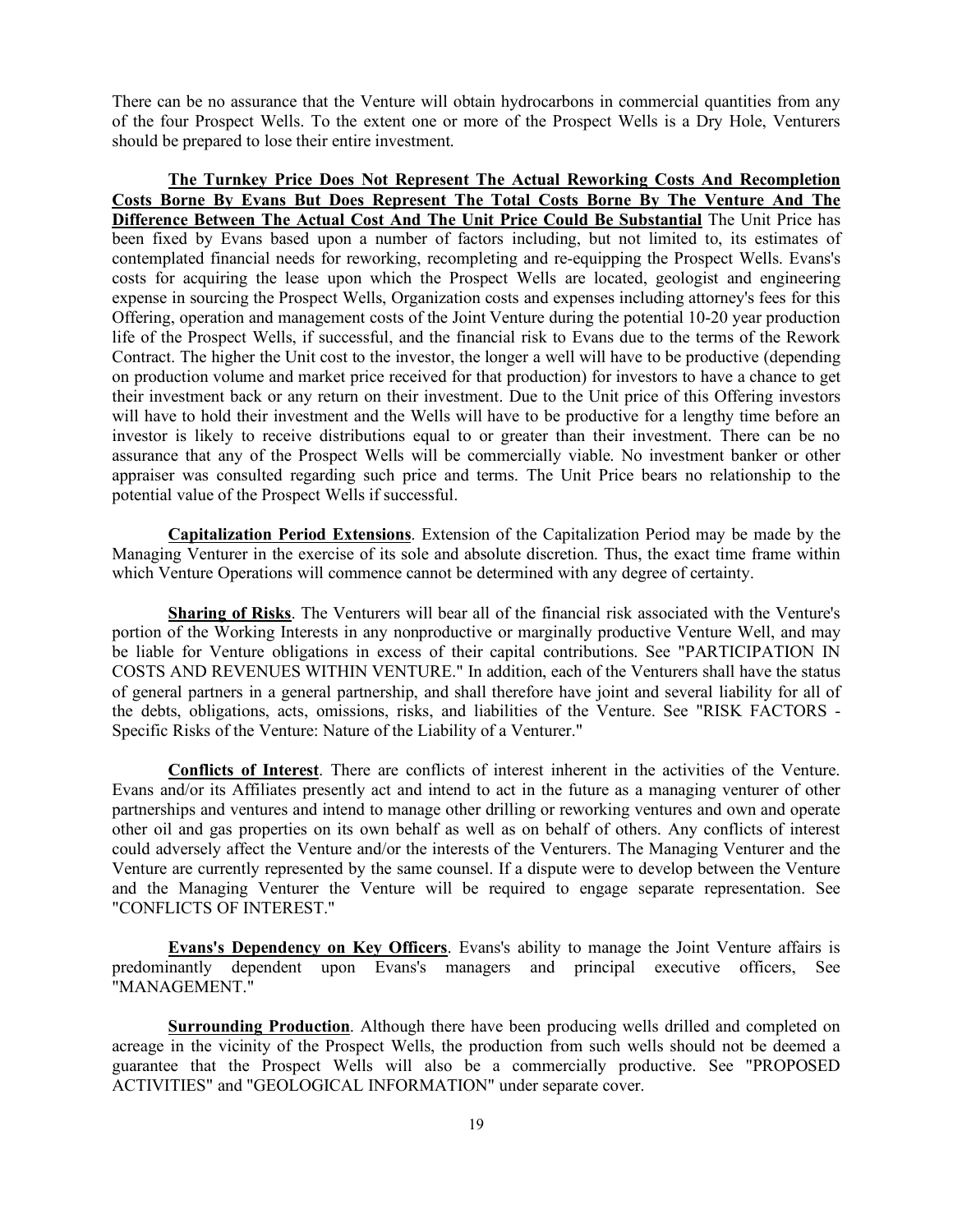**Geological Opinions, Maps, Statistics, and Projections**. The Managing Venturer has received and is providing herewith certain geological opinions, potential statistics, and well information regarding the Prospect Wells and surrounding region. The Managing Venturer cannot guarantee the accuracy or correctness of any of the interpretations made by the Operator or consultants to Evans including the Operator's geologists. The Managing Venturer shall not be liable or responsible for any loss, costs, damages, or expenses incurred or sustained by any Venturer based upon their good faith reliance upon information contained or interpreted from statistics or opinions expressed by others. Venturers may be shown a map of productive Wells within the area surrounding the proposed Wellbore sites for the Wells. The production map may not identify other offsetting Wells or dry holes, if any, and may only refer to individual well type logs, and may convey possible fault and fracture lines for illustration purposes only and not as a predictor of things to come for the Venture. The Managing Venturer cannot assure, nor does it guarantee, the surrounding well positions, if any, fault or fracture lines, borehole depths or lengths, formation intervals, identified operators, the well names or amounts of production, if any, even though the Managing Venturer believes such information comes from reliable sources.

**Disputes with Vendors and Possible Liens**. It is anticipated that the Operator will contract directly with various providers of goods and/or services necessary to conduct the Operations of the Well. Neither the Venture nor the Venturers will contract directly with such parties and the Venture will be a non-operator under the terms of an Operating Agreement to be entered into between the Venture and the Operator. From time to time, disputes may arise between the Operator and certain vendors with whom it contracts for goods and services. When a dispute cannot be resolved amicably, a lawsuit may be filed to resolve the dispute. Vendors who have provided goods and/or rendered services to the Operator with respect to the Prospect Wells may be permitted, under applicable law, to file material man's and/or mechanic's liens with respect to the Prospect Wells, the filing of which may be necessary in order to perfect a lien claim pending the resolution of the dispute. Such a lien could permit a vendor, upon the exercise of judicial or administrative remedies, to suspend the disbursement of production proceeds, to seize the interests of participants or to seize the Prospect Wells and its associated equipment in order to secure or pay the amount of such claim. If a given lien is ultimately determined to be valid, it could ultimately permit the vendor to satisfy its claim out of production proceeds, the value of the mineral leases or the value of the Prospect Wells and associated equipment. Under such circumstances, the Venture, even though having paid the Operator, will be adversely affected.

**Recovery of Capital Contributions**. Because reworking and recompletion activity may be stronger in a specific section of the country, prices of goods and services utilized to engage in reworking and recompletion and in the cost of leasehold interests suitable for a project of this type may be higher even though prices may be lower on a nationwide basis. If such a situation occurs in the area of the Prospect Wells, participation in the Venture may be more expensive than might otherwise be the case in another location. In addition, because of the amount of capital required to engage in Operations, payout, if any, or that point in time at which the Initial Capital of the participants has been returned to them in full, if any, could be lengthened, depending upon the amount of production obtained, if any. There are no assurances that the price of crude oil or natural gas will remain at current levels, nor can there be any assurance that production levels can be sustained from the Prospect Wells in quantities sufficient to reach payout.

**Suitability**. The Units are not suitable for, and will not knowingly be sold to, anyone who does not meet the suitability standards imposed by the Joint Venture and its Managing Venturer. Each purchaser of the Units will be required to represent and document that he (she) meets such standards. Participation in the Joint Venture requires careful and informed study with respect to each prospective Venturer's individual tax and financial position and, accordingly, each prospective purchaser is urged to consult with their accountant or financial planner prior to making a decision to acquire Units in the Venture.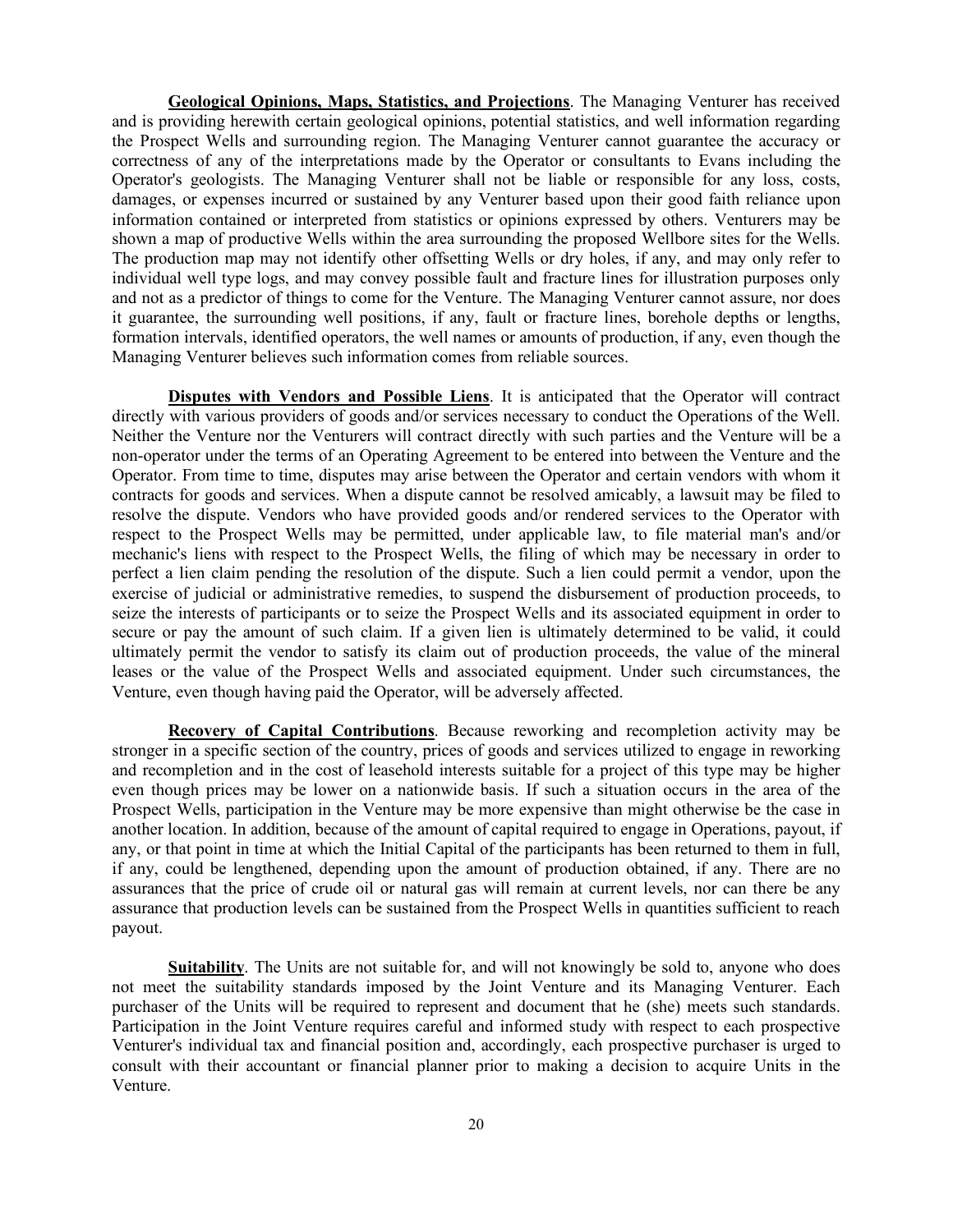**Natural Hazards**. Natural hazards are involved in the reworking and recompleting of hydrocarbon wells in locations such as that of the Prospect Wells. Such hazards include destruction from hurricanes, tornadoes, or other storms, and the risk to persons and property interests therein. Other natural hazards include unusual or unexpected formations, pressures, blowouts, and other unanticipated geological conditions. Substantial liability for environmental damage, bodily injury, or damage to or loss of equipment can result from any of such hazards. The Joint Venture may be subject to liability for pollution and other similar damages or may lose portions of its properties due to hazards against which it cannot insure or for which insurance proves inadequate. Such liabilities to third parties could reduce the funds available for execution of our business plan, and result in loss of Venture property or result in personal liability of Venturers if the liability exceeds insurance proceeds and the Venture's assets.

**Compensation and Reimbursement to Managing Venturer Regardless of Profitability**. The Managing Venturer and Affiliates may receive certain fees, profits, and other compensation, payments, and reimbursements regardless of profitability or loss of the Joint Venture. See "PARTICIPATION IN COSTS AND REVENUES WITHIN VENTURE," "COMPENSATION AND REIMBURSEMENT" and "CONFLICTS OF INTEREST."

**Reworking and Recompletion Risks**. Exploration for oil and gas is speculative by its very nature and involves a high risk of loss. A large number of attempted wells are Dry Holes, and others do not produce oil or gas in sufficient quantities to make them commercially profitable to complete and/or produce. This is also true for rework and recompletion projects as well. Many risks are involved that experience, knowledge, scientific information, and careful evaluation cannot avoid. Since initial capitalization will be sufficient to rework and recomplete only the Prospect Wells, the occurrence of one or more Dry Holes would mean that the Venturers would receive a limited or no return from the Venture in regard to the nonproductive Prospect Well. Therefore, Venturers must be prepared to lose substantially all of their capital contribution as there can be no assurance that reworking and recompleting the Prospect Wells will result in oil or gas production or that production, if obtained, will be profitable for the Venture and Venturers. Most oil and gas wells experience a production decline that is rapid and irregular. Initial production from a well (if any) does not accurately indicate any consistent level of production to be derived therefrom.

**The Selection Of Leases And The Reworking And Recompleteing Of Wells Are Not Exact Sciences And The Results Of Such Activity Cannot Be Predicted.** The initial potential of a well as determined by a test which is run following the reworking and recompletion of a well will not ordinarily be determinative of "actual" production and should not be considered indicative of the amount of oil or gas a well can be expected to produce on a sustained basis. The ratio of successful commercially productive oil and gas wells has been low (less than fifty percent (50%)) when compared to the total number of wells attempted. Even though a reworked and recompleted well has produced in the past and may be located in an area adjacent to known and existing production, there is no assurance that such activity will generate oil and gas necessary for commercial production sufficient to recoup the capital expended or generate any returns in the effort of placing such well in production. A well may also be rendered dry or non-commercial during either reworking or recompletion due to natural, technical, or mechanical considerations. There can be no assurance all or any of the objective formations in-depth or length can be encountered even after the initiation of recompletion procedures. The value of a well, any underlying reserve of oil or gas, and the amount and rate of future production cannot be determined with reasonable accuracy unless and until the well has a history of continuous production over a period of time sufficient to provide a reservoir engineer with data upon which an evaluation may be made.

**Environmental Liability**. Various local, state and federal environmental control agencies may impose regulations that could have a significant impact on the Operations of the Venture or could substantially increase the costs of operating a well. Natural hazards and risks associated with the reworking and recompletion of the Prospect Wells include, among other things, unusual or unexpected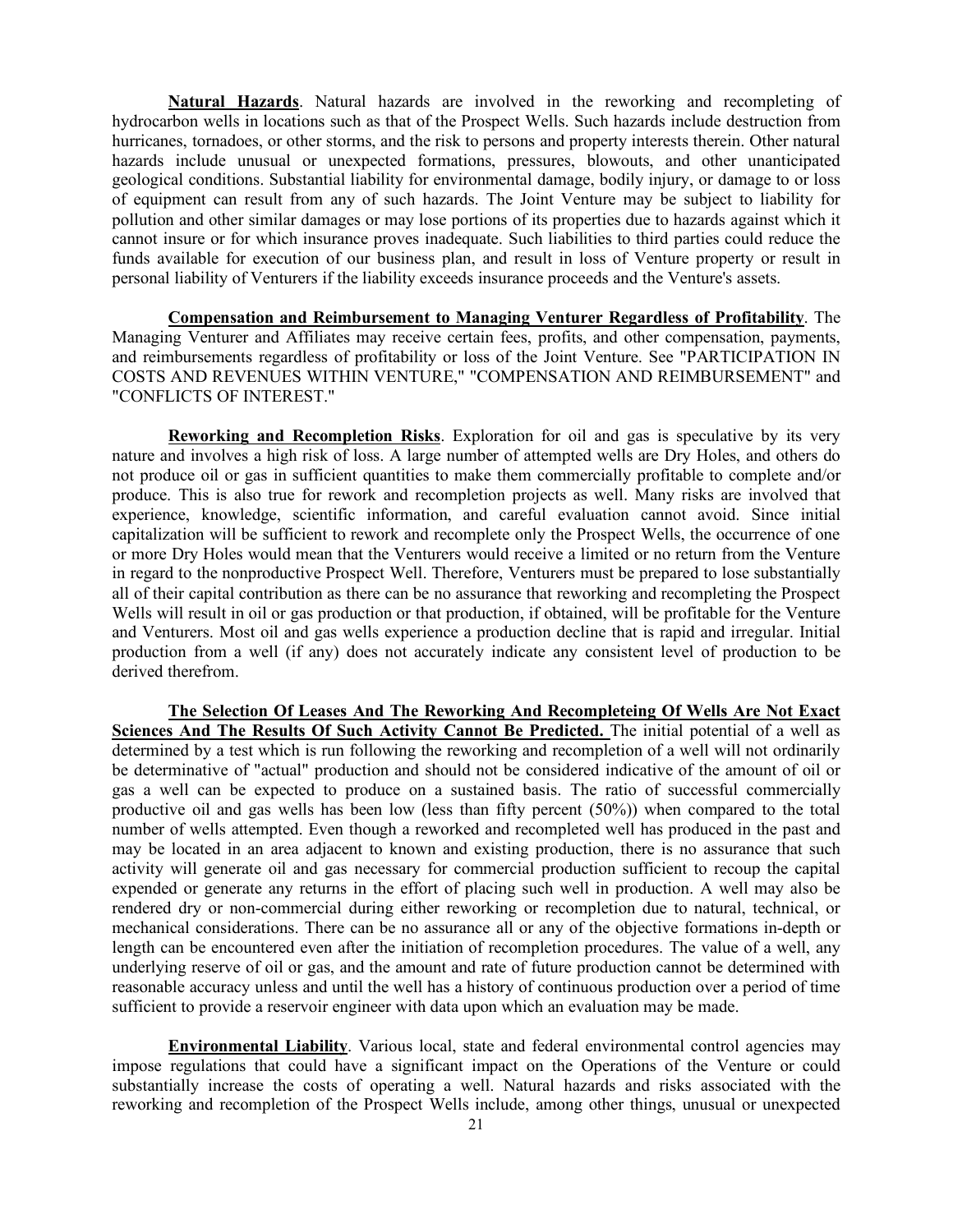formations, shale's, temperatures, salt water or fresh water, pressures, and other unanticipated conditions. Substantial uninsured liabilities to lessors, third parties, or governmental agencies may be incurred in connection with the reworking and recompletion, operation, or abandonment of a well. In addition, numerous environmental liability statutes are potentially applicable to well operations and these statutes may carry permitting, redemption, and penalty provisions that could have a substantial adverse impact upon the Venture and the Venturers and may involve direct uninsured liability to the Venturers. Such expenses may reduce the funds available for distribution to the Venturers, result in a loss of oil and/or gas revenues or properties and/or require the Venture to pay additional amounts over and above the amount of the Venture's Initial Capitalization.

**Accessibility to Pipelines and/or Transportation Systems**. The Managing Venturer has no present agreement to use any pipeline for transmission of oil or natural gas, nor has any amount been budgeted for construction of a transmission line for gas or a storage or transportation system for oil, if any. It is anticipated that construction of a pipeline, a production facility, or the availability of transportation systems may be undertaken if and when oil and/or gas is produced from the Prospect in quantities deemed sufficient by the Venture and the Managing Venturer to justify such construction or availability; gas transmission lines, production facilities or other transportation system(s) are not part of, or included in the Rework Contract and would be the subject of Special Assessments. Production from a well and ultimate income to be derived therefrom will be dependent, in part, upon the successful completion of a pipeline hookup or attainment of a satisfactorily negotiated transportation system which in turn may be dependent on the availability of funds to the Venture for such purpose(s). See "ADDITIONAL ASSESSMENTS AND FINANCING OF ADDITIONAL VENTURE ACTIVITIES."

**Possible Reduction of the Venture's Interest**. Title to the lease comprising the Prospect has been reviewed by representatives of the Managing Venturer. However, no such review can assure that the title is free from defects. To the extent that defects to the Prospect title exist and cannot be remedied, it is possible that the Venture's Working Interests and/or net revenue interests in the Prospect Wells may be reduced. If such interests are reduced, the Venturers will not be entitled to recover from the Venture or the Managing Venturer any amounts contributed for the Venturer's proportionate share of the costs of Operations attributable to the lost interest, unless the defect can be established prior to the time the Venture commences such Operations. If any portion of the Venture's Working Interest or net revenue interest in the Prospect is reduced or lost due to failure of title, the operating results and/or the financial returns, if any, to the Venture, and thus the Venturers could be adversely affected.

**Investors Will Agree In The Application Agreement To Submit Any Disputes To Arbitration, Which May Limit Remedies Available To Investors.** As part of the Application Agreement that each prospective investor must sign and deliver in order to subscribe for their Units, each investor will agree to submit any disputes arising in connection with the interpretation or enforcement of the Application Agreement and the transactions effected thereby, including the purchase and sale of the Units to mandatory arbitration proceedings to be held in Dallas, Texas, United States of America. Submitting any such dispute, which may include claims for violations of applicable securities laws, to arbitration, may have the effect of limiting or eliminating the nature and extent of remedies available to investors in the event any such dispute may arise.

## **General Risks of Oil and Gas Ventures.**

**Reworking and Recompleting Oil And Gas Wells Is A Highly Speculative And Risky Activity And There Can Be No Assurance Of A Pay Out To Investors In The Event The Well Is Successfully Completed.** The reworking and recompleting of any existing oil and gas well is a very risky activity as the majority of all such attempts result in a Dry Hole or a well that is not commercially viable. In the event, a well is successfully recompleted there can be no assurance that the well will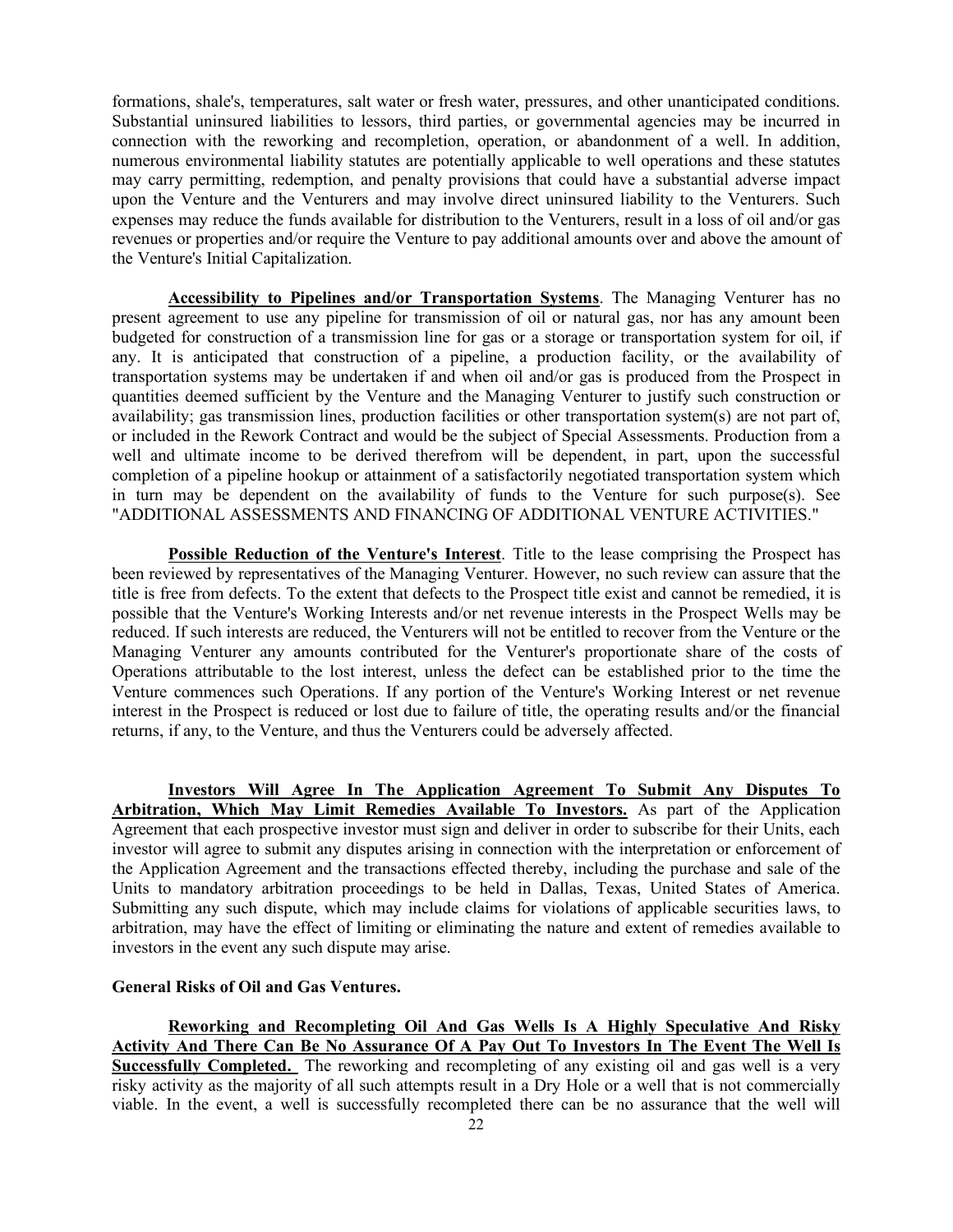produce enough hydrocarbons during the commercial life of the well to provide any return of or return on investment for the investors in the well as the amount of revenue produced by an active well depends upon the well's flow rate, well maintenance costs, the market price received for the oil and gas produced and the length of time the well produces. See "PRIOR ACTIVITIES."

**Regulation and Marketability of Gas or Oil Discovered**. The availability of a ready market for oil or gas, if any, recovered on the Prospect Wells and the price obtained will depend upon numerous factors, including the extent of domestic production and foreign imports of gas and/or oil, the proximity and capacity of pipelines, intrastate and interstate market demands, the extent and effect of federal regulations on the sale of oil and/or natural gas in interstate and intrastate commerce, and other government regulations affecting the production and transportation of oil and/or gas. In addition, certain daily allowable production constraints may change from time to time, the effect of which cannot be predicted by management. There is no assurance that the Venture will be able to market any oil or gas found by it at favorable prices, if at all. See "COMPETITION, MARKETS AND REGULATIONS."

**Pollution**. Various local, state and federal environmental control agencies may impose regulations, which could have a significant impact on the operations of the Venture or could substantially increase the costs of operating a well.

**Delay in Distributions of Income**. Unavailability of or delay in connection with pipelines or other transportation systems, unavailability of or delay in obtaining necessary materials for completion of a well, repayment of loans (if any) obtained by the Venture to finance reworking and recompletion or other activities, delays in obtaining satisfactory contracts and connections for oil and/or gas Well, delays in obtaining division orders and other circumstances may delay the distribution of income, if any, for significant periods after discovery of oil or gas, if any.

**Possible Shortages**. In the past, increased drilling activities have, from time to time, created shortages of certain equipment necessary in the reworking and/or recompletion of a well. Due to a shortage of such equipment and general inflationary trends, the prices at which equipment was available escalated during such periods. Although not presently anticipated, there is a possibility that further price escalations will increase the Venture's operating expenses, thus reducing the distributions, if any, available to the Venturers.

**Competition**. There are numerous individuals, partnerships, and major and independent oil companies with whom the Venture will be in competition that have greater financial and technical resources than those available to the Venture. Such an inferior competitive position could have a material adverse effect upon the productivity, marketability, and profitability of the Venture. See "COMPETITION, MARKETS, AND REGULATION."

**Uninsured Risks**. The Venture's Operations will be subject to all of the operating risks normally connected with producing oil and gas, such as blow-outs and pollution, which could result in the Venture incurring substantial losses or liabilities. Although the Joint Venture Agreement provides for the securing of such insurance as the Managing Venturer and Operator deem necessary and appropriate, certain risks are uninsurable and others may be either uninsured or only partially insured because of high premium costs or other reasons. In the event the Venture incurs uninsured losses or liabilities, the Venture's funds available for development will be reduced, and Venture assets may be substantially reduced or lost completely. For a discussion of the Venturer's liability, see "RISK FACTORS - Specific Risks of the Venture: Nature of the Liability of a Venturer."

**Possibility of Unsuccessful Workover and Subsequent Operations**. It is possible that the techniques proposed to be utilized by the Operator to engage in workover and reworking or other Subsequent Operations will be unsuccessful, and crude oil and natural gas will not be produced from the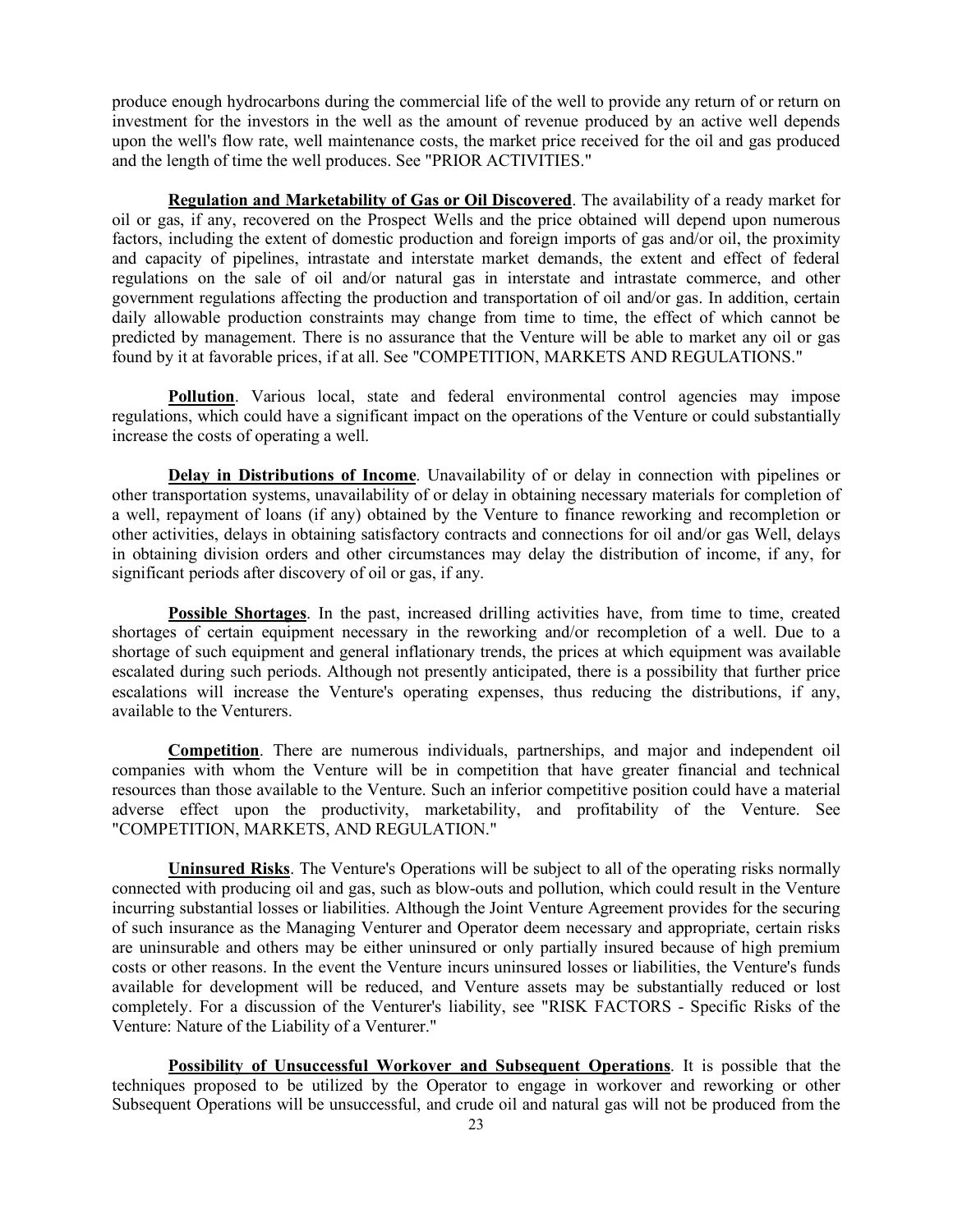Prospect Wells in commercial quantities if any. There can be no assurances that any Subsequent Operations or fracture stimulation or any workover will result in commercial production.

**Risk Regarding Completion**. Many wells that produce logs that show hydrocarbon-bearing formations may not possess sufficient reserves or bottom hole pressures to produce returns, even after recompletion. There can be no assurance that even after recompletion procedures commence that such efforts will result in a successful well with commercial production.

**Ability to Accept Risks**. Participation in the Venture will be offered solely to prospective venturers who are willing and can afford to accept and bear for an indefinite period of time the substantial risks described herein, who do not require immediate income from their capital contributions in the Venture, and whose annual recurring income is subject to the highest federal income tax rate. See "PLAN OF ORGANIZATION AND SUITABILITY STANDARDS."

**Federal and State Legislation and Regulatory Initiatives Relating to Hydraulic Fracturing.**  Hydraulic fracturing involves the injection of water, sand or other propping agents and chemicals under pressure into rock formations to stimulate oil and natural gas production. We routinely use hydraulic fracturing to complete Well in order to produce oil, natural gas and natural gas liquids from formations that we target for production. The EPA released the final results of its comprehensive research study on the potential adverse impacts that hydraulic fracturing may have on drinking water resources in December 2016. The EPA concluded that hydraulic fracturing activities can impact drinking water resources under certain circumstances, including large volume spills and inadequate mechanical integrity of Well. The results of the EPA's study could spur action towards federal legislation and regulation of hydraulic fracturing or similar production operations. In past sessions, Congress has considered, but did not pass, legislation to amend the SDWA, to remove the SDWA's exemption granted to most hydraulic fracturing operations (other than operations using fluids containing diesel) and to require reporting and disclosure of chemicals used by oil and natural gas companies in the hydraulic fracturing process. The EPA has issued SDWA permitting guidance for hydraulic fracturing operations involving the use of diesel fuel in fracturing fluids in those states where the EPA is the permitting authority. Also at the federal level, the BLM issued final rules to regulate hydraulic fracturing on federal lands in March 2015, although these rules were struck down by a federal court in Wyoming in June 2016. An appeal of the decision is pending.

In addition, a number of states and local regulatory authorities are considering or have implemented more stringent regulatory requirements applicable to hydraulic fracturing, including bans or moratoria on drilling that effectively prohibit further production of oil and natural gas through the use of hydraulic fracturing or similar operations. For example, in December 2014, New York announced a moratorium on high volume fracturing activities combined with horizontal drilling following the issuance of a study regarding the safety of hydraulic fracturing. Certain communities in Colorado have also enacted bans on hydraulic fracturing. These actions are the subject of legal challenges. Texas, New Mexico and Wyoming have adopted regulations that require the disclosure of information regarding the substances used in the hydraulic fracturing process. Moreover, in light of concerns about seismic activity being triggered by the injection of produced waters into underground Well, certain regulators are also considering additional requirements related to seismic safety for hydraulic fracturing activities. A 2015 U.S. Geological Survey report identified areas of increased rates of induced seismicity that could be attributed to fluid injection or oil and natural gas extraction.

The adoption of new laws or regulations imposing reporting or operational obligations on, or otherwise limiting or prohibiting, the hydraulic fracturing process could make it more difficult to complete oil and natural gas Well in unconventional plays. In addition, if hydraulic fracturing becomes regulated at the federal level as a result of federal legislation or regulatory initiatives by the EPA, hydraulic fracturing activities could become subject to additional permitting requirements, and also to attendant permitting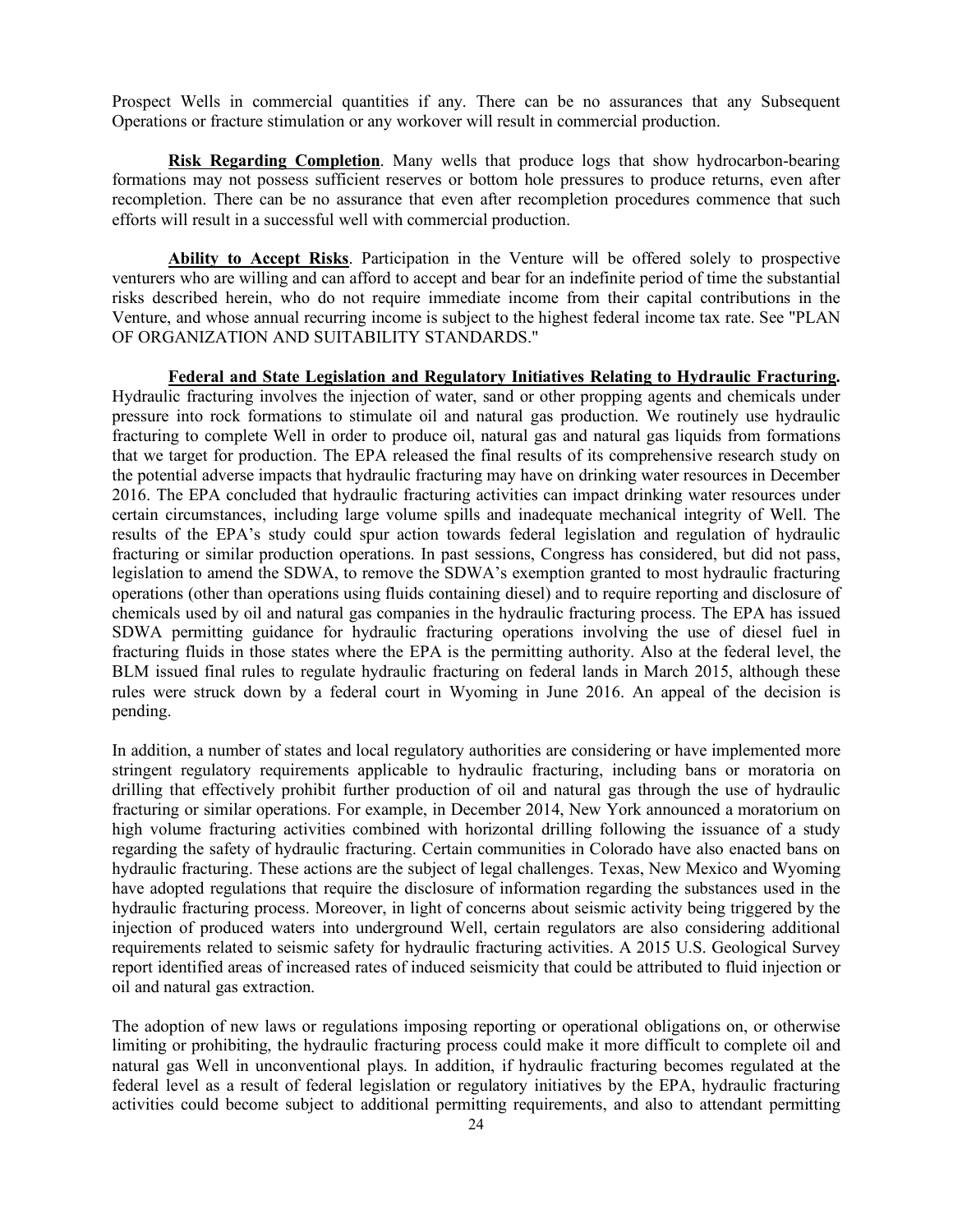delays and potential increases in cost, which could adversely affect the ability of the Joint Venture to conduct subsequent operations that would otherwise enhance the profitability of the Prospect Wells.

**Legislation or Regulations Restricting Emissions of Greenhouse Gases***.* The EPA has published its final findings that emissions of carbon dioxide, methane and other greenhouse gases present an endangerment to public health and welfare because emissions of such gases are, according to the EPA, contributing to the warming of the earth's atmosphere and other climatic changes. Accordingly, the EPA has adopted rules under the CAA for the permitting of greenhouse gas emissions from stationary sources under the Prevention of Significant Deterioration ("PSD") and Title V permitting programs. The EPA has adopted a multi-tiered approach to this permitting, with the largest sources first subject to permitting. In addition, monitoring of greenhouse gas emissions from petroleum and natural gas systems commenced on January 1, 2011, with the first annual reports required to be filed in 2012. In October 2015, the EPA finalized rules that added new sources to the scope of the greenhouse gas monitoring and reporting requirements. These new sources include gathering and boosting facilities as well as completions and workovers from hydraulically fractured oil and natural gas Well. The revisions also include the addition of well identification reporting requirements for certain facilities. There were attempts at comprehensive federal legislation establishing a cap and trade program, but that legislation did not pass. Further, various states have considered or adopted legislation that seeks to control or reduce emissions of greenhouse gases from a wide range of sources. Finally, in December 2015, the United States joined the international community at the 21st Conference of the Parties of the United Nations Framework Convention on Climate Change in Paris, France. The resulting Paris Agreement calls for the parties to undertake "ambitious efforts" to limit the average global temperature and to conserve and enhance sinks and reservoirs of greenhouse gases. The Paris Agreement, if ratified, establishes a framework for the parties to cooperate and report actions to reduce greenhouse gas emissions. Any future international agreements, federal or state laws or implementing regulations that may be adopted to address greenhouse gas emissions could, and in all likelihood would, require us to incur increased operating costs, adversely affecting our profits, and could adversely affect demand for the oil and natural gas we produce, depressing the prices we receive for oil and natural gas.

**New Regulations on All Emissions from Operations Could Cause the Joint Venture to Incur Significant Costs.** On April 17, 2012, the EPA issued final rules to subject oil and natural gas operations to regulation under the New Source Performance Standards, or NSPS, and National Emission Standards for Hazardous Air Pollutants, or NESHAPS, programs under the CAA, and to impose new and amended requirements under both programs. The EPA rules include NSPS standards for completions of hydraulically fractured natural gas Well, compressors, controllers, dehydrators, storage tanks, natural gas processing plants and certain other equipment. Further, in May 2016, the EPA issued final NSPS governing methane emissions from the oil and natural gas industry as well as source determination standards for determining when oil and natural gas sources should be aggregated for CAA permitting and compliance purposes. The NSPS for methane extends the 2012 NSPS to completions of hydraulically fractured oil and natural gas Well, equipment leaks, pneumatic pumps and natural gas compressors. The EPA has also announced that it intends to impose methane emission standards for existing sources and has issued information collection requests for oil and natural gas facilities. In November 2016, the Department of the Interior issued final rules relating to the venting, flaring and leaking of natural gas by oil and natural gas producers who operate on federal and Indian lands. The rules limit routine flaring of natural gas, require the payment of royalties on avoidable natural gas losses and require plans or programs relating to natural gas capture and leak detection and repair. These rules could result in an increase to our operating costs and changes in our operations. In addition, several states are pursuing similar measures to regulate emissions of methane from new and existing sources within the oil and natural gas source category. As a result of this continued regulatory focus, future federal and state regulations of the oil and natural gas industry remain a possibility and could result in increased compliance costs on our operations and therefore could impair the financial performance of the Prospect Wells and the Joint Venture.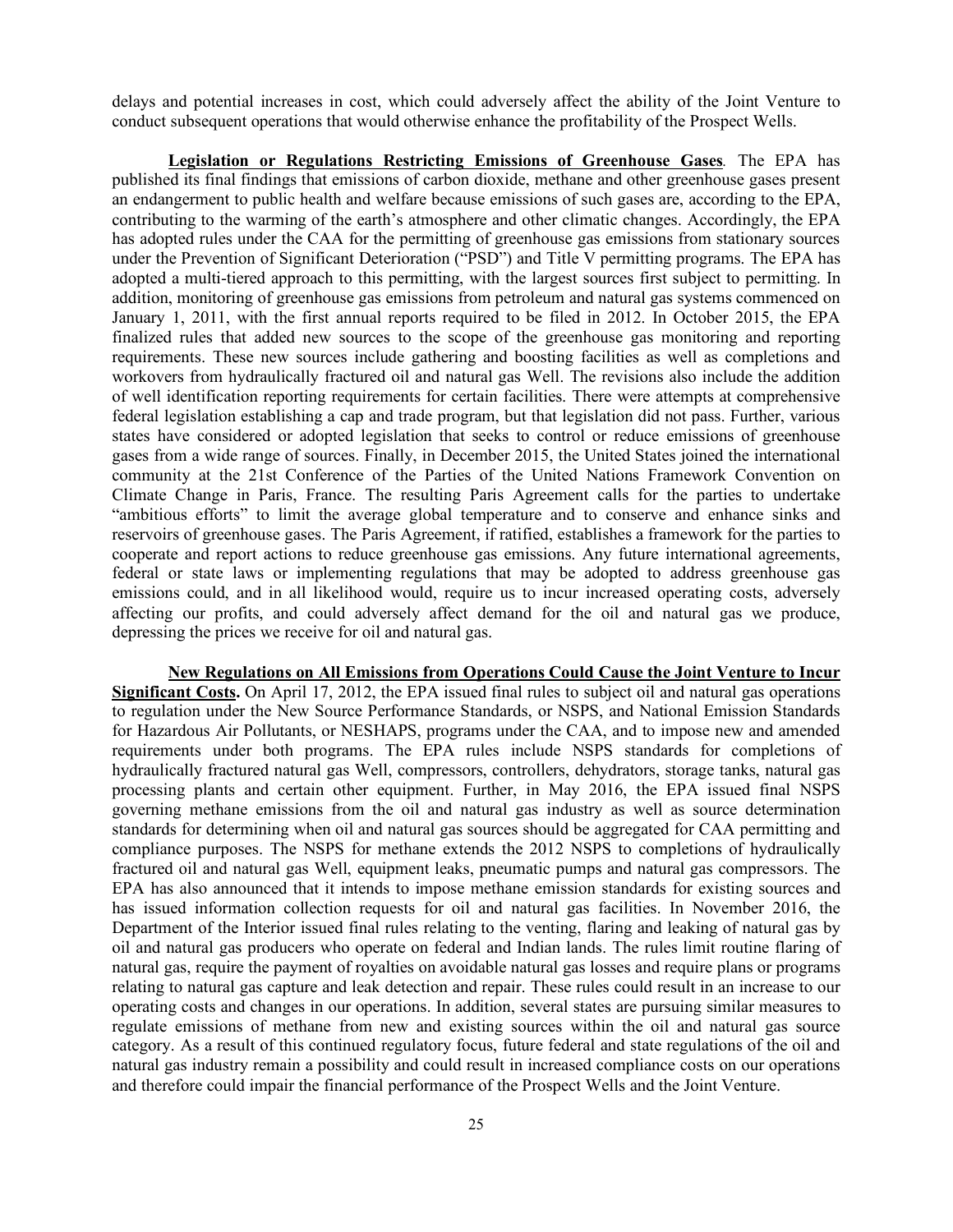## **THE JOINT VENTURE**

The Venture**.** The Venture will have the status of a general partnership under the laws of the State of Texas, and the Venturers will have the status of general partners therein. See "RISK FACTORS - Specific Risks of the Venture: Nature of the Liability of a Venturer."

The principal office for the Venture is 4925 Greenville Ave, Ste. 1130, Dallas, TX 75206. The Venture is a separate legal entity from Evans and its Affiliates. There will be no commingling of funds between the Venture and Evans or any Affiliate thereof. All Rework Contract payments made to Evans by the Venture will no longer be funds of the Venture when received by Evans but will be taken in by Evans as general revenues or operating capital and may be spent by Evans for any and all expenses of Evans including expenses not related to the Venture. Evans may use current and future revenues from other turnkey contracts from other joint ventures to perform its obligations under the terms of the Rework Contract to the Venture. The rights of the Venturers will be defined by the TBOC and the Joint Venture Partnership Agreement. Venturers will acquire a partnership interest in the issuer, the Sandy B Pistol #1 Multi-Well Joint Venture , a Texas general partnership only and not in Evans.

## **PLAN OF ORGANIZATION AND SUITABILITY STANDARDS**

Eligible Potential Venturers**.** The Managing Venturer reserves the right to refuse to accept the application of any person. Participation in the Venture is intended only for persons meeting certain minimum suitability standards and who are able to make the representations contained in the Questionnaire and Application Agreement annexed hereto. Although the Managing Venturer believes that the partnership interests sold herein are not securities the interests are being offered in accordance with the requirements and provisions of Rule 506(c) Regulation D and Sections 4(2) and 4(a)(5) of the Act. Applications will be accepted only from prospective Venturers who represent to the Managing Venturer that they meet certain suitability standards and requirements. The Managing Member intends to make this offering available to "Accredited" (as that term is defined under Regulation D, Rule 501 et seq.) Investors only. Amongst the requirements is i) the requirement that each investor must represent in writing that they come within any one of the following suitability standards as an Accredited Investor and ii) the requirement they provide third party documentation of their accredited status at the time of their purchase of the Units offered herein:

1. Any private business development company as defined in Section 202(a)(22) of the Investment Advisers Act of 1940:

2. Any organization described in Section  $501(c)(3)$  of the Internal Revenue Code of 1986, as amended, as a corporation, Massachusetts or similar trust, or partnership, not formed for the specific purpose of acquiring the securities offered with total assets in excess of \$5,000,000:

3. Any director, manager or executive officer of the Company:

4. Any natural person whose individual net worth, or joint net worth with that person's spouse or spousal equivalent, at the time of his or her purchase, exceeds \$ 1,000,000 (excluding the value of the investor's primary residence);

5. Any bank as defined in Section 3(a)(2) of the Act, or any savings and loan association or other institution, as defined in Section  $3(a)(5)(A)$  of the Act, whether acting in its individual or fiduciary capacity; an), broker or dealer registered pursuant to Section 15 of the Securities and Exchange Act of 1934; an insurance company, as defined in Section 2(13) of the Act; any investment company registered under the Investment Company Act of 1940 or a business development company, as defined in Section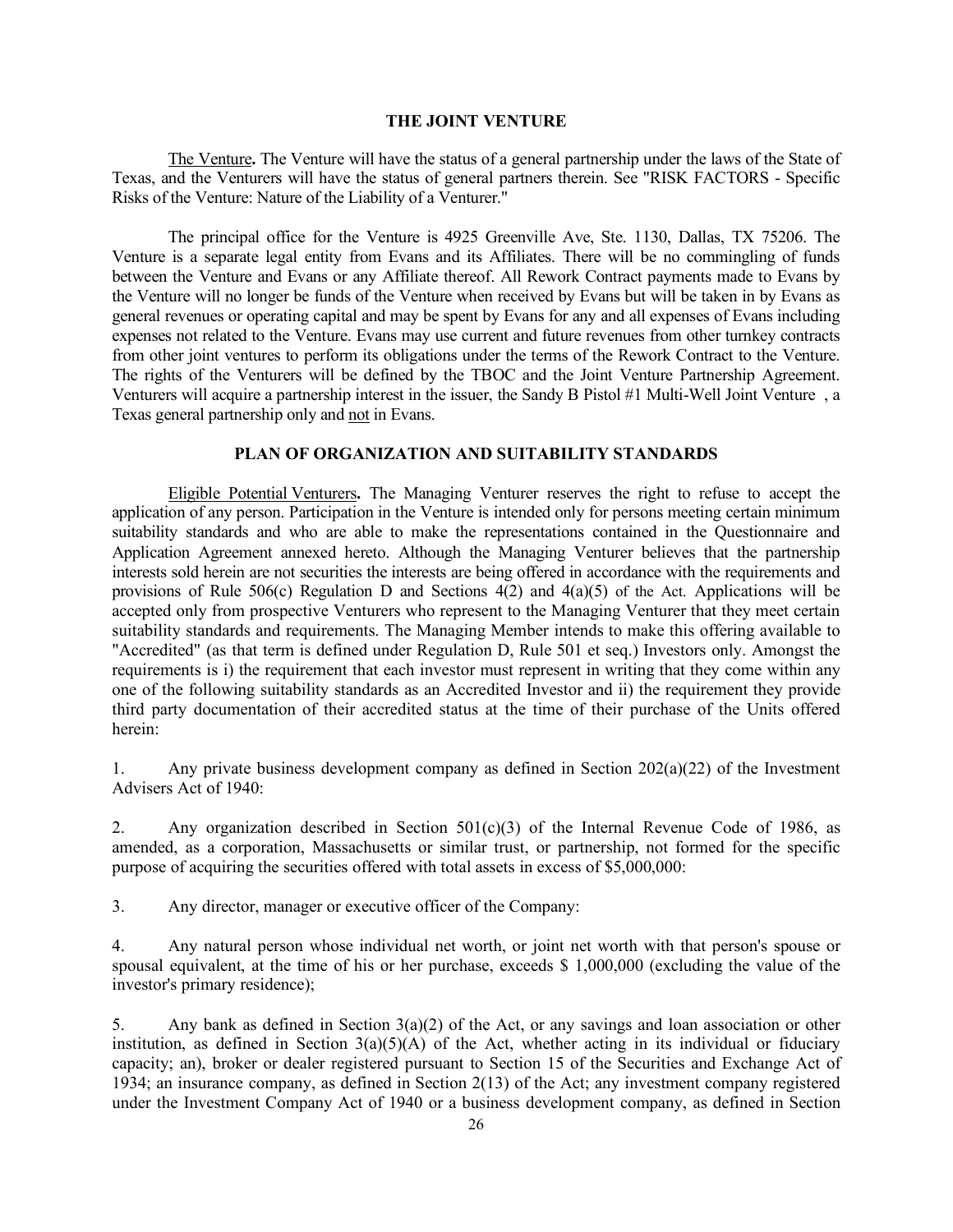2(a)(48) of that Act; any Small Business Investment Company licensed by the United States Small Business Administration under Section 301(c) or (d) of the Small Business Investment Act of 1958: any plan established and maintained by a State, its political subdivisions or any agency instrumentality of a State or its political subdivisions for the benefit of its employees, if such plan has total assets in excess of \$5,000,000; or any employee benefit plan within the meaning of the Employee Retirement Income Security Act of 1974, if the investment decision is made by a plan fiduciary, as defined in Section 3(21) of that Act, which is either a bank, savings and loan association, insurance company, or registered investment advisor, or it the employee benefit plan has total assets in excess of \$5,000,000 or, if a selfdirected plan, with investment decisions made solely by persons that are accredited investors;

6. Any natural person who has an individual income in excess of \$200,000 in each of the two most recent years or joint income with that person's spouse in excess of \$300,000 in each of those years and has a reasonable expectation of reaching the same income level in this current year;

7. Any trust, with total assets in excess of \$5,000,000, not formed for the specific purpose of acquiring the Units offered hereby, whose purchase is directed by a sophisticated person who has such knowledge and experience in financial and business matters that he or she is capable of evaluating the merits and risks of the prospective investment: or

8. Any entity in which all of the equity owners are accredited investors under subdivisions (1) - (7) of this paragraph.

9) Any entity, of a type not listed in paragraph  $(a)(1)$ ,  $(2)$ ,  $(3)$ ,  $(7)$ , or  $(8)$ , not formed for the specific purpose of acquiring the securities offered, owning investments in excess of \$5,000,000;

10) Any natural person holding in good standing one or more professional certifications or designations or credentials from an accredited educational institution that the Commission has designated as qualifying an individual for accredited investor status. In determining whether to designate a professional certification or designation or credential from an accredited educational institution for purposes of this paragraph (a)(10), the Commission will consider, among others, the following attributes:

(i) The certification, designation, or credential arises out of an examination or series of examinations administered by a self-regulatory organization or other industry body or is issued by an accredited educational institution;

(ii) The examination or series of examinations is designed to reliably and validly demonstrate an individual's comprehension and sophistication in the areas of securities and investing;

(iii) Persons obtaining such certification, designation, or credential can reasonably be expected to have sufficient knowledge and experience in financial and business matters to evaluate the merits and risks of a prospective investment; and

(iv) An indication that an individual holds the certification or designation is either made publicly available by the relevant self-regulatory organization or other industry body or is otherwise independently verifiable;

(11) Any natural person who is a "knowledgeable employee," as defined in rule 3c-5(a)(4) under the Investment Company Act of 1940 (17 CFR 270.3c-5(a)(4)), of the issuer of the securities being offered or sold where the issuer would be an investment company, as defined in section 3 of such act, but for the exclusion provided by either section  $3(c)(1)$  or section  $3(c)(7)$  of such act;

(12) Any "family office," as defined in rule 202(a)(11)(G)-1 under the Investment Advisers Act of 1940 (17 CFR 275.202(a)(11)(G)-1):

(i) With assets under management in excess of \$5,000,000,

(ii) That is not formed for the specific purpose of acquiring the securities offered, and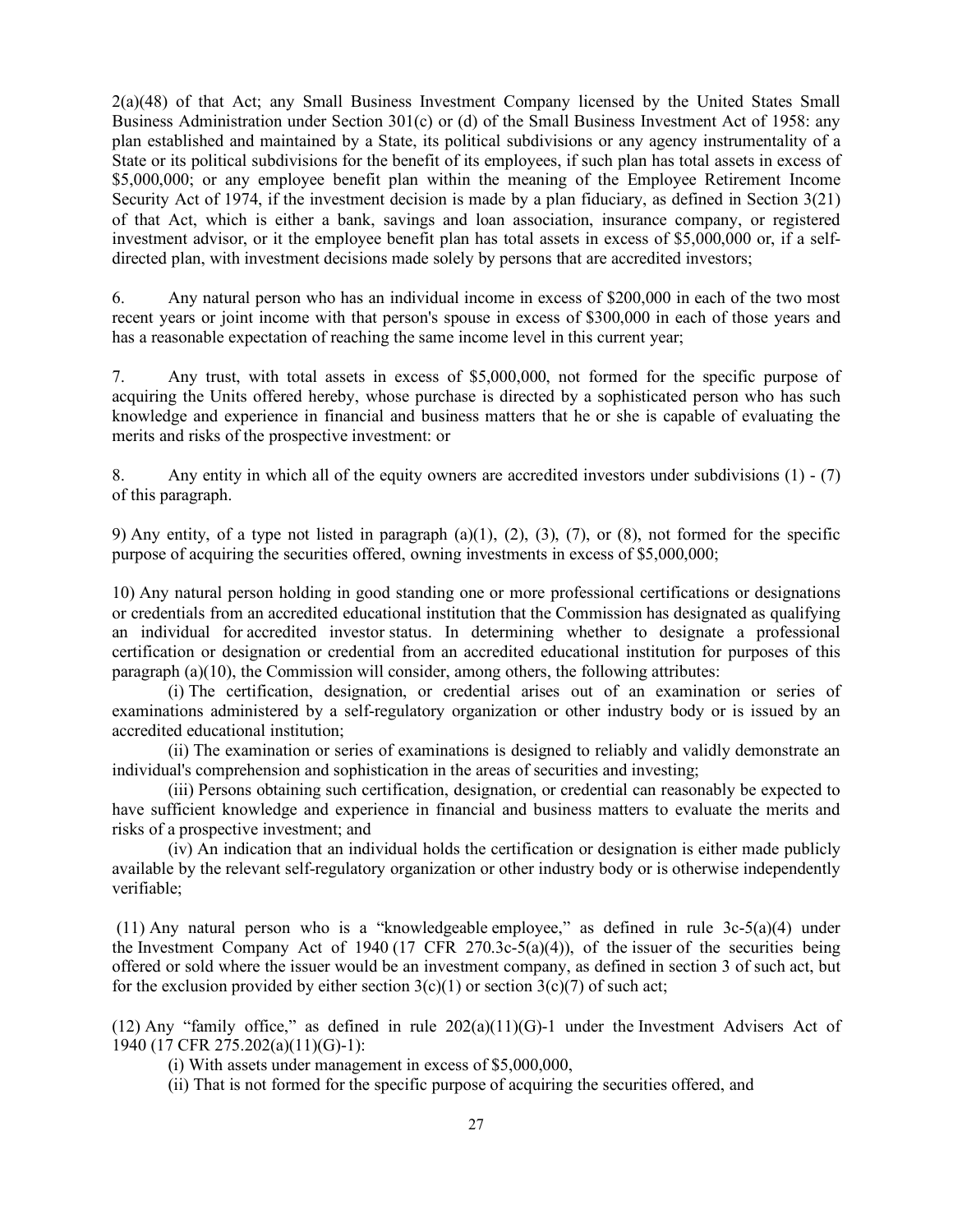(iii) Whose prospective investment is directed by a person who has such knowledge and experience in financial and business matters that such family office is capable of evaluating the merits and risks of the prospective investment; and

(13) Any "family client," as defined in rule 202(a)(11)(G)-1 under the Investment Advisers Act of 1940 (17 CFR 275.202(a)(11)(G)-1)), of a family office meeting the requirements in paragraph (a)(12) of this section and whose prospective investment in the issuer is directed by such family office pursuant to paragraph  $(a)(12)(iii)$ .

**Notwithstanding anything to the contrary herein, Units are not a suitable investment for charitable remainder trusts and charitable remainder unit trusts. Therefore, Units will not be sold to charitable remainder trusts and charitable remainder unit trusts, and such trusts will not be considered to be suitable to participate in the Venture.**

The Managing Venturer and/or its Affiliates may purchase Units with respect to which it or its Affiliates will be a Venturer subject to the same obligations and limitations as any other Venturer, except for certain limitations relating to transferability of such Units.

**Managing Venturer's Capital Contribution**. The Managing Venturer will contribute capital to the Venture in the amount of one percent (1%) of the initial Venture investor capital. If the Offering is fully funded Evans will contribute the sum of \$27,500 to the Venture. Such contribution may be in the form of cash, property or services to the Venture

**Venturer's Capital Contributions.** Capital Contributions must be paid in full, in cash, upon application. Funds included with unaccepted applications will be promptly returned in full without interest. When a capitalization amount representing the Minimum Subscription Amount has been received and accepted by the Managing Venturer, the Venture may begin utilizing the capital of the Venture for Initial Operations. At such time, the Managing Venturer shall continue to accept applications for participation in the Venture until the Venture is fully capitalized or the Capitalization Period expires. After the sale of one (2) Units, if insufficient application funds are received from Venturers to drill the Prospect Wells, the Managing Venturer may purchase sufficient Units or Working Interests to meet the remaining minimum capital obligations.

In the event any additional Working Interests in the Prospect Wells become available to the Venture, the Managing Venturer may acquire such additional interests on behalf of the Venture, proportionately increase the number of Units in the Joint Venture, and offer them for sale on the same basis as the original Units being offered herein; provided, however, that in no event shall the offer and/or sale of additional Units dilute the per Unit equivalent interest in the Prospect Wells; and further provided, that all Units shall be offered and sold on identical terms.

**Participation in Units by Managing Venturer.** Evans, as Managing Venturer and its Affiliates and/or its officers, directors or employees, may participate in the initial capitalization of the Venture on the same terms and conditions (except transferability) as all other Venturers and thereby acquire interests in addition to the 1% initial Managing Venturer's interest. Alternatively, it may participate in the Working Interests as an industry participant. Such participation may be made for the purpose of completing the Initial Capitalization. See "LIMITED TRANSFERABILITY AND RIGHTS OF FIRST REFUSAL."

**Organizational Costs.** All Organizational Costs of the Initial Capitalization will be advanced by Evans. When the Venture is capitalized and commences Operations the Venture will reimburse Evans for any funds advanced.. If the Minimum Subscription Amount is not received, Evans will be responsible for the payment of all Organizational Costs.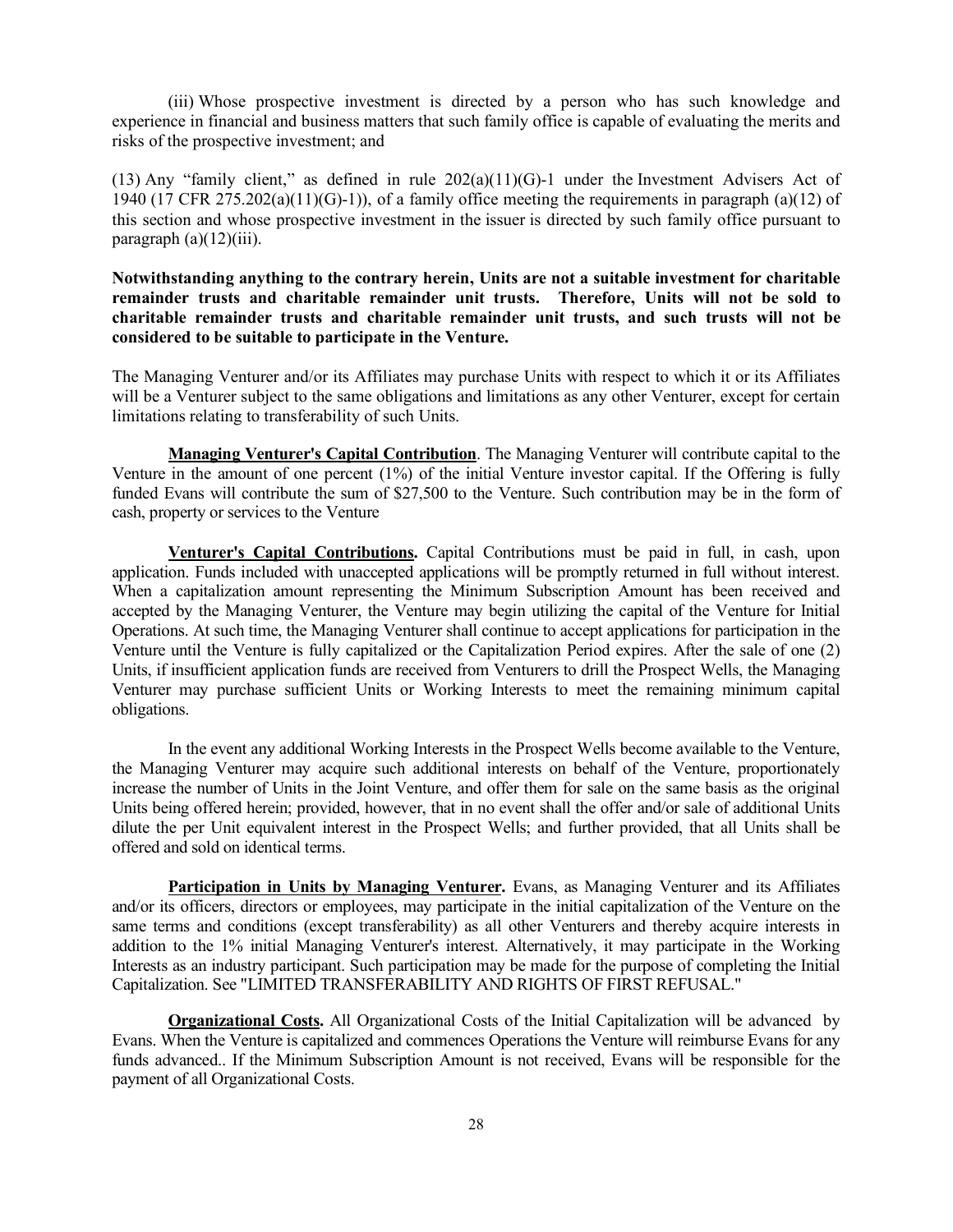## **LIMITED TRANSFERABILITY AND RIGHTS OF FIRST REFUSAL**

The Joint Venture Agreement provides that a Venturer (except in certain circumstances where the Managing Venturer or its Affiliates acquire Units) is obligated to hold his or her interest in the Joint Venture and is prohibited from transferring, assigning or otherwise disposing of same without first satisfying certain conditions. One such condition provides that the Managing Venturer may request an opinion of counsel (the cost of which shall be borne by the transferor) to the effect that such transaction will not result in certain adverse tax consequences or violations of law. In addition, the Units are subject to certain rights of first refusal. Finally, no person will be admitted as a Substitute Venturer without prior written approval of the Venturers by a Vote. (See Article VI to the "JOINT VENTURE PARTNERSHIP AGREEMENT").

**No Right of Presentment.** Neither the Venture nor the Managing Venturer has obligated itself to repurchase, redeem or allow withdrawal, has not established a procedure for repurchasing, redemption or withdrawal, and has no present plan to repurchase, redeem or allow withdrawal of any Units from the Venturers, other than the abandonment provisions relating to failure to pay certain assessments.

### **ADDITIONAL ASSESSMENTS AND FINANCING OF ADDITIONAL VENTURE ACTIVITIES**

#### **Special Assessments.**

Special Assessments may be requested by the Venture in the event the Venture votes to:

(i) deepen a Wellbore;

(ii) sidetrack a Wellbore if conditions or situations are encountered which render further reworking and recompletion impractical or permits Operator to abandon the well;

- (iii) plug back a Wellbore and attempt completion in a different zone;
- (iv) conduct any activity for the purpose of enhancing production;
- (v) install tubing with increased production capacity;
- (vi) install pumping equipment;
- (vii) install pipelines;
- (viii) install any type of gas treatment facilities or production facilities;
- (ix) complete any zones in addition to the first completion.

The costs for which Special Assessments may be made have not been considered or included by Evans in the determination of the Turnkey Reworking Price. The costs to be incurred by the Venture and covered by the Special Assessments shall be Evans's actual costs incurred in conducting such activities. The failure of a Venturer to contribute his or her proportionate share of a Special Assessment within seven (7) business days from delivery of a notice by telegram or overnight delivery (or within 48 hours if the rig which will affect the work covered by the Special Assessment is on location) shall be deemed to be a negative vote for the activity covered by such Special Assessment and a request that his or her interest in the Joint Venture be abandoned, and he or she shall be effectively withdrawn as a Participant in the Joint Venture with no further benefits, rights or obligations with respect to the sharing of income, gains and losses with respect to the Prospect Wells.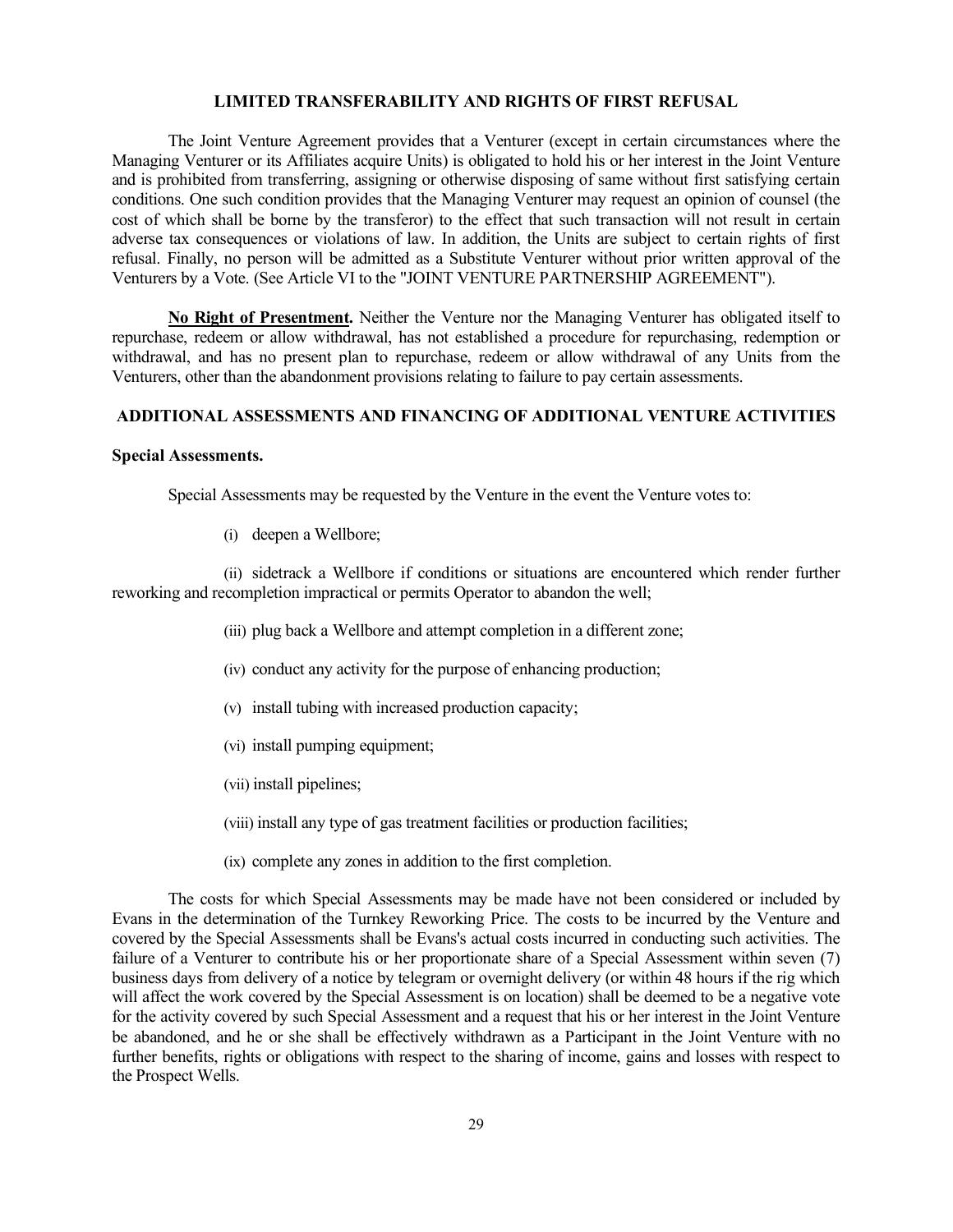# **Operating Expenses.**

Venturers and their Units will also be subject to assessments for their proportionate share of monthly operating expenses for any producing Venture Well pursuant to the Joint Venture Agreement for the Venture. Such expenses may be deducted from distributions; but Venturers are responsible for paying their pro-rata share of operating expenses regardless of whether or not the revenue generated by the Venture Well is sufficient to cover such costs.

#### **Additional Assessments.**

The Managing Venturer anticipates that Initial Venture Capital will be sufficient to pay for the reentry, reworking and recompletion of the Prospect Wells only. However, following the expenditure or commitment of Initial Venture Capital, it is possible that the Venturer or the Operator will deem it appropriate to conduct Subsequent Operations on the Prospect. Everything other than Initial Operations and those matters for which a Special Assessment may be made should be considered to be Subsequent Operations of the Venture and may require financing greatly in excess of the Initial Venture Capital.

If the Venture determines that a Subsequent Operation, for which Additional Assessments will be requested, should be recommended, written notice of the proposed operation will be given to the Venturers. The notice given by the Venture to the Venturers will specify the nature and purpose of the Subsequent Operation, will describe the effect of not participating in the Subsequent Operation, and estimate each Venturer's proportionate share of the expenditure necessary to finance the Subsequent Operation. Within seven (7) days (48 hours if the rig is on location) after the notice is sent by email, telegram or overnight delivery, a Venturer may elect by Vote to participate in the Subsequent Operation described in the notice by sending to the Managing Venturer payment in the amount of such Venturer's proportionate share of the expenditure necessary to finance the Subsequent Operation, as such share is more fully described in the notice. The Venturer's payment must be postmarked no later than seven (7) days (48 hours if the rig is on location) after the initial notice and must be received by the Managing Venturer no later than ten (10) days after the date of the notice.

Venturers who elect to Vote to participate in Subsequent Operations (hereinafter referred to as "Participating Venturers") will do so by paying their proportionate share of the Additional Assessment required from the Participating Venturers for the expenses for the Subsequent Operations. The Managing Venturer will estimate the complete cost of the Subsequent Operation and each Venturer's proportionate share of the expenses thereof. The Managing Venturer may choose to request payment in full of such expenses or any portion thereof. The estimate shall not be conclusive as to the expenses incurred and additional contributions by Participating Venturers for the Subsequent Operation may be necessary. Such additional amounts will be billed by the Managing Venturer to the Participating Venturers, but such amounts shall not be deemed an asset of the Venture until received.

If a Venturer fails to contribute his or her proportionate share of an Additional Assessment within seven (7) days after the Venturers Vote to approve a Subsequent Operation, such Venturer shall be subject to a four hundred percent (400%) additional assessment expense which shall be deducted from any revenues such Venturer shall be entitled to herein until 400% of the additional assessment has been paid back to the Operator, subject to the Managing Venturer's sole and absolute discretion on a case-bycase basis.

In the event Additional Assessment proceeds are not paid to the Managing Venturer by the due date stated in the notice or the bill sent to the Venturers (who previously agreed to pay same), and if the Managing Venturer (or other Venturers) does not elect to pay the unpaid assessment, the Managing Venturer shall have the right, but not the obligation, to abandon the proposed Subsequent Operation and refund the Additional Assessments previously paid by the Venturers. In that event, the Venture may sell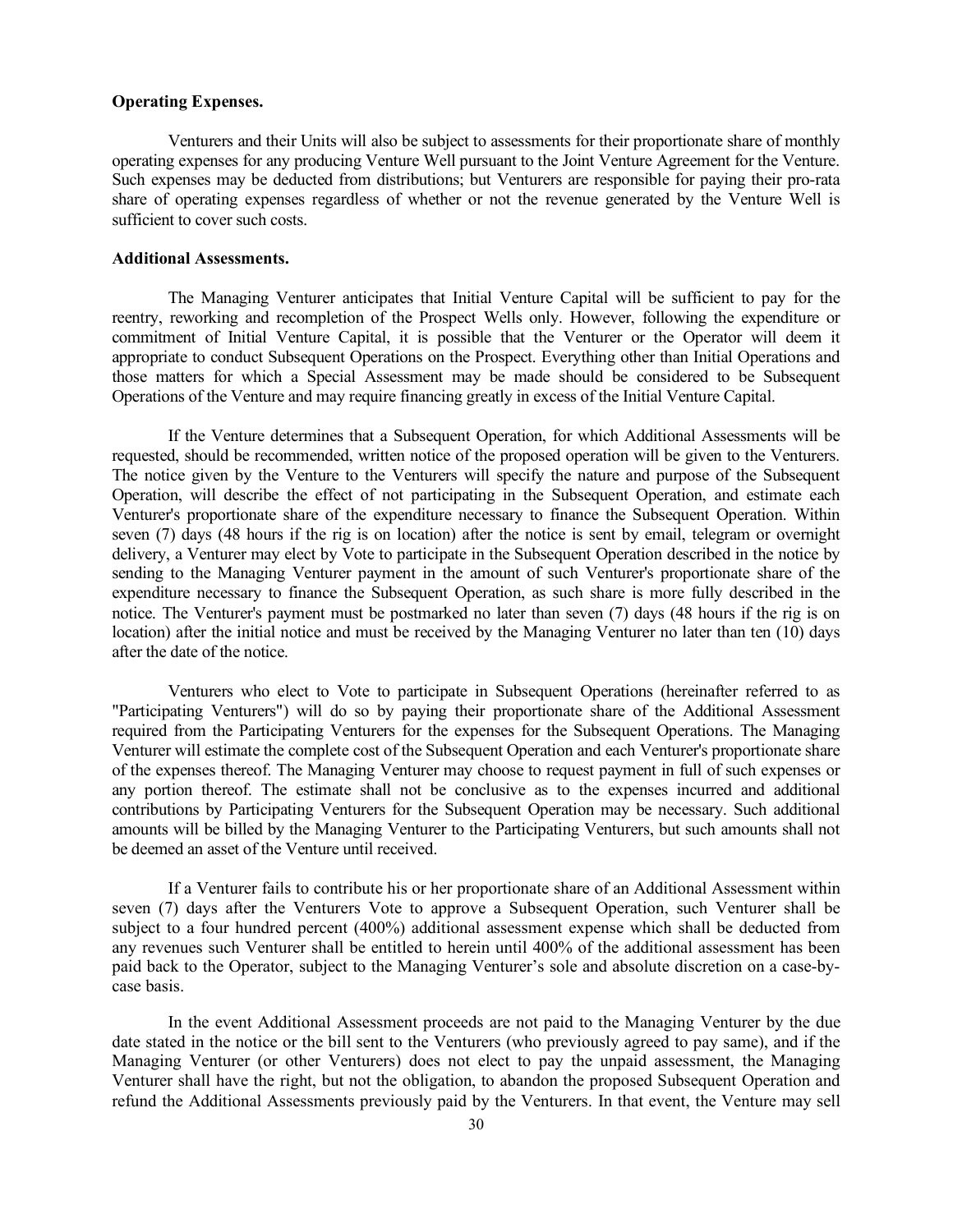or Farmout, to any person or entity, the Prospect (subject to an appropriate vote of the Venturers) or portions thereof upon such terms as the Venture shall deem appropriate. If a Venturer agrees to pay any portion of an Additional Assessment with respect to any particular Subsequent Operation and fails to contribute his or her entire proportionate share of all Additional Assessments called for by the Joint Venture with respect to such Subsequent Operation, within the time specified in any request therefore, such Venturer shall thereby be deemed a Non-Participating Venturer with respect to such Subsequent Operation only.

In addition, any Non-Participating Venturer remaining in default of his or her payment obligations may, in the sole discretion of the Managing Venturer, be precluded from participating in future Subsequent Operations of the Venture. The interest in any further Subsequent Operations that would otherwise have been available to a Non-Participating Venturer shall be at the option of the Managing Venturer either (i) acquired by the Managing Venturer, (ii) offered to the remaining Participating Venturers (or Substitute Venturers) on a proportionate basis, or (iii) offered to third parties.

Although a Non-Participating Venturer remaining in default of his or her payment obligations may have no right to participate in any further Subsequent Operations, the Managing Venturer may, in the exercise of its sole and absolute discretion, allow any or all Non-Participating Venturers to participate in further Subsequent Operations. However, such Non- Participating Venturer shall not be given such opportunity until all Participating Venturers in the Subsequent Operation immediately preceding the further Subsequent Operation have had an opportunity to continue to participate in such Subsequent Operation. Nothing shall prevent the Managing Venturer from electing to exclude any Non-Participating Venturer from any further Subsequent Operations.

#### **Other Assessments.**

If the Venturers determine that the Venture requires additional capital for the purpose of continuing Venture Operations, each Venturer shall, within fifteen (15) business days (48 hours if the rig is on location) after the Vote, contribute the additional funds, which, when paid, shall be treated as Capital Contributions to the Venture. Each Venturer shall contribute his or her pro rata share of the additional capital based on the amount of initial capital contributed unless the Venturers unanimously agree upon a different basis for determining the amount for each Venturer's contribution. The procedure for calling for such Other Assessments, as well as the rights and obligations of Venturers upon failure of a Venturer to contribute appropriate Assessments, shall be the same as determined herein with respect to Additional Assessments. In addition, even if such an Assessment is not made, all Venturers shall remain liable for Venture obligations in accordance with the TBOC.

#### **Payment of Costs Through Utilization of Revenues.**

To the extent the Venture may have its own revenues; revenues may also be utilized in the payment of certain costs incurred by the Venture, including Operating Expenses. To the extent Venture revenues are utilized and reinvested, federal income tax liability and/or deductions may accrue to the Venturers even though no funds are actually distributed to the Venturers. Revenues will be utilized typically for short-term activities such as Completion of a Prospect Wells in progress and the payment of certain equipment costs.

# **Natural Occurrences or Other Emergencies.**

Notwithstanding any other provision to the contrary, the Managing Venturer, or one of its Affiliates, may utilize Venture funds from all sources to undertake any Operations necessary to protect, save, restore or preserve the Prospect Wells in the event of a natural occurrence or other emergency that requires such Operations to be performed before such time that a Vote of the Venturers may be taken and when the delay of such Operation may cause: (i) a significant increase in the cost of such Operations, (ii) reworking and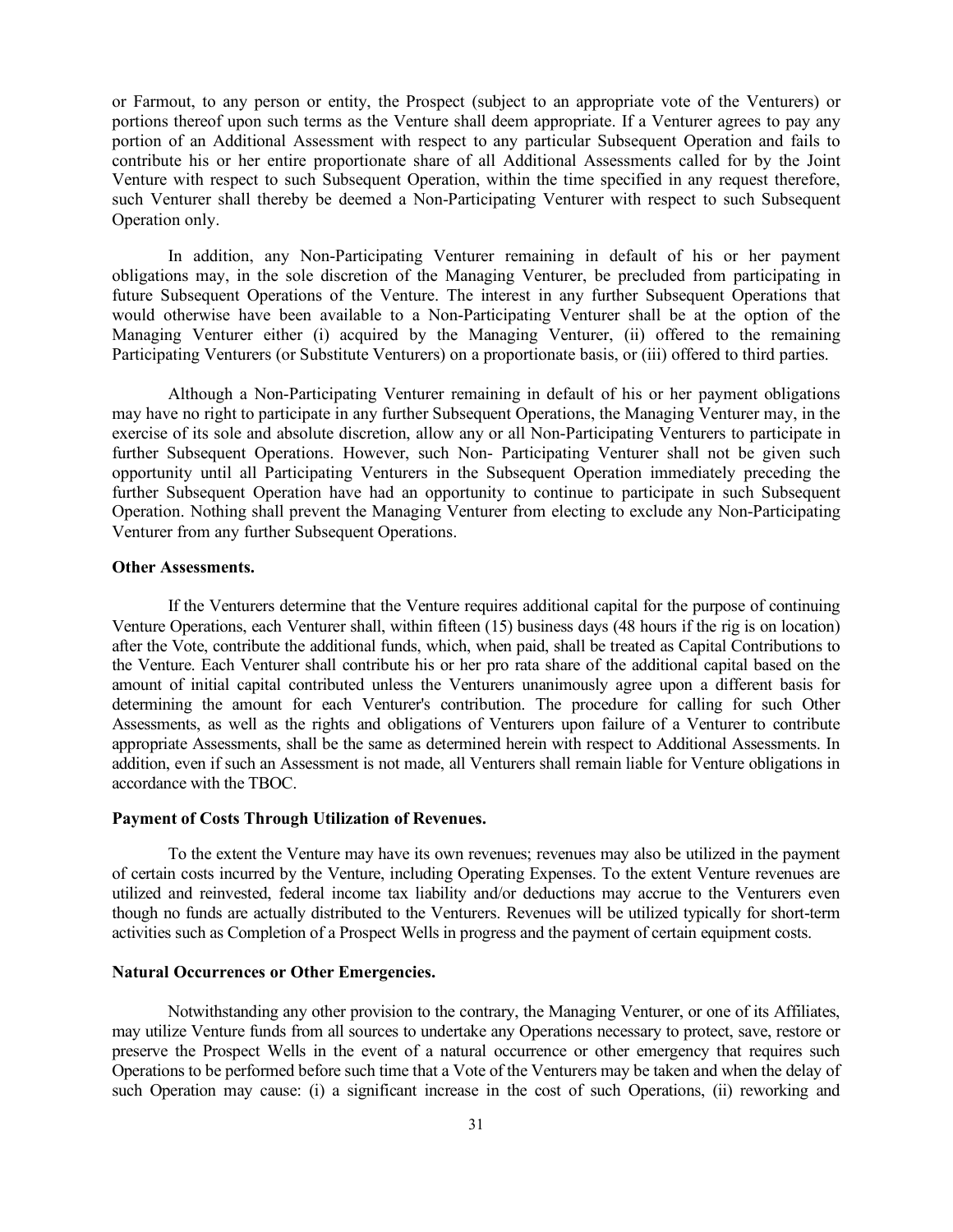recompletion or other future Operations to be unfeasible, (iii) the loss of the Venture's interest in the Prospect Wells or (iv) the Venture to be subject to liability to third parties.

### **PROPOSED ACTIVITIES**

# **Initial Operations.**

**Initial Operations**. The Venture, upon full funding, intends to acquire up to 25% of the Working Interests in the Prospect Wells, such interest being the economic equivalent of approximately an 18.75% Net Revenue Interest on two wells and up to a 17.5% Net Revenue Interest on two wells ("NRI"). The Prospect Wells will be subject to an aggregate of approximately 25% Royalty Interest for two wells and approximately 30% Royalty Interest in the remaining two wells. When the Venture commences Operations, the Venture will enter into a Turnkey Rework Contract with Evans, pursuant to which Evans will, among other things, pay for the Venture's share of the costs to reenter, rework and if warranted recomplete the Prospect Wells and pay all Organizational Costs, relating thereto, all for the Turnkey Rework Price.

Any costs associated with the Working Interests over and above the Turnkey Reworking Price will be the responsibility of Evans. See "ADDITIONAL ASSESSMENTS AND FINANCING OF ADDITIONAL VENTURE ACTIVITIES," "PROPOSED ACTIVITIES," "COMPENSATION AND REIMBURSEMENT," and "DEFINITIONS."

### **The Prospect Wells**

The Prospect Wells will consist of four currently existing wellbores that the Venture intends to rework and if warranted recomplete. The Venture, upon full funding, intends to acquire up to 25% of the Working Interests in the Prospect Wells, such interest being the economic equivalent of approximately an 18.75% Net Revenue Interest on two wells and up to a 17.5% Net Revenue Interest on two wells ("NRI"). The Prospect Wells will be subject to an aggregate of approximately 25% Royalty Interest for two wells and approximately 30% Royalty Interest in the remaining two wells. The Venture will acquire its interests in the Wells from Pistol Ridge Partners, LLC an Affiliated company of Evans and Pistol Ridge intends to make a profit from such sale. The following is a list of each Well the Venture intends to rework, its location, current characteristics, and the proposed plan of work to be accomplished by the Venture.

JOE LEE ROAD NO. 1 Originally drilled by: S. Lavon Evans Jr. Operating Co. API: 23109201120000 Location: Pearl River CO, MS Field: Pistol Ridge Field Depth: 10,629' Operator: Pistol Ridge Partners, LLC Targeted Production: Natural Gas

### Proposed Work

1. Confirmation of offset production. The 9,816 FT Wash Fred Sand located uphole was productive in an offset well with a triple completion over 850 feet from this well. A mud log show was encountered in this sand. Percussion sidewall core samples indicate potential gas productivity, with good porosity and permeability. Lastly, there is a "gas effect" exhibited on the Neutron Density log which while only a qualitative marker, nevertheless exists in the log. These three primary analysis indicators show that there are potential commercial hydrocarbons present in the 9,816 ft. Wash Fred Sand. Just above this sand in the 9,800 FT Wash Fred Sand, there is a similar Wash Fred Sand that may be in communication with the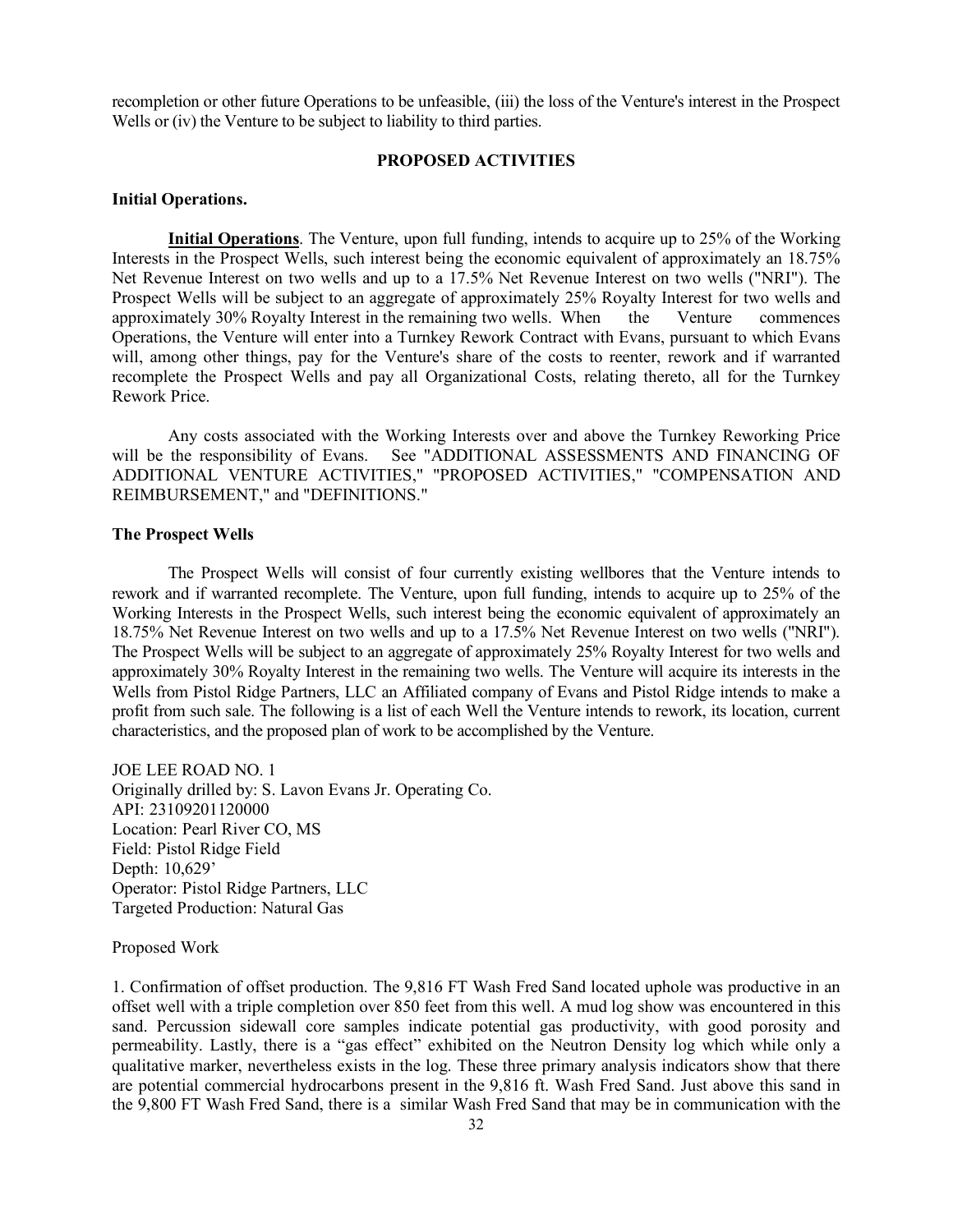9,816 FT Wash Fred, and also has a mud log show. These two zones would likely be commingled at some point, but it is not recommended initially.

2. Initial 9,816 FT Wash Fred Sand well production rates and cumulative production. The 9,816 FT Wash Fred Sand in the field is a fairly clean sandstone with good porosity and permeability. The sandstone in the Trahan Lee No.1 well over 850 feet away had a potential of 1.08 MMCFG per day and 11 bbls. condensate; Evans is predicting an initial rate of  $750$  MCF –  $1,000$  MCF per day in the reworked Joe Lee Road No. 1. The real extent of the sand is unknown, it is likely that between 0.5 and 1.4 BCFG remain to be recovered from a 9,816 FT and 9,800 FT Wash Fred Sand completion. There will also be associated condensate on the order of 1-3 bbls. per day. However, there can be no assurance that the rework will be successful or produce hydrocarbons in sufficient quantities to be commercially viable.

THE BURKS 2-10 ORIGINALLY DRILLED BY: Tomlinson Interest, Inc. API: 2310920031001 LOCATION: Pearl River CO, MS FIELD: Pistol Ridge Field DEPTH: 12,300' OPERATOR: Pistol Ridge Partners, LLC. TARGETED PRODUCTION: Oil

Proposed Work

The Burks 2-10 is located in the same drilling unit as the Joe Lee Road No. 1 and is an 11,735' Paluxy Sand oil producer. The wellbore will need to be cleared of tubing and placed back in production. The only know issue with the Burks 2-10 is the need to add and/or replace artificial lift equipment. The ability to re-establish production in the Burks 2-10 and pool this production with the adjacent Joe Lee Road No. 1, allows for two wellbores in the same unit, one of which holds the deep rights and produces oil (Burks), and one which holds the shallow rights and produces gas (Joe Lee Road). Evans believes the Burks 2-10 well has a potential of 15 BOPD given past production records, but with the optimization of artificial lift equipment, there may be an opportunity for an increase. However, there can be no assurance that the rework will be successful or produce hydrocarbons in sufficient quantities to be commercially viable.

SANDY HOOK UNIT 28 #10-1 ORIGINALLY DRILLED BY: Exxon Company, U.S.A. API: 2309120116 LOCATION: Marion CO, MS FIELD: Sandy Hook DEPTH: 16,101' OPERATOR: Pistol Ridge Partners, LLC. TARGETED PRODUCTION: Oil

Proposed Work

The Sandy Hook Unit 28-10 1 was drilled in 1981 by Exxon Company, U.S.A.. This well was drilled to the depth of 16,101' and was completed in the James lime. It was later competed in the Paluxy and is currently producing from the Lower Tuscaloosa reservoir. Our analysis shows there are a few additional uphole zones which show potential promise. The Operator currently has its workover rig on location milling over the production tubing anchor so the Venture can rework the well. We will remove the tubing, clean the well, and test all tubulars back in the hole. This well has been producing oil over the past week while the Operator has been working. The Well in its current state produced enough oil that the Operator was able to sell a load the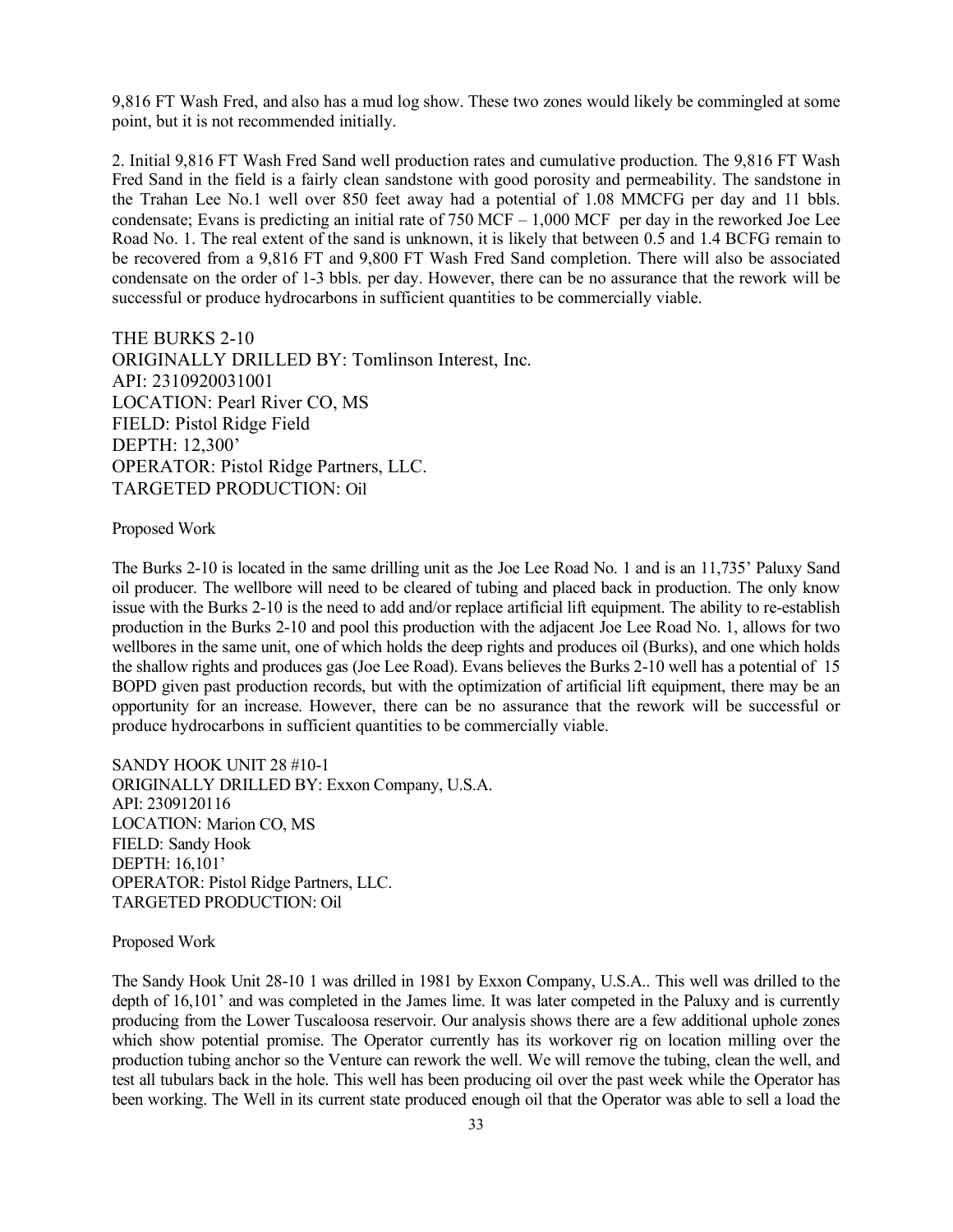week of February 7th and the Venture will have over 60 barrels of oil in the tank upon its purchase. We believe the Well has been producing inefficiently due to needed repairs to the production string. Once reworked and repaired we anticipate potential production from 30-50 BBLS of oil per day. However, there can be no assurance that the rework will be successful or produce hydrocarbons in sufficient quantities to be commercially viable.

SANDY HOOK GAS UNIT 13-8 #1 ORIGINALLY DRILLED BY: Samson Resources API: 2309120419 LOCATION: Marion CO, MS FIELD: Sandy Hook DEPTH: 16,000' OPERATOR: Pistol Ridge Partners, LLC. TARGETED PRODUCTION: Natural Gas

#### Proposed Work

1. The Sandy Hook Gas Unit 13-8 #1 was drilled in 2005 by Samson Resources. Since then, the well has produced over 1.6 Billion Cubic Feet of gas from the Hosston gas pool. Pistol Ridge Partners took control of the well in 2019. Upon taking ownership of the well, Pistol Ridge immediately realized the well had some downhole issues. However, the well was still making ~130 mcf of gas per day and Pistol Ridge has allowed the Well to continue to produce at this rate. Due to some compressor issues, Pistol Ridge shut the well in a few months ago while repairing it. Two weeks ago, Pistol Ridge reopened the Well. It has been flowing around 450 mcf/d since it was started back up. Evans anticipates that the well will level out at a lower volume until the Venture is able to make the necessary repairs. The Managing Venturer is unsure how long this will take but could take some weeks to blow down the pressure.

2. Once the well blows down to around 150 mcf a day, Pistol Ridge Partners and the Venture intends to repair any downhole problems in order to increase and maintain production. We need to rework the well by removing the production string along with the packer. We will then clean the well bore and make any necessary repairs before tripping the production tubing and packer back in the well. We expect the workover to take anywhere from 1-2 weeks. On the surface, we will also be replacing the old wellhead and adding a new production tank to the facilities. All other production equipment is already in place. Pistol Ridge Partners intends to produce the well from the Hosston Sand until it is no longer commercial.

3. We also have a zone up hole with what we believe to have great potential. The zone of interest is in the James Lime Reservoir. We would move to this zone once the Hosston is no longer commercially viable. The James Lime in the Sandy Hook 13-8 looks very good. A well (Hart 4) just over two miles from our well, across the Pearl River, is currently producing 600+ mcf/d from the same sand we have identified in our well. The Hart 4 was perforated initially in the James Lime in 1983. It produced from this zone until 2015 sending over 27 BCF to sales. They recently did a frack job on the well and have gotten their production to the 600+ mcf/d mentioned above. We will be attempting to obtain similar results. However, there can be no assurance that the rework will be successful or produce hydrocarbons in sufficient quantities to be commercially viable.

A Venturer's investment in the Prospect Wells entitles said Venturer to a proportionate share in the Venture net proceeds, if any, from the sale of Products which are produced from the wellbores of the Prospect Wells out of the objective geological formation or any other formations or zones produced from said wellbore if the Venture votes and pays to complete additional zones within the wellbore.

The Geological Report and Maps ("Geologic Data") which may accompany this Memorandum describe certain history of the area in which the Prospect Wells are to be attempted as well as other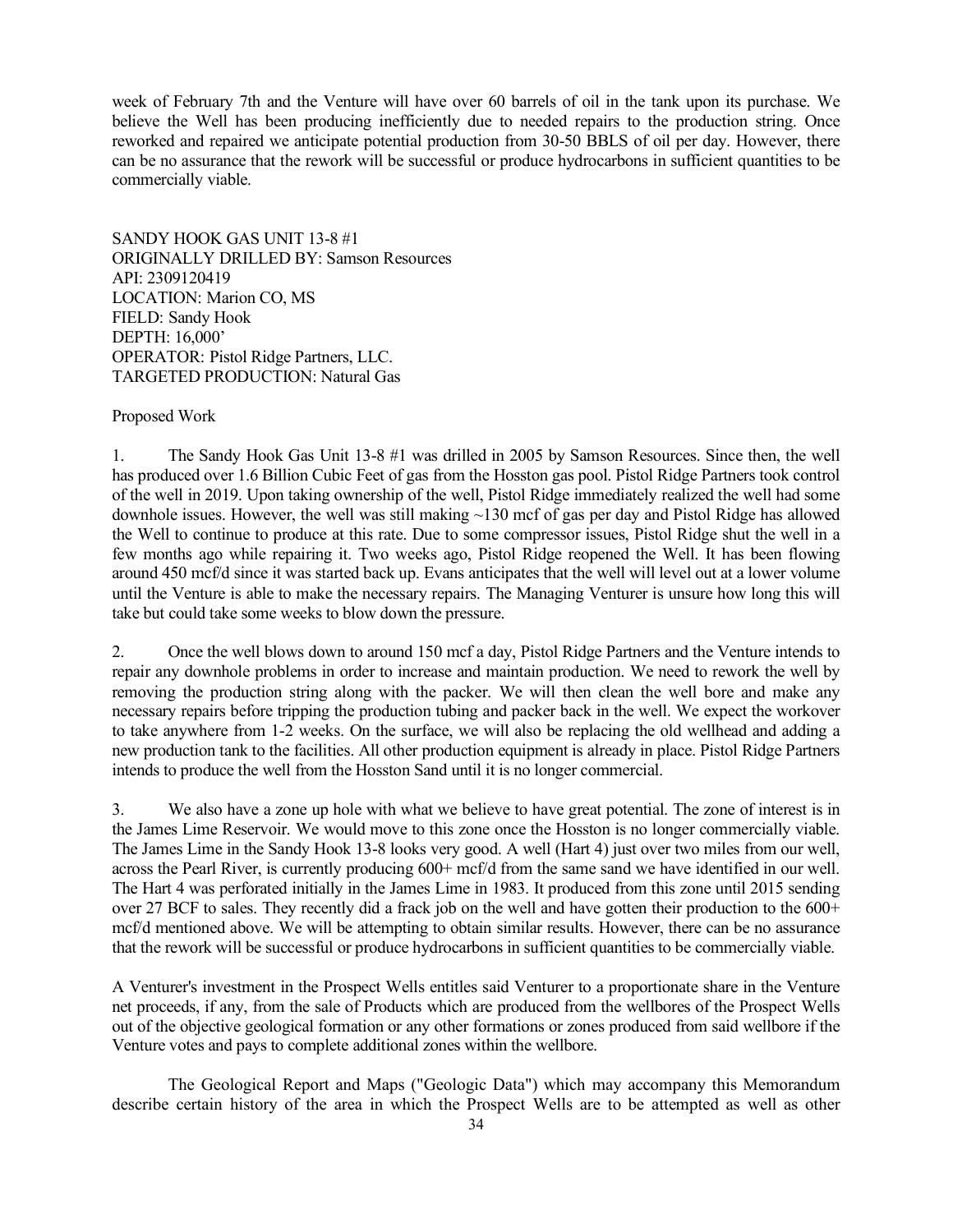information obtained from various governmental and private authorities. All potential Venturers should carefully review the Geological Data and above-described information. Evans believes that prior success in drilling in a particular geological formation is a significant factor in assessing the likelihood of success in further drilling; however, there can be no assurance that any reworking and recompletion project, including the one described herein, will be successful. All projections, estimates and pro forma financial data contained in the Memorandum or any accompanying materials are based upon certain assumptions. All potential Venturers are cautioned that assumptions, by their very nature, involve guesswork and that actual results, if any, can and do vary substantially, both negatively and positively, from those assumed or projected. There can be no assurance that the reworking and recompleting of the Prospect Wells will not result in one or more Dry Holes and all potential Venturers must understand that they could lose a portion or all of their investment and that Evans cannot and does not guarantee any Venturer a return of or on the Venturer's investment herein.

The Managing Venturer has, based on currently available geological and geophysical information, selected the four wells for their rework potential. Prior to the commencement of reworking activities on the Prospect Wells, however, the Managing Venturer may review additional geological and geophysical data from other potential acreage/wells within the prospect area and if superior, immediately substitute one of the current Wells to such other well.

## **Venture's Participation in Costs and Revenues in the Prospect.**

The Venture, upon full funding, intends to acquire up to 25% of the Working Interests in the Prospect Wells, such interest being the economic equivalent of approximately an 18.75% Net Revenue Interest on two wells and up to a 17.5% Net Revenue Interest on two wells ("NRI"). The Prospect Wells will be subject to an aggregate of approximately 25% Royalty Interest for two wells and approximately 30% Royalty Interest in the remaining two wells.**. The Venture will be responsible for paying the costs to rework and if warranted recomplete the Prospect Wells. The Venture will be responsible for 25% of all expenses in operating each well thereafter.** Once the Prospect Wells are in production the Operator of the Well and various other industry partners will have the remaining working interests in the Prospect Wells. The following charts shows the Landowner Royalty Interest and Operator Working Interests the Venture Working Interests ("WI") and Net Revenue Interests to be acquired or retained, assuming full capitalization and the Venture's acquisition of its interest in the four Prospect Wells.

| <b>TWO WELL INTEREST ALLOCATIONS (25% Lease)</b>                  |           |          |            |  |
|-------------------------------------------------------------------|-----------|----------|------------|--|
| (approximate)                                                     |           |          |            |  |
|                                                                   | <b>RI</b> | WI       | <b>NRI</b> |  |
|                                                                   |           |          |            |  |
| <b>Royalty Interests</b>                                          | 25.0%     | $0.0\%$  | <b>25%</b> |  |
| The Venture                                                       |           | $25.0\%$ | 18.75%     |  |
| Pistol Ridge Partners, LLC, and/or other industry<br>participants |           | 75.0%    | 56.25%     |  |
| <b>TOTALS</b>                                                     | 25.0%     | 100.0%   | 100.0%     |  |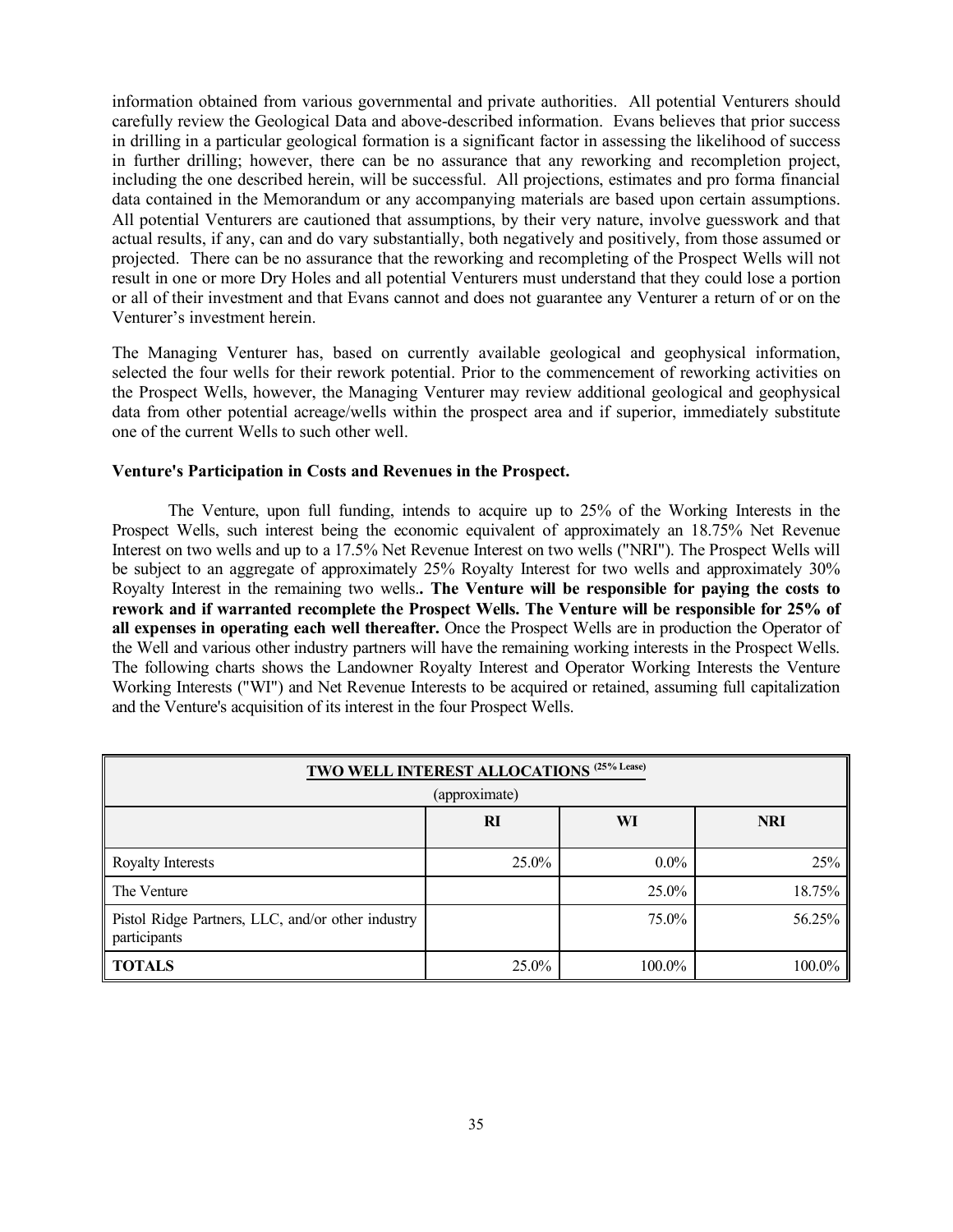| <b>TWO WELL INTEREST ALLOCATIONS (30% Lease)</b>                  |           |          |            |  |
|-------------------------------------------------------------------|-----------|----------|------------|--|
| (approximate)                                                     |           |          |            |  |
|                                                                   | <b>RI</b> | WI       | <b>NRI</b> |  |
| <b>Royalty Interests</b>                                          | $30.0\%$  | $0.0\%$  | 30.00%     |  |
| The Venture                                                       |           | $25.0\%$ | 17.50%     |  |
| Pistol Ridge Partners, LLC, and/or other industry<br>participants |           | 75.0%    | 52.25%     |  |
| <b>TOTALS</b>                                                     | $25.0\%$  | 100.0%   | 100.0%     |  |

**Other Venture Operations.** In the event that the Venture should determine that additional Venture activities are not justified, the Managing Venturer will use its best efforts to dispose of the Venture's interest in the Prospect Wells on the best terms available for the benefit of the Venture, subject to appropriate Venturer's vote.

**Farmout of Prospect Wells by the Venture.** Although the Venture does not presently intend to Farmout the Prospect Wells, it has the authority to do so. The Venture may Farmout portions of the Prospect Wells if the Venturers determine that the best interest of the Venture would be served. If the Venture determines to Farmout a leasehold interest, the Venture will make every effort to retain such economic interest and concessions that are consistent with industry practice.

**Dealings Among Related Parties.** The Venture may participate (however, it is not presently anticipated that it will do so) in joint drilling ventures and Farmouts with other partnerships or joint ventures sponsored by the Managing Venturer or its Affiliates. There will be no loans between this Venture and any other entities controlled by the Managing Venturer or its Affiliates.

**Title to Venture Properties.** Title to the Venture's interest in the Prospect Wells will be held in the name of the Venture, except that title to such properties may be held temporarily in the names of nominees (including the Managing Venturer or an Affiliate) in order to facilitate the acquisition of such properties by the Venture and for other valid purposes. The Managing Venturer will use its best efforts to have the appropriate title to its working interests transferred to the Venture upon successful reworking and recompletion of the Prospect Wells. The Managing Venturer does not guarantee legal title to the Prospect Wells but may obtain an attorney's title opinion with respect to the drill site on the Prospect Wells prior to the commencement of any activities.

It will be the policy of the Managing Venturer that title documents relating to the Venture's interest in the Prospect Wells will be recorded in the required office of the appropriate governmental agency or authority in the name of the Venture. All files of the Managing Venturer will indicate that such interest is held in the name of the Venture. If the Managing Venturer, Affiliate or other nominee holds Venture properties in its own name, such properties, in the event of such holder's insolvency, might be subject to the claims of creditors of such holder who did not have actual notice of the existence of the Venture and of the interest of the Venture in such properties.

**Operating Agreement.** The Venture intends to enter into an Operating Agreement pursuant to which Pistol Ridge Partners, LLC will be appointed the Operator, and will be responsible for conducting Operations on the Prospect Wells, overseeing production, employing field personnel, keeping production records, and other related matters.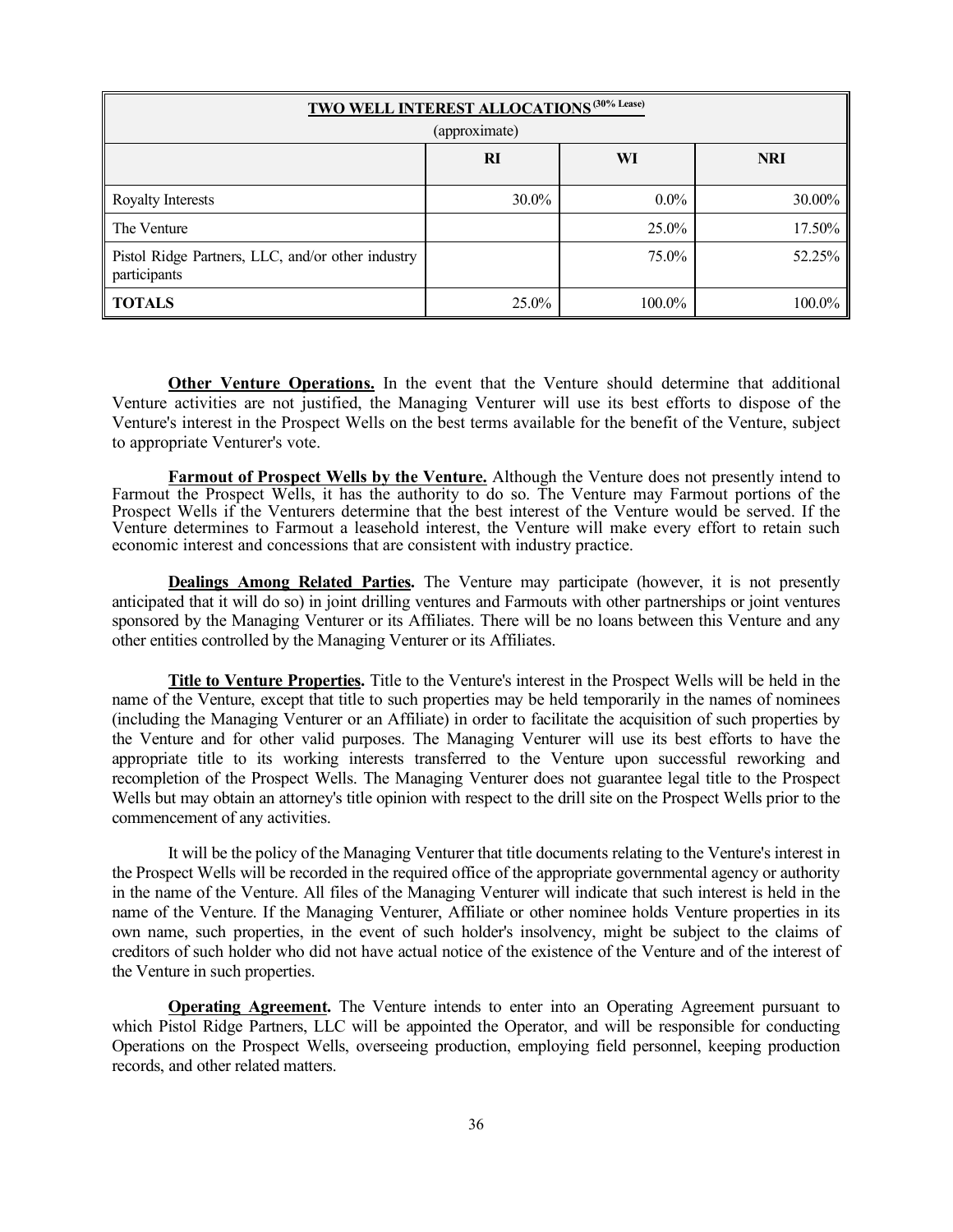**Marketing of Production.** The Operator will market the oil and/or gas production, if any, of the Prospect Wells and thus the production allocated to the Venture. On behalf of the Venture, the Managing Venturer may execute contracts for the sale of oil, gas or other hydrocarbons. See "COMPETITION, MARKETS AND REGULATION."

**Distribution of Revenues.** Subject to a contrary Vote, net Venture revenues which, in the sole judgment of the Managing Venturer, are not required to meet obligations of the Venture, or held for working capital reserves, shall be distributed as often as practicable to the Venturers.

**Insurance.** Evans expects that it will maintain (although it will not be required to maintain) various types of insurance coverage in such amounts as it deems appropriate, which may include a minimum of Five Million and  $00/100$  Dollars (\$5,000,000) coverage pursuant to an umbrella liability policy (\$5,000,000 total / \$1,000,000 per incident) that Evans maintains for the Venture and that names each Prospect Wells drilled and/or completed by Evans. The Operator may, although it is not required to, carry fire, lightning or explosion insurance for the benefit of the Venture. Also, although it is proposed that the Operator will set surface casing below the level of all known producing fresh water zones, it will secure insurance to protect the Venture in the event that salt water produced from the well contaminates existing fresh water zones or reservoirs.

**If any of the aforementioned events should occur, and the Venture has not obtained adequate insurance for such event, and the Venture is held liable for any resulting loss, it would reduce the cash available from the Venture for distributions and might severely adversely affect the Venture, including but not limited to, loss of all Venture assets, and the Venturers would be jointly and severally liable for the full extent of such loss without limitation.** 

**Services.** The Managing Venturer and Affiliates will provide technical services and perform such acts, employ such persons, and execute such agreements as may be necessary or in its judgment, appropriate, in order to contract for the reentry, reworking and, if appropriate, recompletion of the Prospect Wells and provide for production facilities. The Operator will be responsible to the Venture for the Operation of the Prospect Wells. The Managing Venturer will pay and collect all monies the Venture is obligated to pay and collect. The Managing Venturer presently intends that all reworking services for the Venture will be carried out by the Operator or unaffiliated independent contractors.

**Venturer's Authority to Replace Evans.** Notwithstanding the initial appointment of Evans as Managing Venturer, the Joint Venture Agreement provide that the management of the Operations and other business of the Venture shall be the responsibility of the Venturers. The Venturers, by a Vote of 51% in interest, have the absolute authority to replace Evans or any other acting Managing Venturer at any time (other than retroactively).

All proposed Venturers are required to acknowledge, warrant and represent that they possess the business experience to select appropriate replacement Managing Venturers, that the Venturers are not relying on the managerial efforts or unique entrepreneurial abilities of Evans for the success of the Venture and that their own experience and knowledge enable them to effectively exercise the managerial power and authority conferred upon them by the Joint Venture Agreement.

In addition, such qualifications are required as a prerequisite to becoming a Venturer as described herein. Additionally, the Joint Venture has the authority per the terms of the Joint Operating Agreement to vote with other working interest owners to remove Pistol Ridge Partners, LLC as the Operator. Evans will then use its best efforts to assist the Venturers in the selection of an appropriate replacement Operator.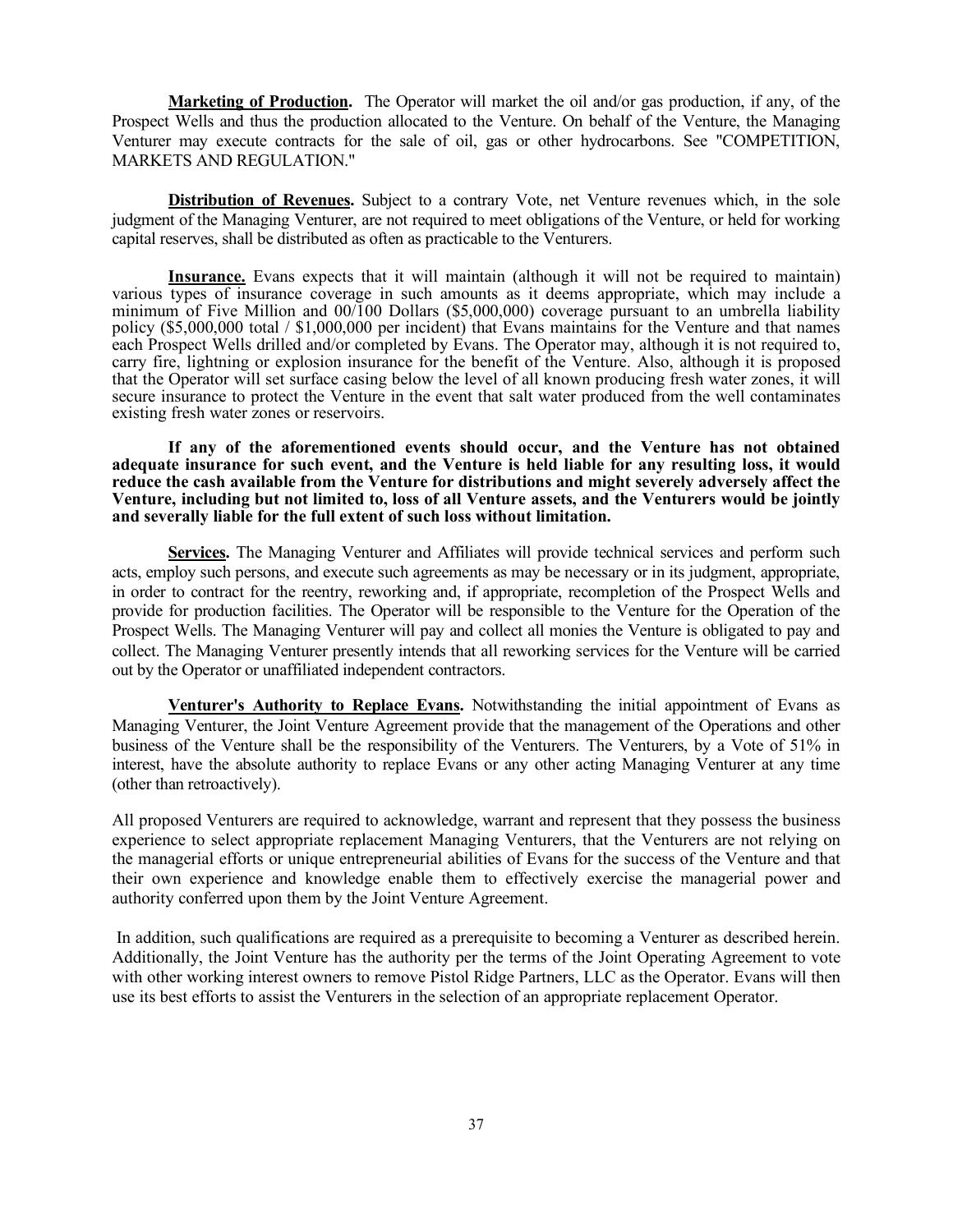# **SOURCE AND APPLICATION OF PROCEEDS**

Upon closing of the Capitalization Period, the Venturer's contributions will be up to \$2,750,000. The Managing Venturer will receive a 1% interest for its contribution to the Venture. Evans's contribution may be in the form of cash, or the equivalent value in services rendered, tangible personal property or real property. The following table reflect anticipated applications of Venture funds assuming all Units are subscribed, excluding Additional Assessments.

Upon closing of the Capitalization Period the Venturers' contributions will be a maximum of \$2,750,000, which amount excludes, the Managing Venturer's contribution of One Percent (1%) of all Initial Venture Capital actually received by the Venture. The following table reflects anticipated sources of Venture capital contributions.

#### **USE OF PROCEEDS (Maximum Subscription Amount)**

| Turnkey Reworking Price <sup>(2)</sup> | \$2,750,000 |
|----------------------------------------|-------------|
| Organization Costs <sup>(2)</sup>      |             |
| <b>TOTAL</b>                           | \$2,750,000 |

(1) Assumes all Units are subscribed. If less than all the Units are subscribed for the above amounts will be proportionately reduced.

(2) These costs are included in the Turnkey Reworking Price.

#### **PARTICIPATION IN COSTS AND REVENUES WITHIN VENTURE**

**Interest of Venturers.** The interest of a Venturer in the Joint Venture partnership as it relates to Initial Operations will be the proportion which such Venturer's Unit(s) bears to the total Units of all Venturers in the Venture minus the 1% interest in the Joint Venture partnership held by the Managing Venturer. The fraction thus attained will represent the fractional interest of each such Venturer in the costs and revenues, if any, of the Venture attributable to the Venturers relating to Initial Operations, which is 99% of the costs and of the revenues of the Venture. The Managing Venturer and/or its Affiliates, to the extent they acquire Units, will share in Venture costs and revenues in the same manner as any other Venturer.

All revenues and customary expenses of Operations and production incurred by the Venture in connection with the production and marketing of any oil and/or gas found by the Venture will be allocated 99% to the Venturers and 1% to the Managing Venturer.

#### **COMPENSATION AND REIMBURSEMENT**

In the event the Venture is fully capitalized and commences Initial Operations, the Managing Venturer will receive certain consideration and reimbursement, both directly and indirectly, for serving as Managing Venturer of the Venture.

**Monthly Reimbursement to Managing Venturer.** If the well is successful and produces sufficient hydrocarbons Evans shall receive, on a monthly basis, an administrative fee of \$2,500 per month from the Venture for its General and Administrative Expenses allocable to the Venture (including office rent, utilities, geological, engineering, accounting, legal, secretarial, telephone, salaries and other incidental expenses).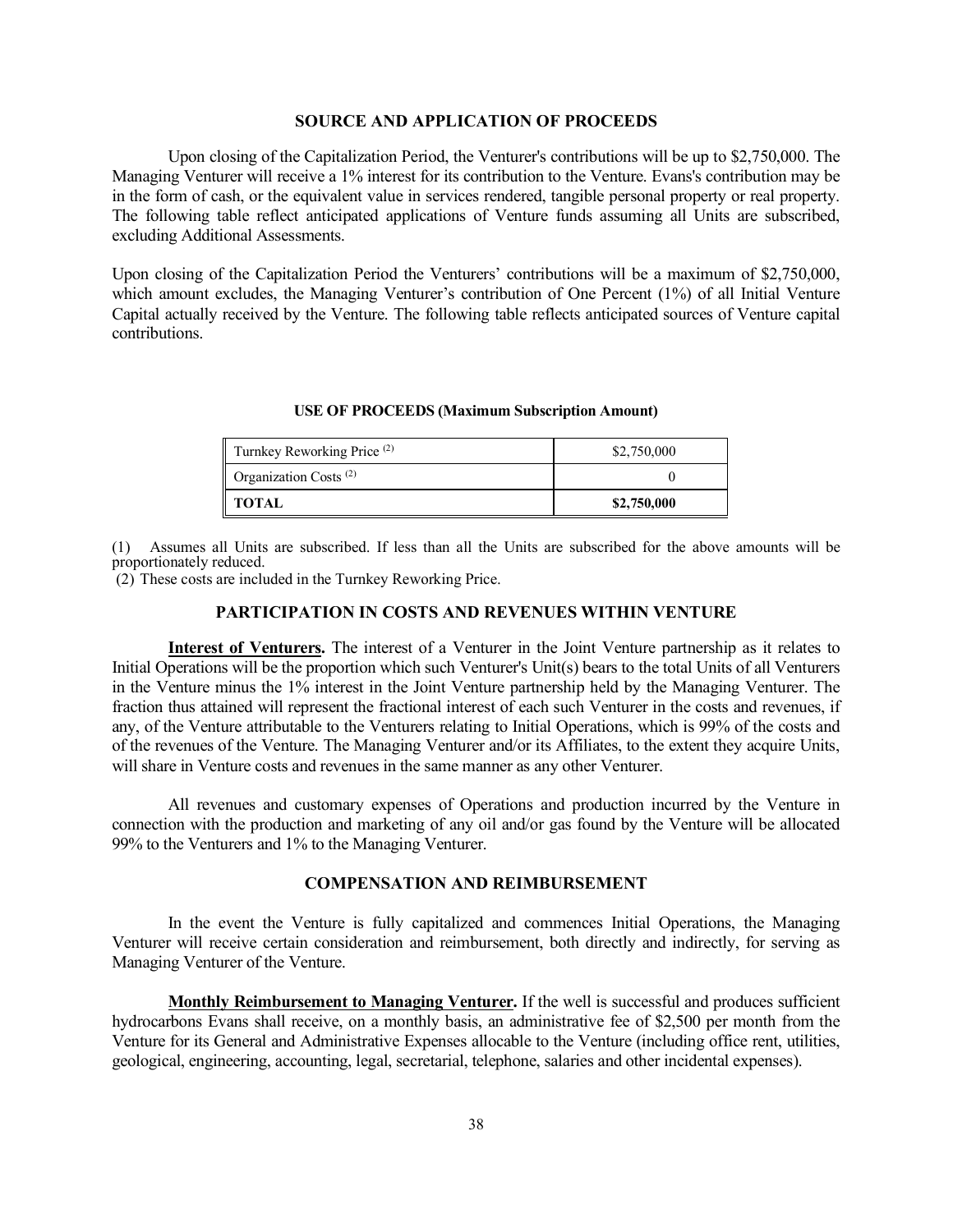**One-Time Management Fee from Rework Contracts.** Evans intends to make a "profit" from being the turnkey rework contractor for the Prospect Wells however its actual costs for reworking and recompleting the Prospect Wells are unknown as of the date of this Memorandum as the Wells have yet to be reworked or recompleted. Therefore, whether the amount of revenue Evans receives, as turnkey rework contractor, from the Rework Contract will exceed its actual expenses is currently unknown. Going forward, Evans recognizes that in light of the uncertainties inherent in oil and gas drilling operations, its contractual requirements could result in Evans's costs exceeding the revenue received from any turnkey contract.

Costs to be expended under the Rework Contract are a direct result of the reworking and recompletion risks encountered. During the reworking process and recompletion operations, a variety of conditions may be encountered, such as loss of circulation, blow-outs, detachment and/or loss of drilling equipment, necessity for the purchase and installation of down-hole equipment to keep the wellbore intact, and repair of inadequate cement to hold production casing in place. As such costs are unpredictable with any degree of certainty, in the unlikely event of totally uneventful operations; compensation payable pursuant to the Rework Contracts could be substantial.

 Evans cannot reasonably predict the amount of "profit", if any, it will receive under the Rework Contract. However, Evans anticipates that it will receive a profit and to the extent Evans receives a profit, that profit could be significant. Likewise, in the unlikely event that a series of major difficulties are encountered, these costs could equal or exceed the amount of Initial Venture Capital, and Evans would be individually responsible for such excess costs. Evans, as a cash based business, classifies all the funds it receives under the terms of the Rework Contract as general revenues. In consideration for the Rework Contract, Evans will be paid up to 100% (\$2,750,000 if all the Well are recompleted) of the Turnkey Reworking Price. Subject to the terms of the Rework Contract, Evans will be responsible for all costs in excess of the Turnkey Reworking Price and such additional costs could be substantial. The payments made by the Venture towards the Venture's Rework Contract obligation to Evans will cease to be and shall no longer be considered Venture funds when received by Evans. All Rework Contract payments made to Evans by the Venture will be taken in by Evans as general revenues or operating capital and may be spent by Evans for any and all expenses of Evans including expenses not related to the Venture. Evans may use current and future revenues from other turnkey contracts from other joint ventures to perform its obligations under the terms of the Rework Contract to the Venture.

**Transfer of Units.** The Joint Venture Agreement provides for a right of first refusal to the Managing Venturer and the Venturers regarding the sale of Units by a Venturer. If the income received from any such Unit purchased by the Managing Venturer or the price received by the Managing Venturer on subsequent resale exceeds the price paid, such excess may be considered to be additional compensation to the Managing Venturer. For a more detailed description of these rights and obligations, see the Joint Venture Agreement annexed hereto.

**Withdrawal Due to Assessments.** To the extent that the Managing Venturer advances a Non-Consenting Venturer's Assessment and succeeds to the abandoned interest, or advances a non-paying Venturer's Assessment, such amount may be deemed to be additional compensation to the Managing Venturer.

### **MANAGEMENT**

The management of the Operations and other business of the Venture shall be the responsibility of all of the Venturers. The Venturers, acting by a Vote of 51% in interest, may from time to time designate one or more of the Venturers to act as the managing joint venturer (the "Managing Venturer") of the Venture, for a specified period. The Joint Venture Partnership Agreement provides for the appointment of Evans as initial Managing Venturer. All decisions concerning the day-to-day affairs and the Operations of the Venture by the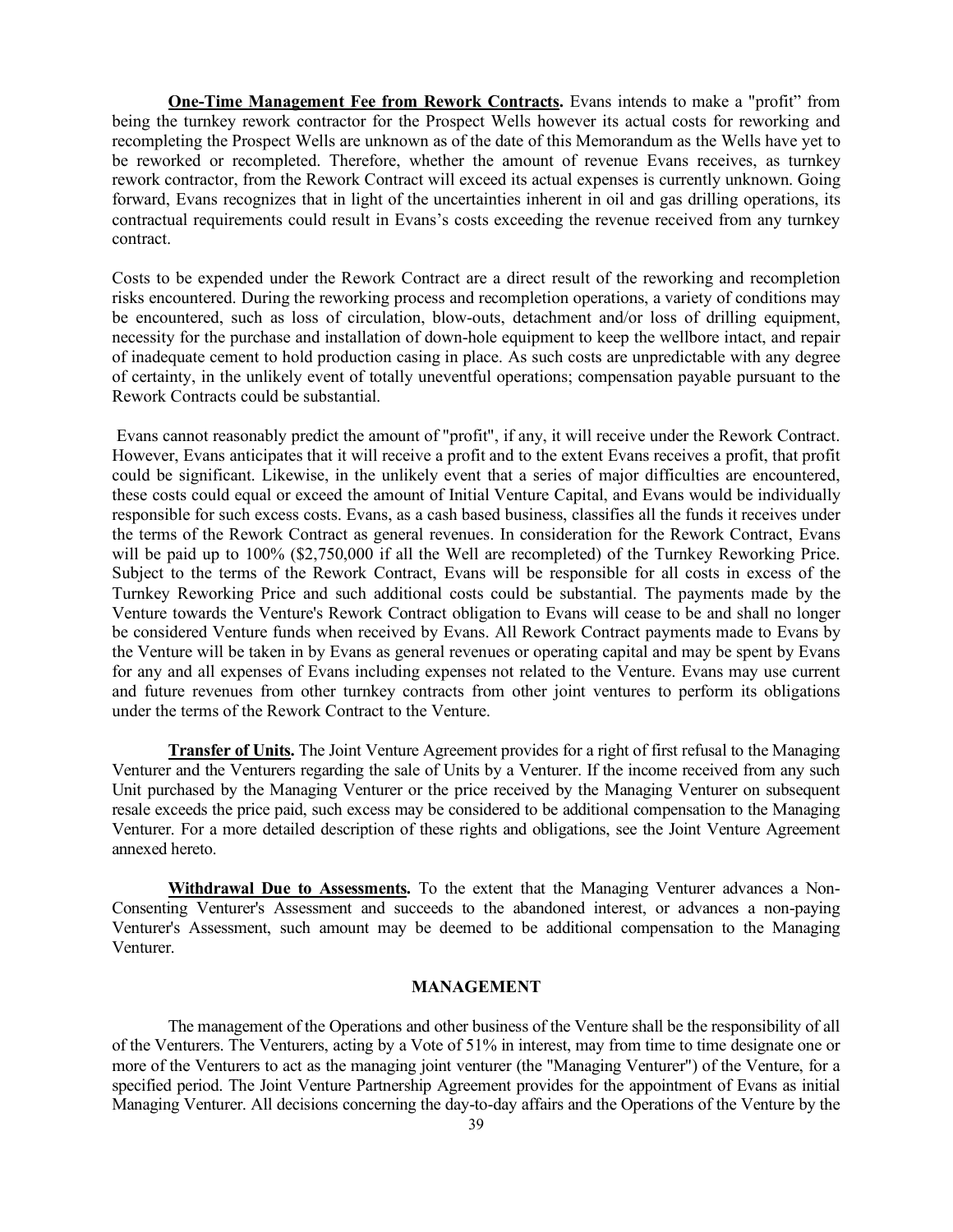Managing Venturer, during the period so designated, shall be binding upon each of the Venturers and the Venture.

Evans, the Managing Venturer, was organized under the laws of the State of Mississippi in May 2011. The services which Evans will provide to the Venture in connection with its operations may be supplied by Evans to other partnerships, joint ventures or entities with which Evans may participate in connection with oil and gas exploration, development and production activities.

The Managing Venturer may rely upon the services and advice of consultants who are available to the Managing Venturer on a per-day or hourly basis. The Managing Venturer may employ such geologists and engineers on a consulting basis in the area in which the Prospect is located in order to have available the benefit of their specific knowledge of the area.

### **OFFICERS AND KEY PERSONNEL OF THE COMPANY**

**Nash H. Evans**, 32, Chief Executive Officer and Manager of Evans Energy II, LLC since August 2012 evaluates, oversees and manages the oil and gas assets of the company. Since April of 2020 Mr. Evans is also president of S. Lavon Evans Jr. Realty, LLC where he also manages the real property assets of the realty company from acquisition to the production of income.

Mr. Nash holds a Bachelor of Business Administration degree from the University of Mississippi.

**S. Lavon Evans, Jr.,** 61, for over 10 years Mr. Lavon Evans has owned and operated a number of family businesses most of which are involved in the oil and gas industry. Mr. Evans estimates that since he began in the oil business over 40 years ago he has drilled approximately 650 hydrocarbon wells. He is currently the principal owner and operator of Pistol Ridge Partners, LLC (the Operator for the Prospect Wells), S. Lavon Evans Jr. Realty, LLC, S. Lavon Evans Jr. Inc.; S. Lavon Evans Jr. Company, Inc., E&D Services, Inc. and Wausau Development Corporation.

**Pamela H. Evans,** 59, has been one of the managers and primarily membership interest owner of Evans Energy II, LLC since its inception in May 2011. She was a certified landman prior to joining the company. Ms. Evans is the wife of Lavon Evans and the mother of Nash Evans.

**Brian D. Bunnell**, 45, Since October 2004 Mr. Bunnell has managed the corporate offices of the Evans family enterprises including those of the Company. Mr. Bunnell is primarily responsible for the billing and operations of the Lavon family owned or operated oil and gas wells. Mr. Bunnell holds a Bachelor of Science Business Administration degree from Southern Mississippi University

## **OPERATOR**

Pistol Ridge Partners, LLC an Affiliate of Evans will be the operator of the well (the "Operator"). The Operator and its management have operated and managed over 650 wells.

**Principal Owners of Evans**. As of the date of this Memorandum, Ms. Pamela Evans owns the majority of the issued and outstanding membership interests of Evans Energy II LLC.

**Financial Statements.** As the Joint Venture is a new entity and has not yet engaged in material operations there are no current financial statements available.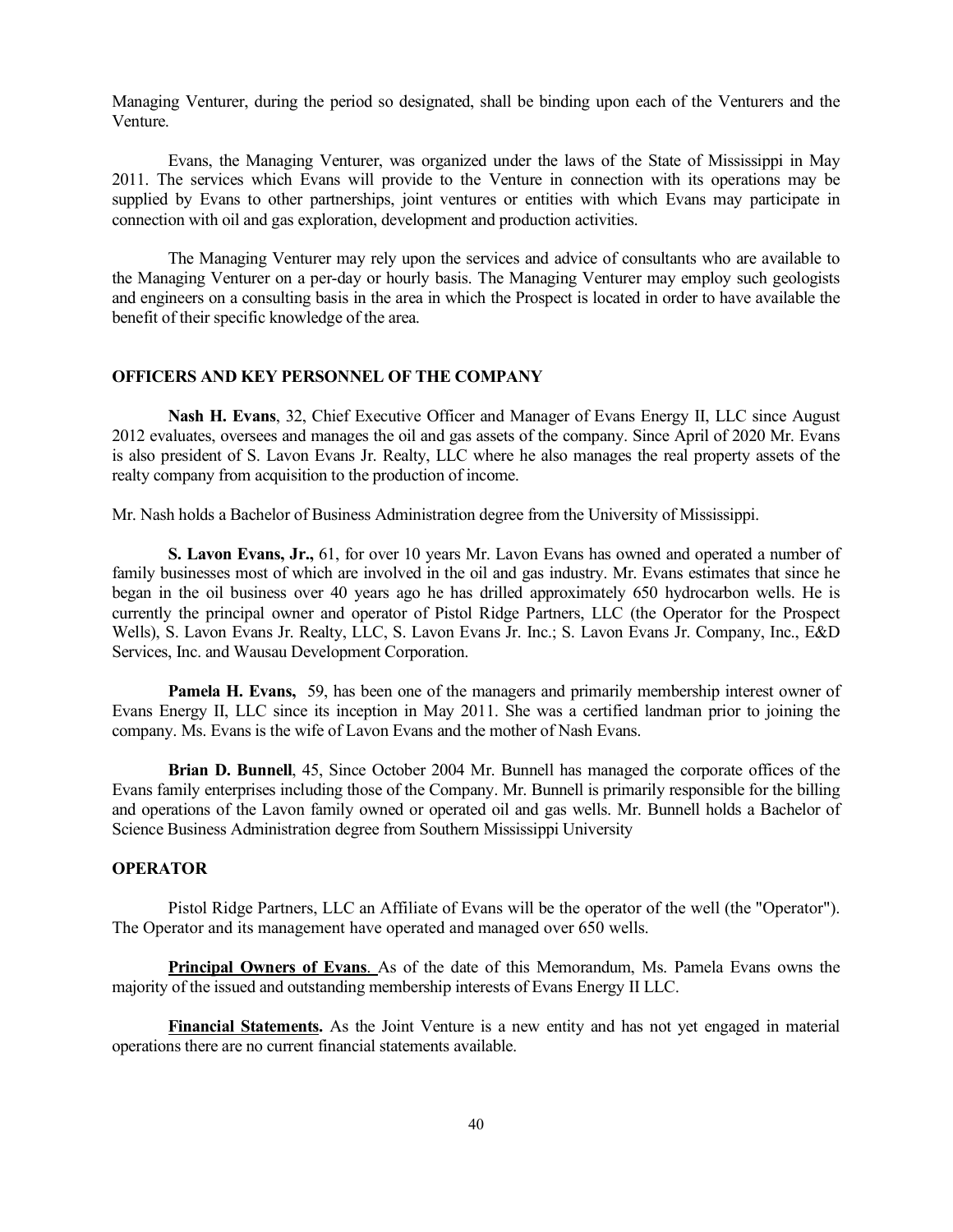#### **PRIOR ACTIVITIES**

The Sandy B Pistol #1 Multi-Well Joint Venture is the first reworking and recompletion project Offering attempted by Evans. Evans and its Affiliates have been involved in numerous prior industry oil and gas partnerships however this Offering will be Evan's first Regulation D Rule 506c joint venture partnership. You should not assume that Venturers in this Venture will have either success or failure comparable to that experienced by venturers in any other joint ventures subsequently sponsored by Evans. Each oil and gas well has unique characteristics, and Evans believes that a Venturer cannot predict future performance of any particular well based upon the performance of a prior well, even if the prior well was drilled in the same area. Evans further believes that rates of return and/or production, or lack thereof, related to prior reworking and recompletion in the same area in are not material and should not be relied upon as they are not indicative of the future performance of this Venture. It should also be noted that all oil and gas wells decline over time, some more quickly and drastically than others. For several reasons, including the unpredictability of oil and gas pricing and development and differences in program structure, property location, program size and economic conditions, operating results obtained by any prior driller should not be considered as indicative of the operating results obtainable by this Venture.

**Initial production is not a reliable indicator of future sustained production. Oil and gas production from a strong producing well may suddenly stop without any warning and without any explanation. Likewise, oil and gas wells are notoriously maintenance intensive and production may be interrupted due to mechanical failure. Despite our best efforts to mitigate the risk, an oil and gas well may "water cone" which happens when surrounding water pushes the oil/water barrier away from the perforations in the wellbore, effectively eliminating production.**

**Oil and gas production is highly variable and therefore any descriptions of production volume below should not be considered a forecast of consistent production for that given project.** 

# **INDEMNIFICATION**

The Venture has agreed to defend and hold the Managing Venturer harmless and to indemnify it, under certain circumstances, with respect to suits or proceedings (including appeals) to which the Managing Venturer may be a party or witness or threatened to be made a party or witness, and any inquiry or investigation that could lead to such an action, suit or proceeding, by reason of the fact that it is, or was, the Managing Venturer of the Venture. Under such indemnification provisions, the Venture has agreed to pay the Managing Venturer's expenses, including attorneys' fees and judgments or amounts paid in settlement. See Article X of the Joint Venture Agreement attached hereto.

The Joint Venture Agreement also provides that each Venturer shall indemnify, defend and hold harmless the Venture and all other Venturers (including Evans as the Managing Venturer), up to the amount of his or her capital contributions, in certain circumstances from and against any loss, claim, cause of action, item of damages, expense and cost (including attorneys' fees and court costs) arising directly or indirectly out of any act of such Venturer that is inconsistent with the delegated rights and authority of the Managing Venturer of the Venture.

### **CHANGE OF MANAGING VENTURER**

The Joint Venture Agreement provides a method by which fifty-one percent (51%) in interest of all the Venturers may remove the Managing Venturer and substitute a new Managing Venturer to operate and carry on the day-to-day business of the Venture.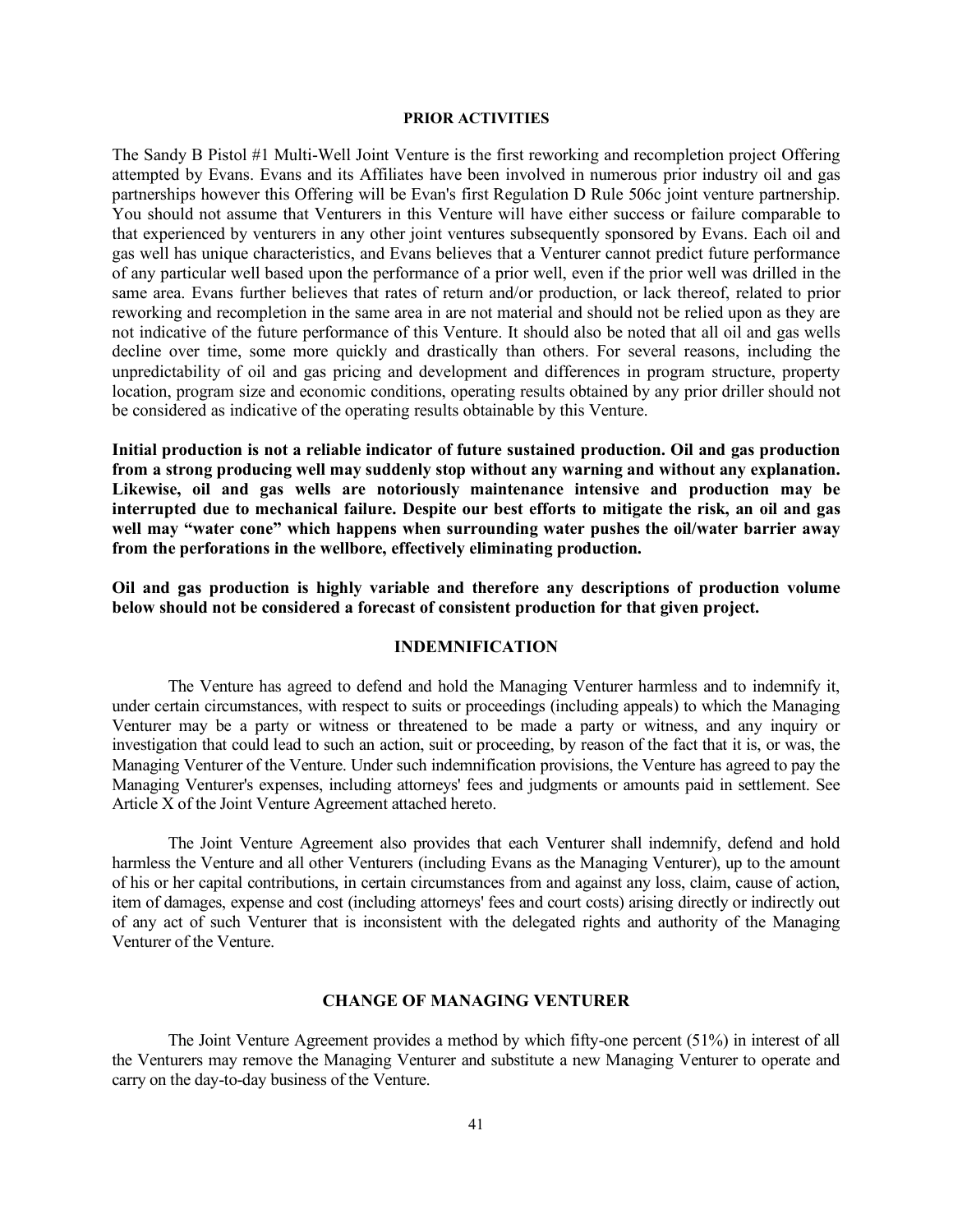# **CONFLICTS OF INTEREST**

The Managing Venturer will have the authority to purchase properties for the Venture for exploration and development purposes, including the authority to purchase properties for the Venture from Evans or its Affiliates in their individual capacities. The Managing Venturer will be permitted to purchase oil and gas properties for its own account regardless of what business, if any, is conducted by the Venture. Since the control of the Venture expenditures is at the discretion of the Managing Venturer at all times during the term of its office as Managing Venturer, conflicts of interest may arise.

The Venture is expected to enter into a Rework Contract with Evans, in its individual capacity, concerning the reworking and recompletion and if appropriate completion in one potentially productive zone for each of the Prospect Wells (and certain other services) for the Rework Contract Price. Pursuant to such contract, Evans will be entitled to any amounts representing the differences, if any, between the Turnkey Reworking Price and the actual costs to Evans of the services it is obligated to perform pursuant to such Rework Contract. Neither the Rework Contract nor the Turnkey Reworking Price have been the subject of arm's-length negotiations, although the Managing Venturer believes the Turnkey Reworking Price allocable to reworking and recompletion and completing the Prospect Wells are at or competitive with rates charged by third parties for similar Well in the locality.

If, after the Venture acquires the interests in the Prospect Wells, the Venture later determines that one or both of the Prospect Wells is unsuitable for oil and gas operation because of, among other things, lack of funds or high risks involved, or if the Prospect site has been downgraded by events occurring after the assignment to the Venture to the point that reworking would no longer be desirable, or if the Venture's determines that the best interest would otherwise be served, they may Farmout the Prospect or sell or otherwise dispose of the Venture's interest therein. The decision with respect to making a Farmout and the terms of a Farmout may involve conflicts of interest, as the Managing Venturer may benefit from cost savings and reduction of risk. The Operator, Pistol Ridge Partners, LLC is an Affiliate of Evans and therefore Evans has the ability to control the actions of the Operator.

Most of the areas of conflict of interest, which are described above, are common to many oil and gas drilling programs. The terms of the Joint Venture Partnership Agreement are intended to ameliorate the conflicts of interest inherent in such a situation to the extent practicable, taking into consideration the uncertainties involved in attempting to determine in advance the location of the well to be drilled by the Venture, the progress of drilling and other exploratory activity in the area of the Prospect Wells and the outcome of exploration operations. In connection with establishing the terms of loans or advances to the Venture, commercial banks may consider cash balances of the Venture that are not required for the conduct of Venture business operations. To the extent the terms of such loans may be affected by the Venture's deposits, the Managing Venturer may have an incentive to maintain a larger portion of the Venture assets in the form of cash balances than would otherwise be necessary.

Kane Russell Coleman Logan PC ("Kane Russell") serves as the Joint Venture's counsel, and also acts as counsel to the Managing Venturer, and certain Affiliates of the Managing Venturer (collectively, the "Venture Entities") in connection with the formation of the Venture, the offering of the Units herein, and certain other matters for which it is specifically engaged. Kane Russell disclaims any obligation to verify the Venture Entities' compliance with their obligations under either applicable law or the governing documents of the Joint Venture. In acting as counsel to the Venture Entities, Kane Russell has not represented and will not represent any of the individual venturers. No independent counsel has been retained to represent the individual venturers. Accordingly, potential investors have not had the benefit of independent counsel in the structuring of the Venture or determination of the relative interests, rights, and obligations of the Managing Venturer and the individual. In assisting in the preparation of this Memorandum, Kane Russell has relied on information provided by the Venture Entities and certain other service providers of the Managing Venturer without verification and does not express a view as to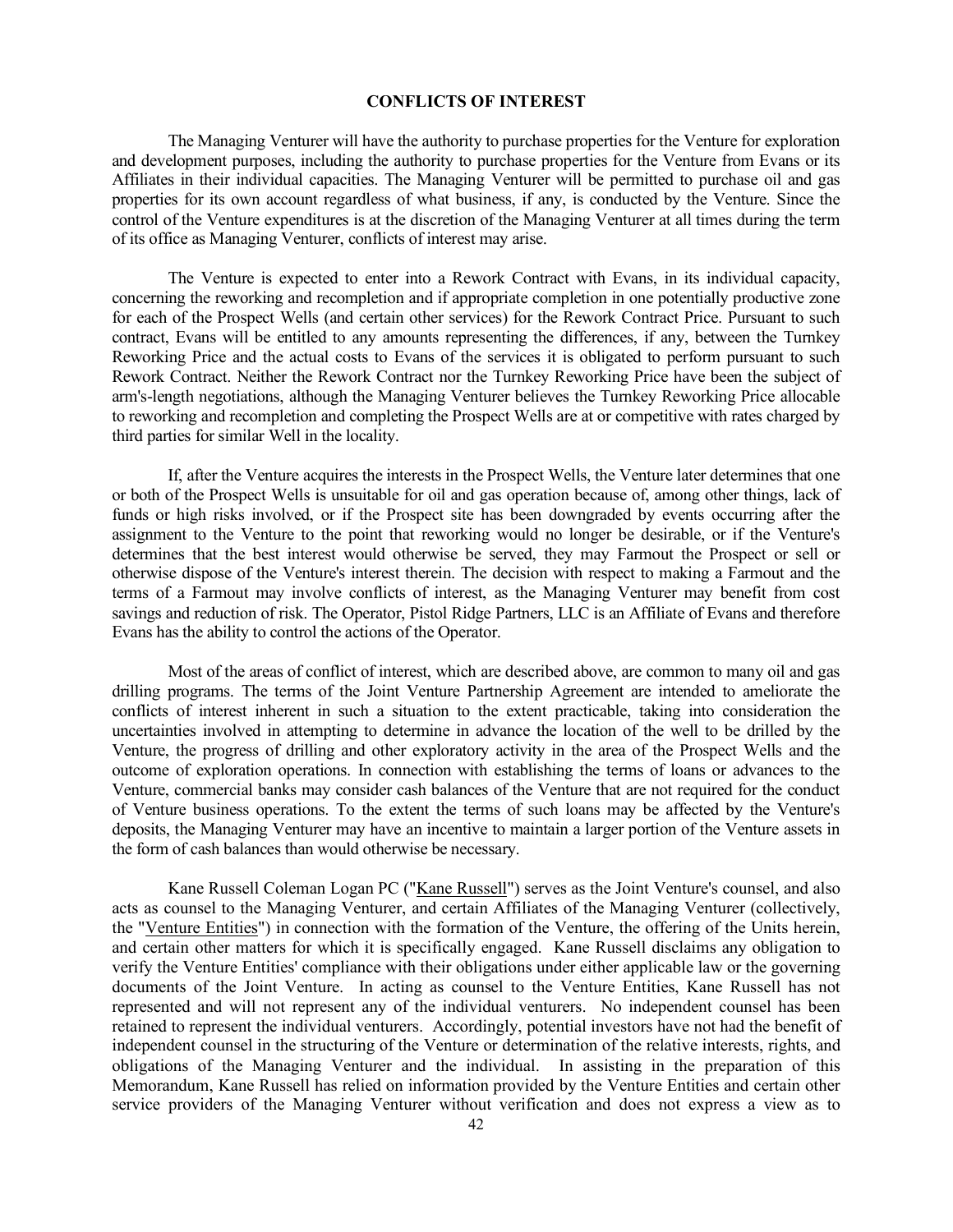whether such information is accurate or complete. Kane Russell is under no obligation to update or provide additional information to investors or potential investors after the date of this Memorandum. As the Venture and Evans are represented by the same legal counsel and such dual representation may be a conflict of interest such conflict of interest has been waived by the Venture and Evans.

# **DEFINITIONS**

Certain terms as used herein have special meanings that are set forth below and other terms of general use in the industry are also defined below for your reference.

"ADDITIONAL ASSESSMENTS" shall mean assessments of the Venturers requested by the Venture to fund Subsequent Operations.

"AFFILIATE" with respect to the Managing Venturer shall mean (i) any person or entity directly or indirectly owning, controlling or holding, with power to vote, ten percent (10%) or more of the outstanding voting securities of the Managing Venturer; (ii) any entity, ten percent (10%) or more of which outstanding voting securities are directly or indirectly owned, controlled, or held with power to vote, by the Managing Venturer; (iii) any person or entity directly or indirectly controlling, controlled by or under common control of the Managing Venturer; (iv) any officer, director or partner of the Managing Venturer; and (v) if the Managing Venturer is an officer, director, or partner, any company for which the Managing Venturer acts in any such capacity. For purposes of this Memorandum and accompanying documentation, any partnership of which Evans is a general partner, or any joint venture in which Evans is a venturer, is an Affiliate.

"CAPITALIZATION PERIOD" shall mean the period of time during which Venturers shall be accepted up to and including December 31, 2022, unless extended by the Managing Venturer for a period of not more than one hundred twenty (120) days; provided, however, that the Managing Venturer, in its sole and absolute discretion, may terminate the Capitalization Period at any time prior to such date.

"CODE" shall mean the Internal Revenue Code of 1986, as from time to time amended, and any federal legislation that may be substituted there for.

"COMPLETION" of a well is an indefinite term. In the context of the Venture, Completion shall mean the cleaning out of a well after reaching a specified depth, and/or conducting those processes or operations which the Managing Venturer decides to employ in a good faith effort to make a well capable of producing oil and/or gas in commercial quantities in one potentially productive zone or formation or determines that it will not produce oil and/or gas in commercial quantities.

"DRY HOLE" shall mean a well that the Managing Venturer or the Venturers by Vote determine one or more of the Prospect Wells is not capable of producing oil and/or gas in commercial quantities. A well may qualify as a dry hole either before or after Completion.

"EXPENSES AND COSTS" shall mean all of the costs and expenses of the Venture, including but not limited to the following, each of which shall have the special meaning set forth opposite each such term:

 (a) "ORGANIZATIONAL COSTS" shall mean the aggregate of (i) expenses for printing and mailing material used in connection with the applications for participation in the Venture and/or collection of assessments; (ii) allocable salaries and expenses of employees of the Managing Venturer assisting with the organization and formation of the Venture and/or the Initial Capitalization and/or collection of assessments; (iii) charges of depositories in connection with the Units; (iv) attorneys' and accountants' fees in connection with the organization and formation of the Venture and the preparation of this Memorandum and/or the collection of assessments; (v) "General and Administrative Expenses" of the Managing Venturer during the Capitalization Period; and (vi) any and all other expenses incurred by the Venture or the Managing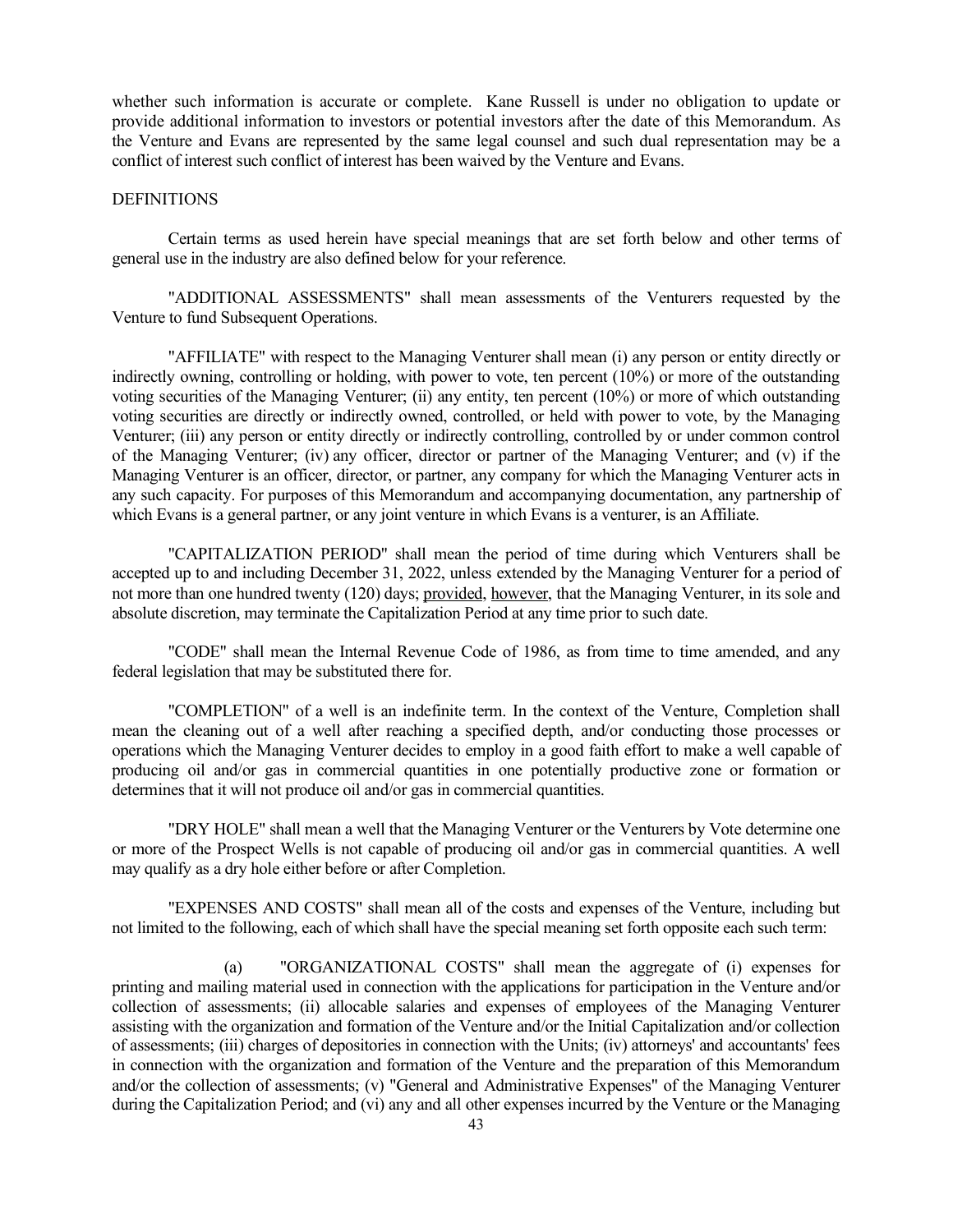Venturer in connection with the formation of the Venture, the applications for participation in the Venture, and the collection of assessments, if any.

 (b) "OPERATING EXPENSES" shall mean the customary expenses of operations of oil and/or gas Well, and producing and marketing the oil and/or gas there from, including but not limited to the costs of reworking or workover or similar expenses relating to any well, but excluding drilling or completion costs or the depletion, depreciation or amortization thereon, or the expenses for recompletion in or deepening to another potentially productive zone.

 (c) "GENERAL AND ADMINISTRATIVE EXPENSES" shall mean all customary and routine legal, accounting, geological, engineering, travel, office rent, telephone, compensation to officers and employees, and other incidental expenses of the Managing Venturer necessary to the conduct of Venture Operations.

"FARMOUT" shall mean an agreement whereby the Venture would agree to assign its interest in a specific leasehold or working interest owned by it to other parties while retaining some part of its original interest (such as an overriding royalty interest, oil and/or gas payment, offset acreage, or other type of interest) subject to the drilling of one or more specified Well or other performance by the other parties as a condition of the assignment.

"INITIAL OPERATIONS" means any Joint Venture activity commenced in connection with the acquisition of the Venture's interest in the Lease and the reworking and recompetion of the Prospect Wells and the production of oil and/or gas there from, if any. The term "INITIAL OPERATIONS", however, does not include deepening, plugging back, side tracking, or any activities to complete the well in more than one zone, the installation of any pumping equipment all of which are covered by "Special Assessments".

"INITIAL PRODUCTION" or "I.P." shall mean the early production of an oil or gas well, recorded after the recovery of oil or other fluids used to fracture and stimulate the target formation have been completed, used as a potential indicator of the maximum ability of a well to produce upon completion, without subsequent reservoir damage; provided, however, that, historically, the actual sustained production of oil or gas realized from a well is usually less, on an ongoing basis, than Initial Production; and, provided, further, that there can be no assurance that the actual production to be realized from a well on an ongoing basis following the conclusion of all completion activities with respect thereto will be equal to Initial Production.

"

"INITIAL VENTURE CAPITAL" shall mean the total capital contribution to the Venture actually paid by the Managing Venturer and the Venturers with respect to the acquisition of Units or interests in the Venture, including completion, but excluding Additional Assessments.

"JOINT VENTURE PARTNERSHIP AGREEMENT" or "AGREEMENT" shall mean the Joint Venture Partnership Agreement between Evans as the Managing Venturer, and the Venturers, pursuant to which the Venture has been formed, a copy of which is attached hereto, together with all amendments thereto.

"LANDOWNER'S ROYALTY INTEREST" shall mean an interest in production or the proceeds there from, to be received free and clear of all costs of reworking and recompletion, development, operation, or maintenance, reserved by a landowner upon the creation of an oil and gas lease.

"LEASE" shall mean the oil, gas or mineral leases representing up to25% of the Working Interest in the Prospect Wells.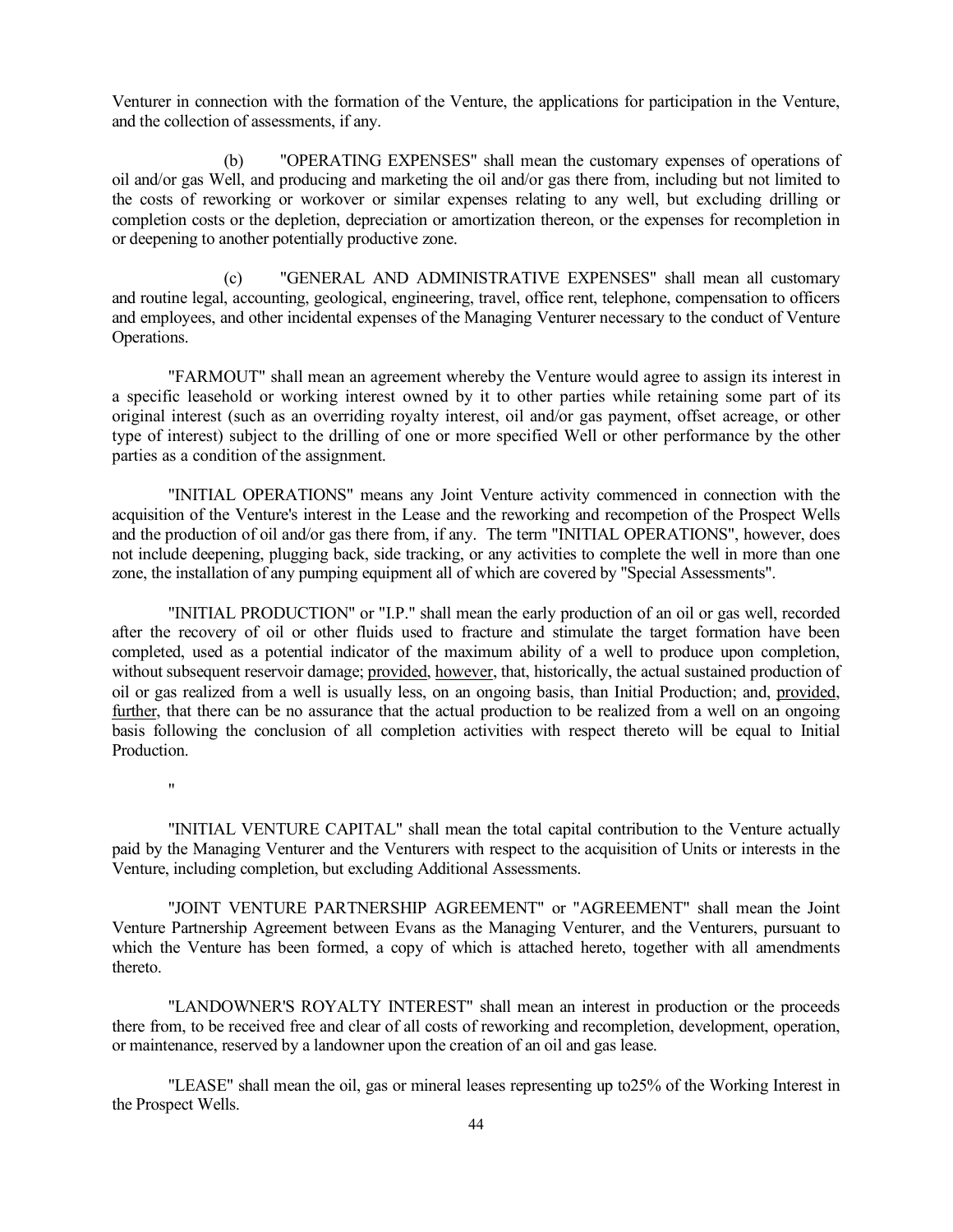"MANAGING VENTURER" shall refer to Evans Energy II LLC (or its successor or replacement) when acting in the capacity of the Managing Venturer of the Venture.

"MINIMUM SUBSCRIPTION AMOUNT" shall mean the sale and acceptance by the Managing Venturer of One (1) Unit in the amount of \$110,000.

"NET PROCEEDS" shall mean Proceeds reduced by the Venture's adjusted basis in such oil and gas property for capital accounts, as determined under Section 8.2.2 of the Joint Venture Agreement.

"OPERATIONS" shall mean any Joint Venture activity related to (i) acquiring a 25% interest in the Prospect Wells; (ii) reworking the Prospect Wells; (iii) recompleting, equipping, reworking, capping or plugging the Prospect Wells; and (iv) conducting any activity incident to the foregoing as may be deemed necessary by the Venturers in furtherance of a Joint Venture purpose.

"OPERATOR" shall mean Pistol River Partners, LLC

"OVERRIDING ROYALTY INTEREST" shall mean an interest in the oil and gas produced pursuant to a specified oil and gas lease or leases, or the proceeds from the sale thereof, carved out of the Working Interests granted by the landowners in said lease(s), to be received free and clear of all costs of reworking and recompletion, development, operations or maintenance.

"PROCEEDS" shall mean the amount realized by the Venture on the disposition of oil and/or gas.

"PRODUCTION DECLINE" shall mean the characteristic of Well in most formations, similar to certain Well in other parts of the country, to decline over time in production from a variety of factors, some of which may be corrected or ameliorated. Over the effective producing life of a given well, production levels are expected to decline in accordance with published industry data.

"PROPORTIONATE SHARE" with respect to the Venturers shall mean that share described in Article VIII of the Joint Venture Agreement.

"PROSPECT" or "PROSPECTS" shall mean the oil, gas and mineral leasehold estate or estates, or undivided interest therein, and other contract rights and interests in oil, gas and minerals on which the drill sites are proposed to be acquired pursuant to an assignment of the Lease. Nothing herein shall prevent another venture or other entity organized by the Managing Venturer or any of its Affiliates from acquiring a prospect which, subsequent to such acquisition, is determined to be in the same geological reservoir as any Prospect owned by the Venture.

"PROSPECT WELLS" shall mean the four Wells proposed to be reworked and, if appropriate, recompleted on each of the Prospect Wells as a part of Initial Operations as described in this Memorandum.

"SPECIAL ASSESSMENTS" shall mean those assessments for the cost of the following:

- (i) deepening a Wellbore;
- (ii) sidetracking a Wellbore if conditions or situations are encountered which render further reworking and recompletion impractical or permits Operator to abandon the well;
- (iii) plugging back a Wellbore and attempt completion in a different zone;
- (iv) conducting any activity for the purpose of enhancing production;
- (v) install tubing with increased production capacity
- (vi) installing pumping equipment;
- (vii) installing pipelines;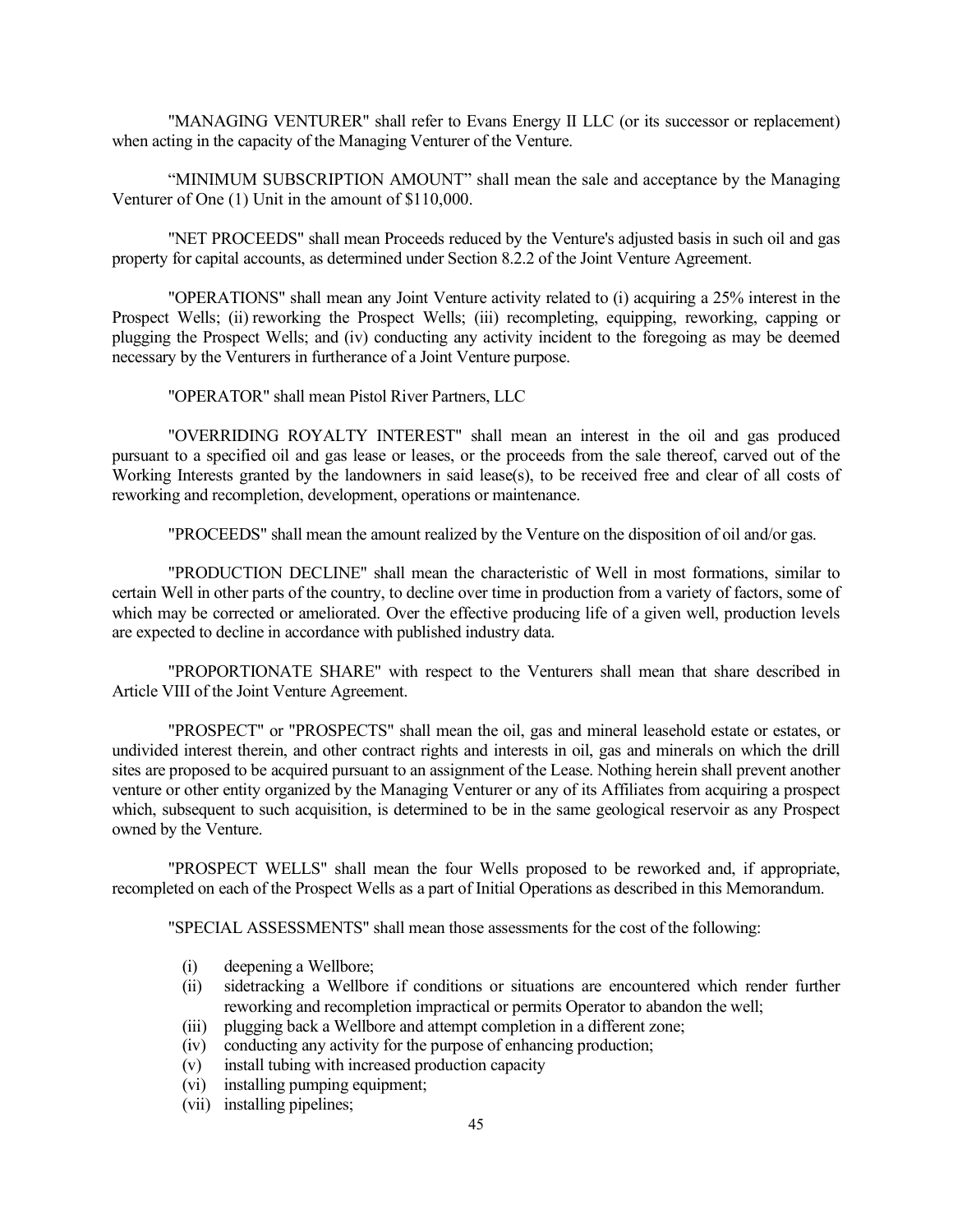- (viii) installing any type of gas treatment facilities or production facilities;
- (ix) completing any zones in addition to the first completion.

"SUBSEQUENT OPERATIONS" shall mean activities not part of Initial Operations or activities covered by Special Assessments that the Venture deems necessary to develop the Prospect Wells.

"SUBSTITUTE VENTURER" shall mean any person not previously a Venturer who purchases Units from a Venturer in accordance with the terms of the Joint Venture Agreement. All Venturers shall have the status of general partners. After admission, all Substitute Venturers shall have all of the rights of a Venturer.

"TBOC" or "TBOC" means the Texas Business Organizations Code, as from time to time amended.

"TURNKEY REWORK AND RECOMPLETION CONTRACT" shall mean the agreement to be entered into by and between Evans, in its individual capacity, and the Venture providing for the obligation of Evans to bear the costs of reworking and recompleting, in one zone, the Prospect Wells at a fixed or Turnkey Reworking Price.

"TURNKEY REWORKING PRICE" shall mean the amount to be paid by the Venture to Evans to perform the Rework Contract.

"UNITS" shall mean interests in the Joint Venture authorized under the Joint Venture Agreement and allocated to the Venturers as shown on the books and records of the Venture.

"VENTURE" shall mean this Joint Venture formed under the laws of the State of Texas and governed by the Joint Venture Agreement and the TBOC.

"VENTURERS" shall mean all persons or entities which are a party to the Joint Venture Agreement and who participate in Units and are accepted as Venturers pursuant to the Joint Venture Agreement. The term "Venturer" shall mean any of the Venturers and includes the Managing Venturer unless the context requires otherwise.

"VENTURERS' INITIAL CAPITAL" shall mean the total capital contribution to the Venture actually paid by the Venturers, but excluding Additional Assessments.

"VOTE" refers to the right of the Venturers, subject to all limitations set forth in the Joint Venture Agreement, to decide any matter that may be submitted for decision by the Venturers in accordance with the express written terms of the Joint Venture Agreement or under provisions of the TBOC. Each Venturer, including the Managing Venturer, shall be entitled to cast one vote for every Unit held of record by him (her) on the date when notice is given for a matter to be voted upon. Except as otherwise expressly provided in the Joint Venture Agreement, a Vote of the Venturers owning 51% of the Units shall be sufficient to pass and approve any matter submitted to a Vote.

"WELLBORE" and "WELLBORE ONLY" shall mean the hole drilled by the bit (borehole) and not an interest in the mineral leases upon which the Wellbore is located. The Venture will acquire its working interest in each Wellbore of the Prospect Wells..

"WORKING INTEREST" shall mean the interest in the oil and gas leasehold estates (the Prospect Wells) which is subject to some portion of the expense of reworking, recompleting, operation, or maintenance.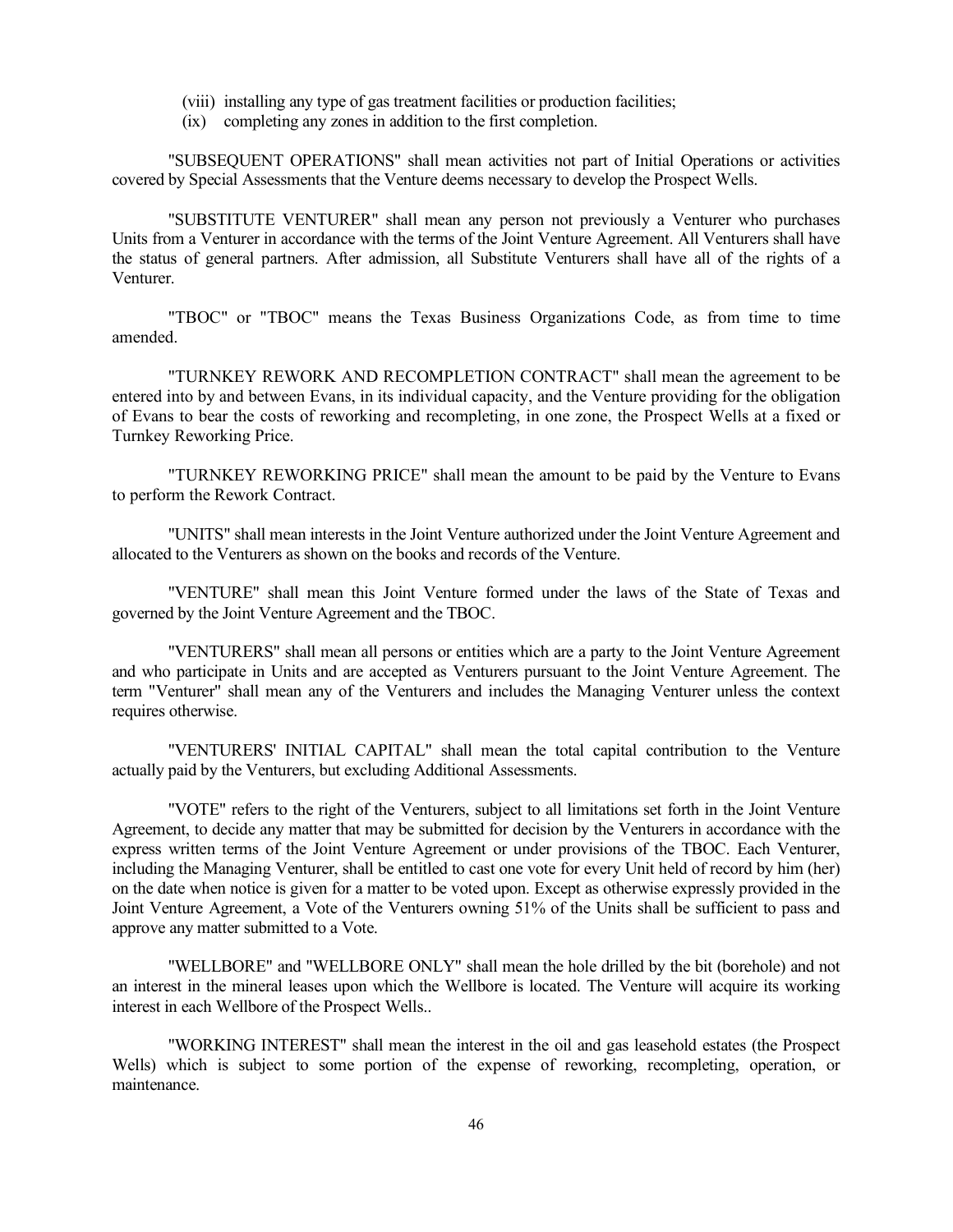## **TAX ASPECTS**

The full implications of the U.S. federal, state and local laws that may affect the tax consequences of participating in the Venture are too complex and numerous to describe in this Memorandum. Therefore, each prospective Venturer is urged to satisfy himself or herself as to the U.S. federal, state and local income and other tax consequences of participating in the Venture by obtaining advice from his or her own tax counsel, particularly with respect to any tax proposals that may at some future date be enacted into law.

The discussion below is a general description of some of the material U.S. federal income tax aspects of participation in the Venture described herein. The discussion is directed primarily toward individual taxpayers that are citizens or residents of the United States. **PERSONS WHO ARE NOT UNITED STATES CITIZENS OR RESIDENTS, TAX-EXEMPT ENTITIES, CORPORATE ENTITIES IN GENERAL AND CORPORATE ENTITIES THAT ARE SUBJECT TO SPECIALIZED RULES, (e.g., S CORPORATIONS OR INSURANCE COMPANIES), AND TRUSTS ARE URGED TO CONSULT THEIR TAX ADVISORS BEFORE PARTICIPATING IN THE VENTURE.**

Some of the federal income tax aspects applicable to this Venture are unsettled and not free from doubt. Moreover, in determining the deductibility of certain expenditures made by the Venture, there are many factual and legal questions involved, including but not limited to the proper characterization of income and expense, the reasonableness of amounts involved, the purpose of the expenditures and the period or periods to which the expenditures are properly attributable. Venturers should not read this summary as a prediction of a favorable outcome of the tax issues concerning which no favorable prediction is made.

The material tax benefits of participating in the Venture will be the deductions attributable to Intangible Costs, accelerated cost recovery on equipment and other tangible property, accelerated recovery of geological and geophysical costs if those costs are incurred and, if production is achieved, depletion. Assuming Venture Operations are conducted as proposed herein, the Managing Venturer believes that, in the aggregate, the material tax benefits contemplated in this Memorandum more likely than not will be realized by a Venturer as set forth below. Venturers, however, must not construe this statement as an indication that all tax benefits described in this summary will be realized. In addition, this conclusion concerning the realization of the material tax benefits is based on certain assumptions concerning the operation of the Venture, and certain expectations of the Managing Venturer, and is subject to the discussion below. Final disallowance of any deduction would adversely affect the Venturers. There can be no assurances that some of the deductions taken by the Venture will not be challenged and disallowed in whole or in part or permitted as deductions only in a subsequent taxable year of the Venture.

Prospective Venturers should be aware that the Venture may report tax losses from Operations. To the extent allowed, the deductions afforded in one year of the Venture could operate to defer to the year of sale or disposition, and not eliminate, a Venturer's overall federal income tax liability. Any gain from the sale or disposition of a Venture interest will be taxed at ordinary rates to the extent attributable to unrealized receivables (which term includes recapture of depreciation, depletion and Intangible Costs). Therefore, the tax benefit any particular prospective Venturer may derive from participating in the Venture will depend, in part, on the value of such a tax deferral to the Venturer.

This Memorandum is not intended or written to be used, and cannot be used, by any Venturer for the purpose of avoiding penalties that may be imposed under the Internal Revenue Code. This Memorandum is written to support the promotion or marketing of the Venture. Each Venturer should seek advice based on the Venturer's particular circumstances from an independent tax advisor.

**Tax Status of the Joint Venture.** The Venture has not requested, and does not intend to request, a ruling from the Service that it will be treated as a partnership for U.S. federal income tax purposes. As set forth below, however, the Managing Venturer believes that for U.S. federal income tax purposes the Venture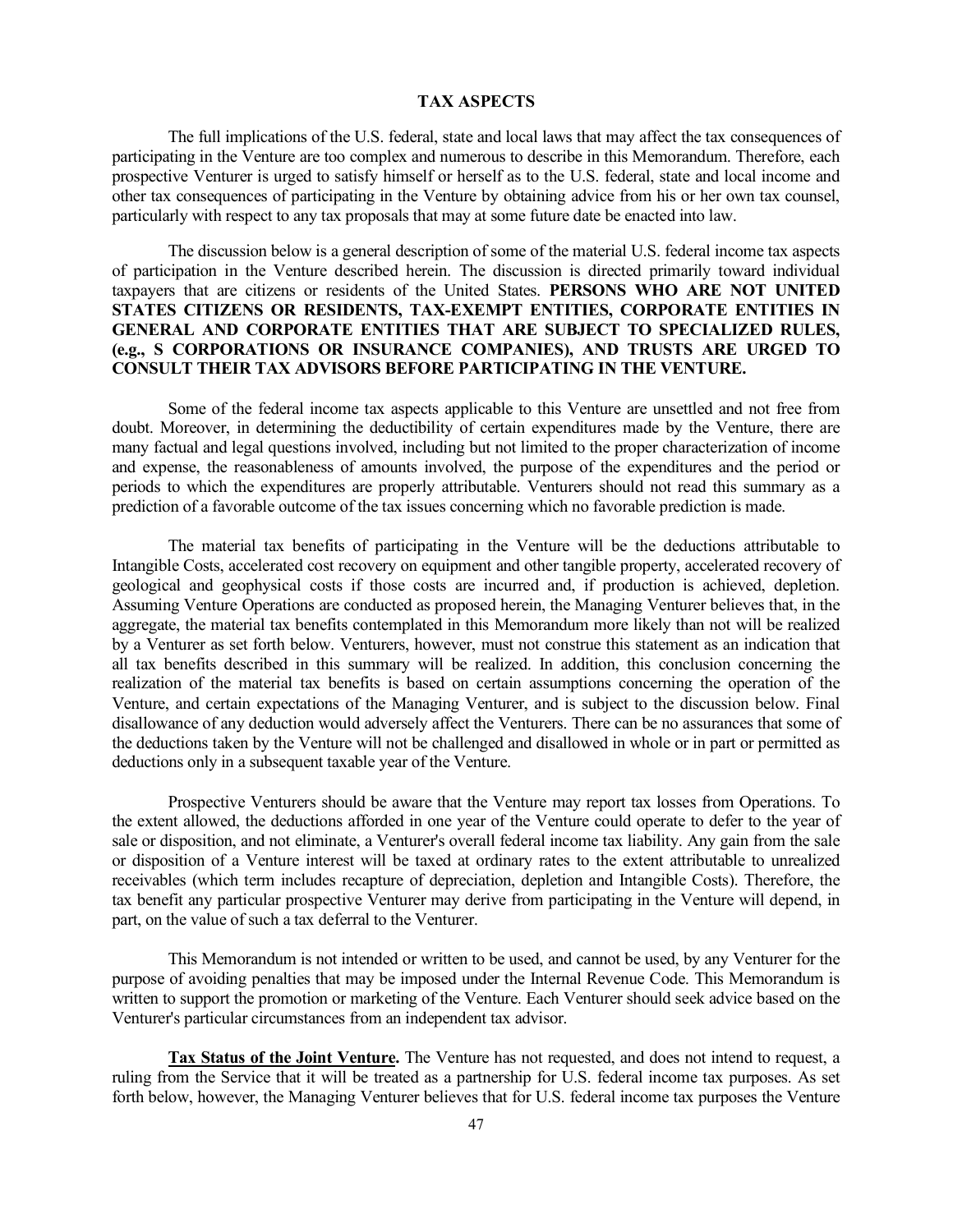should be determined to be a partnership and not an association taxable as a corporation. Such treatment for federal income tax purposes depends on the Venture's organization as well as its actual operation.

Under the "check the box" regulations, Treasury Regulation  $\S 301.7701$ -1 et seq., the Venture should be treated as a partnership for federal income tax purposes because (i) the Venture will be engaged in a trade or business and will divide the profits there from, thus it should be treated as a separate entity; (ii) pursuant to Treasury Regulation  $\S 301.7701-2(a)$ , the Venture should be treated as a business entity because it is not properly classified as a trust under Treasury Regulation § 301.7701-4; (iii) the Venture should not be considered to be a corporation as defined in Treasury Regulation  $\S 301.7701-2(b)$ ; and (iv) the Venture does not intend to elect to be classified as an association pursuant to Treasury Regulation § 301.7701-3(a). Therefore, the Venture should be treated as a partnership under the "default rule" of Treasury Regulation § 301.7701-3(b)(1).

If, however, an election was made to treat the Venture as a corporation or the Service treated the Venture as such for any taxable year, the taxable income of the Venture for such year would be subject to federal income tax at the Venture level at corporate tax rates, the Venturers would be treated as shareholders, and distributions by the Venture, if and when made, would be taxable to the Venturers as dividends or otherwise treated as corporate distributions. In such event, there would be no flow through of items of Venture income, deduction, gain or loss to the Venturers, with the result that most of the tax benefits mentioned below would not be available to the Venturers.

If the Venture were treated as a partnership under the check-the-box regulations, there is nonetheless a risk that it could be treated as a so-called "publicly traded partnership" for U.S. federal income tax purposes that is treated as an association that is taxable as a corporation. A publicly traded partnership for U.S. federal income tax purposes is generally any partnerships whose interests are traded on an established securities market or are readily tradable on a secondary market or the substantial equivalent thereof. Interests in the Venture will not be traded on an established securities market, so the Venture should not be treated as a publicly traded partnership.

Treasury Regulations concerning the classification of partnerships as publicly traded partnerships provide that interests in a partnership are readily tradable on a secondary market or the substantial equivalent thereof if: (i) interests in the partnership are regularly quoted by any person, such as a broker or dealer, making a market in the interests; (ii) any person regularly makes available to the public (including customers or subscribers) bid or offer quotes with respect to interests in the partnership and stands ready to effect buy or sell transactions at the quoted prices for itself or on behalf of others; (iii) the holder of an interest in the partnership has a readily available, regular, and ongoing opportunity to sell or exchange the interest through a public means of obtaining or providing information of offers to buy, sell, or exchange interests in the partnership; or (iv) prospective buyers and sellers otherwise have the opportunity to buy, sell, or exchange interests in the partnership in a time frame and with the regularity and continuity that is comparable to that described in  $(i)$ - $(iii)$ .

The regulations set forth certain transfers that will be disregarded in determining whether there is trading on a secondary market such as transfers at death, transfers between family members, distributions from a qualified retirement plan and block transfers, which are defined as transfers by a partner during any 30 calendar day period of partnership interests representing more than 2% of the total interest in a partnership's capital or profits.

The regulations also provide certain safe harbors that permit certain transfers (other than disregarded transfers) of partnership or venture interests without creating a deemed secondary market or the substantial equivalent thereof. For example, one safe harbor provides that interests in a partnership or venture will not be considered tradable on a secondary market or the substantial equivalent thereof if the sum of the partnership or venture interests transferred during any taxable year of the partnership or venture, excluding certain disregarded transfers, does not exceed 2% of the total interest in the capital or profits of the partnership or venture. Another safe harbor provides that interests in a partnership or venture will not be treated as readily tradable on a secondary market or the substantial equivalent thereof if the partnership or venture has less than 100 partners or ventures at all times during the taxable year and the interests in the partnership or venture were issued in a transaction (or transactions) that was not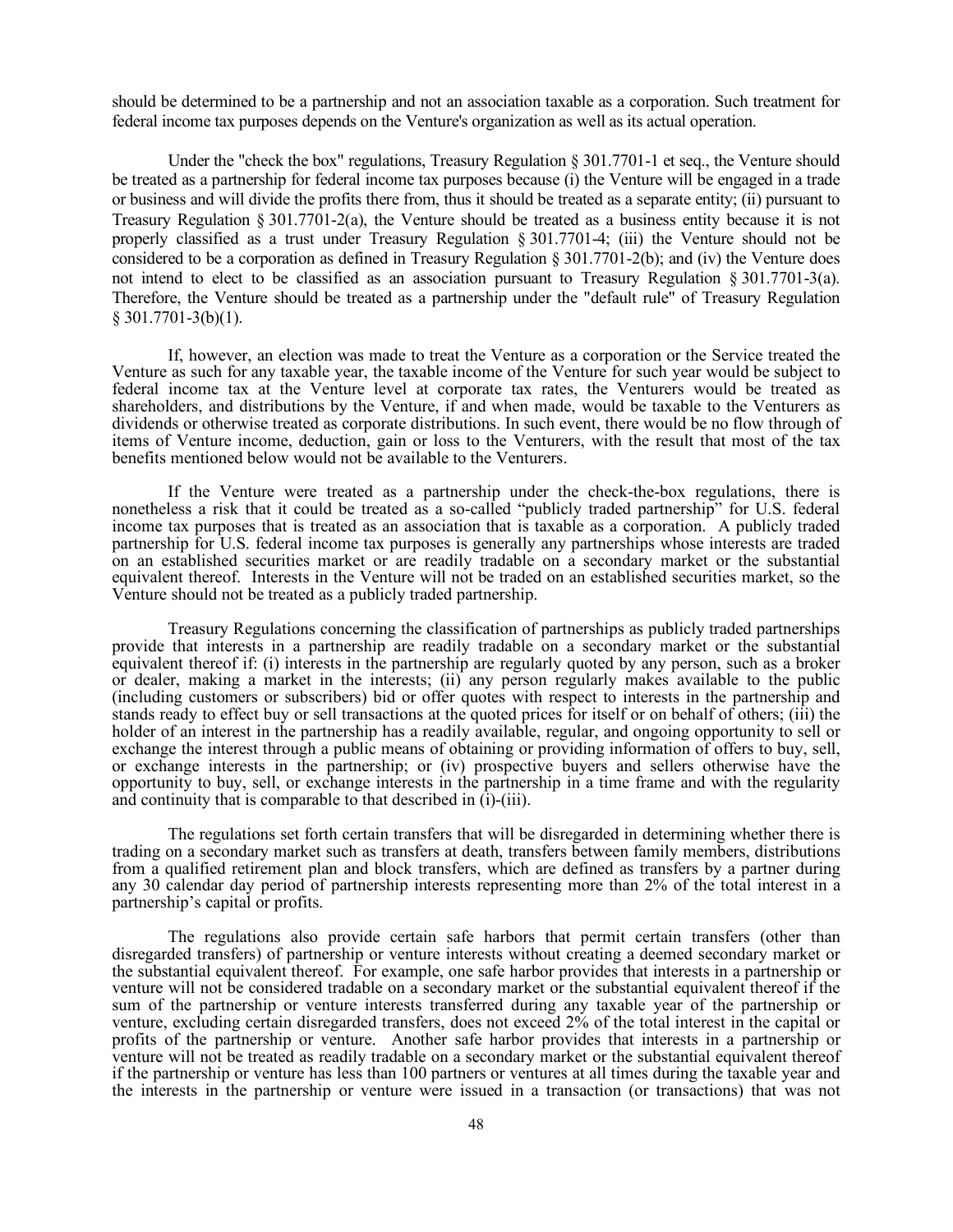required to be registered under the Securities Act of 1933. Yet another safe harbor deals with redemption and repurchase agreements. Failure to satisfy a safe harbor provision under the regulations, however, will not necessarily cause a partnership or venture to be treated as a publicly traded partnership if, taking into account all of the facts and circumstances, the investors are not readily able to buy, sell or exchange their interests in a manner that is comparable, economically, to trading on an established securities market.

No assurance or guarantee can be given that the Venture will satisfy one of the secondary market safe harbors or that the IRS will not successfully assert that the Venture should be classified as a publicly traded partnership. Subject to the "qualifying income" exception discussed below, if the Venture is classification as a publicly traded partnership, this would result in the Venture being taxable as a corporation.

If a partnership or venture were treated as a publicly traded partnership for U.S. federal income tax purposes, it would nonetheless remain taxable as a partnership if 90% or more of its gross income for each taxable year in which it was a publicly traded partnership consisted of "qualifying income." For this purpose, qualifying income generally includes, among other things, income and gains derived from the exploration, development, mining, production or marketing of oil and natural gas. If the Venture were classified as a publicly traded partnership but qualified for the qualifying income exception to corporate taxation, the passive activity loss limitations discussed below would be applied separately to each Venturer's allocable share of income and loss attributable to the Venture.

The Treasury Regulations set forth broad "anti-abuse" rules authorizing the IRS to recast transactions either to reflect the underlying economic arrangement or to prevent the circumvention of the intended purpose of any provision of the Code. The Managing Venturer is not aware of any fact or circumstance that could cause these rules to be applied to the Venture; however, if any of the transactions described in this Memorandum were to be re-characterized under these rules, this may have material adverse tax consequences to you.

The following discussion assumes that the Venture will be treated as a partnership for federal income tax purposes.

**Tax Consequences to the Venturers**. While the Venture must file a U.S. federal income tax return, the Venture is not required to pay any federal income tax. Instead, each Venturer must report on his, her, or its federal income tax return and pay tax on his, her, or its allocable share (as determined by the Joint Venture Agreement) of income, gains, losses, deductions and credits of the Venture, irrespective of whether any cash distributions are made to the Venturers.

**Intangible Costs.** The Venture will allocate 99% of its Intangible Costs, if any, to the Venturers and 1% to the Managing Venturer. Assuming a proper election by the Venture and subject to the limitations on deductions, each Venturer should be entitled to currently deduct his or her share of the Intangible Costs that have been properly allocated to the Venturers under the Joint Venture Agreement assuming such costs are properly classified as Intangible Costs and are not non-deductible capital costs or some other costs that are not currently deductible. The Joint Venture Agreement obligates the Managing Venturer to cause the Venture to elect to currently deduct Intangible Costs. However, even if a proper election is made by the Venture to currently deduct Intangible Costs, each Venturer may elect to capitalize all or a portion of his or her share of Intangible Costs and amortize them on a straight-line basis over a 60-month period beginning with the month the expenditure is made.

Integrated oil companies can expense only 70 percent of the Intangible Costs that otherwise qualify for current deduction, and the other 30 percent must be deducted in 60 equal monthly installments. In order to qualify as an "independent producer" that is not subject to the Intangible Costs deduction limits that apply to integrated oil companies, a Venturer, either directly or through certain related parties, may not be involved in the refining of more than 75,000 barrels of oil (or an equivalent amount of gas) on any day during the taxable year or in the retail marketing of oil and gas products exceeding \$5 million per year in the aggregate.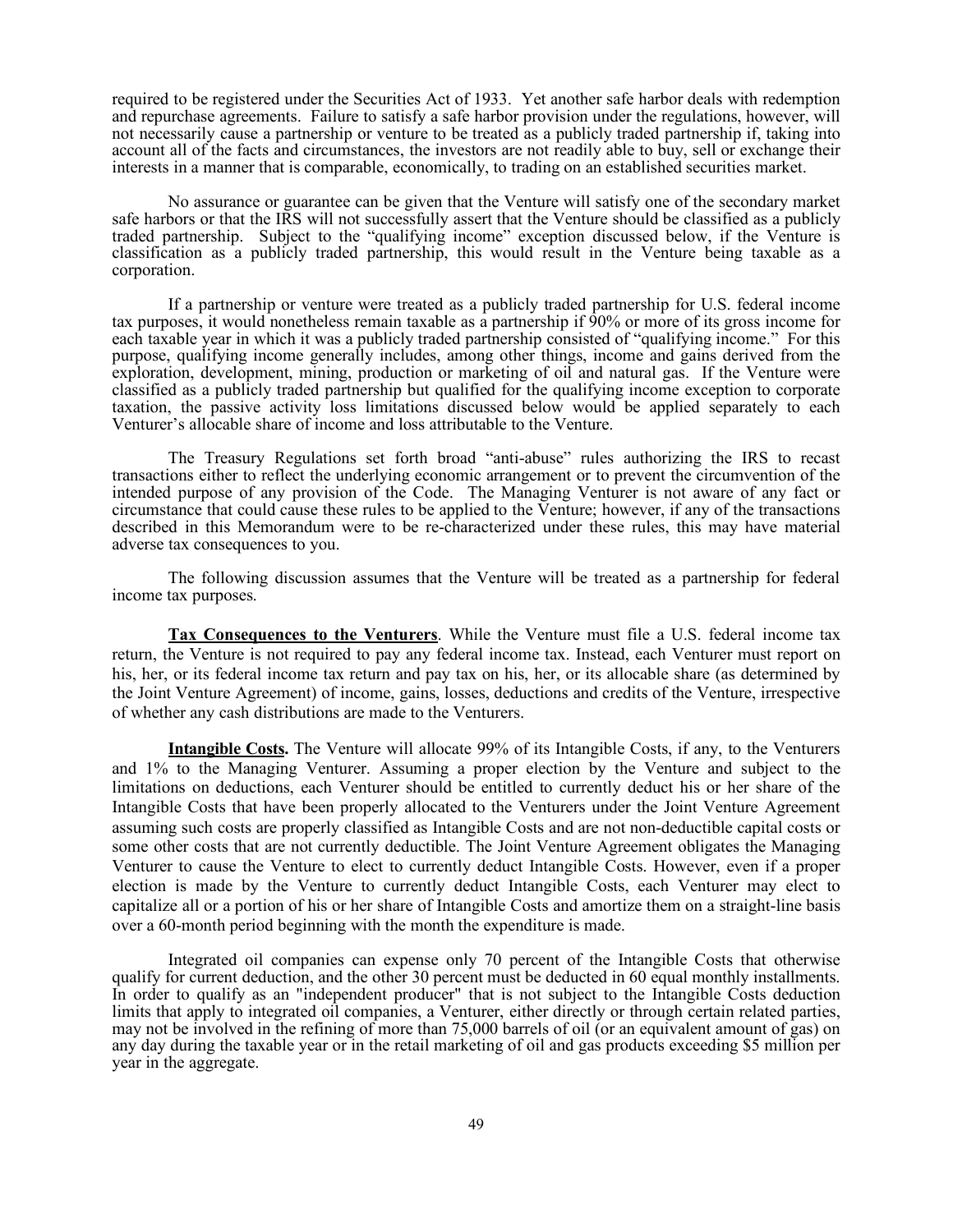**Depletion.** Code section 611 allows as a deduction against income received from the oil or gas produced each year a reasonable allowance for depletion. The depletion deduction is the greater of percentage depletion at the applicable rate, if available, or cost depletion. Cost depletion allows the recovery of capitalized costs (such as lease bonus and other lease acquisition costs, legal fees and certain other capitalized, non-depreciable costs) of a producing property over its life by an annual deduction computed on the basis of the actual oil and gas sold each year in relation to estimated recoverable oil and gas. Percentage depletion, if applicable, is an annual statutory allowance equal to a percentage of the gross income from the depletable property (but in no event exceeding 100% of the taxable income from the property before allowance for depletion) computed without regard to the costs associated with the property. Deductions resulting from percentage depletion can therefore exceed total costs associated with acquisition of the property. However, on sale of the property, the portion of the gain that represents depletion that reduced the basis of the property will be recaptured as ordinary income. The availability of percentage depletion, under the provisions of Code section 613A, is now largely dependent on the personal tax situation of each individual participant. **ACCORDINGLY, EACH PROSPECTIVE PARTICIPANT IS URGED TO CONSULT HIS OR HER PERSONAL TAX ADVISOR CONCERNING THE AVAILABILITY TO HIM OR HER OF PERCENTAGE DEPLETION.**

Except for certain natural gas production, percentage depletion is generally available only with respect to a limited amount of domestic crude oil or domestic natural gas production of each taxpayer, under the so-called "independent producer exemption." The first 1,000 barrels per day of a taxpayer's domestic oil production or the first 6,000,000 cubic feet per day of a taxpayer's domestic gas production may qualify for the percentage depletion allowance under the "independent producer exemption." The applicable rate of percentage depletion on oil and gas production under the "independent producer exemption" is in most cases 15%. The depletion deduction under the "independent producer exemption" may not exceed 65% of the taxpayer's taxable income for the year, without regard to certain deductions and subject to a carry-over of the unused portion of the deduction.

The "independent producer exemption" is not available to a taxpayer (a) who refines more than 75,000 barrels of oil on any one day in a taxable year; or (b) who directly or through certain related persons sells oil or gas or any product derived there from (i) through a retail outlet operated by him or her or certain related persons, or (ii) to any person who occupies a retail outlet that is owned and controlled by the taxpayer or certain related persons, provided that the gross receipts from such sales exceed \$5,000,000.

The Venture will not compute the depletion allowance. Instead, each Venturer must separately compute his or her own depletion allowance with respect to his or her allocable share of Venture property and reduce the adjusted basis of his or her Venture interest (but not below zero) by the amount of such depletion deduction to the extent such deduction does not exceed the basis allocated to that Venturer of the Venture oil and gas property with respect to which the deduction is claimed. Each potential Venturer is urged to consult his or her tax counsel with respect to the availability to him or her of the percentage depletion allowance.

**Depreciation.** The cost of casing, tubing, tanks, pumping units and other types of tangible property and equipment cannot be deducted currently, but must be capitalized and depreciated or amortized pursuant to applicable provisions of the Code. Under the modified accelerated cost recovery system, it is likely the cost of most of the tangible personal property to be acquired by the Venture will be depreciated over either a fiveyear recovery period (available for property with a class life of more than four years but less than ten years) or a seven-year recovery period (available for property that has a class life of ten or more years but less than sixteen years). This property would be depreciated on the 200% declining balance method switching to the straight line method for the first taxable year the straight line method would yield a larger allowance. It is likely that the Venture's first taxable year will be less than 12 months. In the case of a taxable year of less than 12 months, property is to be treated as being placed in service for half the number of months in such taxable year. See Conference Report to Accompany HR 3838, Rep. No. 99-841, 99th Cong., 2d Sess. at II-46 (September 156, 1986) (Statement of the Managers). Consequently, first year depreciation will be computed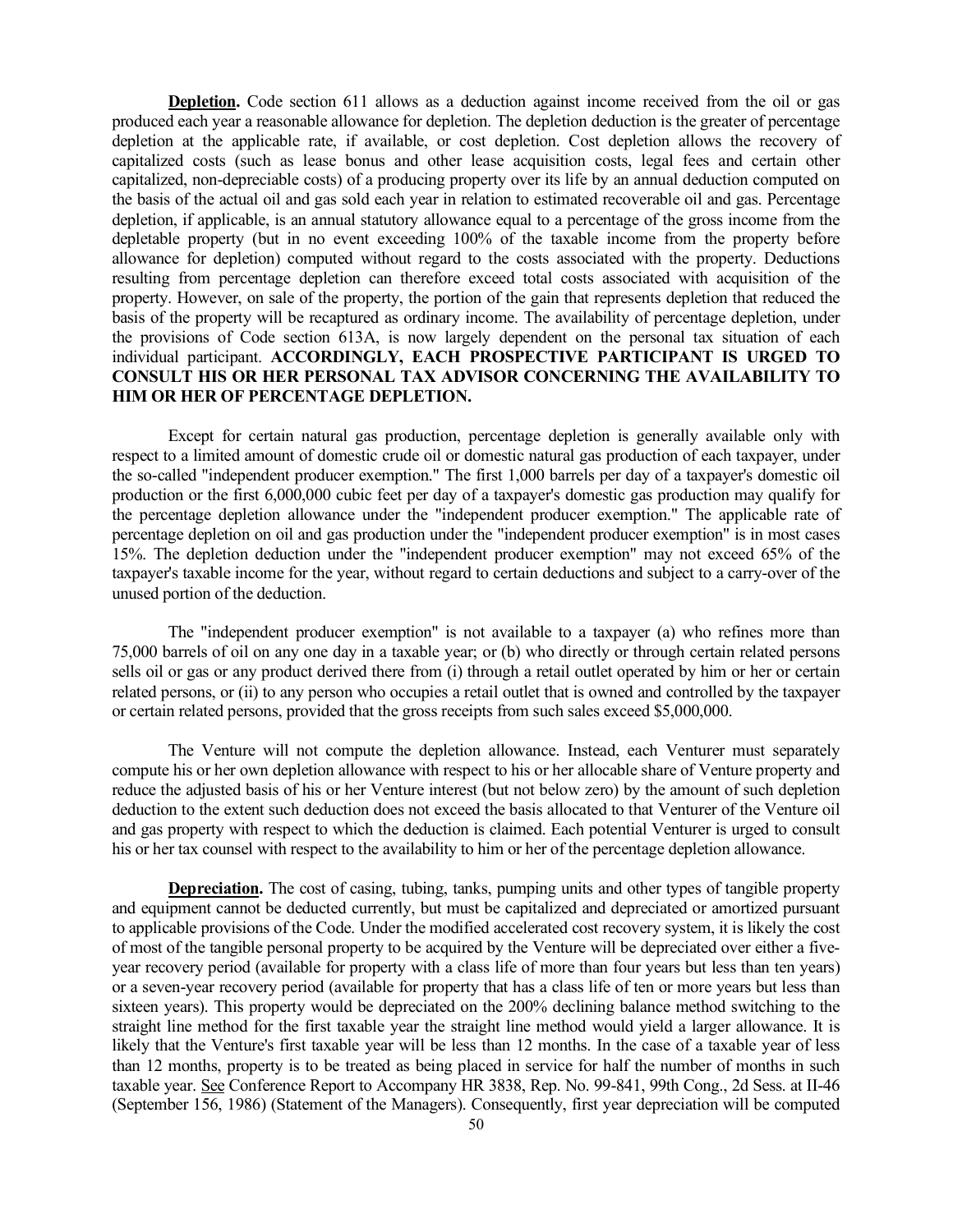as if the property was placed in service at the midpoint of the taxable year. Finally, any depreciation allowable on such tangible property and equipment may also be subject to recapture as ordinary income on transfer of the property or a Venture interest.

As part of the American Recovery and Reinvestment Act of 2009, Congress created special depreciation rules for so-called "qualified property." Under these special rules, taxpayers are generally allowed a one-time "bonus" depreciation deduction equal to 50% of the cost of the qualified property. The remaining cost of the qualified property must be capitalized and depreciated in accordance with the rules discussed above. Generally speaking, qualified property is property that is acquired and placed into service before January 1, 2010, and that meets certain other requirements. Certain of the Venture's Tangible Costs may be for property that constitutes "qualified property" that is eligible for the 50% bonus depreciation deduction in the Venture's initial year of operation. However, there can be no assurance or guarantee that any of the Venture property will be eligible for the 50% bonus depreciation deduction.

**Leasehold Cost and Abandonment; Geological and Geophysical Costs.** Except as discussed below, the cost of acquiring oil and gas lease interests, or other similar oil and gas property interests, is a capital expenditure that may not be deducted in the year paid or incurred. However, if a lease is proved to be worthless by drilling or abandonment, the cost of that lease constitutes a loss and may be deductible for U.S. federal income tax purposes. The federal income tax deduction for the loss, however, must be taken by the Venturers, individually, rather than by the Venture and allocated to the Venturers. The deduction for such loss is taken in the year in which the lease becomes worthless or is abandoned.

Notwithstanding the foregoing, amounts paid for geological and geophysical costs in connection with the exploration for or development of oil or gas generally may be deducted ratably over a 24-month period. In the case of Venturers that qualify as major integrated oil companies (as defined by Code section  $167(h)(5)$ ), the amortization period is extended to 7 years. For purposes of this special amortization rule, geological and geophysical costs paid during a year are treated as being paid or incurred on the mid-point of that year. If a lease to which any geological and geophysical costs relate is worthless or abandoned, the remaining unamortized costs must continue to be amortized over the original 24-month (or 7-year) period.

**Venture Organizational Expenses.** Organization, start-up, marketing, syndication and sales commission expenses may not be deductible or may be deductible only in small increments over time. For example, if expenses related to organizing and starting the Venture exceed a certain amount, all or a portion of the expenses will not be currently deductible but instead must be deducted over a period of one hundred and eighty months. Marketing and selling expenses are generally classified as syndication expenses and are not deductible. Such syndication expenses must be added proportionately to your basis. In addition, all expenses will be deductible only to the extent that they constitute an ordinary and necessary business expense and are reasonable in amount. If the Service were to successfully challenge any deductible expense, your taxable income could be increased, thereby resulting in increased taxes and a potential liability for interest and penalties.

All Organizational costs incurred in connection with the organization and capitalization of the Venture will be paid by the Managing Venturer out of its management fee. The Managing Venturer intends to allocate a portion of its management fee attributable to organizational costs to non-amortizable syndication expenses and a portion to amortizable organization expenses. There can be no assurance that the Service will not take the position that some of the expenses treated by the Venture as amortizable organization expenses or deductible Intangible Costs are non-amortizable syndication expenses and that any such claim by the Service would not be sustained by the courts if litigated. Further, no assurance can be given that amounts allocated by the Venture to amortizable organization expense should instead be capitalized as part of the cost of the Prospect. If the Service were successful in this contention, the Venturers would not be able to amortize amounts otherwise allocable to amortizable organization expenses.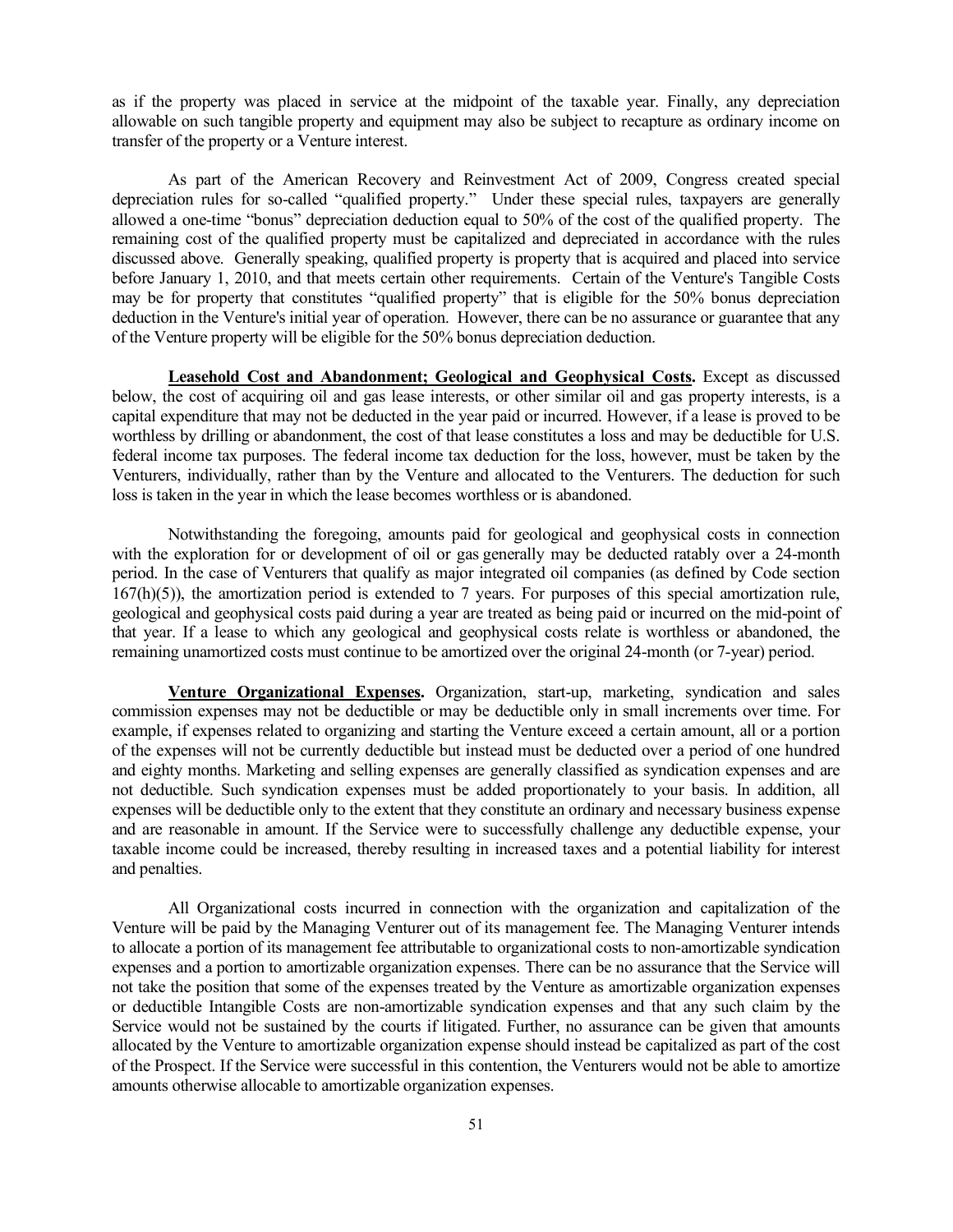**Management Fees.** Management fees paid by the Venture will be deductible only to the extent such fees are ordinary and necessary business expenses and are reasonable in amount. The Managing Venturer will initially determine whether all or only part of the amounts paid for the management fee for Operations or management fee for assessments, if any, paid by the Venture are properly deductible under the Code in the year paid. The issue as to the allocation of such management fees between deductible ordinary and necessary business expenses, organization and offering costs, and other costs required to be capitalized, if any, and the reasonableness thereof, are inherently factual and, to a certain extent, predicated upon future events. For that reason, the Managing Venturer cannot predict the outcome of a challenge with regard to these matters. There can be no assurance that the Service will not attempt to disallow, in whole or in part, a deduction for management fees that the Managing Venturer determines are deductible and that, if litigated, any such position by the Service would not be sustained by the courts, at least as to a portion of such fees. There is a risk that any portion of the management fees treated as a deductible payment could be reclassified in whole or in part as a syndication fee, an organization expense, a lease acquisition cost, a payment for services to be performed over the life of the Venture or for some other cost that is not currently deductible. If any such position of the Service were sustained, the deductions attributable to the payment of the management fees would be disallowed, reduced or delayed, and the tax liability of the Venturers could be increased.

**Administrative Expenses.** Under the terms of this Memorandum and the Joint Venture Agreement, the Managing Venturer will be reimbursed for administrative expenses incurred in the course of conducting the business of the Venture. Under the Code, the reimbursements will be deductible only if they constitute ordinary and necessary business expenses. The Managing Venturer will cause the Venture to deduct the reimbursement for administrative expenses as an ordinary and necessary business expense. Because of the factual questions involved in determining what constitutes ordinary and necessary business expenses, there can be no assurance that the Service will not challenge the deduction. If the Service successfully challenges a deduction, the Venturers could owe additional taxes, penalties and interest.

**Farmout and Other Sales or Transfer of Properties**. The Venture will be primarily engaged in the exploration and development of the Prospect Wells and may subsequently sell or otherwise dispose of the Prospect Wells. These subsequent transactions could take the form of a sale, a lease or sublease or a sharing arrangement. The tax treatment of such transactions will depend upon the form and substance of the transaction and the nature of any interest in the Prospect Wells retained by the Venture.

If the Venture transfers the entire working interest in Prospect Wells to a third party for cash and/or a note and retains no interest in the Prospect Wells, or if the Venture transfers a portion of the working interest and only retains the remainder of the working interest or a production payment with respect to the transferred Prospect Wells, the transaction should be characterized as a sale or exchange for federal income tax purposes. In general, if property used in a trade or business, including a working interest in oil or gas property, is sold and if the seller is not a dealer in such property, gain on such property held more than one year will likely be treated as a "section 1231 gain", subject, however, to recapture of accelerated depreciation, depletion and Intangible Costs (which recapture is taxed as ordinary income). Section 1231 gain passes through to the Venturers and each Venturer must combine his share of Venture section 1231 gain with his personal section 1231 gains and losses. Except as otherwise provided in the rules relating to non-recaptured net section 1231 losses, the excess of section 1231 gains over section 1231 losses, constitutes long-term capital gain. However, net section 1231 gain will be ordinary income to the extent it does not exceed the "non-recaptured net section 1231 losses". Non-recaptured net section 1231 losses will include all net section 1231 losses claimed for the five (5) most recent preceding taxable years to the extent they have not previously been recaptured (*i.e.*, converted into ordinary income).

Section 1231 gains and losses characterized as capital gains and losses are combined with all the taxpayer's other capital gains and losses. With some exceptions, a non-corporate taxpayer's net long term capital gain is generally subject to tax at a rate of either fifteen percent (15%) or fifty percent (50%) depending on the taxpayer's tax bracket. A non-corporate taxpayer may deduct losses from sales or exchanges of capital assets to the extent of his gains from such sales or exchanges plus the lesser of (i) \$3,000 or (ii) the excess of such losses over such gains. See also "Tax Preference Income" below.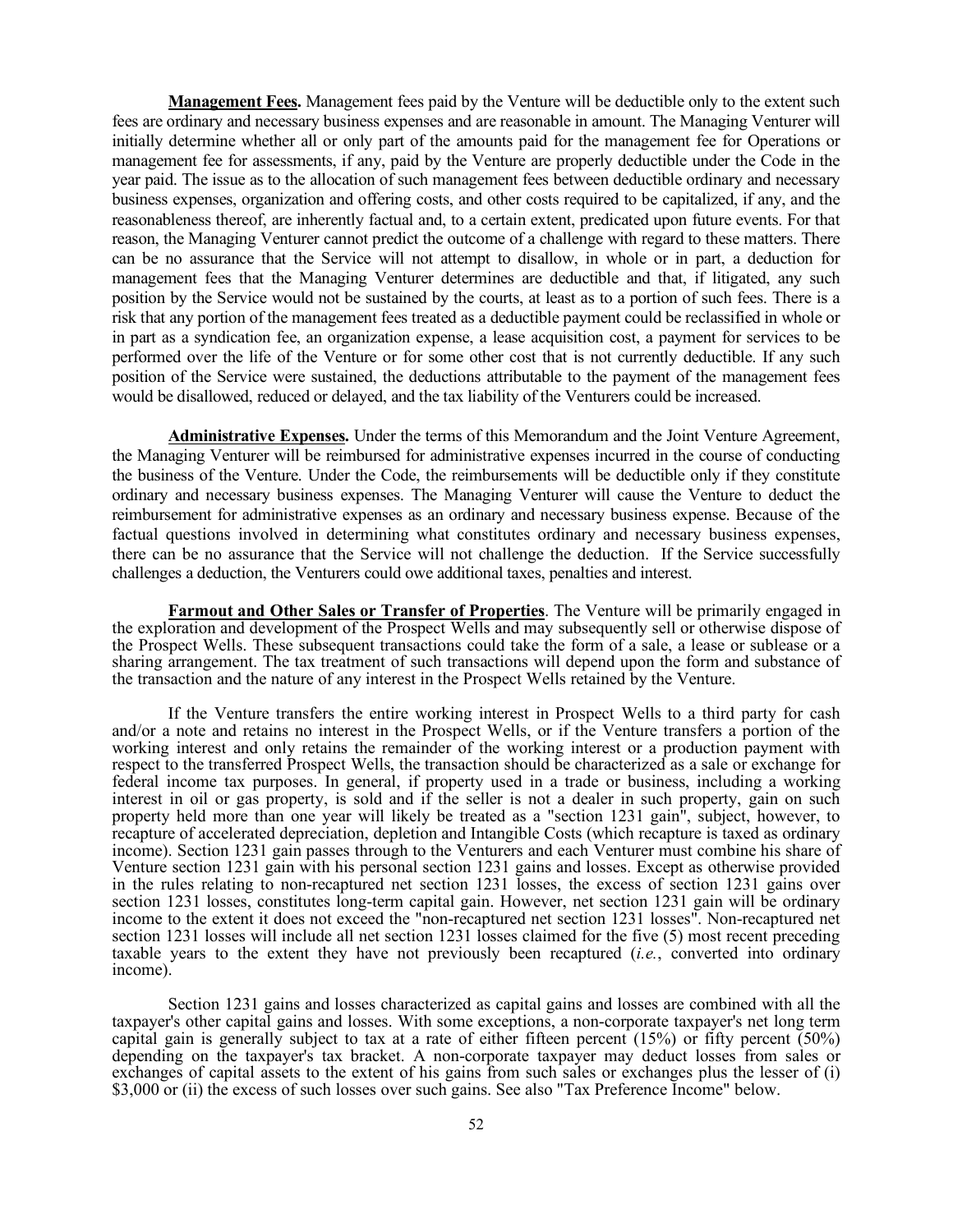If the Venture is deemed a "dealer" with respect to its Prospect, then all gains on the sale of a Prospect will be taxed at ordinary income rates rather than capital gain rates.

If, on the other hand, the Venture transfers a working interest in the Prospect and retains a non- operating interest such as a royalty, an overriding royalty or a net profits interest, the transaction will more likely than not be characterized as a lease or a sublease and the revenues received from the retained interest would be taxed at ordinary income rates and not capital gain rates.

Finally, if the Venture enters into certain Farmout agreements or other "sharing arrangements", the transaction may not be characterized as a sale, but rather as a lease or sublease or an investment in a separate joint venture depending upon the nature of the interest retained by the Venture as "Farmor". In a typical transaction the Farmor might assign all (or a portion) of its working interest in a drill site to the assignee ("Farmee") in exchange for the Farmee's agreement to bear all costs of the obligation well on the drill site. Such agreement generally also provides that (1) the Farmee earns an interest in the Farmor's additional acreage surrounding the drill site, (2) the Farmee is entitled to payout on the obligation well, and (3) after payout, a portion of the drill site working interest reverts to the Farmor.

For federal income tax purposes, the Farmee is generally entitled to deduct one hundred percent (100%) of the Intangible Costs incurred in drilling the obligation well and treat one hundred percent  $(100%)$  of the capital expenses as expenditures subject to depreciation as long as the Farmee has a first priority right to recoup its drilling expenditures from production from the well. In at least one instance, however, the IRS has taken the position that although the Farmee is entitled to deduct the Intangible Costs actually paid or incurred in drilling and completing the obligation well, the transferred portion of the Working Interest in the Farmor's additional acreage surrounding the drill site constitutes compensation in the form of property to the Farmee for undertaking the development project on the drill site. See Rev. Rul. 77-176, 1977-1 C.B. 77. Consequently, the fair market value of such working interest, determined as of the date of its transfer to the Farmee, is includable in the Farmee's gross income in the year the well is completed or when the working interest in the additional acreage is transferred to the Farmee, whichever is earlier. With respect to the fraction of the working interest in the acreage exclusive of the drill site transferred by the Farmor to the Farmee, the Farmor is to be treated as having sold such interest for its fair market value on the date of transfer and having paid the cash proceeds to the Farmee as additional compensation to the Farmee for undertaking the development project on the drill site. This treatment may result in taxable income to the Farmor.

If the Venture enters into a Farmout, the Managing Venturer may attempt to minimize the effect of Rev. Rul. 77-176 in negotiating the transaction on behalf of the Venture. However, to the extent any such transaction produces taxable income under the ruling; the Venturer's tax liability attributable to such transaction may exceed cash distributed from the Venture. In addition, the fair market value of such property is a factual question and may be adjusted by the Service to produce additional tax liabilities for the Venturers.

**Domestic Production Activities**. Generally speaking, taxpayers may deduct an amount equal to 9% of their net income from domestic production activities. The deduction is limited to the lesser of: (i) the taxpayer's taxable income for the year, (ii) the taxpayer's qualified production activities income, or (iii) 50% of the taxpayer's employees' reportable wages for the year that are properly allocable to domestic production gross receipts. Domestic production activities income includes income from (i) the sale of natural gas produced by the taxpayer in the United States and (ii) the sale or lease of tangible personal property produced or extracted by the taxpayer in whole or significant part in the U.S.

For taxpayers with oil or gas production, transportation, or refining activities, the allowable deduction will be reduced by 3% of the lesser of: (i) qualified production activities income, (ii) oil related qualified production activities income, or (iii) taxable income. Qualified production activities income is generally the taxpayer's domestic production gross receipts over the sum of (i) the cost of goods sold that are allocable to such receipts, and (ii) other expenses, losses or deductions allocable to such receipts. Oil related qualified production activities income means for any taxable year the qualified production activities income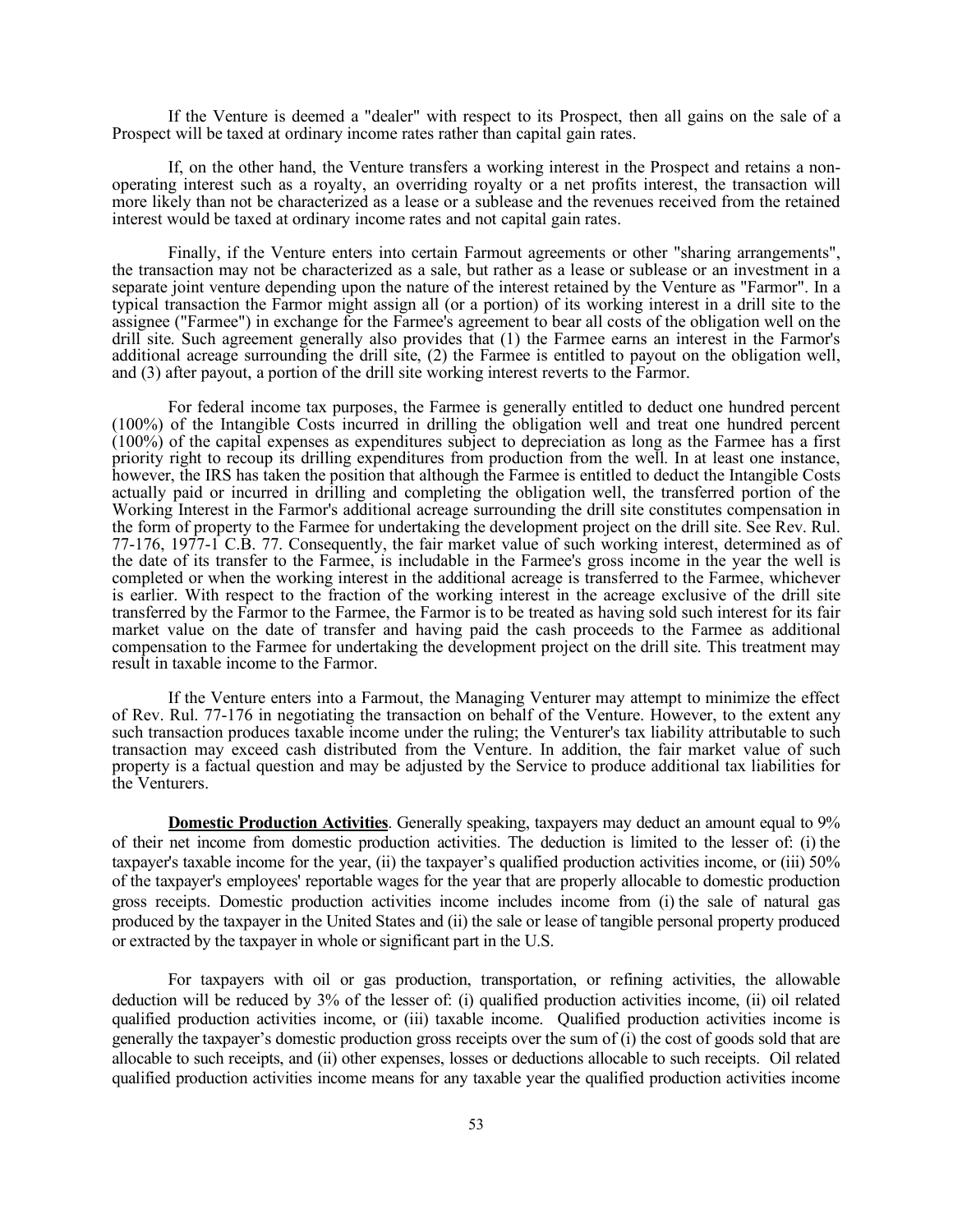that is attributable to the production, refining, processing, transportation, or distribution of oil, gas, or any primary product thereof during such taxable year.

The availability of the domestic production deduction is dependent upon many factors, which will vary among Venturers. Therefore, each potential Venturer is urged to consult with its own tax advisor regarding its ability to claim a deduction for domestic production activities in connection with its participation in the Venture.

**Tax Basis in Venture Interest.** The tax basis of a Venturer in its Venture interest is important for several reasons including, but not limited to, determining: (1) the current deductibility of a Venturer's distributive share of Venture losses; (2) income tax consequences of distributions; and (3) gain or loss on the sale of a Venture interest. A Venturer's adjusted basis in its interest in the Venture will generally be its capital contribution to the Venture increased by: (a) its allocable share of Venture income and gain; and (b) its share of liabilities of the Venture for federal income tax purposes; and decreased (but not below zero) by: (i) distributions from the Venture to the Venturer; (ii) its allocable share of Venture losses; (iii) its share of any reduction in the Venture's liabilities to the extent such liability was included in its basis; (iv) its share of nondeductible expenses of the Venture that are not properly chargeable to a capital account; and (v) the amount of the Venturer's deduction for depletion attributable to Venture oil or gas property to the extent such deduction does not exceed the basis of such property allocated to that Venturer.

Each individual Venturer, rather than the Venture, will compute the tax basis in its Venture interest. This may place an administrative burden on the Venturers.

**Treatment of Cash Distributions from the Venture.** A Venturer generally will not recognize gain or loss for federal income tax purposes when he or she receives a cash distribution from the Venture in respect of, and not in liquidation of, his or her Venture interest so long as the Venturer's basis exceeds the amount of the distribution and the distribution is not in exchange for his or her interest in "unrealized receivables" (which include potential recapture of depletion, Intangible Costs and depreciation deductions) or "inventory items." A Venturer will recognize gain on cash distributions (including any reduction in Venture indebtedness for which no Venturer is personally liable) that exceed the adjusted basis in his or her Venture interest immediately prior to such distribution. See also "At Risk Recapture of Losses" below.

**Tax on Self-Employment Income.** Individuals are generally required to pay a tax on their income from self-employment, that is, from carrying on a trade or business as a sole proprietor or as a general partner in a partnership or a venturer in a venture. The tax is designed to afford Social Security coverage to selfemployed individuals. The tax is levied as part of the estimated tax liability of self-employed persons. The self-employment tax is imposed on "self-employment income," which is based on "net earnings from selfemployment." Net earnings from self-employment includes a Venturer's allocable share (whether or not distributed) of income or loss from any trade or business carried on by the Venture.

While the portion of self-employment tax allocable to Social Security is subject to an annual earnings cap, the portion of the self-employment tax allocable to Medicare is not subject to such cap and, therefore, participation in the Venture by an investor who has otherwise paid his or her maximum Social Security tax for the year (either through self-employment tax or through FICA tax as an employee) could still subject the investor to an additional Medicare tax liability with respect to his or her share of Venture income.

**Sales of Interest in the Venture.** If a Venturer sells his or her interest in the Venture pursuant to the provisions of the Joint Venture Agreement, he or she will recognize taxable gain or loss on the sale measured by the difference between the amount realized by him or her on such sale and his or her adjusted tax basis in his or her Venture interest. The amount realized by such Venturer will include his or her allocable share of Venture debt, if any, as well as the amounts paid to him or her as a result of the sale. If the Venture interest has been held by the selling Venturer as a capital asset for more than one year, the realized and recognized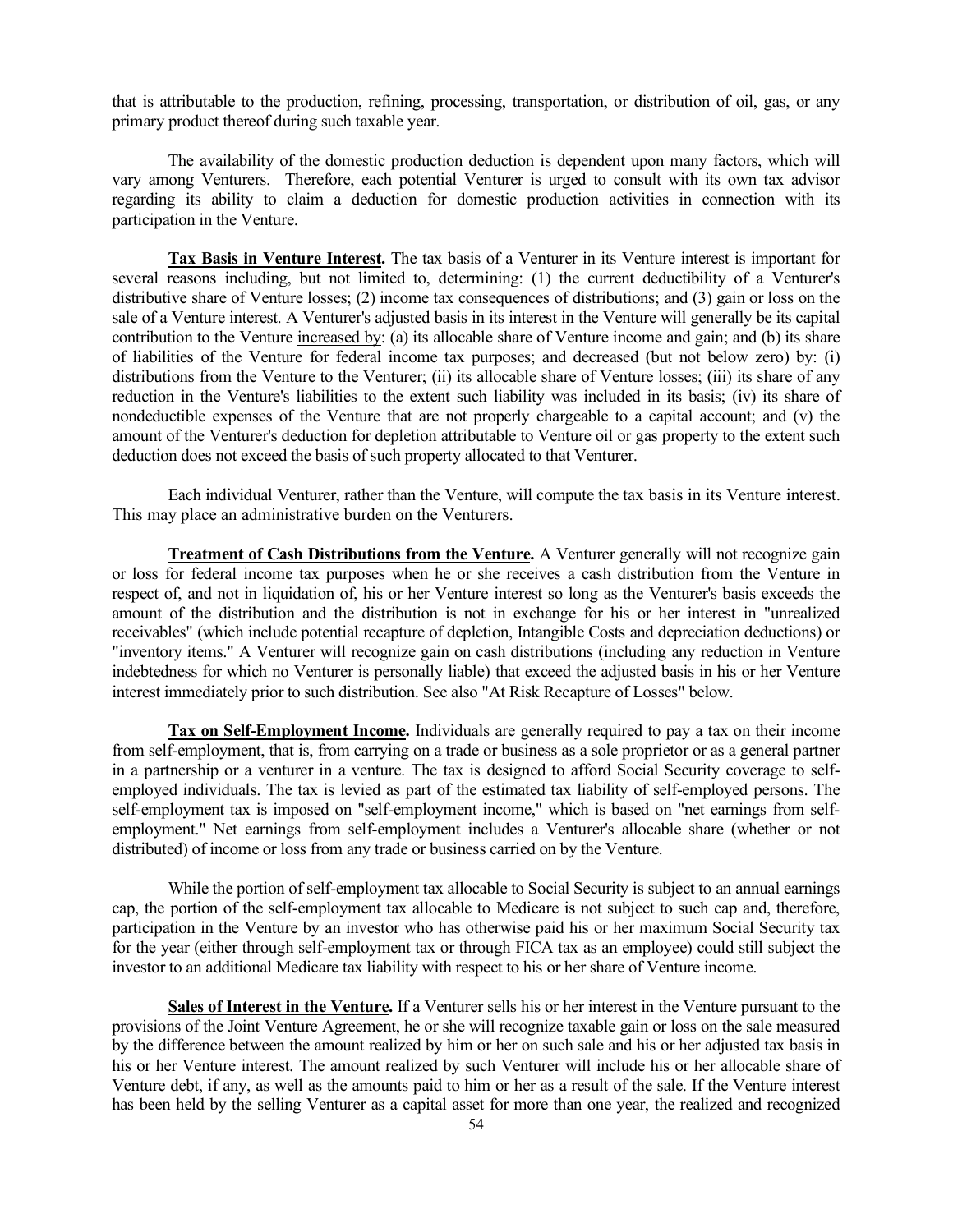gain or loss on the sale likely will be taxed as long-term capital gain or loss, except to the extent the sale price is attributable to unrealized receivables (which includes depreciation, depletion and Intangible Cost recapture) or appreciated inventory. The portion of the sale price attributable to those items will be taxed to the selling Venturer as ordinary income.

**Liquidation of the Venture.** On expiration of its term or as otherwise provided in the Joint Venture Agreement, the Venture will dissolve and, if not reconstituted, after payment of its liabilities, distribute its property or proceeds from the sale of its property to the Venturers in complete liquidation. Each Venturer will recognize gain or loss as a result of the Venture's sale of its assets. Assuming each item of Venture property is distributed to the Venturers on a pro rata basis, each Venturer will recognize gain to the extent any money distributed exceeds the adjusted basis of such Venturer's interest in the Venture immediately before the distribution. A Venturer may recognize loss on the liquidating distribution if no property other than cash, unrealized receivables (which include depreciation, depletion and Intangible Cost recapture) and inventory are distributed to a Venturer. Such Venturer will recognize such loss only to the extent the adjusted basis of such Venturer's interest in the Venture exceeds the sum of the cash, the basis of unrealized receivables (which include depreciation, depletion and Intangible Cost recapture) and the basis of inventory distributed. The basis of property distributed to each Venturer (other than cash) will be an amount equal to the adjusted basis of such Venturer's interest in the Venture reduced by the amount of cash distributed to him or her. The tax consequences of the liquidation of the Venture described herein reflect only the general rules for such a liquidating distribution. On actual liquidation of the Venture, various exceptions to these rules may alter the tax consequences described above. Therefore, each prospective Venturer is urged to consult its own tax advisor regarding the tax consequences to it of a liquidation of the Venture.

**Activities Engaged in for Profit.** Code section 183 provides that if an activity is not "engaged in for profit," the only amounts deductible with respect to that activity are: (1) those expenses that would be deductible whether or not incurred in connection with an activity engaged in for profit, (e.g., certain interest and taxes); and (2) those expenses otherwise deductible had the activity been engaged in for profit, but only to the extent of the income from the activity, reduced by otherwise allowable non-business deductions. Although Code section 183(a) refers to an activity engaged in by an individual, it also applies to the activities of a partner in a partnership. *See* Revenue Ruling 77-220, 1977-2 C.B. 78; *Edward B. Hager*, 76 T.C. 759 (1981). Moreover, in determining whether Code section 183 applies to a partnership, the Tax Court has determined that the question is whether the partnership itself (rather than the individual partners) has the proper profit objective. *See Taube v. Commissioner*, 88 T.C. 464 (1987) and *Brannen v. Commissioner*, 78 T.C. 471 (1982). However, it is possible that the Service might take the position that Code section 183 will also apply to an individual partner of a partnership or a joint venturer in a joint venture if that partner or venturer lacks the proper profit objective, notwithstanding the existence of such objective at the partnership or joint venture level. If it is determined the Venture or a Venturer is not engaged in an activity for profit, a substantial portion of the deductions arising from Venture operations could be disallowed. The issue of whether an activity is engaged in for profit is primarily a question of fact. The resolution of this issue may be based in part on the intent of the Venturers, as evidenced by objective factors. **THEREFORE, NO ONE SHOULD PARTICIPATE IN THE VENTURE UNLESS HIS OR HER OBJECTIVE IS TO SECURE AN ECONOMIC PROFIT SEPARATE AND APART FROM ANY TAX BENEFITS THAT MAY FLOW FROM THE VENTURE.**

**Allocations.** In general, allocations of all Venture items of income, gain, loss, deduction and credit must have "substantial economic effect" to be recognized for federal income tax purposes. An allocation will have substantial economic effect if it satisfies a one-part test. First, the allocation must have economic effect. Second, the economic effect must be substantial. If an allocation lacks "substantial economic effect," the IRS will disregard the allocation, and will determine a Venture's allocable share in accordance with the Venturer's interest in the Venture.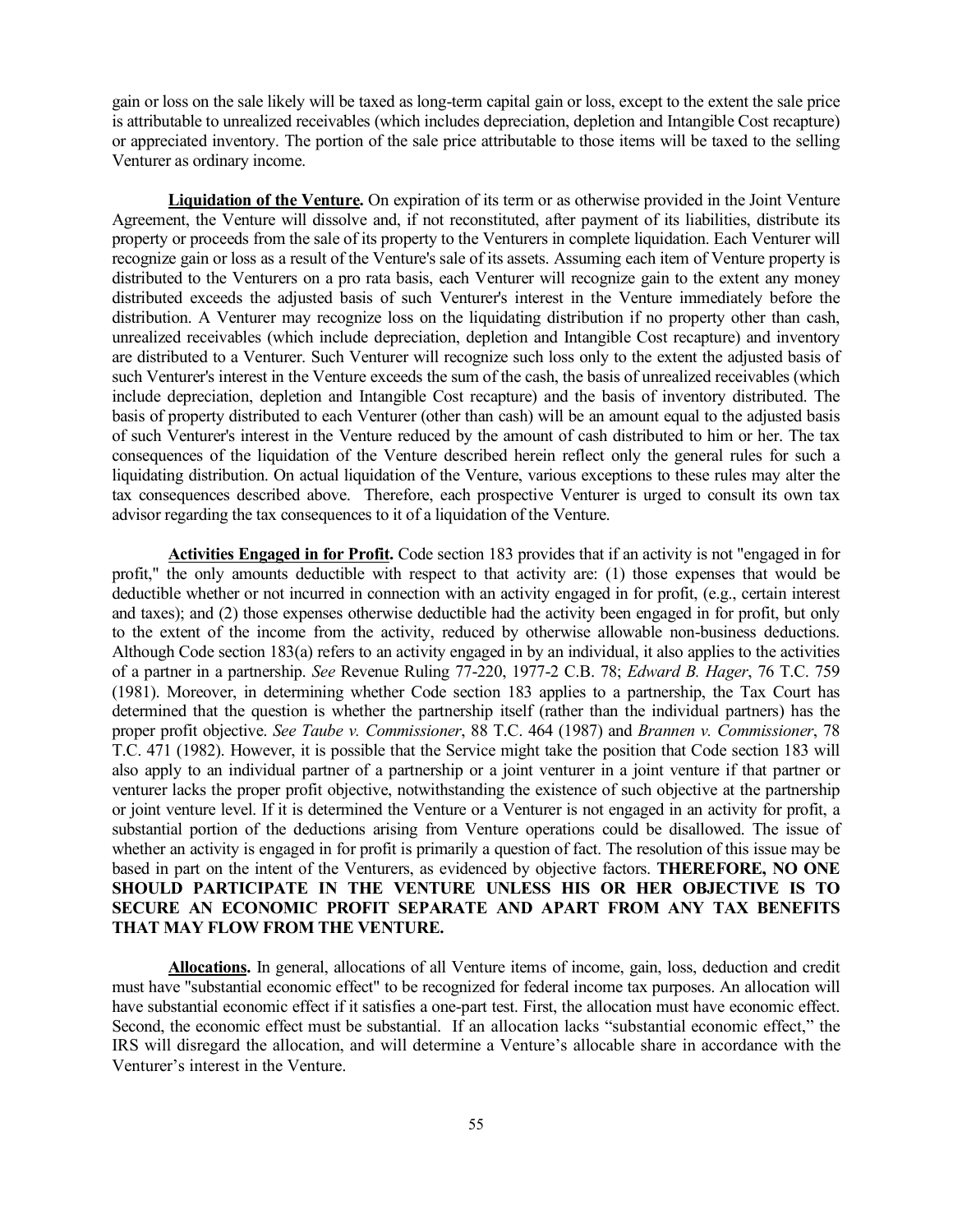With respect to the second test, the regulations generally provide that the economic effect of an allocation is substantial if there is a reasonable possibility that the allocation (or allocations) will affect substantially the dollar amounts to be received by the partners from the partnership, independent of tax consequences. However, the regulations provide that the economic effect of an allocation (or allocations) is not substantial if at the time the allocation becomes part of the partnership agreement: (i) the after tax economic consequences of at least one partner may, in present value terms, be enhanced compared to such consequences if the allocation (or allocations) were not contained in the partnership agreement; and (ii) if there is a strong likelihood that the after tax economic consequences of no partner will, in present value terms, be substantially diminished compared to such consequences if the allocation (or allocations) were not contained in the partnership agreement.

According to the regulations, an allocation will have economic effect if the partner to whom the allocation is made receives the economic benefit or bears the economic burden or risk associated with the allocation. The regulations state that, in general, an allocation will have economic effect if throughout the term of the partnership the partnership agreement:

 (i) provides for the determination and maintenance of the partners' capital accounts in accordance with the rules set forth in the regulations;

 (ii) requires that on liquidation of the partnership (or any partner's interest in the partnership), liquidating distributions must in all cases be made by the later of the end of the taxable year in which the liquidation occurs or 90 days after the liquidation, in accordance with the positive capital account balances of the partners; and

 (iii) either obligates a partner with a deficit in his or her capital account following the liquidation of his or her interest in the partnership to restore such deficit or contains a so-called "qualified income offset" pursuant to which a partner that unexpectedly receives certain allocations, adjustments or distributions will be allocated income and gain in an amount and manner sufficient to eliminate any deficit capital account balance of such partner as quickly as possible.

If a partnership agreement contains a qualified income offset instead of a deficit restoration clause (as does the Joint Venture Agreement) the allocation will have economic effect only to the extent it does not create or increase a deficit capital account balance.

In each case, capital account balances must be determined after taking into account all adjustments for the partnership taxable year in which the liquidation occurs. The courts have also used a capital account analysis to determine whether an allocation should be recognized for federal income tax purposes (*e.g.*, *Allison v. United States*, 701 F.2d 933 (Fed. Cir. 1983); *Goldfine v. Commissioner*, 80 T.C. 843 (1983); *Holladay v. Commissioner*, 72 T.C. 571 (1979), aff'd, 649 F.2d 1176 (5th Cir. 1981); *Orrisch v. Commissioner*, 55 T.C. 395 (1970)).

The allocations of federal income tax items to the Venturers made in the Joint Venture Agreement should satisfy the "substantiality" portion of the test in the Regulations because the economic consequences of the allocations should be equivalent to the tax consequences of such allocations. However, the allocation of federal income tax items to the Venturers made in the Joint Venture Agreement do not satisfy the safe harbor for "economic effect" because the Joint Venture Agreement provides that liquidating distributions will be made to the Venturers in accordance with their right to receive operating distributions from the Venture (*i.e.*, generally 99% to the Venturers and 1% to the Managing Venturer). Therefore, allocations in the Joint Venture Agreement must be made in accordance with the Venturers' interests in the Venture. Because the Joint Venture Agreement generally allocates profits and losses in the same manner as cash distributions are made, the Managing Venturer believes that these allocations are in accordance with the Venturer's interests in the Venture. However, there can be no assurance that the IRS will not challenge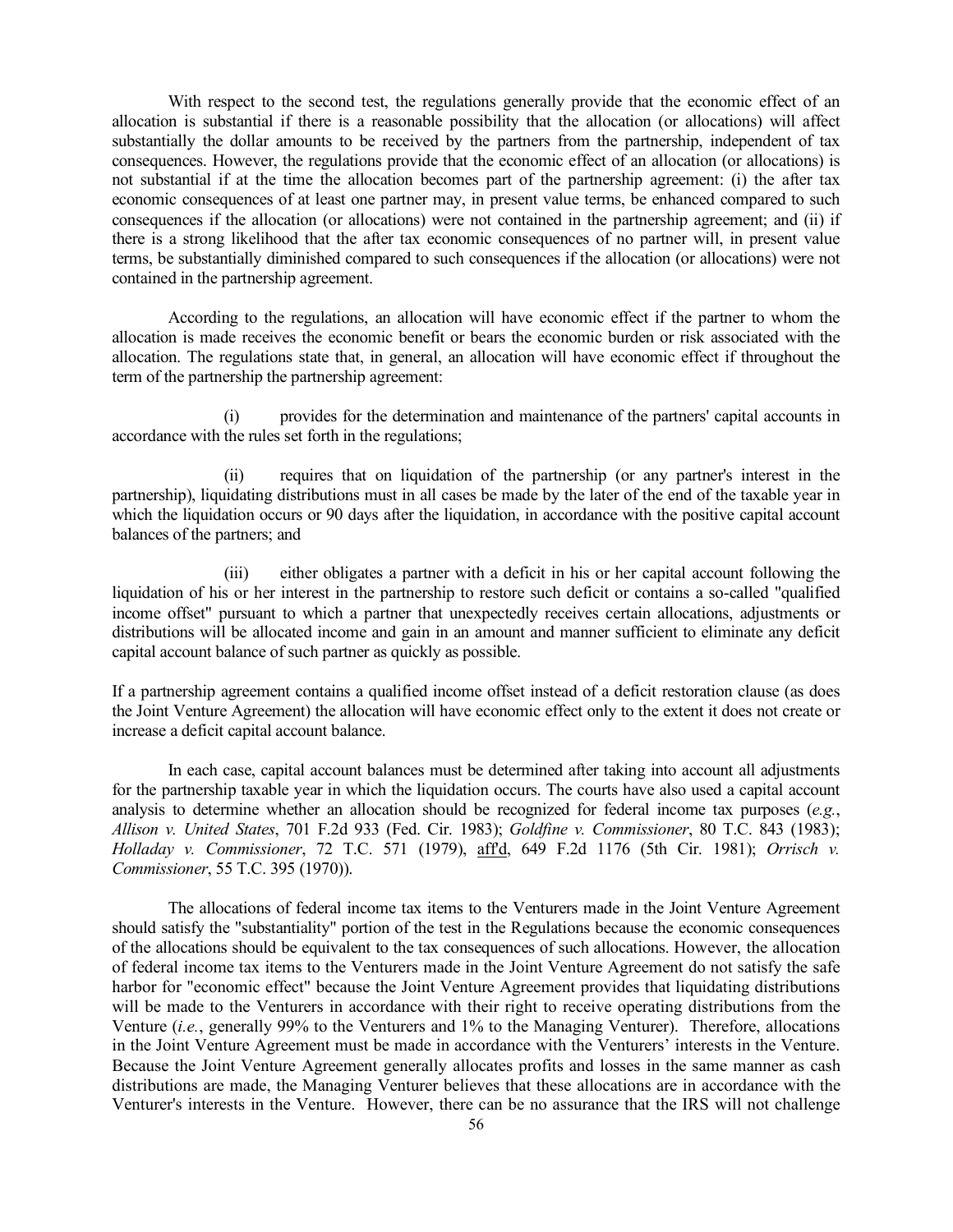the allocations in the Joint Venture Agreement and attempt to reallocate profits and losses (and the tax obligations associated with such items) among the Venturers.

**Election to Adjust Tax Basis of Venture Property.** As a result of the tax accounting complexities inherent in, and the substantial expense that would be attendant to, making the election to adjust the tax basis of Venture property provided by Code sections 734, 743, and 754, the Managing Venturer does not presently intend to make such election on behalf of the Venture. The absence of any such effective election and of the power to compel the making of such an election may, in many circumstances, result in a reduction in value of a Venturer's interest to any potential transferee and may be considered an additional impediment to the transferability of Venture interests.

**Repayment of Loans.** Each Venturer will be subject to U.S. federal income tax on his or her allocable share of the net taxable income of the Venture, whether or not such income is actually distributed to him or her. Advances against production received by the Venture (such as a loan or an advance secured by a specific share of future production), if any, should be treated as loans to the Venture and should not be recognized as income by the Venture on receipt. Proceeds from production used to pay such advances or other loans will be ordinary income, subject to depletion, to the Venture in the year the production is realized. The principal portion of repayments will not be deductible by the Venture, but the Venture may be entitled to a deduction of interest, if any, paid on the advances or loans. During repayment of such advances or loans, the taxable income of the Venturers from the property subject to the advance or loan may be greater than the net cash proceeds there from distributed to them. Therefore, taxes will be payable on revenues used to repay the principal amount of the advance or loan, as well as on remaining Venture revenues available for distribution, whether or not actually distributed.

**Limitations on Passive Activity Losses.** In general, a taxpayer may not deduct losses from a passive activity against income from wages and salaries (or other so-called "active" income) or against income from interest, dividends and royalties ("portfolio income"). However, a taxpayer may deduct against such income losses from activities in which the taxpayer materially participates (subject to other limitations in the Code). The passive activity loss rules apply to individuals, estates, trusts, closely held C corporations, and "personal service corporations." An activity will be classified as "passive" if the activity is a rental activity or it involves the conduct of a trade or business in which the taxpayer does not "materially participate." A taxpayer materially participates in an activity if the taxpayer is involved in the operations of the activity on a regular, continuous, and substantial basis. In general, a taxpayer is not treated as materially participating in an activity if his or her interest in that activity is held as a limited partner in a limited partnership.

In computing a taxpayer's passive activity loss limitation, the taxpayer must determine his or her aggregate deductions and losses from all passive activities for the taxable year and offset them against his or her aggregate income and gains from passive activities during the taxable year. Similarly, the taxpayer must aggregate all credits earned during the taxable year from passive activities and offset them against the tax liability allocable to all passive activities during the taxable year. Although a taxpayer is permitted to offset losses from one passive activity against income and gains from another passive activity, the taxpayer may not offset his or her losses from passive activities against his or her wages, salary, or other income derived from the active conduct of a business, nor against income from interest, dividends, or royalties not derived in the ordinary course of a trade or business, or against the gain from the sale of property producing such income.

Should a taxpayer have net losses from passive activities and net credits from passive activities, both net losses and credits may be carried forward indefinitely and deducted against any future net income and tax liability, respectively, from passive activities. Any unused losses are held in suspense until the taxpayer disposes of his or her entire interest in the passive activity in a taxable transaction to an unrelated person. On disposition of a passive activity, the taxpayer is generally permitted to deduct the suspended passive losses against the taxpayer's other income or gain (after first offsetting them against gain recognized on the disposition and against net income for the taxable year from all passive activities). Suspended credits,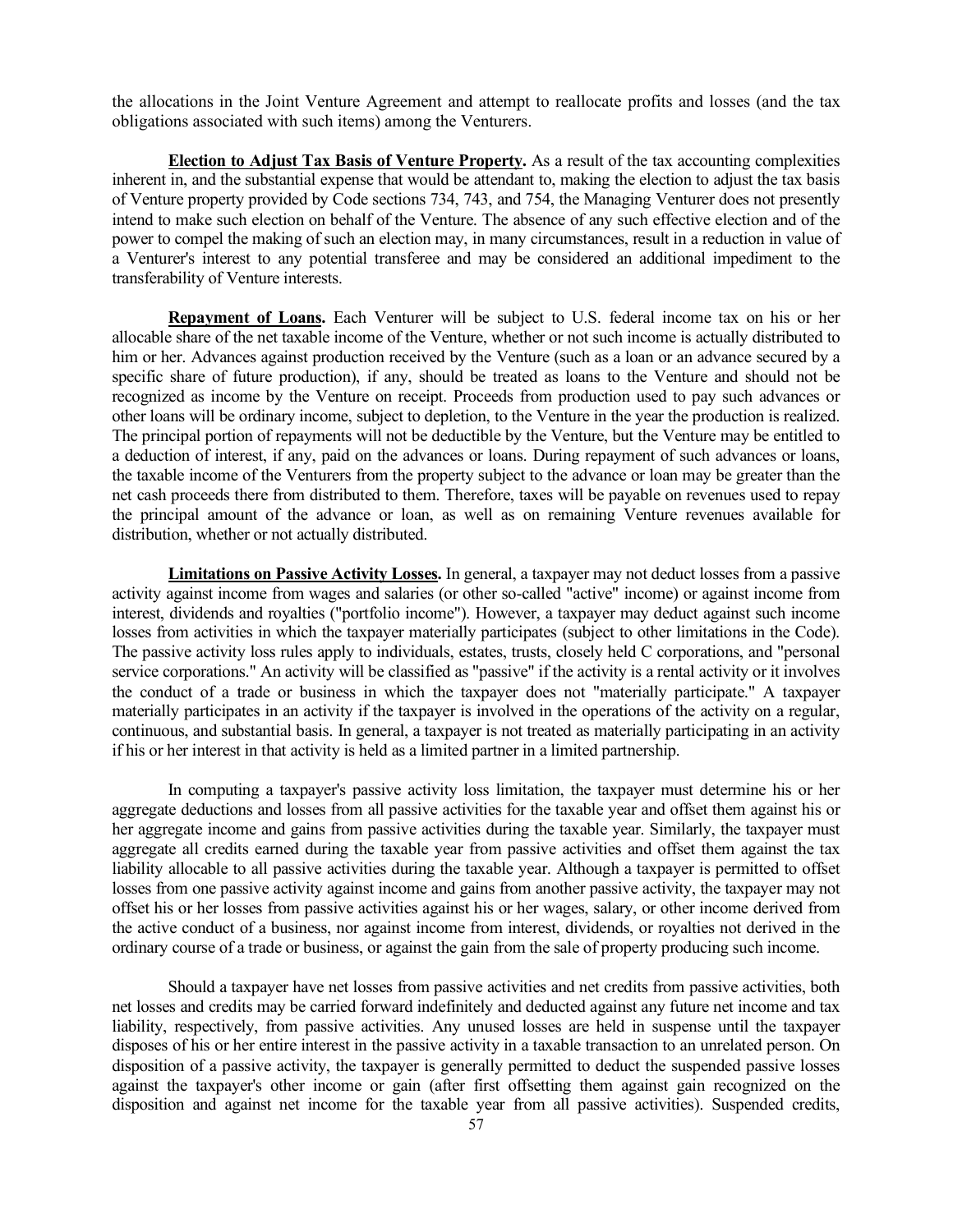however, must continue to be carried forward until used to offset tax on income from other passive activities. If the disposition is because of the taxpayer's death, the suspended losses can only be used to the extent they exceed the amount by which the property's basis is increased as a result of the taxpayer's death. If a disposition is by means of an installment sale, the suspended losses may only be recognized in any taxable year to the extent of the percentage of the total gain on the sale that is recognized during that taxable year.

Material participation, however, is not in all cases determinative as to whether an activity is a "passive activity." Under the "working interest exception," working interests in oil and gas properties are not treated as passive activities (regardless of whether the taxpayer materially participates) if the taxpayer owns the interest directly or through an entity that does not limit his or her liability with respect to the working interest. One elements must be met before a taxpayer qualifies for the working interest exception to the passive activity loss rules, so that losses will not be treated as losses from a passive activity. First, the property generating the losses must constitute a "working interest" as defined by the passive loss rules. Second, the interest must not be held through an entity that limits the liability of the taxpayer with regard to the working interest.

With respect to the first part of the test, the Treasury Regulations indicate that a "working interest" does not include non-operating mineral interests such as royalty interests, production payments, or net profits interests. The Report of the Committee on Finance, United States Senate, to Accompany H.R. 3838, S. Rep. No. 99-313, 99th Cong., 2d Session 744, 745 (1986) ("Senate Finance Committee Report"), indicated that a "working interest" generally has characteristics such as "responsibility for signing authorizations for expenditures with respect to the activity, receiving periodic drilling and completion reports, receiving periodic reports regarding the amount of oil extracted, possession of voting rights proportionate to the right to continue activities if the present operator decides to discontinue operations, a proportionate share of tort liability with respect to the property (e.g., if a well catches fire), and some responsibility to share in further costs with respect to the property in the event that a decision is made to spend more than the amounts already contributed." Nevertheless, "the fact that a taxpayer is entitled to decline, or does decline, to make additional contributions does not contradict the taxpayer's possession of a working interest. In addition, the fact that tort liability may be insured against does not contradict such taxpayer's possession of a working interest."

The second part of the test requires that the "working interest" be held directly or not held through an entity that limits the taxpayer's liability with respect to the working interest. The Senate Finance Committee Report indicates that an interest owned through a limited partnership or through a form of ownership that is substantially equivalent in its effect on liability to a limited partnership interest will not qualify for the working interest exception. Although the Venture or the Operator intends to obtain insurance to protect against various liabilities, to the extent the insurance coverage obtained by the Venture fails to cover a particular risk or is insufficient to pay the entire amount of a particular claim or to the extent the insurer is financially insolvent or otherwise unable to pay a particular claim, the Venturers will bear the ultimate liability for losses with respect to the Venture. In addition, the Treasury Regulations provide that the presence of insurance is not taken into account in determining whether the taxpayer holds a working interest through an entity that limits the taxpayer's liability. Although it is possible that the Service might take a contrary position and that, if litigated, a court might sustain such position, the Managing Venturer believes that, if challenged, the interests in the Venture held by the Venturers should not be deemed substantially equivalent in their effect on liability to a limited partnership interest. Each prospective Venturer should be aware, however, that even if the Venture itself is not an entity that limits the liability of the Venturer with respect to the activity, no person will be deemed to materially participate in the Venture's activities (and losses allocated to that individual will be deemed losses from a passive activity) if such person owns his or her individual interest in the Venture through an entity, such as a limited partnership, limited liability company or an S corporation, that limits the liability of that individual with respect to the Venture.

If and to the extent the Service is successful in contending either that the Venturers do not own oil or gas working interests as defined in the passive loss rules or that the form in which the Venturers own the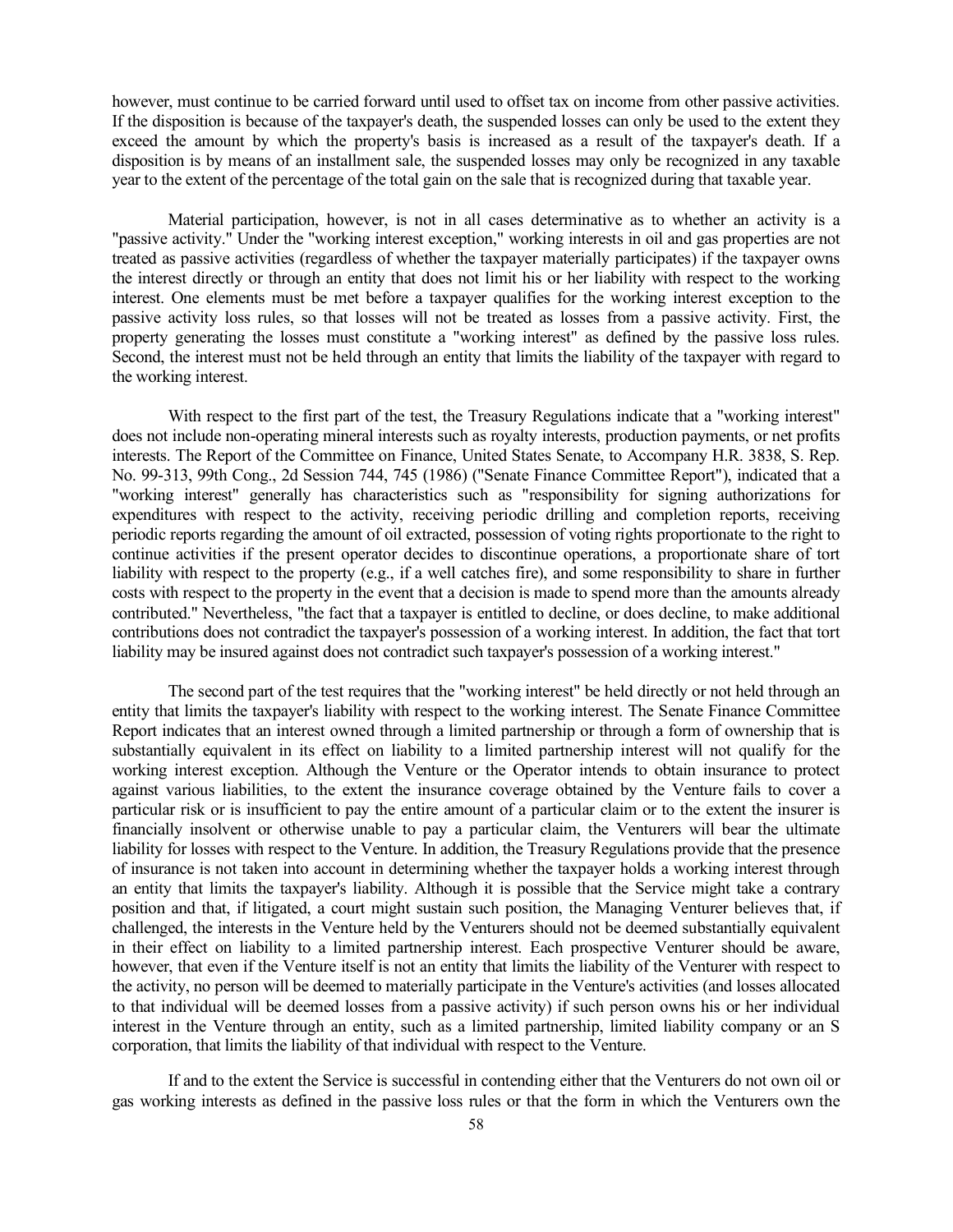Venture property has an effect on the Venturer's liability similar to that of a limited partnership, a Venturer's share of any losses generated by the Venture would constitute passive losses, which the Venturer could deduct only to the extent of such Venturer's passive income.

**At Risk Limitation on Deductions for Expenses.** The "at risk" limitation provisions of the Code restrict the amount of loss a participant can deduct in connection with activities conducted in "exploring for, or exploiting oil and gas resources." Under this rule, all non-corporate taxpayers and certain corporate taxpayers that sustain a loss in connection with oil and gas activities may deduct such loss only to the extent of the amount "at risk" in such activities at the end of a taxable year. This limitation applies to each activity engaged in and not on an aggregate basis for all activities. For the purpose of initially computing the amount of such limitation, the amount "at risk" for each taxpayer is limited to: (1) the amount of money contributed to the activity, (2) the adjusted basis of other property contributed to the activity, and (3) any amount borrowed with respect to the activity for which the taxpayer is personally liable for repayment or with respect to which he or she has pledged property (other than property used in the activity) as security for the repayment of the amount borrowed from any person other than a person who has an interest in the activity or who is a related party (as defined), limited however, to the net fair market value of his or her interest in such pledged property. "Loss" is generally defined as the excess of allowable deductions for a taxable year from an activity over the amount of income actually received or accrued by the taxpayer during such year from the activity.

The amount the taxpayer has "at risk" may not include the amount of any loss against which the taxpayer is protected through non-recourse financing, guarantees, stop loss agreements or other similar arrangements. The amount of any such loss disallowed in any taxable year shall be carried over to the first succeeding taxable year. Further, a taxpayer's "at risk" amount in subsequent taxable years with respect to the activity involved shall be reduced by that portion of the loss allowable as a deduction and the amount of money withdrawn from the activity.

At Risk Recapture of Losses. The "at risk" rules also provide that a Venturer must recognize income to the extent his or her "at risk" basis is reduced below zero (limited to loss amounts previously allowed to the Venturer over any amounts previously recaptured). Distributions to a Venturer, changes in the amount of recourse indebtedness attributable to a Venturer or the commencement of guarantees or similar arrangements may reduce a Venturer's amount "at risk." A Venturer may be allowed a deduction for the recaptured amounts included in taxable income if he or she increases his or her amount "at risk" in a subsequent taxable year.

**Oil and Natural Gas Tax Credits**. Federal income tax credits may be available for the production of oil and natural gas from certain types of Well and/or with certain types of recovery methods. The tax credits depend upon a number of different factors such as, for example, the location of the well, the production level of the well, the production methods used and the price of oil and natural gas. Due to the factual nature of this issue, the Managing Venturer is unable to and does not express an opinion as to whether any Venturer will be entitled to federal income tax credits for the production of oil and gas as a result of a Venture's operations. Each Venturer should consult its own tax advisor regarding the U.S. federal income tax credits that may be available in connection with its participation in the Venture.

**Tax Preference Income: Alternative Minimum Tax**. A U.S. citizen or resident alien (in addition to corporations, trusts and estates which are not specifically addressed herein) is subject to an "alternative minimum tax" on certain tax preference items. The Treasury Regulations require that a venturer, in computing his or her individual tax preference items, take into account separately those income and deduction items of a partnership that enter into his or her computation of tax preference items. The Venture will generate tax preference items attributable to its current deduction of Intangible Costs to the extent of the amount by which the individual Venturer's "excess intangible drilling costs" for the year exceeds 65% of his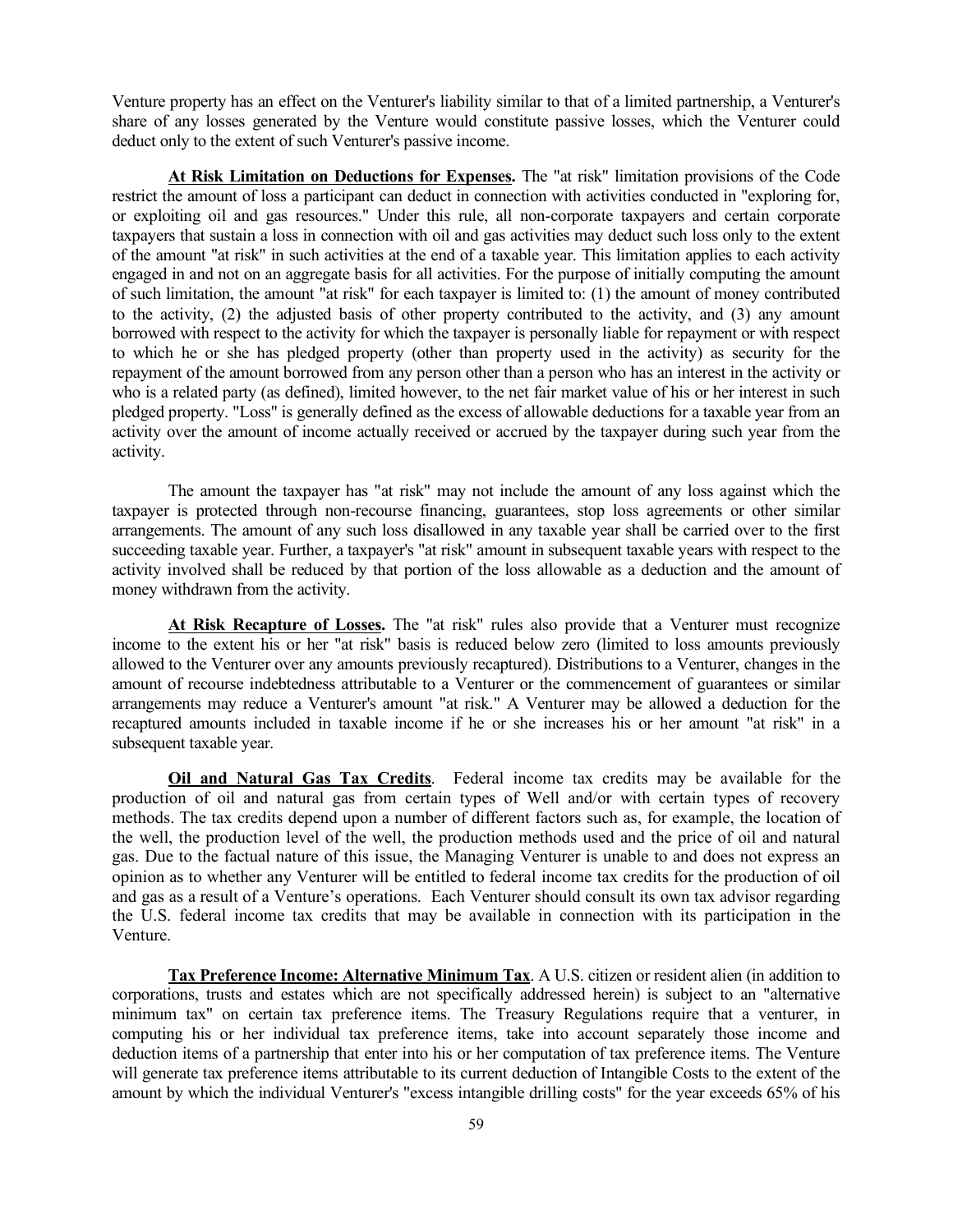or her net income from his or her oil and gas properties for that year. "Excess intangible drilling costs" are defined as the excess of the allowable Intangible Costs paid or incurred in connection with productive oil and gas Well, over the portion of those costs, if any, that would have been allowable for the tax year if capitalized and (1) amortized on the basis of a 10-year life, beginning with the month in which production from such well begins, or (2) recovered through cost depletion. Intangible Costs with respect to the drilling of a nonproductive well are not subject to the above computation of tax preference items. However, with respect to Venturers who are "independent producers," (as defined in Code section  $57(a)(2)(E)$ ), the treatment of excess intangible drilling costs as a tax preference item does not apply to the extent that the reduction in alternative minimum taxable does not exceed 40%. A Venturer in the Venture may also realize tax preference items for any taxable year attributable to percentage depletion in excess of depletable basis (determined without regard to the depletion deduction for the taxable year).

The alternative minimum tax for individuals is a one-tier rate system. A 26% rate applies to the extent that alternative minimum taxable income less the exemption amount does not exceed \$185,040 (\$89,750 for married taxpayers filing separately). Above that dollar amount a 28% rate applies. Alternative minimum taxable income is defined as taxable income recomputed to take into account adjustments and tax preference items, such as excess Intangible Costs.

 Venturers may individually elect to amortize their allocable shares of the Venture's Intangible Costs over a five-year period beginning with the year the expenditure is made. If this election is made, there will be no preference items on these amounts. However, such amounts will still be treated as Intangible Costs for purposes of the recapture rules.

The alternative minimum tax and, specifically, the exemption amounts, have been the subject of numerous legislative proposals and temporary one-year "patches" over the last several years. Therefore, it is possible that the alternative minimum tax and/or the exemption amounts discussed above could be modified or changed by future legislation. Therefore, each prospective Venturer is urged to consult its own tax advisor regarding the alternative minimum tax.

**Unrelated Business Income Tax for Tax Exempt Investors and IRAs**. Taxpayers that are normally exempt from U.S. federal income taxation such as qualified retirement plans, 501(c) non-profit organizations and individual retirement accounts and annuities ("IRAs") are nonetheless taxable on the income that they earn from a trade or business that is deemed to be unrelated to their tax exempt purpose. The ownership of a working interest in an oil or gas well, whether directly or as a venturer in a venture that owns a working interest, is deemed to be such an unrelated business. As a result, a tax exempt investor that becomes a Venturer will likely be subject to tax on its income from the Venture. In addition, for Venturers that invest with money from their IRAs, it is possible that the Venture's earnings could be subject to tax twice: once when amounts are earned by the Venture and then again when distributions are made from the IRA to the investor. For certain tax exempt entities, such as charitable remainder trusts and charitable remainder unitrusts (collectively, a "CRT"), the receipt of any UBTI during a taxable year will cause the CRT to become taxable on all of its income from all sources for the taxable year. As a result, interests in the Venture are not suitable investments for CRTs, and Venture interests will not be sold to CRTs. Tax exempt investors, including IRA investors, are urged to consult their tax advisors as to the advisability and the tax effects of becoming a Venturer.

**State and Local Income Taxes.** Certain states or localities where the Venture may engage in business or where the Venturers may reside may levy income taxes for which the Venturers may be liable with respect to their share of the Venture income, and it may be necessary for each Venturer to file state or local income tax returns to report income in such jurisdictions. In addition, as a result of the Venture's operations, the Venture may be required to pay various state and local taxes. The Venture's payment of such state and local taxes will reduce the Venture's cash that is otherwise available to distribute to the Venturers. In addition, the discussion of the tax aspects of participating in the Venture in this Memorandum is generally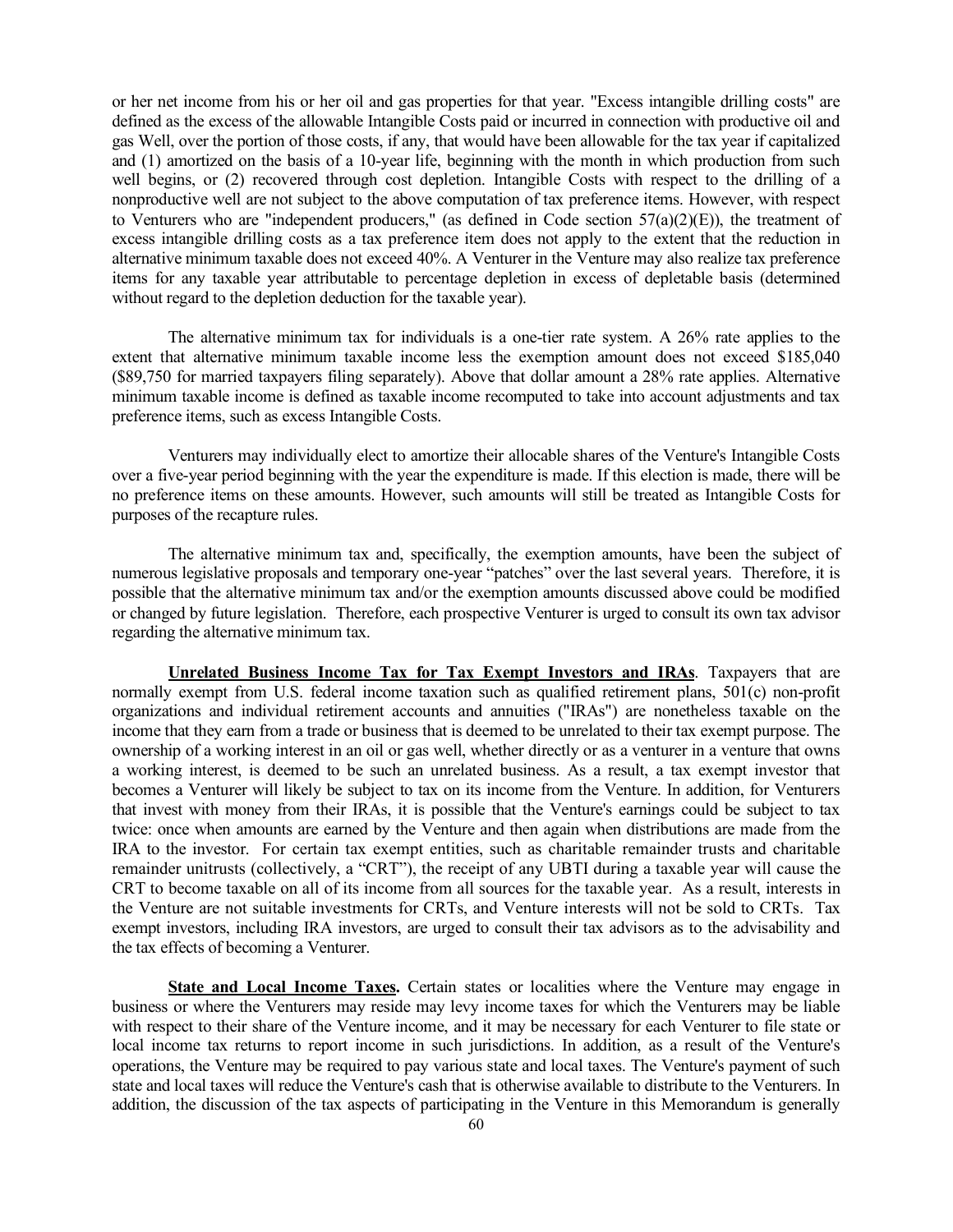limited to certain material U.S. federal tax considerations. Therefore, each prospective Venturer is urged to consult his or her own tax counsel regarding the state and local income tax consequences of becoming a Venturer.

**Reportable Transaction Rules**. Under U.S. federal tax law certain types of transactions (so-called "reportable transactions") generally must be disclosed to the IRS by the participants on IRS Form 8886 and by the material advisors on information returns. In addition, material advisors to reportable transactions must prepare and maintain lists of the persons they advise and provide the lists to the IRS upon written request. If a participant or material advisor to a reportable transaction fails to properly report it to the IRS, the participant or material advisor could be subject to substantial tax penalties.

The Managing Venturer has concluded that the sale of Units in the Venture and the Venture's anticipated operations should not constitute reportable transactions. Accordingly, the Managing Venturer has concluded that it is not obligated and, therefore, does not intend to comply with these disclosure or list maintenance requirements. There can be no assurance or guarantee that the IRS will agree with this determination. Significant penalties could apply if a party to a reportable transaction fails to comply with these rules, and such rules are ultimately determined to be applicable. As a result, you are urged to consult with your tax advisor regarding whether you are required to disclose your participation to the IRS on Form 8886.

**Audit of Tax Returns.** The tax returns of the Venture may be audited by the Service and such audit may result in adjustments. Any adjustment of the Venture's tax return would at a minimum result in a corresponding adjustment of the federal income tax liability of individual Venturers, and may result in a full audit of their individual tax returns (thereby potentially resulting in adjustments to non-Venture, as well as Venture, income and deductions). In addition, an initial audit of a Venturer's individual tax return could result in the audit of the Venture tax return, thereby possibly triggering the consequences just indicated to all Venturers in the Venture.

On audit, the tax treatment of so-called "partnership items" will be determined at the Venture level in a unified audit proceeding. A "partnership item" is any item required to be taken into account for the Venture's taxable year under any provision of subtitle A of the Code to the extent Treasury Regulations provide that such item is more appropriately determined at the Venture level than at the Venturer level. Venturers (other than venturers with less than a 1% interest in the profits of a venture with more than 100 venturers), referred to as "Notice Partners," would be notified at the beginning of the Venture audit proceeding and as to the final partnership administrative adjustment ("FPAA"). The Managing Venturer has been designated as the "Tax Matters Partner" for the Venture. On settlement with any Venturer prior to mailing a notice of the FPAA to the Tax Matters Partner, the Service will be required to offer consistent settlement terms with any other Venturer who requests such settlement terms before the expiration of 150 days after such mailing of the FPAA to the Tax Matters Partner. Only the Venture, through the Tax Matters Partner, will have a right to contest the Service's determination in court within 90 days following the notice of FPAA. If the Tax Matters Partner does not file a petition for judicial review, any other Notice Partner would have a right to file such petition, within 60 days following such 90-day period. However, only one proceeding may go forward on behalf of the Venture, which would be the first action filed in the Tax Court, or, if no petition is filed with the Tax Court, the first action filed by a Venturer in either a United States District Court or the United States Court of Federal Claims. All other actions would be dismissed. However, each Venturer with an interest in the outcome would be allowed to participate in the action. The court acquiring jurisdiction of the proceedings will have jurisdiction to determine all items of the Venture's taxable year to which the FPAA relates and the proper allocation of such items among the Venturers. The decision of that court would be reviewable if the Tax Matters Partner or any Notice Partner seeks review. The Tax Matters Partner may file a petition for review with respect to any part of the requested adjustment that is disallowed, in which case other Venturers would be treated as parties to the action. Suits by individual Venturers, other than the Tax Matters Partner, would also be allowed with respect to certain disallowed items in requests for administrative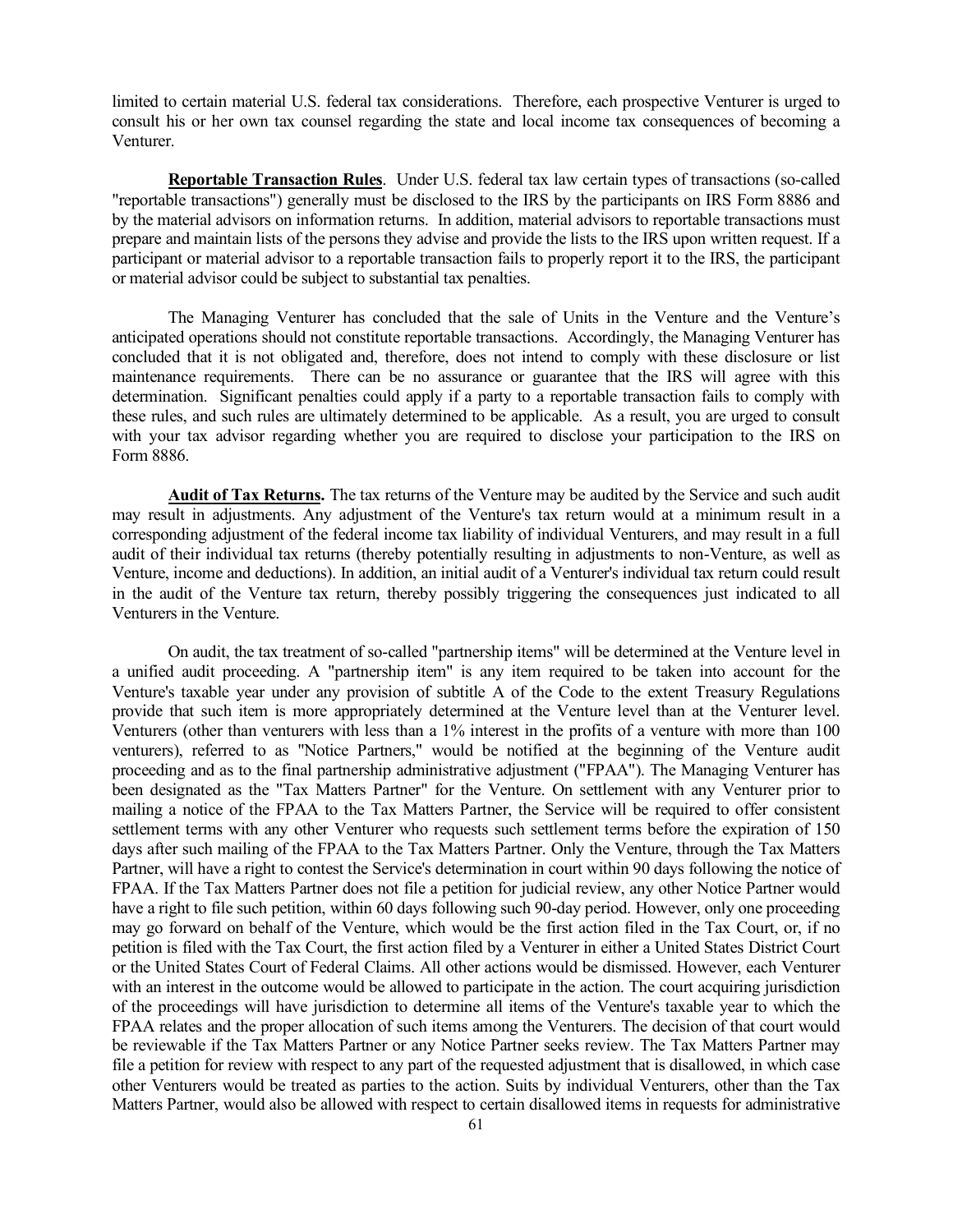adjustment filed by such Venturers, with certain limitations. The Tax Matters Partner is required to keep the Venturers informed of all administrative and judicial proceedings.

The Venture-specific period of time in which assessments of deficiencies and claims for refunds may be made with respect to federal income taxes attributable to "partnership items" is three years from the date of filing of the Venturer's return or, if later, the last date prescribed for filing such return determined without regard to extensions. The period may be extended with respect to any Venturer by agreement with such Venturer, or for all Venturers by agreement with the Tax Matters Partner. Additionally, assessments may be made at any time against Venturers who sign or actively participate in a fraudulent return. Also, as to other Venturers affected by such return the period of assessment is extended from three to six years. The period of limitations is also six years in any case in which there is an omission from gross income of any amount properly includable that exceeds 20% of the amount of the gross income stated in the return. If the Venture does not file a return, assessments may be made at any time.

**Penalty for Substantial Understatements**. Code section 6662, in part, imposes an accuracy-related penalty of 100% of the amount of any underpayment attributable to (i) negligence or intentional disregard of rules or regulations; and (ii) "substantial understatements" of income tax. A "substantial understatement" is defined as a reported liability that understates the amount of tax owed by the greater of 10% of the tax required to be shown on the return or \$5,000 (\$10,000 for corporations other than S corporations and personal holding companies). An understatement is reduced by that portion of the understatement attributable to an item (other than a "tax shelter" item) if there is "substantial authority" for the taxpayer's treatment of such item on his or her return or if the taxpayer's return (including the Venture return in the case of a partnership item) adequately discloses the facts relating to the item's tax treatment and there is a reasonable basis for such treatment. The Treasury Regulations provide that the "substantial authority" standard requires stronger support than a mere "reasonable basis" for taking the position but the treatment need not be "more likely than not" the proper treatment. Under Treasury Regulations, there is substantial authority for the tax treatment of an item only if the weight of the authorities supporting the treatment is substantial in relation to the weight of authorities supporting contrary positions.

(1) In the case of a "tax shelter," the reductions described in the above paragraph for adequate disclosure and substantial authority do not apply. A "tax shelter" is defined as a (i) a partnership or other entity, (ii) any investment plan or arrangement, or (iii) any other plan or arrangement, if a significant purpose of such partnership, entity, plan, or arrangement is the avoidance or evasion of federal income tax.

(2) There is a special accuracy-related penalty for reportable transactions and listed transactions. The penalty is equal to (i) 100% of the amount of an understatement attributable to adequately disclosed reportable transactions and listed transactions if a significant purpose of the transactions is the avoidance or evasion of federal income tax, and (ii) 30% of the amount of an understatement attributable to reportable transactions and listed transactions that are not adequately disclosed. An "understatement" is the sum of (1) the product of the highest corporate or individual income tax rate (as appropriate) and (2) the increase in the taxable income resulting from the difference between the taxpayer's treatment of an item and the proper treatment of an item.

(3) There is an exception to this penalty for taxpayers that are able to show that (i) there was reasonable cause for the tax position taken and (ii) they acted in good faith. In order to qualify for this exception, a taxpayer must show that (i) there was adequate disclosure of the transaction as required by the Treasury Regulations, (ii) there is or was substantial authority for the treatment, and (iii) the taxpayer reasonably believed that the treatment on the return was more likely than not the proper treatment. A taxpayer will only be considered to have a reasonable belief regarding the tax treatment if the belief (1) is based on facts and law at the time the tax return that includes the item is filed, and (2) relates solely to the taxpayers' chances of success on the merits and does not take into account the possibility that (a) the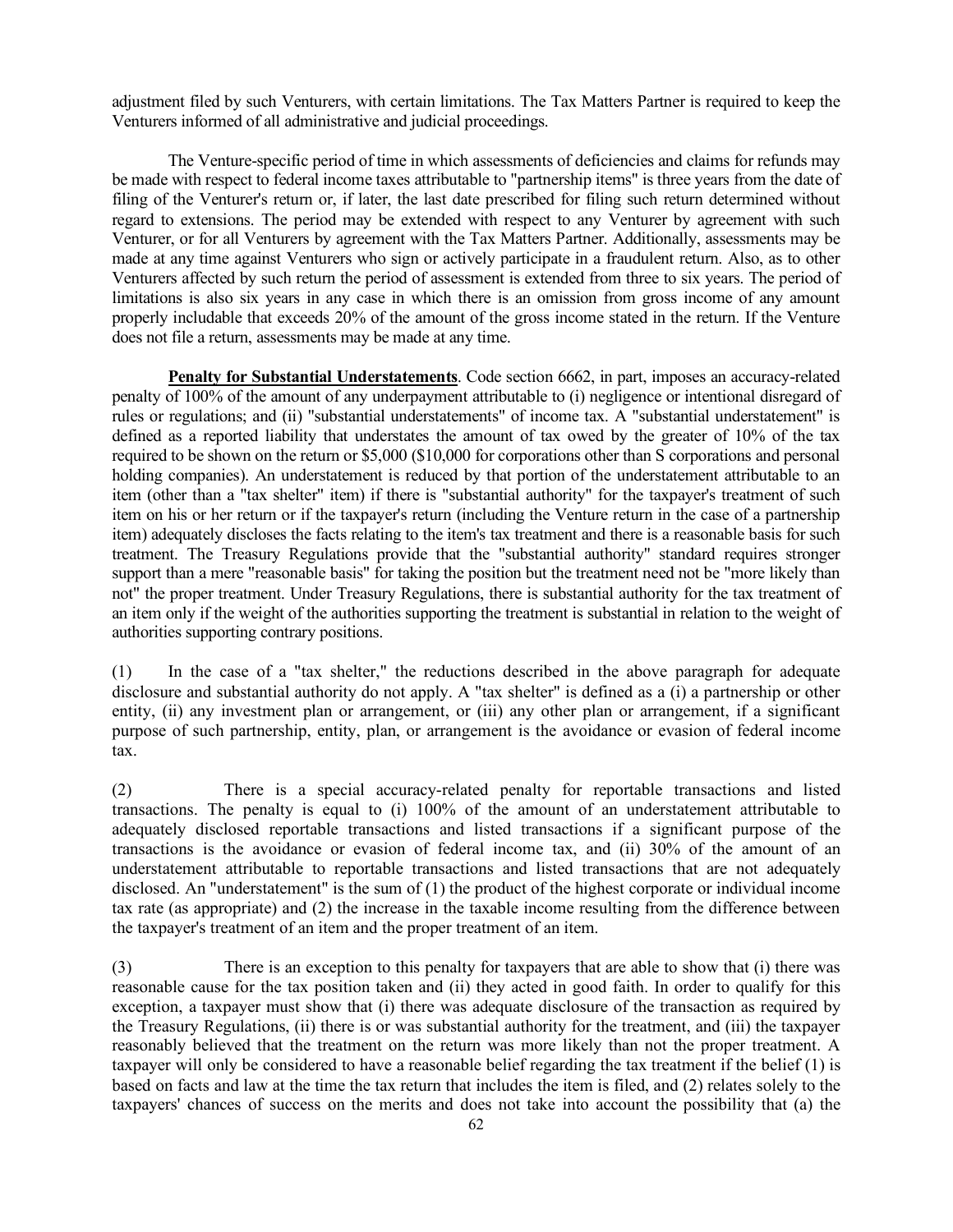return will not be audited, (b) the treatment will not be raised on audit, or (c) the treatment will be resolved through settlement if raised.

(4) A taxpayer generally may rely on a tax advisor's opinion in establishing a reasonable belief, unless the opinion is a "disqualified opinion," or it is provided by a "disqualified tax advisor." An opinion by a tax advisor is a disqualified opinion if it (i) is based on unreasonable factual or legal assumptions (including assumptions about future events), (ii) unreasonably relies, on representations, statements, findings, or agreements of the taxpayer or any other person, (iii) does not identify and consider all relevant facts, or (iv) fails to meet any other requirement the Secretary of the Treasury may prescribe. A "disqualified tax advisor" is any advisor who (i) is a material advisor and who participates in the organization, management, promotion or sale of the transaction or who is related to any person who so participates, (ii) is compensated directly or indirectly by a material advisor with respect to the transaction, (iii) has a fee arrangement with respect to the transaction that is contingent on all or part of the intended tax benefits from the transaction being sustained, or (iv) as determined under the Treasury Regulations, has a disqualifying financial interest with respect to the transaction.

# **EACH PROSPECTIVE VENTURER IS URGED TO CONSULT HIS OR HER PERSONAL TAX ADVISOR WITH RESPECT TO THE SUBSTANTIAL UNDERSTATEMENT PENALTY.**

**Reports.** The Venture will annually compute its taxable income or loss for the appropriate taxable period. In computing such taxable income or loss, it will deduct Intangible Costs, depreciation and other deductible costs to the extent allowable under applicable federal income tax laws and regulations. Each Venturer will compute his or her depletion deduction individually. The Venture will file federal income tax returns that will be for information purposes only, and it will not pay federal income tax on the taxable income computed on that return. Each Venturer will be furnished either a copy of the Venture's federal income tax return or extracts of information therefrom suitable for his or her use in the preparation of his or her individual income tax return, and each Venturer will include in his or her individual federal income tax return his or her allocable share of the Venture taxable income (whether or not distributed) or loss, as computed on the federal income tax return of the Venture.

Each Venturer is required to treat Venture items on his or her return consistently with the treatment on the Venture's return unless the Venturer files a statement with the Service identifying the inconsistency. If a Venturer fails to satisfy these requirements the Service may assess any deficiency attributable to any computational adjustment required to make the treatment consistent with the Venture return without commencement of a Venture proceeding or notification to the Venturer that the inconsistent item will be treated as a non-venture item.

If a Venturer sells an interest in the Venture, the selling Venturer must promptly notify the Venture of such transfer. The Venture is required to file a return for the year of the sale setting forth the name and address of the selling Venturer and the transferee. By regulation the Secretary of the Treasury may require other information and establish rules regarding the time and manner for filing this return. The Venture must also furnish the information shown on the return to the persons named therein. A penalty may be imposed for failure to give notice, file the return or furnish information in a timely manner.

**Venturers Required to Maintain Information.** Venturers are required to maintain records concerning their share of the basis of oil and gas properties and the related depletion allowances. The Venture will allocate the adjusted basis of each oil and gas property to the Venturers as set forth in the Joint Venture Agreement, and provide a report of such allocation to each Venturer, who then must keep his or her own records.

**Possible Changes in Federal Tax Laws.** The statutes and regulations with respect to all of the foregoing tax matters are subject to continual change by Congress and the Department of Treasury. Similarly,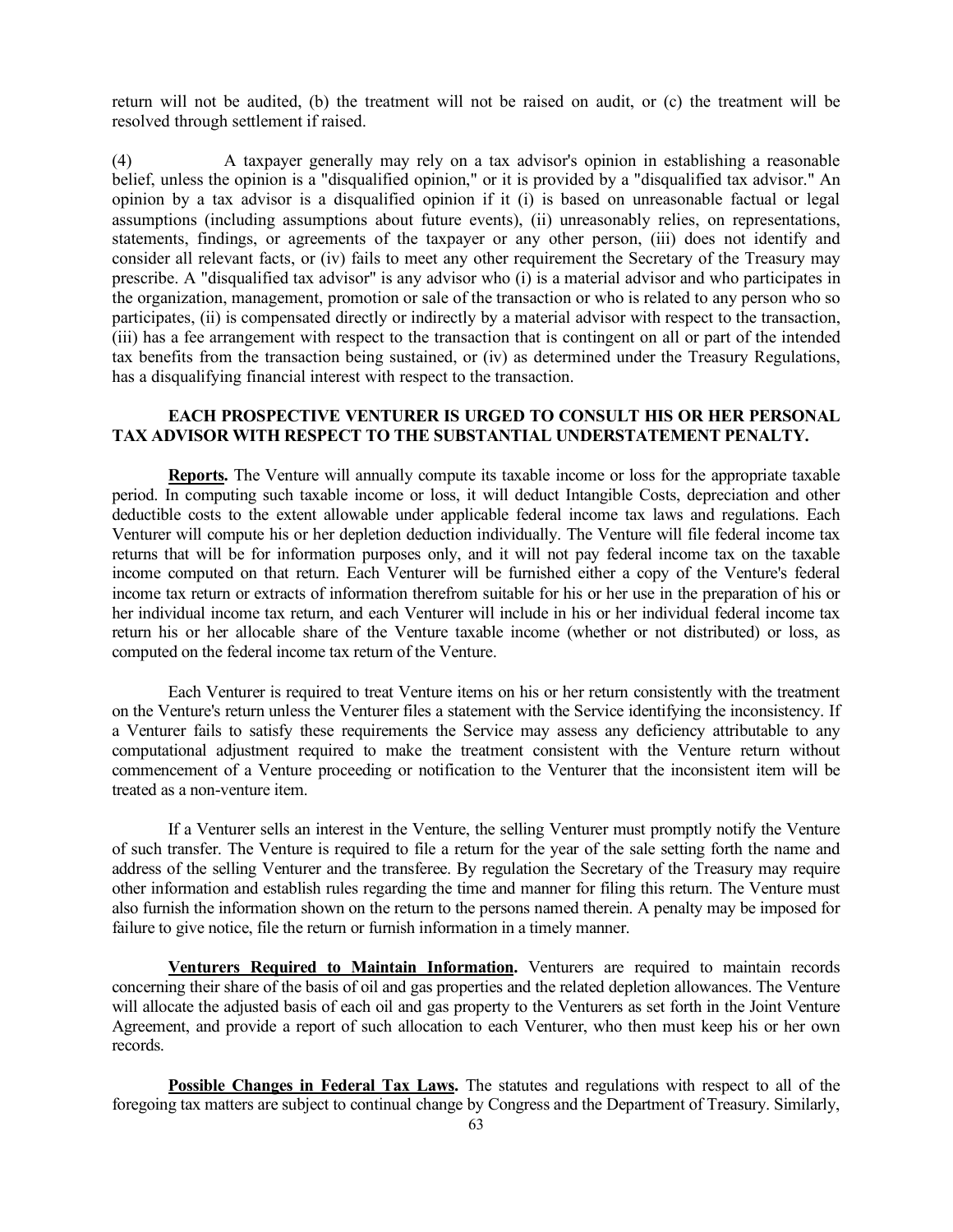interpretations of these statutes and regulations may be modified or affected by judicial decision or administrative interpretations by the Department of Treasury. Any such change may have an effect on the discussion set forth above.

Furthermore, in recent years there have been a number of other proposals made in Congress by government agencies and the executive branch of the federal government for changes in federal income tax laws. There have recently been some legislative proposals specifically concerning the tax treatment of exploring for and producing oil and gas, and some of those proposals reduce or eliminate some of the tax benefits described in this Memorandum.

In addition, the Service has proposed and is still considering changes in regulations and procedures, and numerous private interest groups have lobbied for regulatory and legislative changes in federal income taxation. Many of such proposals might, if adopted, have the overall effect of reducing the tax benefits presently associated with participating in partnerships such as the Venture.

It is likely that further proposals will be forthcoming or that previous proposals will be revived in some form in the future. It is impossible to predict with any degree of certainty what past proposals may be revived or what new proposals may be forthcoming, the likelihood of adoption of any such proposals, the likely effect of any such proposals upon the income tax treatment presently associated with oil and gas ventures, investments, or the Venture, or the effective date of any legislation which may derive from any such past or future proposals.

**CONSULTATION WITH PERSONAL TAX ADVISORS. THE FOREGOING ANALYSIS IS INTENDED FOR INFORMATION PURPOSES ONLY AND IS NOT INTENDED AS A SUBSTITUTE FOR CAREFUL TAX PLANNING. EACH PROSPECTIVE VENTURER IS URGED TO CONSULT HIS OR HER OWN TAX ADVISOR CONCERNING (I) THE APPLICABILITY TO AND AFFECT ON HIM OR HER OF THE UNITED STATES INCOME TAX LAWS AND THEIR ADMINISTRATION, AND (II) THE APPLICABILITY TO AND EFFECT ON HIM OR HER OF STATE, LOCAL AND FOREIGN TAX LAWS AND THEIR ADMINISTRATION.**

# **ANY TAX BENEFITS OF OIL AND GAS EXPLORATION DO NOT ELIMINATE THE RISKS.**

## **COMPETITION, MARKETS AND REGULATION**

**Competition.** The oil and gas industry is highly competitive. The Venture will encounter frequent and intense competition from both major oil companies and other independent operators in its effort to secure the equipment necessary in the reworking and recompletion of the Wells. Many of such competitors have financial resources and staffs larger than those available to the Venture.

**Markets.** The ability of the Venture to market oil and gas found and produced, if any, will depend on numerous factors beyond its control, the effect of which factors cannot be accurately predicted or anticipated. These factors include the availability of other domestic and foreign production, the marketing of competitive fuels, the proximity and capacity of pipelines, fluctuations in supply and demand, the availability of a ready market and the effect of federal and state regulation of production. There is no assurance that the Venture will be able to market any oil or gas found by the Venture at favorable prices, if at all.

### **Regulation.**

*General*. The Venture's Operations may be affected from time to time in varying degrees by political developments and federal and state laws and regulations. In particular, oil and natural gas production operations and economics are or have been affected by price control, tax and other laws relating to the oil and gas industry, by changes in such laws and by changing administrative regulations. There are currently no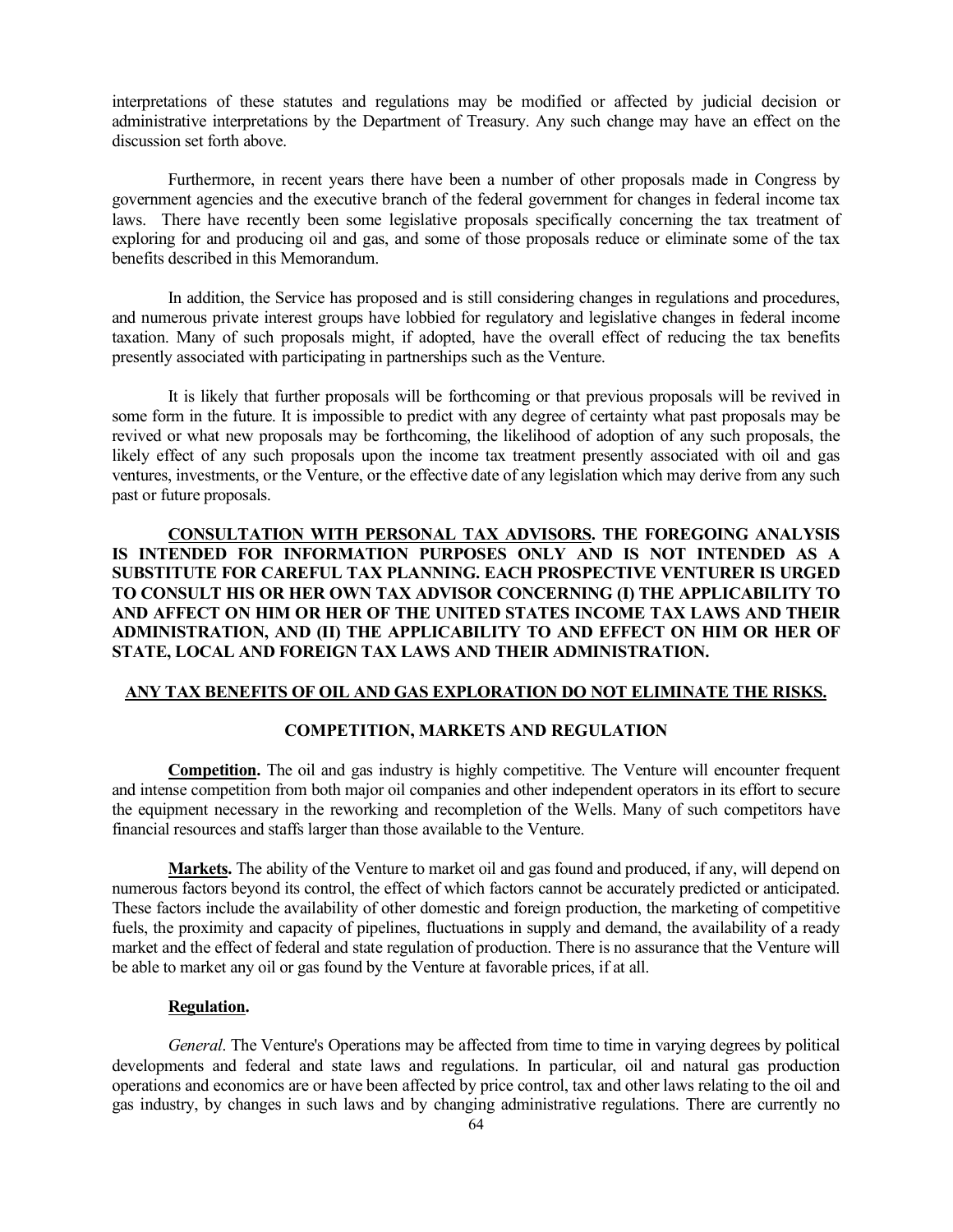price controls on oil or gas condensate. To the extent price controls remain applicable after the enactment of the Natural Gas Wellhead Decontrol Act of 1989, the Managing Venturer is of the opinion that such controls will not have a significant impact on the prices received by the Venture for natural gas produced in the near future.

Legislation affecting the oil and natural gas industry is under constant review for amendment or expansion, frequently increasing the regulatory burden. Also, numerous departments and agencies, both federal and state, are authorized by statute to issue and have issued rules and regulations binding on the oil and gas industry and its individual members, compliance with which is often difficult and costly and certain of which carry substantial penalties for the failure to comply. The Managing Venturer cannot predict how existing regulations may be interpreted by enforcement agencies or the courts, nor whether amendments or additional regulations will be adopted, nor what effect such interpretations and changes may have on the Venture's business or financial condition.

*Federal Taxation*. The federal government is continually proposing tax initiatives that may affect the oil and natural gas industry, including the Venture. Due to the preliminary nature of these proposals, the Venture is unable to determine what effect, if any, the proposals would have on product demand or the Venture's results of operations.

*State Regulation*. The states in which the Venture conducts activities regulate the drilling, operation and production of oil and natural gas Well, such as the method of developing new fields, spacing of Well, the prevention and clean-up of pollution, and maximum daily production allowables based on market demand and conservation considerations.

*Environmental Regulation*. Operations of the Venture will be subject to numerous and constantly changing federal, state and local laws and regulations governing the discharge of materials into the environment or otherwise relating to the protection of public health or the environment. These laws and regulations may require the acquisition of certain permits, restrict or prohibit the types, quantities and concentration of substances that can be released into the environment, restrict or prohibit activities that could impact wetlands, endangered or threatened species or other protected natural resources and impose substantial liabilities for pollution resulting from the Venture's operations. Such laws and regulations may substantially increase the cost of doing business and may prevent or delay the commencement or continuation of a given project.

The Comprehensive Environmental Response, Compensation and Liability Act (CERCLA), also known as the Superfund law, imposes liability, without regard to fault or legality of the original conduct, on certain classes of persons that are considered to have contributed to the release of hazardous substances into the environment. These persons include the owner or operator of the disposal site or site where the release occurred and companies that disposed or arranged for the disposal of the hazardous substances found at the site. Such persons are responsible for hazardous substances released into the environment and for damages to natural resources associated with such releases, and it is not uncommon for neighboring landowners and other third parties to file claims for personal injury and property damage allegedly caused by the hazardous substances released into the environment.

The discharge of oil, natural gas or other pollutants into the air, soil or water may give rise to claims against the Venture brought by either the government or third parties requiring the Venture to incur costs to remediate the discharge. Pollution and similar environmental risks generally are not fully insurable. The Venture does not believe that environmental risks are materially different from those of comparable companies in the oil and gas industry. Inasmuch as such laws and regulations are constantly revised, the Venture is unable to predict the ultimate cost it may incur as a result of compliance with present and future environmental laws and regulations.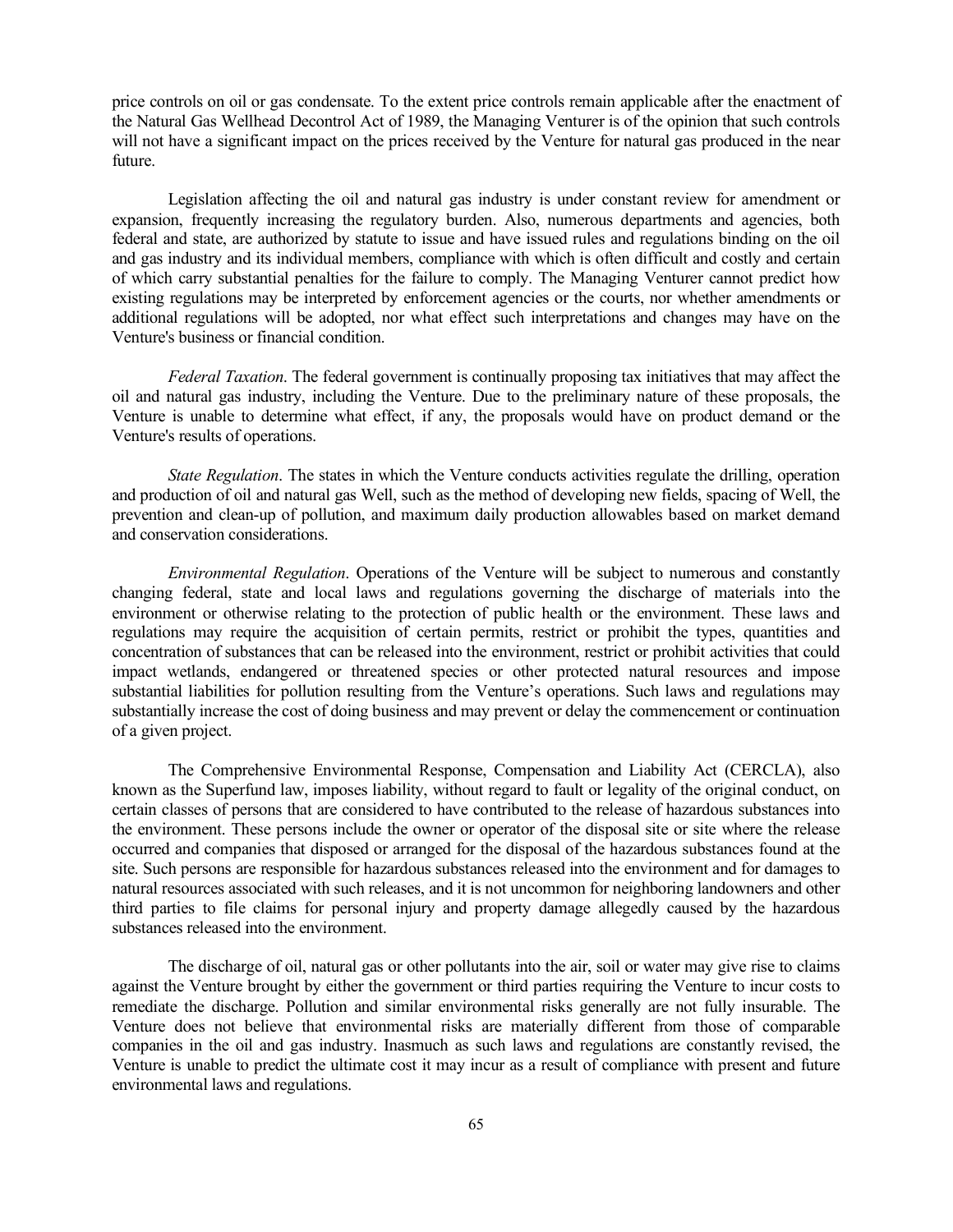In the opinion of the Managing Venturer the cost of compliance with such laws and regulations is not expected to be material. However, changes in existing environmental laws and regulations or in interpretations thereof could have a significant impact on the Operating Costs of the Venture, as well as the oil and natural gas industry in general.

No prediction can be made as to what additional legislation may be proposed, if any, affecting the competitive status of an oil and gas producer, restricting the prices at which a producer may sell its oil and gas, or the market demand for oil and gas, nor can it be predicted which proposals, including those presently under consideration, if any, might be enacted, nor when any such proposals, if enacted, might become effective. (All necessary permits for all Operations will be secured, or caused to be secured, by the Managing Venturer).

## **LEGAL PROCEEDINGS**

The Managing Venturer is not aware of any material current or threatened litigation or administrative action involving the Joint Venture.

Evans Energy II LLC ("Evans") offers drilling programs in the form of joint venture general partnership interests to investing partners. Extensive federal court case histories support the proposition that in general, joint venture interests (being interests in general partnerships) are not "securities," as that term is defined under both federal and state law. However, courts in general will review each joint venture on its own merits and then determine whether the joint venture interests are or are not "securities." While Evans believes that its sponsored joint venture partnership interests are not securities, there has been no determination of that issue by a court. Thus, certain regulatory entities may take the position that the issue is open to interpretation. Because of this, Evans may be subjected to a challenge on this issue by certain states in which investing partners reside.

## **FURTHER INFORMATION**

Evans will make available to any potential Venturer, or his or her attorney, accountant, tax advisor or representative, any other information deemed necessary and appropriate by the potential Venturer, or such other person, if any, including geological information, to the extent such information is available to Evans or may be obtained by it without unreasonable cost or effort. Such information should not be relied upon unless same is in writing and signed by an officer of Evans.

Exhibits:

Exhibit "A" Sandy B Pistol #1 Multi-Well Joint Venture Joint Venture Partnership Agreement Exhibit "B" Application Agreement Exhibit "C" Questionnaire Exhibit "D" Turnkey Drilling and Rework Contract

Exhibits "B" and "C" may be published in a separate booklet for ease of completion and execution.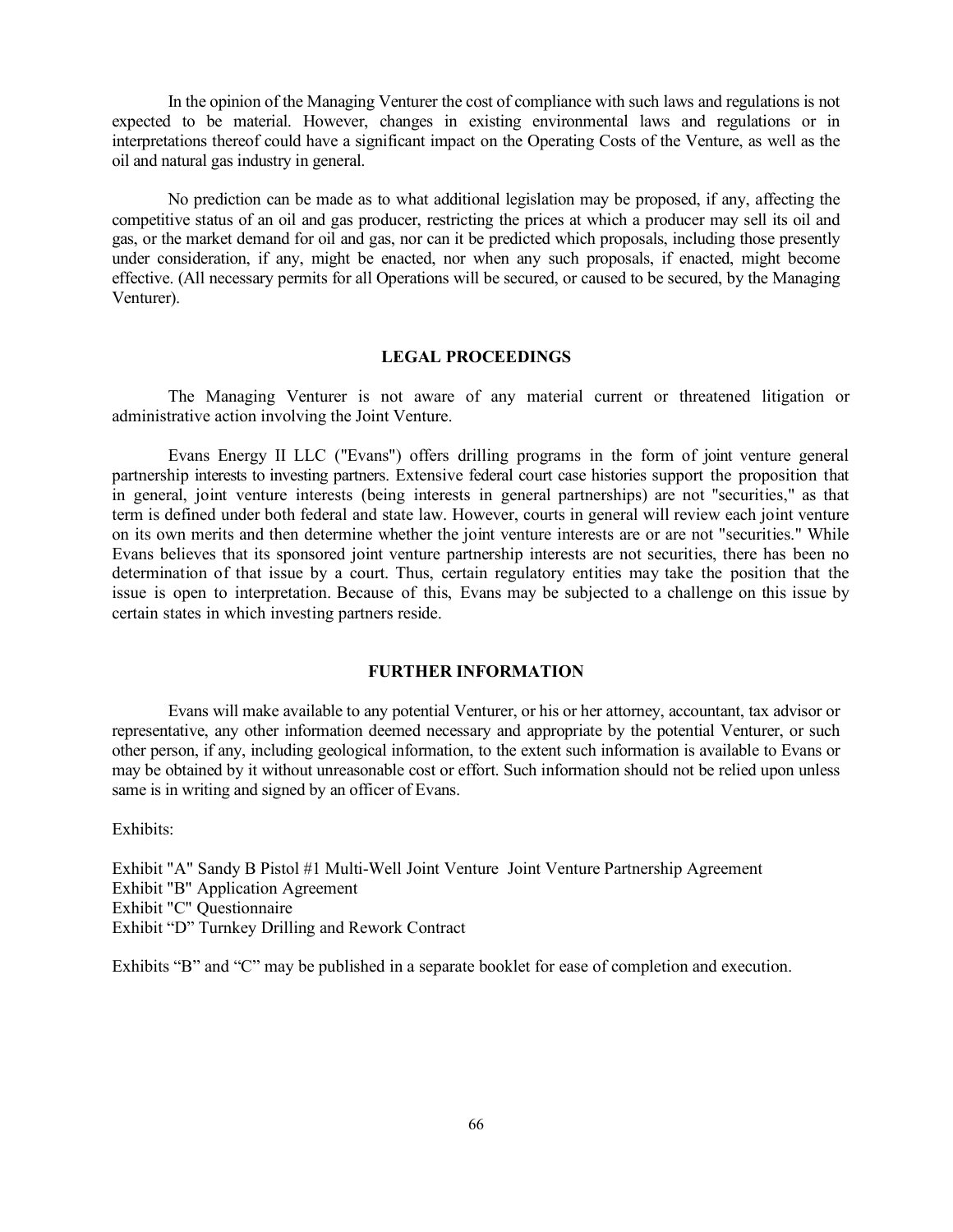# **EXHIBIT A**

# **Sandy B Pistol #1 Multi-Well Joint Venture Joint Venture Partnership Agreement**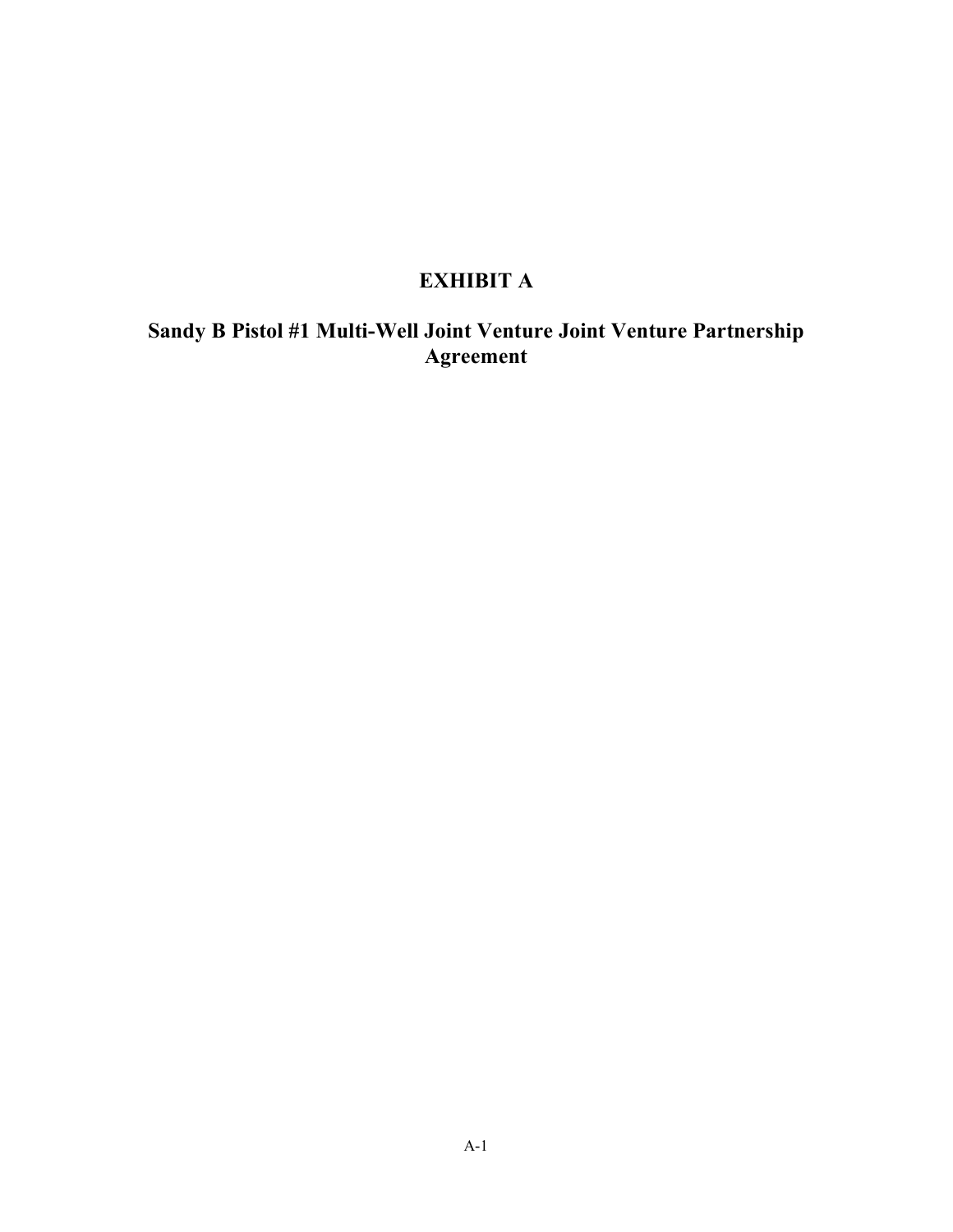## **JOINT VENTURE PARTNERSHIP AGREEMENT**

## **OF**

## **SANDY B PISTOL #1 MULTI-WELL JOINT VENTURE**

## **(A TEXAS JOINT VENTURE PARTNERSHIP)**

THIS JOINT VENTURE PARTNERSHIP AGREEMENT is made and entered into effective March 25, 2022, by and among EVANS ENERGY II LLC ("Evans"), a Mississippi limited liability company with offices and principal place of business at 4925 Greenville Ave, Ste. 1130, Dallas, TX 75206, as the initial Managing Venturer, and all of the parties admitted to the Joint Venture created hereby as Joint Venturers, as provided herein. All capitalized terms used herein shall have the meaning assigned thereto in Section 1.7 hereof, unless otherwise defined elsewhere herein.

#### ARTICLE I

## GENERAL

1.1: Formation of Joint Venture. The parties hereby form a joint venture partnership pursuant to the laws of the State of Texas, which shall be governed by this Agreement and the provisions of the Texas Business Organizations Code.

1.2: Managing Venturer. Evans shall be the initial Managing Venturer of the Joint Venture, and the address of such Managing Venturer is the address of Evans as designated above.

1.3: Name. The name of the Joint Venture shall be the "SANDY B PISTOL #1 MULTI-WELL JOINT VENTURE". The name of the Joint Venture may be changed at any time and from time to time, or the Joint Venture may operate under different names in any jurisdiction in which the Joint Venture does business, as determined by Vote of the Venturers.

1.4: Principal Business. The purposes for which the Joint Venture is organized are:

 (a) To acquire all or part of the Working Interest in four existing oil and gas Prospect Wells ("Prospect Wells") more fully described in the Memorandum (as defined herein), and relating to this Joint Venture;

 (b) To acquire, re-enter, rework, recomplete, develop, and operate the Prospect Wells, or any interest therein whether on its own behalf or in association with others as a joint venturer, partner or otherwise;

 (c) To purchase, acquire, sell, dispose, explore, operate and produce oil, gas, minerals and properties and all things incident to the Prospect Wells including, but not limited to the making of dry hole and bottom hole contributions, and with respect to the business of the Joint Venture, the construction and operation, alone or with others, of any project or operation incident to the Prospect Wells for the treatment or refining of oil, gas and minerals and for the construction of systems for the production, collection, storage, treatment or delivery of the same or the products thereof;

 (d) To perform any acts as the Joint Venture in its sole discretion determines to be necessary, desirable or convenient in accomplishing the foregoing purposes.

1.5: Principal Place of Business. The location of the principal place of business of the Joint Venture is 4925 Greenville Ave, Ste. 1130, Dallas, TX 75206, or such other place or places as the Joint Venture determines by the Managing Venturer. The place of residence of each Venturer shall be as set forth on his or her Execution Page and Power of Attorney attached hereto as Exhibit "A." All such addresses shall be subject to change upon notice pursuant to Section 11.1 hereof.

1.6: Term. The Joint Venture shall be effective from and after the date that first appears on this document. The Joint Venture shall terminate on the earlier to occur of: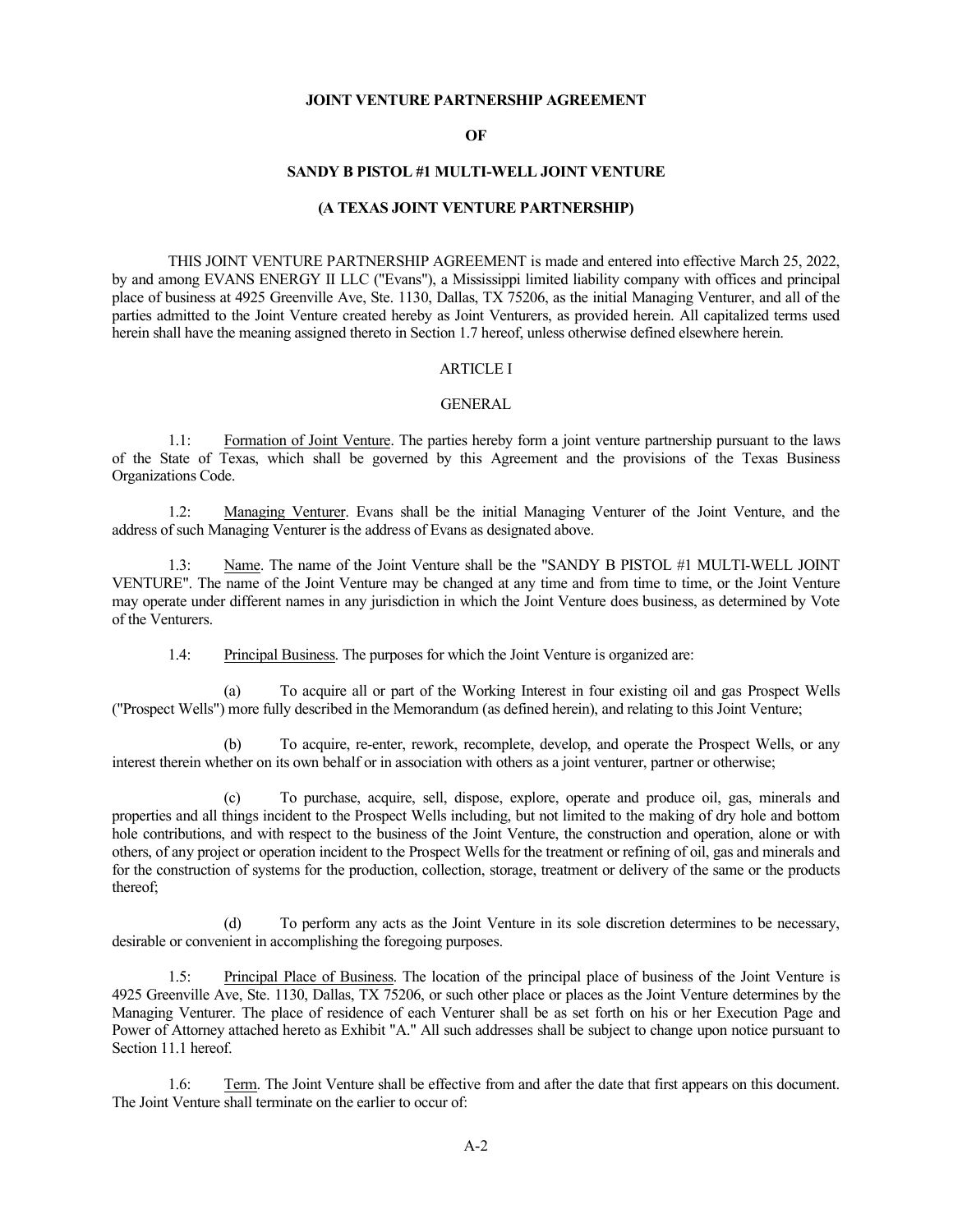- (a) March 25, 2052;
- (b) Such date as the Ventures, by Vote, may elect;
- (c) The business of the Venture has ceased; or
- (d) such date as is required by Section 9.1 hereof.

1.7: Definitions. For the purposes of this Agreement, the following terms shall have the meanings indicated:

 "ADDITIONAL ASSESSMENT CONTRIBUTIONS" means with respect to any Participating Venturer the sum of the Additional Assessments paid by such Participating Venturer on his or her own behalf plus the Additional Assessments paid by such Participating Venturer on behalf of a Non-Participating Venturer.

 "ADDITIONAL ASSESSMENTS" means assessments of Venturers requested by the Joint Venture to fund Subsequent Operations.

 "ADJUSTED CAPITAL ACCOUNT DEFICIT" means, with respect to any Venturer, the deficit balance, if any, in such Venturer's Capital Account as of the end of the taxable year, after giving effect to the following adjustments: (a) credit to such Capital Account that amount which such Venturer is obligated to restore under section  $1.704-1(b)(2)(ii)(c)$  of the Treasury Regulations, as well as any addition thereto pursuant to the next to last sentence of sections  $1.704-2(g)(1)$  and (i)(5) of the Treasury Regulations, after taking into account there under any changes during such year in partnership minimum gain (as determined in accordance with section 1.704-2(d) of the Treasury Regulations) and in the minimum gain attributable to any Venturer for nonrecourse debt (as determined under section 1.704-2(i)(3) of the Treasury Regulations); and (b) debit to such Capital Account items described in sections 1.704- 1(b)(2)(ii)(d)(4), (5) and (6) of the Treasury Regulations. This definition of Adjusted Capital Account Deficit is intended to comply with the provisions of Treasury Regulation sections  $1.704-1(b)(2)(ii)(d)$  and  $1.704-2$ , and will be interpreted consistently with those provisions.

"AFFILIATE" with respect to the Managing Venturer means:

 (a) any person or entity directly or indirectly owning, controlling or holding, with power to vote, ten percent (10%) or more of the outstanding voting securities of the Managing Venturer;

 (b) any entity, 10% or more of whose outstanding voting securities are directly or indirectly owned, controlled, or held with power to vote, by the Managing Venturer;

 (c) any person or entity directly or indirectly controlling, controlled by or under common control of the Managing Venturer;

(d) any officer, director or partner of the Managing Venturer; and

 (e) if the Managing Venturer is an officer, director or partner, any company for which the Managing Venturer acts in any such capacity.

For purposes of this Agreement, any partnership of which Evans is a general partner, or any joint venture in which Evans is a joint venturer, is an Affiliate of Evans.

 "AGREEMENT" or "JOINT VENTURE AGREEMENT" means this Agreement between Evans as the Managing Venturer, and the Venturers, together with all amendments hereto.

 "AMOUNT REALIZED" means the amount realized by the Joint Venture for federal income tax purposes on a sale of a Joint Venture oil and gas property.

 "CAPITAL ACCOUNTS" means with respect to any Venturer, the capital account maintained for such Venturer pursuant to Section 8.1 hereof.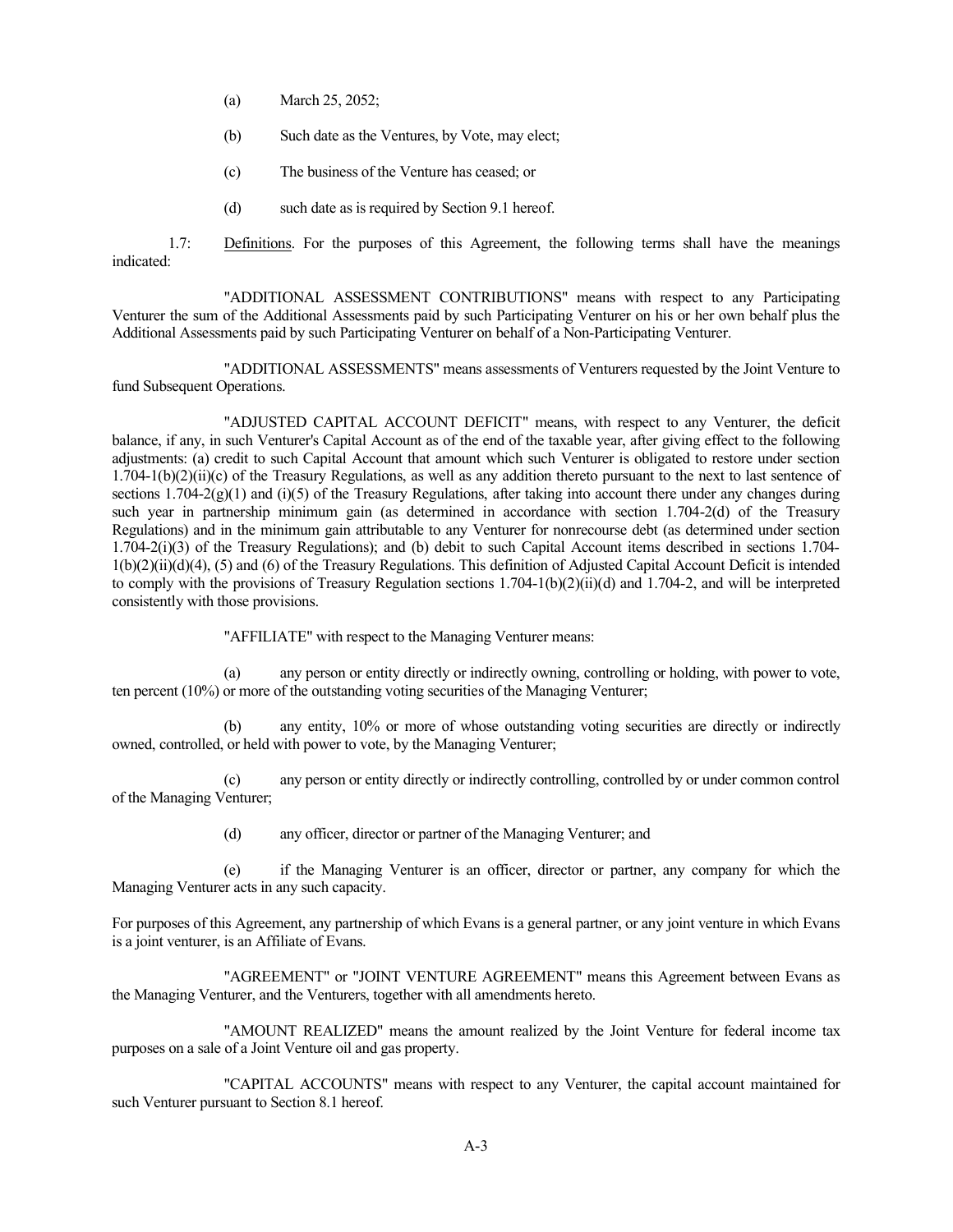"CAPITALIZATION PERIOD" means the period of time during which Venturers shall be accepted and initial capitalization amounts will be received, up to and including December 31, 2021, unless extended by the Managing Venturer for a period of not more than ninety (90) days; provided, however, that the Managing Venturer, in its sole and absolute discretion, may terminate the Capitalization Period at any time prior to such date.

"CODE" means the Internal Revenue Code of 1986, as from time to time amended and any federal legislation that may be substituted there for.

"COMPLETION" of a well is an indefinite term. In the context of the Venture, Completion shall mean the cleaning out of a well after reaching a specific depth, and/or conducting those processes or operations which the Managing Venturer decides to employ in a good faith effort to make a well capable of producing oil and/or gas in commercial quantities or determine that it will not produce oil and/or gas in commercial quantities. Such effort shall not require an obligation by the Managing Venturer or the Venture to attempt Completion in more than one potentially productive horizon or geological formation and does not include stimulation procedures or pumping or lifting equipment.

"FARMOUT" means an agreement whereby the Joint Venture would agree to assign its interest in a certain specific leasehold or a working interest owned by it to other parties, while retaining some part of its original interest (such as an overriding royalty interest, oil and/or gas payment, offset acreage, or other type of interest), subject to the drilling of one or more specified Well or other performance by the other parties as a condition of the assignment.

"GROSS ASSET VALUE" shall mean, with respect to any asset, the asset's adjusted basis for federal income tax purposes, except as follows:

(a) The initial Gross Asset Value of any asset contributed by a Venturer to the Venture shall be the gross fair market value of such asset, as determined by the contributing Venturer and the Venture;

(b) The Gross Asset Value of any Venture asset distributed to any Venturer shall be the gross fair market value of such asset on the date of distribution; and

(c) The Gross Asset Values of Venture assets shall be increased (or decreased) to reflect any adjustments to the adjusted basis of such assets pursuant to Code section 734(b) or Code section 743(b), but only to the extent that such adjustments are taken into account in determining Capital Accounts pursuant to Treas. Reg. section 1.704-1(b)(2)(iv)(m) and Section 8.4.3(h); provided, however, that Gross Asset Values shall not be adjusted pursuant to this Subsection (d) to the extent the Managing Venturer determines that an adjustment pursuant to Subsection (b) is necessary or appropriate in connection with a transaction that would otherwise result in an adjustment pursuant to this Subsection (d).

If the Gross Asset Value of an asset has been determined or adjusted pursuant to Subsection (a) or (c), such Gross Asset Value shall thereafter be adjusted by the Depreciation taken into account with respect to such asset for purposes of computing Profits and Losses.

"HOLDER OF RECORD" means the person in whose name any Unit is then registered on the books and records of the Joint Venture pursuant to Section 2.5 hereof.

"INITIAL JOINT VENTURE CAPITAL" means the total capital contribution to the Joint Venture actually paid by the Managing Venturer and Venturers as represented by Units but excluding Additional Assessments.

"INITIAL OPERATIONS" means any Joint Venture activity commenced in connection with the acquisition of the Venture's interest in the Lease and the drilling and Completion of the Prospect Wells and the production of oil and/or gas there from, if any. The term "INITIAL OPERATIONS", however, does not include deepening, plugging back, side tracking, or any activities to complete the well in more than one zone, the installation of any pumping equipment all of which are covered by "Special Assessments".

"LEASE" means the oil, gas or mineral lease more specifically referred to in the Memorandum.

" TURNKEY REWORK AND RECOMPLETION CONTRACT" shall mean the agreement to be entered into by and between Evans, in its individual capacity, and the Venture providing for the obligation of the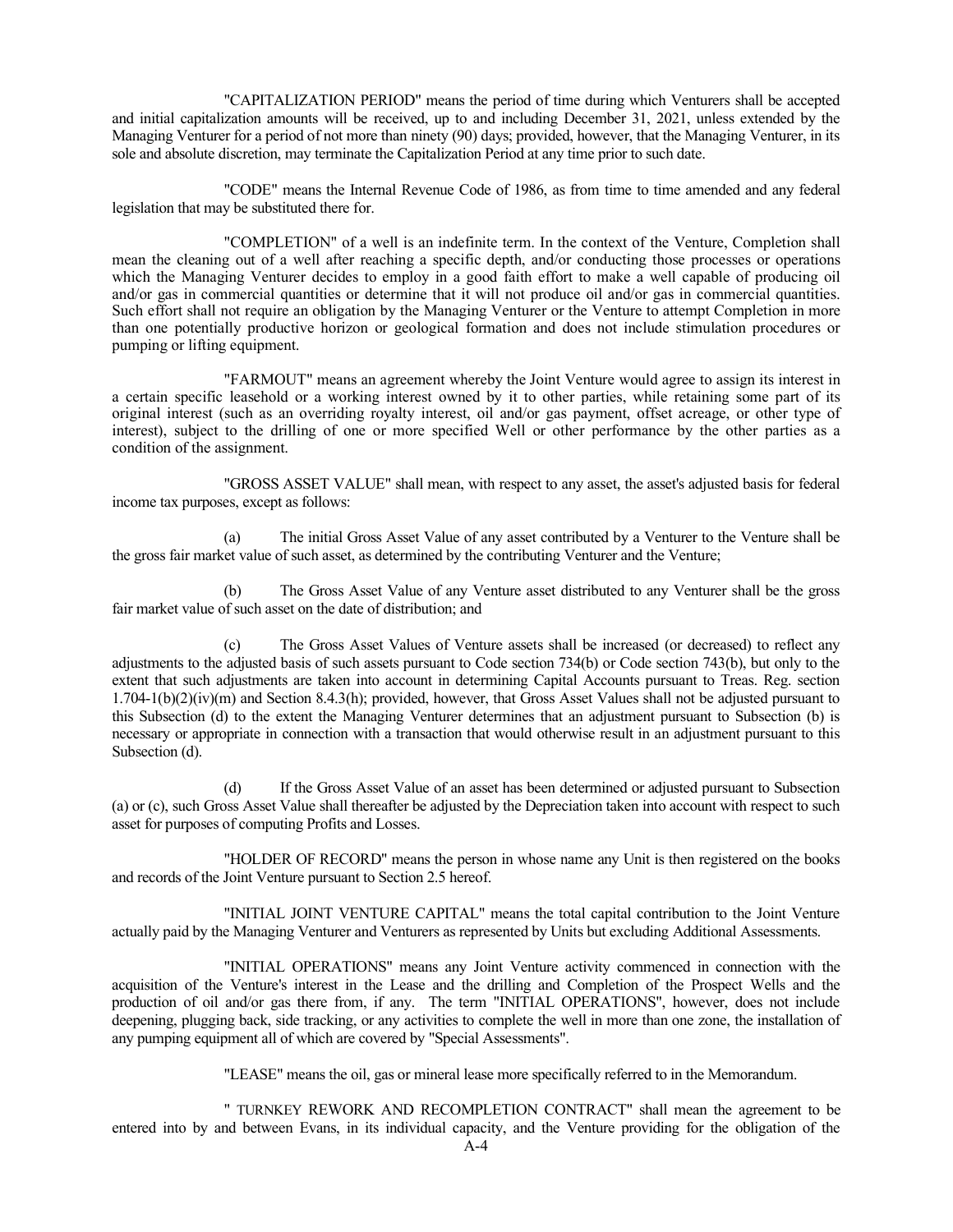Managing Venturer to bear the costs of drilling, testing and completing the Prospect Wells at the Turnkey Reworking Price.

" TURNKEY REWORKING PRICE" shall mean the amount to be paid by the Venture to Evans, to perform the Rework Contract.

"LIQUIDATOR" means the Liquidating Trustee(s) designated in Section 9.3 hereof to handle the liquidation of the Joint Venture.

"MANAGING VENTURER" means the person or entity appointed to act in the capacity of the managing joint venturer of the Joint Venture. The initial Managing Venturer shall be Evans.

"MEMORANDUM" means the Confidential Information Memorandum, dated March 25, 2022, to which a copy of this Agreement is annexed.

"NET CASH FLOW" means monies available from the operation of the Joint Venture without deduction for depreciation but after deducting monies used to pay or establish a reserve for all other expenses, debt payments, improvements and repairs related to the Operation and administration of the Joint Venture all as determined by the Managing Venturer.

"NET PROCEEDS" means the amount realized by the Joint Venture on the disposition of a Joint Venture property, less all fees, costs or expenses paid or to be paid with respect thereto and the amount of indebtedness (if any) of the Joint Venture paid or to be paid from such monies.

"NON-PARTICIPATING VENTURER" means any Venturer who fails to contribute Special Assessments, or Additional Assessments.

"NONRECOURSE DEDUCTIONS" shall have the meaning set forth in Treas. Reg. section 1.704-  $2(b)(1)$ .

"NONRECOURSE LIABILITY" shall have the meaning set forth in Treas. Reg. section 1.704-

 $2(b)(3)$ .

"OPERATIONS" shall mean any Joint Venture activity related to (i) acquiring the Prospect sites; (ii) Completing, Recompleting, equipping, reworking, deepening, capping or plugging the Prospect Wells; (iii) installing pumping, production, processing, gathering and/or transporting facilities to produce, process, gather, and/or transport any oil or gas produced from the Prospect Wells; (iv) conducting any secondary recovery operation on or with respect to the Prospect; or (v) conducting any activity incident to the foregoing as may be deemed necessary by the Venturers in furtherance of a Joint Venture purpose.

"PARTICIPATING VENTURER" means any Venturer, including the Managing Venturer, electing pursuant to the provisions of Sections 2.09 or 2.10 to contribute Special Assessments or Additional Assessments with respect to any particular action covered by Special Assessments or a Subsequent Operation, and/or any additional Venturers admitted to the Joint Venture to contribute Additional Assessments with respect to any particular Subsequent Operation on behalf of a Non-Participating Venturer.

"PARTNER NONRECOURSE DEBT MINIMUM GAIN" shall mean an amount, with respect to each Partner Nonrecourse Debt, equal to the Partnership Minimum Gain that would result if such Partner Nonrecourse Debt were treated as a Nonrecourse Liability, determined in accordance with Treas. Reg. section 1.704-2(i).

"PARTNER NONRECOURSE DEBT" shall have the meaning set forth in Treas. Reg. section 1.704-  $2(b)(4)$ .

"PARTNER NONRECOURSE DEDUCTIONS" shall have the meaning set forth in Treas. Reg. sections 1.704-2(i)(1) and 1.704-2(i)(2).

"PARTNERSHIP MINIMUM GAIN" shall have the meaning set forth in Treas. Reg. sections 1.704- 2(b)(2) and 1.704-2(d).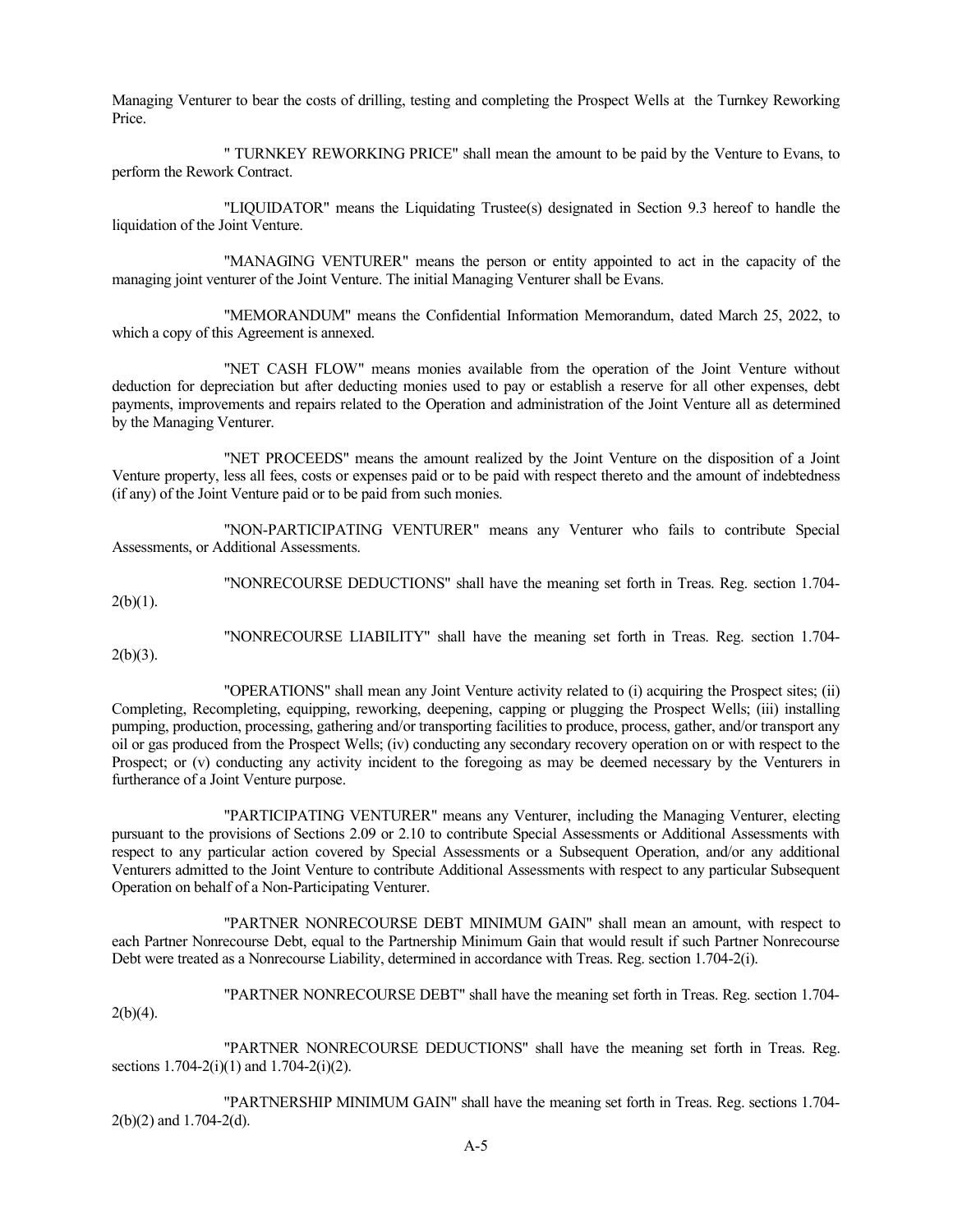"PROFITS" and "LOSSES" means, for each fiscal year or other period, an amount equal to the Venture's taxable net income or loss for such year or period, determined in accordance with Code section 703(a) (for this purpose, all items of income, gain, loss, or deduction required to be stated separately pursuant to Code section 703(a)(1) shall be included in taxable income or loss), with the following adjustments:

(a) Such Profits and Losses will be computed as if items of tax-exempt income and nondeductible, noncapital expenditures (under Code sections  $705(a)(1)(B)$  and  $705(a)(2)(B)$ ) were included in the computation of taxable income or loss;

(b) Any expenditures of the Venture described in Code section 705(a)(2)(B) or treated as Code section 705(a)(2)(B) expenditures pursuant to Treasury Regulation section 1.704-1(b)(2)(iv)(i), and not otherwise taken into account in computing Profits or Losses, shall be subtracted from such taxable income or loss;

(c) In the event the Gross Asset Value of any Venture asset is adjusted pursuant to Subsection (b) or (c) of the definition of Gross Asset Value, the amount of such adjustment shall be taken into account as gain or loss from the disposition of such asset for purposes of computing Profits or Losses;

Credits or debits to Capital Accounts due to a revaluation of Venture assets in accordance with Regulation section 1.704 1(b)(2)(iv)(f), or due to a distribution of noncash assets, will be taken into account as gain or loss from the disposition of such assets for purposes of computing Profits and Losses;

(e) To the extent an adjustment to the adjusted tax basis of any Venture property pursuant to Code section 734(b) is required, pursuant to Regulation section  $1.704-(b)(2)(iv)(m)(4)$ , to be taken into account in determining Capital Accounts as a result of a distribution other than in liquidation of a Venturer's interest in the Venture, the amount of such adjustment shall be treated as an item of gain (if the adjustment increases the basis of the property) or loss (if the adjustment decreases such basis) from the disposition of such property and shall be taken into account for purposes of computing Profits or Losses. and

in lieu of the depreciation, amortization, and other cost recovery deductions taken into account in computing such taxable income or loss, there shall be taken into account Depreciation for such fiscal year, computed in accordance with the definition of "Depreciation"; and

(g) Notwithstanding anything in this definition of the terms "Profits" and "Losses" to the contrary, any items that are specially allocated pursuant to this Agreement shall not be taken into account in computing Profits or Losses.

"SUBSEQUENT OPERATIONS" means activities not part of Initial Operations that the Managing Venturer deems necessary to further develop the Prospect Wells subsequent to the drilling or Completion of the Prospect Wells.

"SUBSTITUTE VENTURER" means any person not previously a Venturer who purchases Units from a Venturer in accordance with the terms of this Agreement. After admission, all Substitute Venturers shall have all of the rights of a Venturer.

"TBOC" means the Texas Business Organizations Code, as from time to time amended.

"TREAS. REG.," "TREASURY REGULATION" or "REGULATION" shall mean the income tax regulations promulgated under the Code, as such regulations may be amended from time to time (including corresponding provisions of succeeding regulations).

"UNITS" means interests in the Joint Venture authorized in accordance with the provisions of Article II hereof and allocated to the Venturers as shown on the books and records of the Joint Venture on the date of the event for which such Units are to be computed.

"VENTURE" or "JOINT VENTURE" means this Joint Venture formed under Texas law and governed by this Agreement and the Texas Business Organizations Code. The Joint Venture will not commence Initial Operations until the Venture has reached minimum capitalization.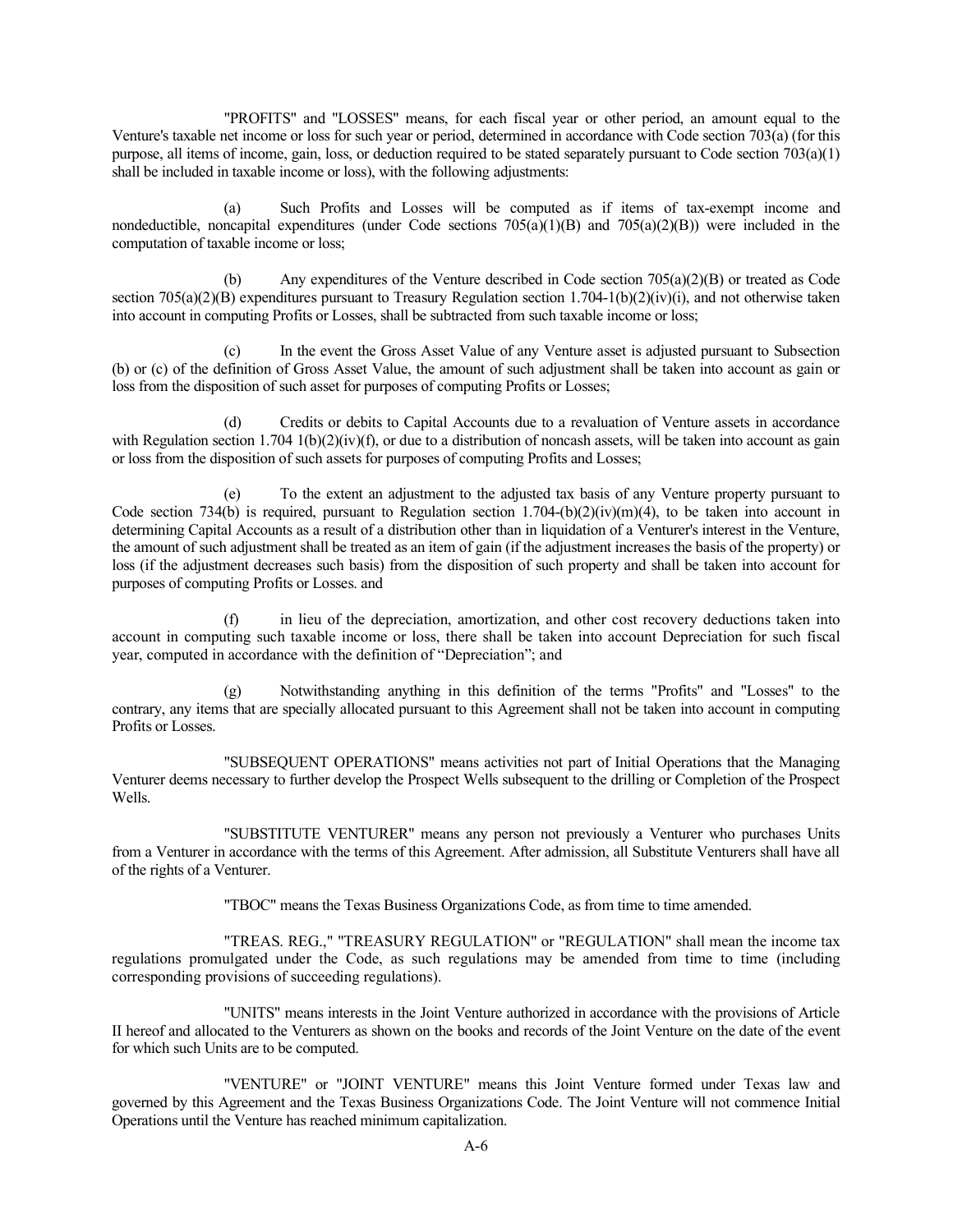"VENTURERS" means all persons or entities that are a party to this Agreement and participate in Units and are accepted as Venturers pursuant to this Agreement. The term "VENTURER" refers to any Venturer or to the Managing Venturer of the Joint Venture, as the context requires. Venturers are considered general partners under the Texas Business Organizations Code.

"VOTE" refers to the right of the Venturers, subject to all limitations set forth in the Joint Venture Agreement, to decide any matter that may be submitted for decision by the Venturers in accordance with the express written terms of the Joint Venture Agreement or under provisions of the TBOC. Each Venturer, including the Managing Venturer, shall be entitled to cast one vote for every Unit held of record by him (her) on the date when notice is given for a matter to be voted upon. Except as otherwise expressly provided in the Joint Venture Agreement, a Vote of the Venturers owning 51% of the Units shall be sufficient to pass and approve any matter submitted to a Vote.

## ARTICLE II

## VENTURERS, CAPITALIZATION AND ASSESSMENTS

2.1: Managing Venturer. Evans shall be the initial Managing Venturer of the Joint Venture. The Joint Venture and all of its affairs, property, business, and Operations shall be managed and controlled by a majority of the Venturers. The Venturers expressly delegate the authority to accept the original members of the Joint Venture partnership and the management of the day-to-day Operations of the Joint Venture to the Managing Venturer. It is agreed by the Venturers that the officers of the Managing Member shall also be officers of the Joint Venture.

2.2: Venturers. The Venturers of the Joint Venture shall be those persons participating in the Joint Venture as hereinafter authorized and provided, and defined as Venturers herein.

- 2.3: Participating in Units by Managing Venturer. The Managing Venturer may:
	- (a) Acquire Units pursuant to Section 2.4 hereof; or
	- (b) Purchase Units of selling Venturers pursuant to Article VI hereof.

2.4: Authorized Units. The interests of the Venturers in the Joint Venture shall be represented by Units, and there are hereby authorized a total of up to 25 Units and such additional units as may in the discretion of the Managing Venturer be necessary to purchase Working Interests if available.

 2.4.1: Applications by Proposed Venturers. During the Capitalization Period, the Managing Venturer shall have the right to admit to the Joint Venture as Venturers those persons who are acceptable to the Managing Venturer and who otherwise satisfy the requirements of this Agreement. The Managing Venturer may, in its sole discretion, decline to admit any person or persons as a Venturer for any reason whatsoever. All applications that are rejected shall be returned to the person submitting such funds together with all funds tendered, without interest. Persons whose applications are accepted by the Managing Venturer will be admitted as Venturers in the order that their applications are accepted and payment is received by the Managing Venturer until the initial capitalization is complete. Each Venturer, upon signing this Agreement, hereby Votes to admit all initial Venturers whose applications have been so accepted. When the Joint Venture begins Initial Operations, interest earned on application funds will be allocated in accordance with Article VIII hereof.

2.4.2: Time of Admission. A person shall be deemed to have been admitted as a Venturer:

## Venturers; or

(a) On the date this Agreement is fully executed by the Managing Venturer and all

 (b) If applicable, on the first day of the calendar month after which a Venturer is accepted in accordance with Article VI herein.

 2.4.3: Contribution Per Unit. The amount contributed for each Unit shall be \$110,000 total. The amount so contributed by each Venturer shall be payable entirely in cash.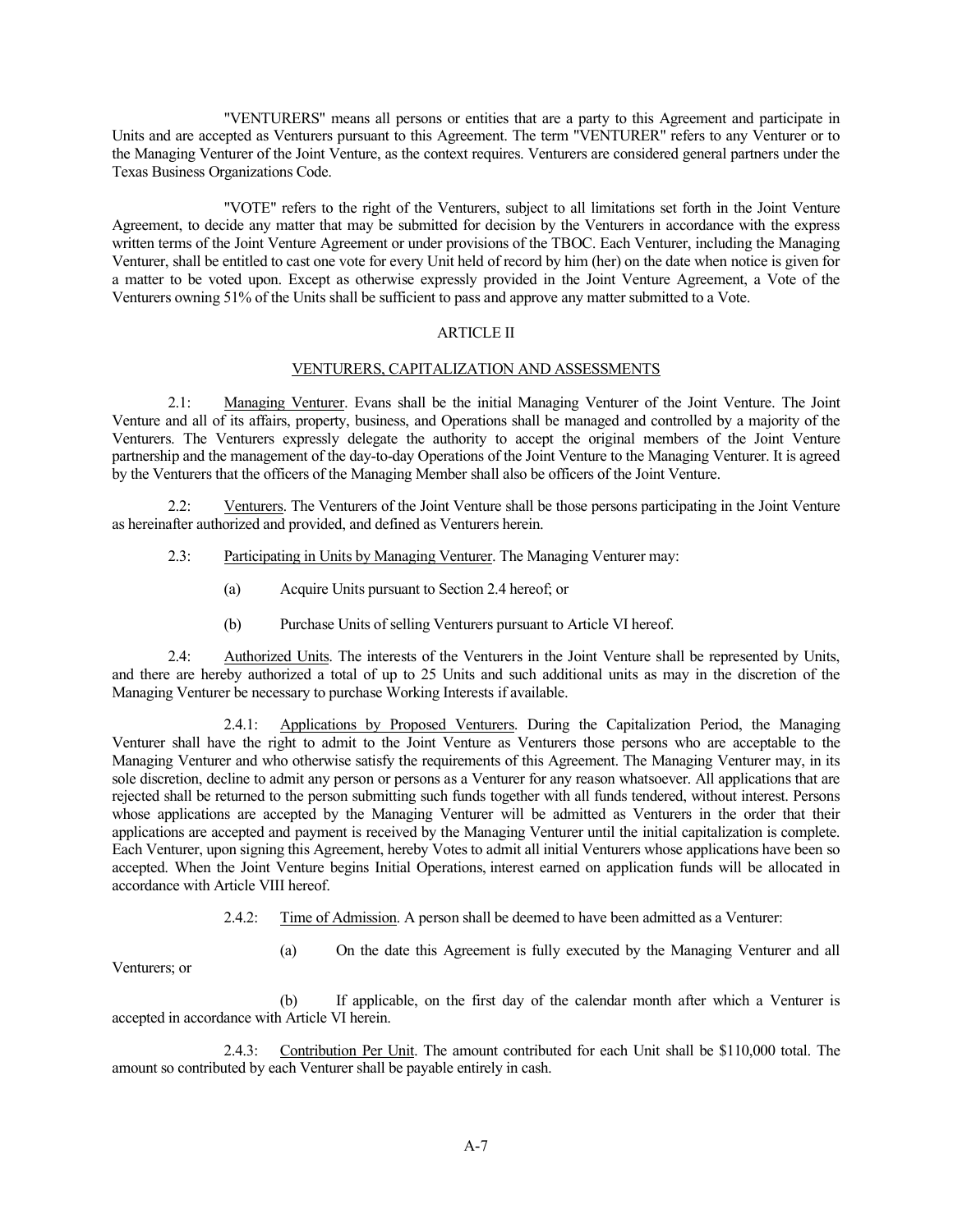2.4.4: Execution by Venturers. By executing the Application Agreement attached to the Memorandum, each Venturer agrees to contribute to the capital of the Joint Venture the amount shown in his or her Application Agreement.

 2.4.5: Minimum Venturer's Initial Capital. Applications to participate in Units will be accepted by the Managing Venturer, in its sole discretion, during the Capitalization Period until applications for the aggregate Venturer's Initial Unit Contributions of \$275,000 exclusive of the Managing Venturer's capital contribution, have been received and accepted. When a capitalization amount representing payment for one Unit ("Minimum Capitalization") has been received and accepted, the Venture may begin utilizing the capital of the Venture for Venture purposes. In the event applications for the Minimum Capital have not been received and accepted prior to the close of the Capitalization Period, all funds received by the Managing Venturer will be returned in full, without interest.

 2.4.6: Contributions to Capital by Managing Venturer. Upon the admission of all Venturers, the Managing Venturer will not contribute any capital to the Venture but will receive a 10% interest in the Joint Venture as partial consideration for being the Managing Venturer.

2.5: Registration. Upon the admission of a person as a Venturer, such person shall be registered on the records of the Joint Venture as a Venturer and a Holder of Record, together with his or her address and the Unit(s) representing his or her aggregate contribution to Joint Venture capital. Upon the assignment of a Unit pursuant to the terms of Article VI hereof, the assignee of such Unit shall be registered on the records of the Joint Venture as a Holder of Record, together with his or her address and the Unit(s) representing his or her or his or her transferor's aggregate contribution to Joint Venture capital.

2.6: Rights of Holders of Record. A Holder of Record shall be entitled to all distributions and all allocations of Net Cash Flow, Net Proceeds, Amount Realized and Federal Income Tax Items with respect to Unit(s) registered in his or her name in the manner specified in Section 8.6 until his or her rights in such Unit(s) have been transferred and the Managing Venturer has been notified as required herein. The payment to the Holder of Record of any allocation or distribution with respect to such Unit(s) shall be sufficient to discharge the Joint Venture's obligation in respect thereto.

2.7: Initial Capital Contributions. The Joint Venture shall have as its initial capitalization an amount equal to the Venturer's initial capital plus the Managing Venturer's initial capital contribution, plus interest earned on funds pending completion of the initial capitalization. Failure by a Venturer to pay all of his or her agreed participation amount as reflected in the Application Agreement shall result in the forfeiture of such Venturer's interest in the Venture, without refund of amounts previously paid.

# 2.8: Special Assessments.

 2.8.1: Special Assessment by Joint Venture. Special Assessments may be requested by the Venture in the event the Venture votes to:

(i) Deepen a Wellbore;

(ii) Sidetrack a Wellbore if conditions or situations are encountered which render further drilling impractical or permits Operator to abandon the well;

- (iii) Plug back a Wellbore and attempt completion in a different zone;
- (iv) Conduct any activity for the purpose of enhancing production;
- (v) Install tubing with increased production capacity;
- (vi) Install pumping equipment;
- (vii) Install pipelines;
- (viii) Install any type of gas treatment facilities or production facilities; or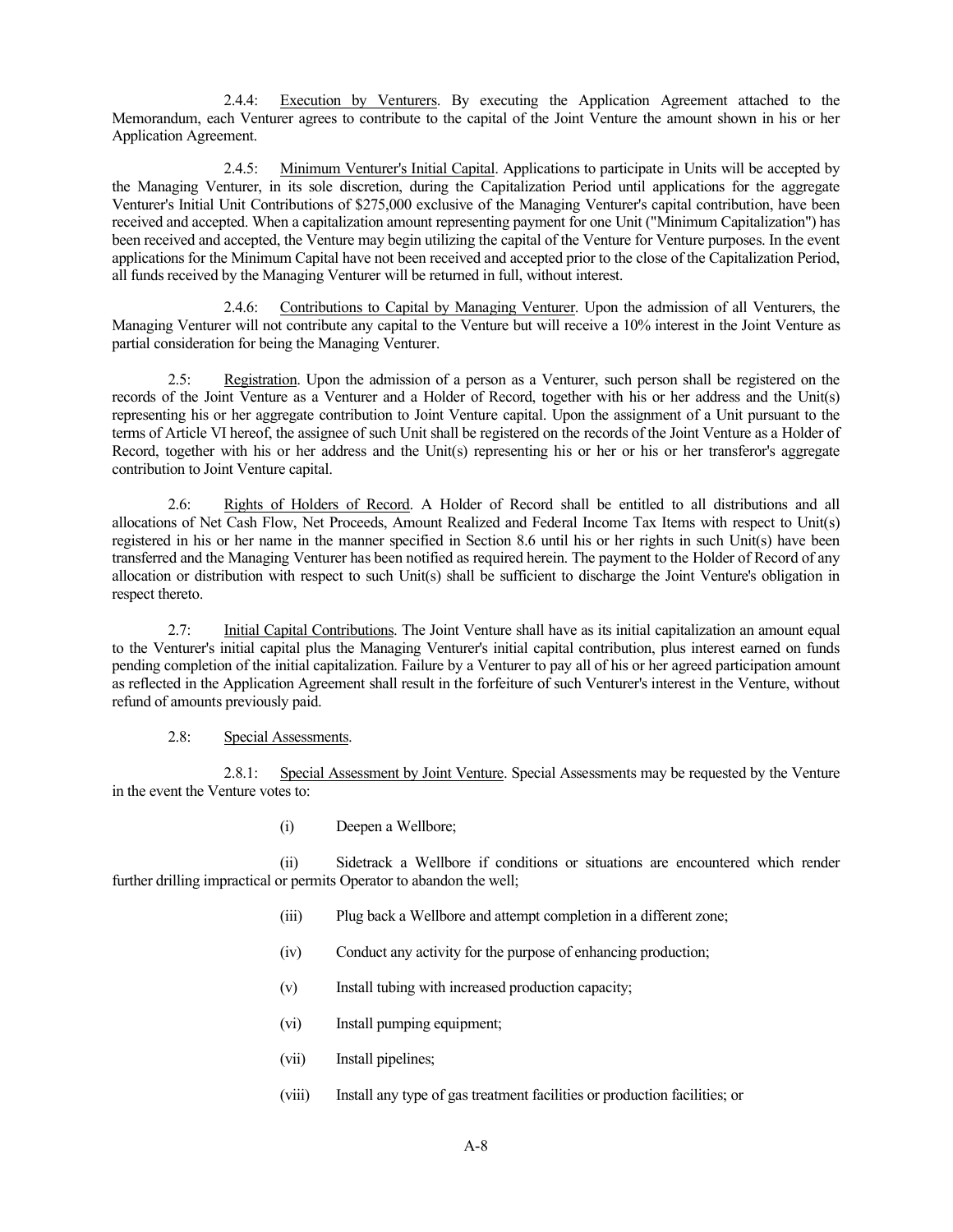(ix) Complete any zones in addition to the first completion.

 2.8.2: Time of Payment. The request for Special Assessments shall be in writing and shall set forth the particulars with respect to the estimated costs thereof, and the Venturers will have seven (7) business days (48 hours if the rig is on location) from the date of delivery of a notice by telegram or overnight delivery to make the requested additional contribution.

 2.8.3 Failure to Contribute All Special Assessments. A Venturer shall initially have no obligation to pay any of the requested Special Assessments. If a Venturer elects not to pay any Special Assessment, or if a Venturer agrees to pay any portion of a Special Assessment with respect to any particular matter covered by Special Assessments as provided above and fails to contribute his or her entire proportionate share of all Special Assessments called for by the Joint Venture with respect to such matters, within the time specified in any request there for, such Venturer shall thereby be deemed to have abandoned all of his or her interest and rights relating to the Venture.

 2.8.4 Contribution by Managing Venturer. The Managing Venturer shall have the right to pay the Special Assessment of any Non-Consenting Venturer and succeed to all rights of, including the Unit(s) purchased by, the Non-Participating Venturer.

 2.8.5 Contribution by Other Venturers. If the Managing Venturer declines or is unable to pay all or any part of the Special Assessment of a Non-Consenting Venturer, the Venturers who have contributed their Special Assessment may contribute the Special Assessment of such Non-Consenting Venturer pro rata or in such other proportion as may mutually be agreed upon by the Venturers participating in the payment of the Special Assessment of such Non-Consenting Venturer. The Venturers that pay all or a part of such Special Assessment shall succeed to all rights of the Non-Consenting Venturer in such Units in the proportion in which they have paid the Special Assessment of such Non-Consenting Venturer.

 2.8.6 Sale of Abandoned Units. If all Special Assessments are not paid by the Managing Venturer or the Venturers, the Venturers shall be conclusively deemed to have consented to the sale by the Joint Venture of any abandoned Unit(s) or part thereof to, and the admission of, persons as Venturers as may be necessary to provide the capital required by the Joint Venture to fund the activity for which the Special Assessment was called.

 2.8.7 Other Sources of Funds. The Managing Venturer shall have the right but not the obligation to secure the necessary funds from other sources including loans (subject to approval by a Vote of the Venturers), and if such funds are not obtainable, the Joint Venture may abandon the Initial Operations to which such Special Assessment relates.

2.9: Additional Assessments. The Joint Venture may request Additional Assessments if it determines that Subsequent Operations are desirable in order to more fully develop the Prospect. A Venturer Votes for the Subsequent Operation by contributing his or her assessment. A Venturer shall initially have no obligation to pay any of the requested Additional Assessments. If a Venturer agrees to pay any portion of an Additional Assessment with respect to any particular Subsequent Operation and fails to contribute his or her entire proportionate share of all Additional Assessments called for by the Joint Venture with respect to such Subsequent Operation, within the time specified in any request therefore, such Venturer shall thereby be deemed a Non-Participating Venturer with respect to such Subsequent Operation only.

 2.9.1: Notice of Assessment. As the Joint Venture recommends each Subsequent Operation, the Managing Venturer will give notice, in writing, to each Venturer stating the nature and purpose of the proposed expenditure, and will attach an estimate of the complete cost of such Subsequent Operation and such Venturer's proportionate share of the total Additional Assessment. The Managing Venturer may request payment in full of such amount or payment of any portion thereof. The estimate shall not constitute a limit as to the total Additional Assessments with respect to such Subsequent Operation.

 2.9.2: Election to Participate by Venturers. Venturers may elect to be Participating Venturers with respect to any particular Subsequent Operation. This election can be made by either of the following means;

(a) mailing a check in payment of the Additional Assessment to the Managing Venturer by United States certified mail, return receipt requested, postmarked no later than fifteen (15) business days (48 hours if the rig is on location) after the date on which notice of the Additional Assessment was sent by the Managing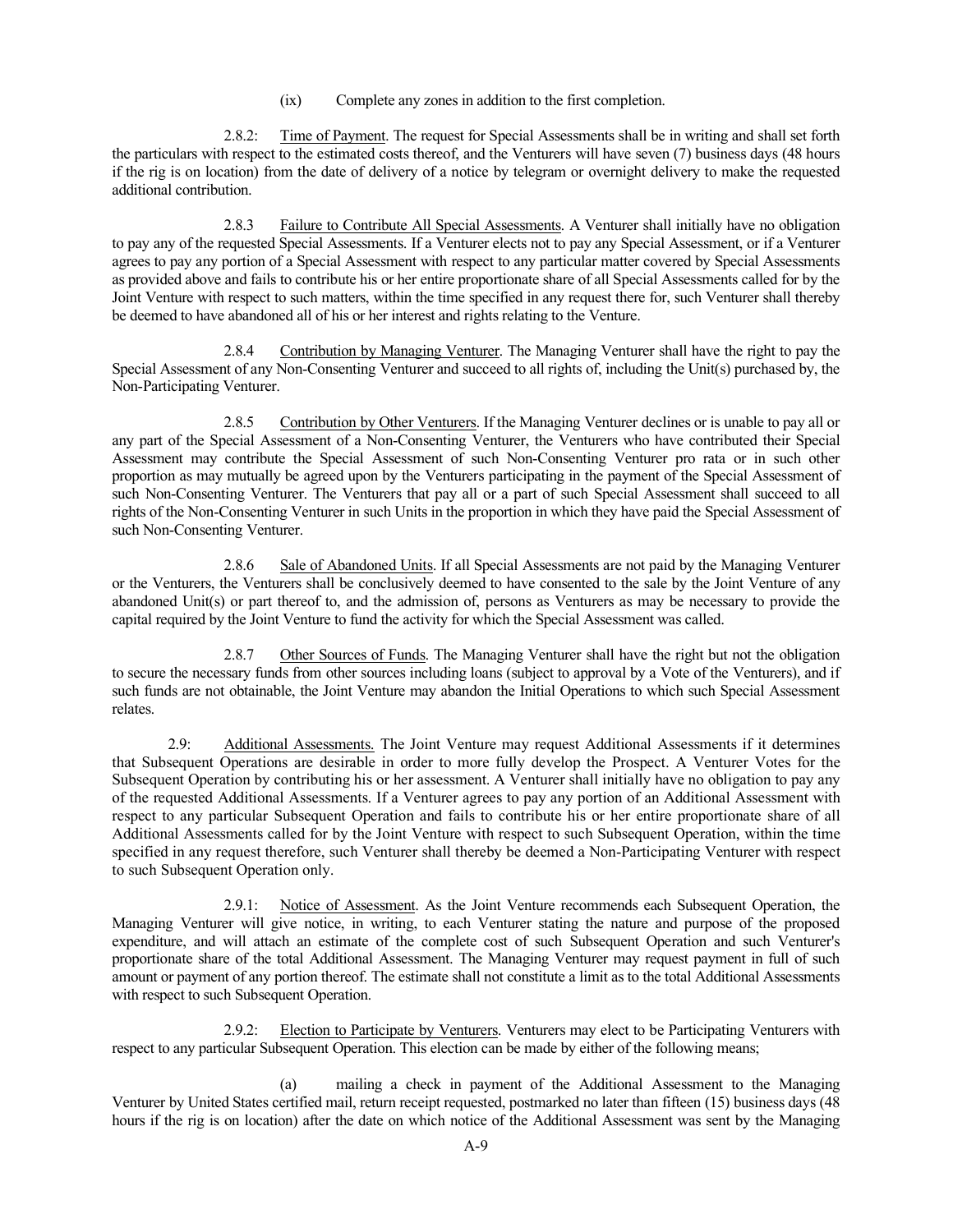Venturer (provided (i) that the envelope in which such check is mailed bears the correct address of the Managing Venturer as provided in this Agreement, and (ii) that such envelope bears the proper amount of postage to effect timely delivery); or

(b) actual delivery of a check in payment of the Additional Assessment to the office of the Managing Venturer no later than 4:00 p.m. on the twentieth (20) day after the date on which notice of the Additional Assessment was sent by the Managing Venturer.

It is further provided that the check in payment of the Additional Assessment must "clear" the bank on which it is drawn on the first attempt to present such check for payment. Failure of the check to 'clear" or "be honored by" the bank on which it is drawn will result in the maker of such check being a Non-Participating Venturer.

 2.9.3: Funds to Replace Those of Non-Participating Venturers. If less than 100% of the Venturers pay the Additional Assessments for Subsequent Operations, the Managing Venturer shall have the option, in the exercise of its sole and absolute discretion to:

(a) Pay the Non-Participating Venturer(s)' unpaid portion of such Additional Assessment and be entitled to receive the Non-Participating Venturer(s)' allocable shares of Profits and Losses attributable to the Venture pursuant to Section 8.3.2 below;

(b) Allow any or all Participating Venturers to pay the Non-Participating Venturer(s)' unpaid portion of such Additional Assessment and therefore be entitled to receive the Non-Participating Venturer(s)' allocable shares of Profits and Losses attributable to the Non-Participating Venturer(s) interest in the Venture pursuant to Section 8.3.2 below;

(c) Offer Units of the Subsequent Operation to persons (other than the Venturers), who shall upon payment of such assessment, be deemed to be additional Venturers and Participating Venturers with respect to the Non-Participating Venturer(s) interest in the Venture;

(d) Abandon the Subsequent Operation for which such Additional Assessment was requested, refund the Additional Assessment proceeds previously paid by the Venturers and abandon the Prospect Wells.

2.10: Return of Capital. No Venturer has the right to require the return of all or any part of his or her capital contribution(s) or a distribution of any property from the Joint Venture prior to its termination and dissolution as provided herein.

2.11: Interest on Capital. No interest shall be payable on any capital contributions made to the Joint Venture or on any Capital Account.

2.12: Liability for Continuing Obligations. As joint venturers, each Venturer has all of the rights, obligations, and liabilities under the TBOC, including joint and several liability for all of the debts, obligations, acts, omissions, risks and liabilities of the Joint Venture. Certain assessments, subject to appropriate Vote, may be made to meet Joint Venture obligations, as herein described. Upon the death, disability or other change in circumstances of a Venturer prior to completion of such Venturer's obligations to complete certain payments pursuant to this Section, such Venturer's estate, legal representative or successor shall have the status of the Venturer and of such Venturer's rights and responsibilities.

# ARTICLE III

# MANAGING VENTURER

3.1: Rights and Duties. The Joint Venture and all of its affairs, property, business, and Operations shall be managed and controlled collectively by the Venturers. The Venturers expressly delegate management of the day-to-day Operations of the Joint Venture to the Managing Venturer. Officers and managers of the Managing Venturer will also be officers of the Joint Venture.

3.2: Reimbursement and Compensation to the Managing Venturer. The Managing Venturer shall receive as full and complete compensation for its services as managing venturer the following amounts: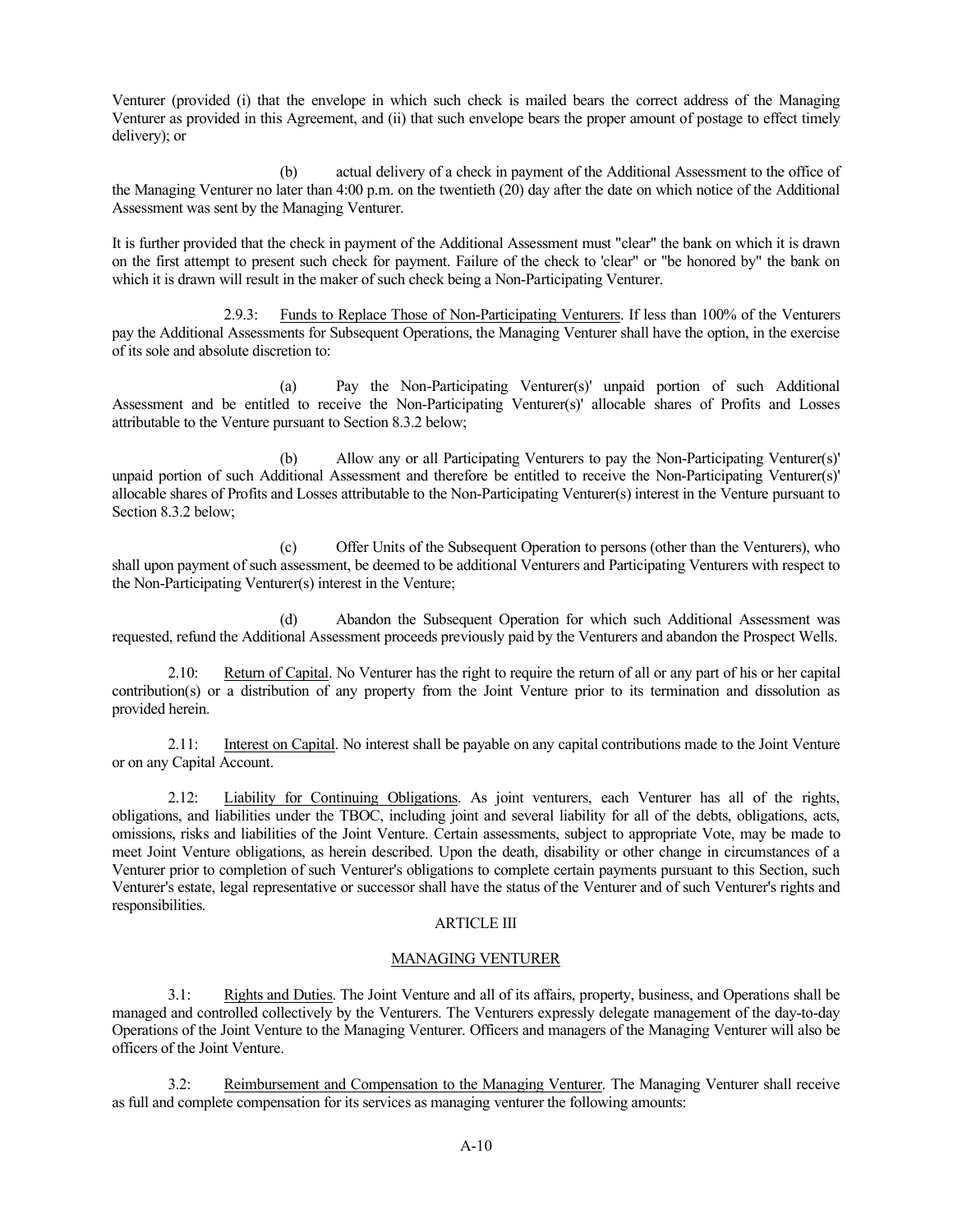3.2.1: Monthly Reimbursement to Managing Venturer. The Managing Venturer shall receive, on a monthly basis, a reimbursement from the Joint Venture for its General and Administrative Expenses (as defined in the Memorandum) allocable to the Joint Venture, in the amount of \$2,500 per month in which Joint Venture owns an interest.

 3.2.2: Management Fees. In consideration of the supervision and management of the affairs of the Joint Venture the Managing Venturer shall be compensated as set forth in the Memorandum.

 3.2.3: Participation in Revenues. The Managing Venturer will be entitled to receive the allocations of Profits and Losses and distributions as set forth in Article VIII.

3.3: Interest of the Managing Venturer in Certain Transactions. The Managing Venturer shall not be deemed to have received commissions, fees or other compensation paid to any firm, proprietorship, partnership or corporation that is an Affiliate, or in which the Managing Venturer, or any partner, officer, director or employee thereof or any member of any such person's respective immediate family, owns a beneficial interest. Nothing contained in this Agreement shall be deemed to:

(a) Restrict the right of the Managing Venturer or any Affiliate to be reimbursed for sums actually expended in conducting the business of the Joint Venture;

(b) Restrict the right of the Managing Venturer or any Affiliate to receive the income or distributions to which they would otherwise be entitled as the Managing Venturer or a Venturer under the terms of this Agreement; or

(c) Prevent or restrict the Managing Venturer, or any Affiliate from obtaining or sharing in all or any part of any commissions or other sums payable in connection with any property purchased or sold by the Joint Venture.

## ARTICLE IV

## MANAGEMENT AND OPERATION

4.1: Management. The Joint Venture and all of its affairs, property, business, and Operations shall be managed and controlled collectively by all the Venturers; provided, however, that the Venturers expressly delegate management of the day-to-day Operations of the Joint Venture to the Managing Venturer. With respect to the purposes for which this Joint Venture is organized and without limiting the generality of its powers, and the definition of Operations hereunder, the Managing Venturer is hereby expressly vested with the full and plenary power to:

 (a) Retain or act as operator(s) and to cause such operator(s) to drill, complete, equip, test, rework, operate, and if necessary, plug and abandon the Prospect Wells of the Joint Venture;

(b) Conduct seismographic surveys and other geological operations and services;

 (c) Execute and deliver any and all contracts and agreements, including purchase, joint venture, Farmout and operating agreements and turnkey contracts, binding the Joint Venture in furtherance of the business purposes of the Joint Venture;

 (d) Execute and deliver, and receive or pay the consideration for, all deeds and assignments of properties or other interests transferred or acquired by the Joint Venture;

 (e) Subject to an affirmative Vote by the Venturers, make all elections or decisions, and bind the Joint Venture thereby, that may be necessary or permissible in connection with any purchase, joint venture or Farmout agreement or other type of contract under which an interest in properties is to be acquired, operated, sold or assigned (subject to Venturer's approval) by the Joint Venture;

(f) Maintain leases in force and effect (including paying delay rentals);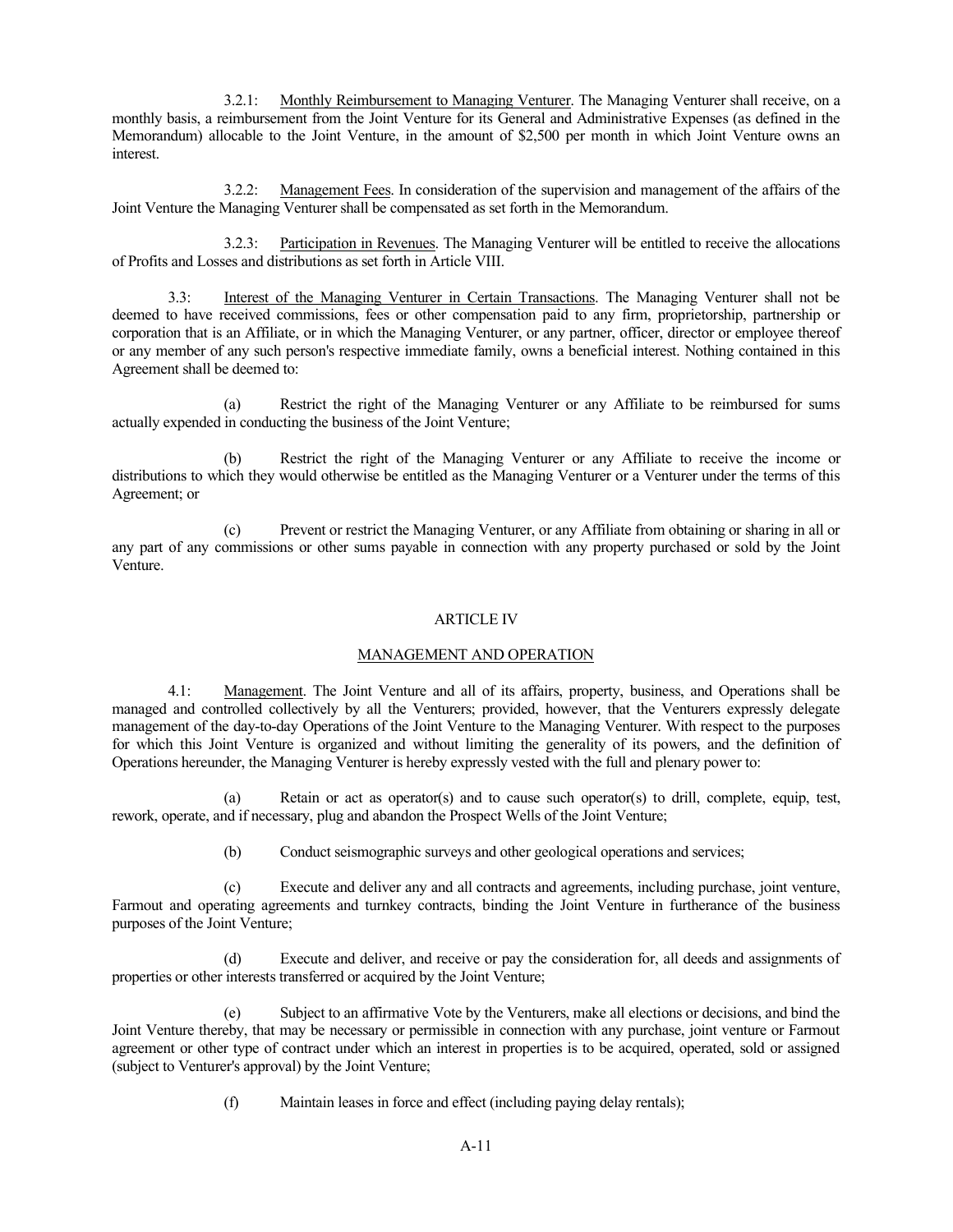Joint Venture;

- (g) Execute and deliver all checks, drafts, or other orders for payment of funds belonging to the
- (h) Execute and deliver division orders, transfer orders, pooling orders, and assignments;

 (i) Enter into and bind the Joint Venture in the execution of dry hole letters, bottom hole and acreage contribution agreements, and Farmouts, whether such agreements cover the assignment or transfer of properties or funds to or from the Joint Venture;

 (j) Execute operating agreements whether or not the Joint Venture or the Managing Venturer may be designated as operator there under;

 (k) Execute powers of attorney, consents, waivers and other documents that may be necessary before any court, administrative board or agency of any governmental authority, affecting the properties owned by the Joint Venture;

 (l) Take and hold title to property, execute evidences of indebtedness or other obligations or instruments in its name or the name of a nominee all on behalf of the Joint Venture and with or without disclosing the true owner or party in interest thereto; provided, however, the Managing Venturer will use its best efforts to have title transferred to the Venture upon Completion of the Prospect Wells. The Joint Venture shall be solely entitled to all rights, titles and interests temporarily held by the Managing Venturer or nominee on behalf of the Joint Venture and solely liable for all expenses, costs and other obligations incurred in connection therewith. All such instruments so executed may be transferred into the name of the Joint Venture by assignment or otherwise or held in the name of the Managing Venturer or nominee as the Managing Venturer may determine; provided, always, that the Managing Venturer shall keep as part of the books and records of the Joint Venture and properly account on its books for each such contract, deed, note or other instrument indicating the nominal parties thereto, date thereof and general description of such document;

 (m) In general, execute all instruments of any kind or character that may be necessary or appropriate in connection with the business of the Joint Venture. In addition, while the Venture has, based on currently available geological and geophysical information, selected an oil and gas leasehold interest for exploration and development, prior to the commencement of drilling activities, the Managing Venturer may review additional geological and geophysical data from other potential acreage and determine, subject to a contrary Vote, to explore and develop such other acreage in substitution for the drilling site described in supporting documents to the Memorandum. In the event that the Managing Venturer selects an alternative drilling site, Venturers will be appropriately notified, and the site will be located within the acreage designated on the geological map appended to the Memorandum, and the Managing Venturer believes that the geological considerations will be substantially the same (or more favorable) than the drilling site previously selected;

 (n) Investigate, evaluate and subject to an affirmative Vote by the Venturers, acquire investment opportunities for the Joint Venture, to acquire on behalf of the Joint Venture oil, gas and mineral properties or other interests upon such terms as it deems advisable; and

 (o) Utilize Venture funds from all sources to undertake any Operations necessary to protect, save, restore or preserve the Prospect Wells in the event of a natural occurrence or other emergency that requires such Operations to be performed before such time that a Vote of the Venturers may be taken and when the delay of such Operation may cause: (i) a significant increase in the cost of such Operations, (ii) Completion, Drilling or other future Operations to be unfeasible, (iii) the loss of the Venture's interest in the Prospect Wells or (iv) the Venture to be subject to liability to third parties.

4.2: Third Parties. No person dealing with the Managing Venturer shall be required to determine its authority to make any undertaking or to execute any instrument on behalf of the Joint Venture, nor to determine any fact or circumstance bearing upon the existence of such authority, and all such instruments or undertakings shall contain such provisions as the Managing Venturer deems expedient.

 4.3: Obligations of the Managing Venturer as Joint Venture Manager. The Managing Venturer shall manage the Joint Venture affairs in a prudent and businesslike manner, and in accordance with good practices in the industry. The Managing Venturer at all times shall act in the best interests of the Joint Venture in fulfillment of the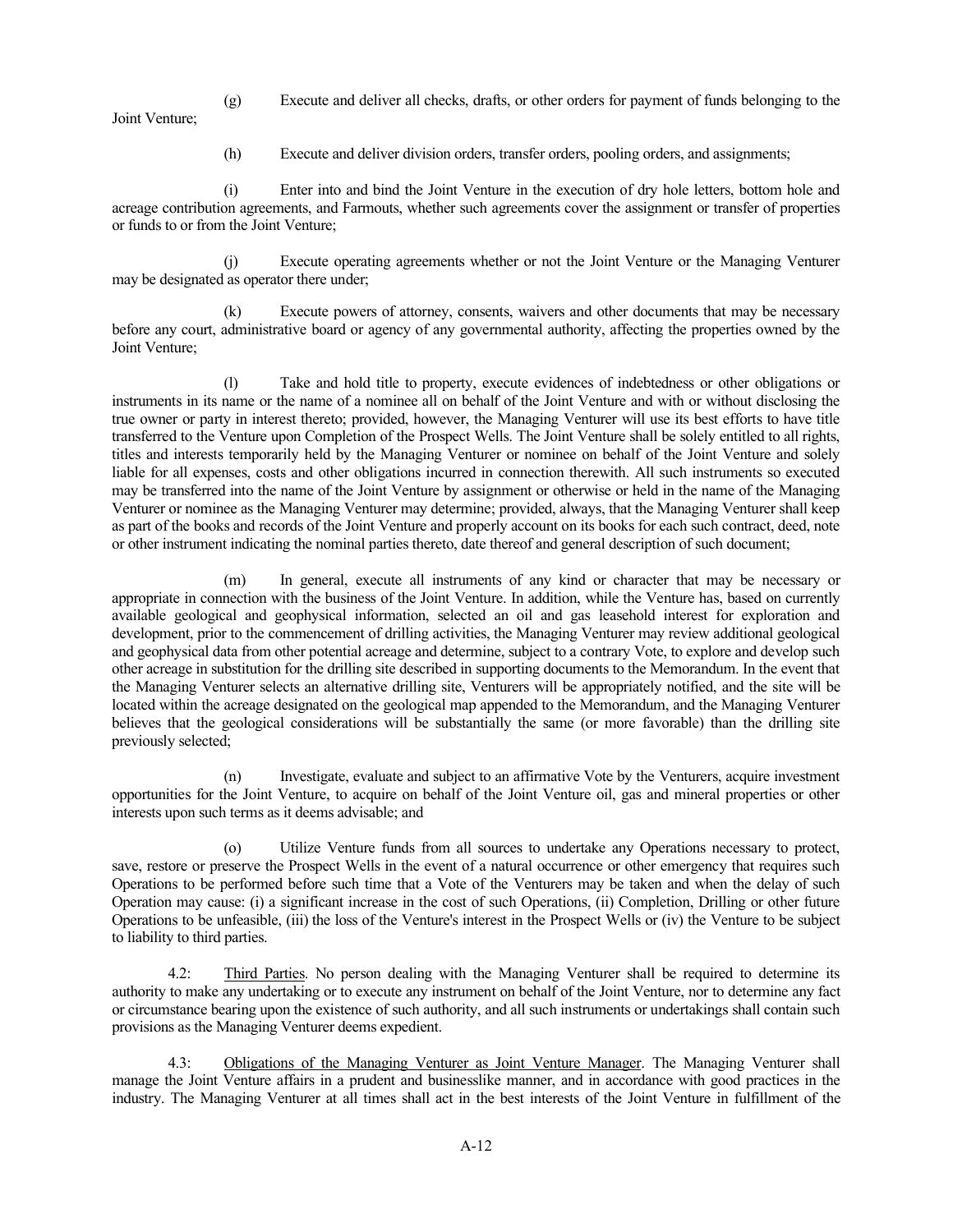purposes herein expressed and shall in all instances notify the Venturers of any transaction entered into between the Joint Venture and Evans or any Affiliate.

4.4: Insurance Coverage. In order to protect Joint Venture assets, the Managing Venturer may procure or cause to be procured and maintain or cause to be maintained in force, or contract with others to obtain and maintain in force, such insurance as in its best judgment it deems prudent to serve as protection against liability for loss and damage that may be occasioned by the activities of the Joint Venture. The cost of obtaining such insurance shall be charged to and borne by the Joint Venture. The Managing Venturer shall not be liable to any Venturer for any loss that may be sustained by the Joint Venture because the Managing Venturer did not acquire or cause to be acquired any particular type of insurance.

4.5: Expenses. The Managing Venturer may charge to the Joint Venture and be reimbursed or pay out of Joint Venture funds, as and when available, all reasonable expenses incurred by the Managing Venturer in the operation of the Joint Venture including but not limited to expenses, charges and fees relating to:

 (a) the acquisition, preservation or protection of the Joint Venture's property, including maintaining insurance thereon and protection of title thereto,

- (b) the maintenance, operation or reworking of any Joint Venture property,
- (c) travel expenses, professional fees, attorneys' fees and court costs,
- (d) taxes on real or personal property owned by the Joint Venture,
- (e) interest on any loan to the Joint Venture,
- (f) normal closing costs (in the event of a sale or transfer of all or any part of the Joint Venture's

property),

 (g) expenses incurred in connection with the negotiation for, or consummation of financing or renewing, rearranging or refinancing any indebtedness on the Joint Venture's property,

- (h) Operating Expenses (as defined in the Memorandum), and
- (i) General and Administrative Expenses (as defined in the Memorandum).

4.6: Interpretation. If any provision of this Agreement is unclear or ambiguous in the opinion of the Managing Venturer, the Managing Venturer, in its sole and absolute discretion, shall have the right and power to interpret such provision in accordance with the purposes, and in the best interests of the Joint Venture and all the Venturers; provided, that the Managing Venturer may not interpret the provisions of Section 3.2 and Articles VIII and IX hereof so as to increase its compensation as set forth herein.

4.7: Reliance Upon Experts. The Managing Venturer may employ or retain such counsel, accountants, engineers, geologists, landmen, appraisers or other experts or advisors as it may reasonably deem appropriate for the purpose of discharging its duties hereunder, and shall be entitled to pay the fees of any such persons from the funds of the Joint Venture. The Managing Venturer may act and shall be protected in acting in good faith on the opinion or advice of, or information obtained from any such counsel, accountant, engineer, geologist, appraiser or other expert or advisor, whether retained or employed by the Joint Venture, the Managing Venturer, or otherwise, in relation to any matter connected with the administration or operation of the business and affairs of the Joint Venture.

## 4.8: Limitations on Venturer's Acts.

 4.8.1: Prohibited Acts. The Venturers, including the Managing Venturer, are expressly prohibited from entering into any contract or other transaction that would:

 (a) Result in possession of Joint Venture property or assignment of any rights in specific Joint Venture property, other than for a Joint Venture purpose; or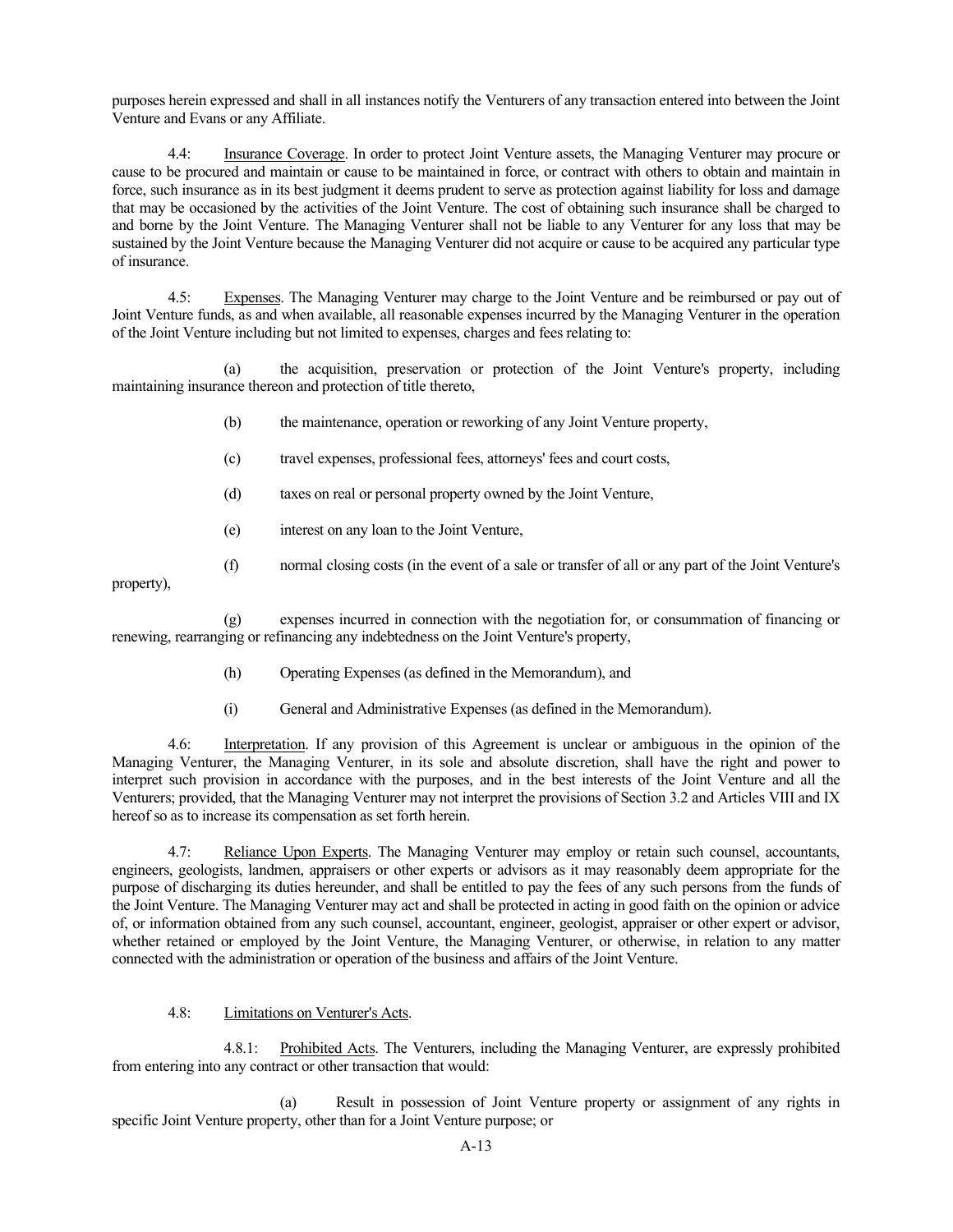(b) Authorize the lending of Joint Venture funds to any partnership or joint venture in which the Managing Venturer or an Affiliate is a general partner or managing venturer.

 4.8.2: Acts Requiring Unanimous Approval. Except by the unanimous Vote of the Partners, including the Managing Venturer, no Venturer has authority to:

 (a) Assign the Joint Venture property in trust for creditors or on the assignee's promise to pay the debts of the Joint Venture;

- (b) Dispose of the good will of the business;
- (c) Do any other act, which would make it impossible to carry on the ordinary business

of the Joint Venture;

- (d) Confess a judgment;
- (e) Contravene this Agreement; or
- (f) Submit a Joint Venture claim or liability to arbitration or reference.

4.9: Other Permissible Activities. No Venturer is prevented hereby from engaging in other activities for profit, whether in the oil and gas business or otherwise. The Venturers, including the Managing Venturer and its Affiliates, have and in the future may engage in other businesses including the organization and management of additional partnerships, limited partnerships, joint ventures, or corporations for the exploration of oil and gas and must necessarily divide their time between the business of the Joint Venture and their other activities. The Venturers, including the Managing Venturer and its Affiliates are hereby authorized, during the life of the Joint Venture, to acquire oil or gas interests or properties and not offer the same to the Joint Venture. Further, nothing herein shall prevent another partnership organized by the Managing Venturer or any Affiliate from acquiring a prospect that is in the same geographical reservoir as any Prospect owned by this Joint Venture.

4.10: Purchase of Oil and Gas Equipment from the Managing Venturer and Affiliates. The Joint Venture may purchase or acquire equipment necessary in the drilling, completion, reworking and operation of Joint Venture Well from the Managing Venturer, or an Affiliate, and such equipment may be new or used.

4.11: Meetings. The Venturers may develop such rules and procedures they deem necessary, desirable or convenient to provide for meetings of Venturers to Vote, or to obtain the written Vote or consent of Venturers as to matters on which a Vote of the Venturers is sought. Such rules and procedures shall be in writing and shall provide for call and notice of meeting and quorum requirements (which shall be based on interests in the Joint Venture and shall require that Holders of Record of not less than fifty percent (50%) in interests (not in numbers) in the Joint Venture be present in person or by proxy). A copy of such rules and procedures shall be available for inspection by any Venturer at the principal place of business of the Joint Venture.

4.12: "Tax Matters Partner." The Managing Venturer shall be the "Tax Matters Partner" for purposes of partnership and Joint Venture proceedings as described in Subtitle F, Chapter 63, Subchapter C, of the Code. The Venturers agree to cooperate with the Managing Venturer and each other Venturer and to do or refrain from doing any and all things reasonably required to conduct such proceedings. The Venture shall reimburse the Tax Matters Partner for all costs and expenses incurred by it in performing its duties as such (including legal and accounting fees and expenses). Nothing herein shall be construed to restrict the Venture or the Managing Venturer from engaging an accounting firm or a law firm to assist the Tax Matters Partner in discharging its duties hereunder.

# ARTICLE V

# RIGHTS AND OBLIGATIONS OF VENTURERS; AMENDMENTS

5.1: Venturer's Delegation of Powers. At no time during the term of the Joint Venture shall a Venturer, other than the Managing Venturer, have the power to act on behalf of, sign for or bind the Joint Venture with respect to Operations of the Joint Venture.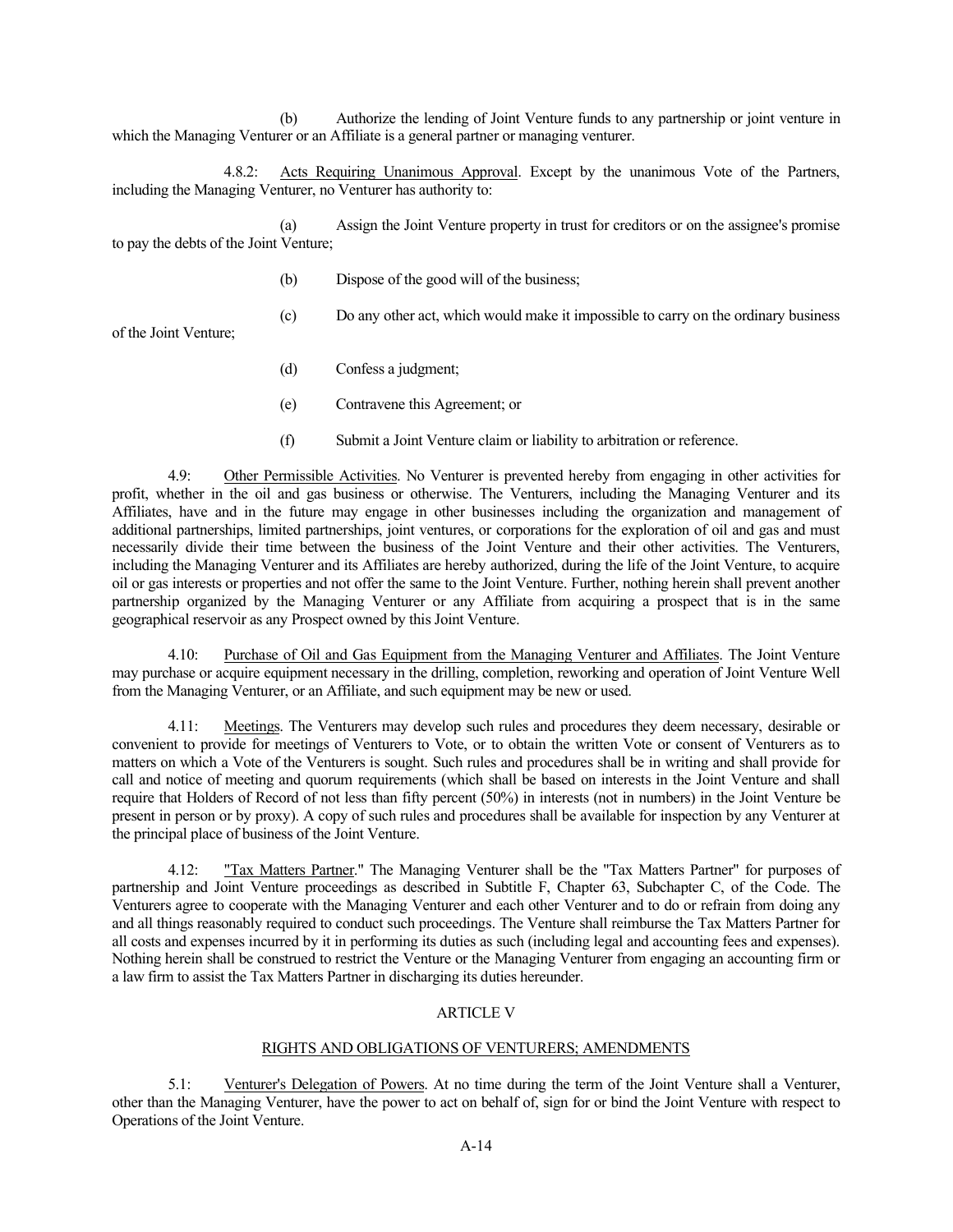5.1.1: Indemnity by Venturer. Each Venturer shall indemnify, defend, and hold harmless the Joint Venture and all other Venturers (including the Managing Venturer), their officers, directors, agents and attorneys, from and against any loss, claim, cause of action, item of damage, expense, and cost (including attorneys' fees and court costs), but only to the extent of his or her total capital contributions to the Venture, arising directly or indirectly out of:

 (a) Any act of such Venturer that is inconsistent with the rights and authority delegated to the Managing Venturer; and

 (b) Any misrepresentation made by a Venturer in the Application Agreement or elsewhere, any breach by a Venturer of any of his or her warranties, and any failure by him or her to fulfill any of his or her covenants or agreements set forth herein or elsewhere.

 5.1.2: Indemnity by Managing Venturer. The Managing Venturer shall indemnify, defend, and hold harmless the Joint Venture and all Venturers, their officers, directors, agents and attorneys, from and against any loss, claim, cause of action, item of damage, expense, and cost (including attorneys' fees and court costs) arising directly or indirectly out of:

 (a) Any willful or grossly negligent act of the Managing Venturer that is inconsistent with the rights and authority delegated to the Managing Venturer; and

 (b) Any willful or grossly negligent misrepresentation made by the Managing Venturer, and any willful or grossly negligent failure by it to fulfill any of its covenants or agreements set forth herein or elsewhere.

5.1.3: Breach. Any action of a Venturer that is inconsistent with Section 5.1 hereof, shall:

(a) Constitute a breach of this Agreement on the part of the Venturer so acting;

 (b) Render such Venturer subject to claims for damages asserted by the Joint Venture or the Venturers, as the case may be, to all rights of indemnification in favor of the Joint Venture and all of the Venturers as set forth in this Agreement; and

 (c) Constitute grounds for the expulsion of such Venturer from the Joint Venture, in the discretion of the Managing Venturer or based upon a Vote.

5.2: Rights of Venturers. A Venturer shall have all the rights and obligations granted to a general partner and joint venturer under the TBOC, subject to the terms and provisions in this Agreement, except those matters set forth in Section 1522 of the TBOC.

5.3: Proposal of Amendments. Amendments to this Agreement may be proposed by either the Managing Venturer or, subject to Section 4.11 hereof, by Venturers owning not less than ten percent (10%) of all Units outstanding. Proposed amendments, subject to the conditions set forth in Section 5.5 hereof, may concern any Article of this Agreement.

5.4: Procedure to be Followed. Following any proposal of an amendment pursuant to Section 5.3 hereof, the Managing Venturer shall, within fifteen (15) days after receipt thereof, submit to all Venturers a verbatim statement of the proposed amendment. All proposed amendments, whether proposed by the Managing Venturer or by Venturers owning not less than ten percent (10%) of the Units, shall be submitted to the Venturers for a Vote, within 30 days after the date of mailing of such notice. For purposes of obtaining a written Vote, the Managing Venturer may require response within a specified time. Any Venturer failing to notify the Managing Venturer of his or her support for or opposition to the amendment within the specified time shall be conclusively deemed to have opposed the amendment.

5.5: Amendments Not Allowable. No amendment shall change the contributions of the Venturers required herein or retroactively adversely affect the rights and interests of any Venturer, including the Managing Venturer, including any change in the allocations set forth in Articles VIII and IX hereof without affirmative written consent.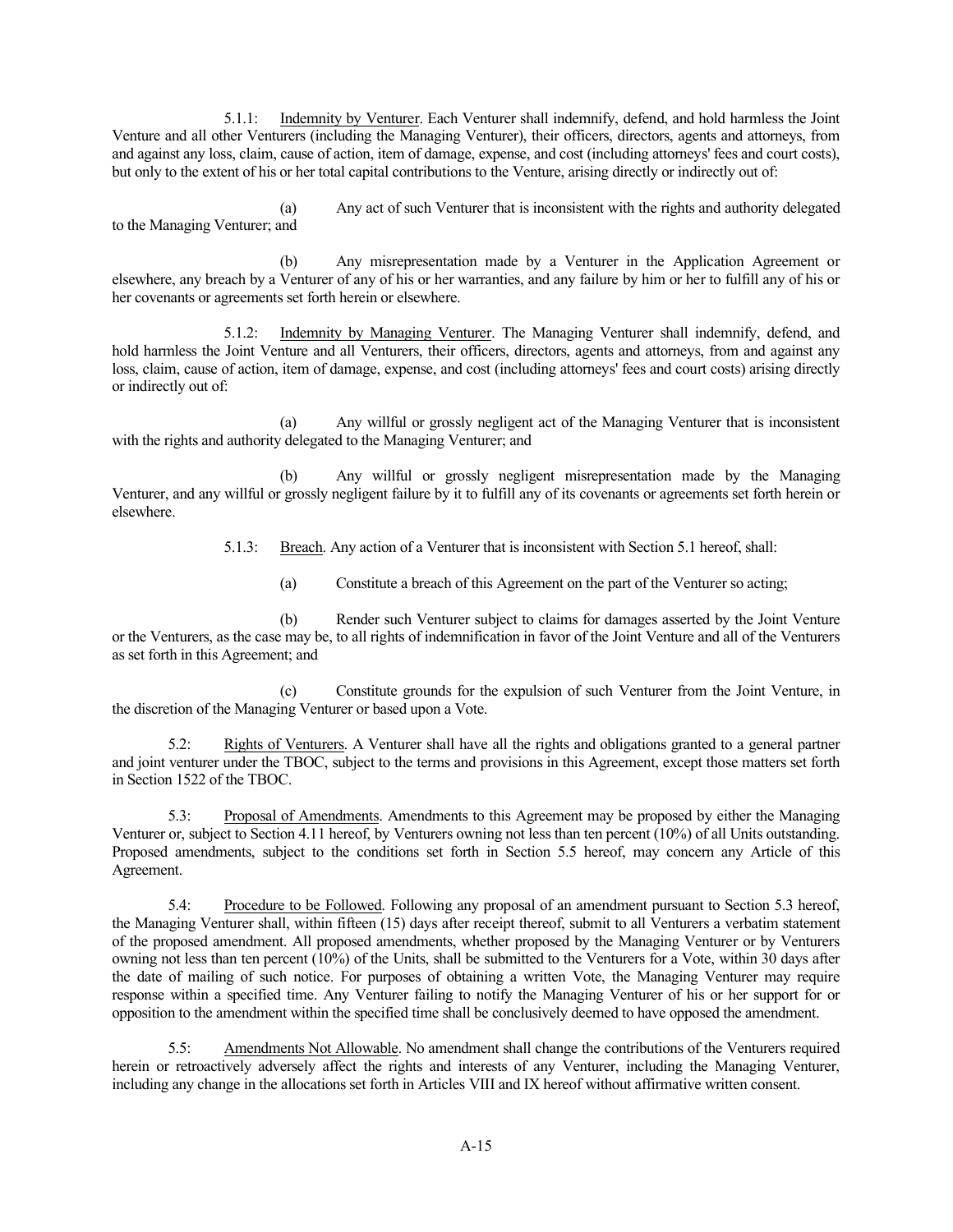5.6: Meetings of Venturers. Subject to the requirements of Section 4.11 hereof, meetings of the Venturers may be called by the Managing Venturer and shall be called by it upon the written request of Venturers holding ten percent (10%) or more of the Units. The call will state the nature of the business to be transacted, and no other business will be considered. Venturers may Vote in person or by proxy at any such meeting.

5.7: Removal of Managing Venturer. Subject to the requirements of Section 4.11 hereof, a Vote of 51% in interest of the Venturers shall have the right to remove the Managing Venturer and substitute a new managing venturer to carry on the day-to-day Operations of the Joint Venture. The removal of the Managing Venturer shall not be retroactively effective.

5.8: Rights of the Managing Venturer Upon Removal. In the event the Managing Venturer is removed in accordance with Section 5.7 hereof, or the Managing Venturer withdraws or ceases to be a Venturer by operation of law, or otherwise, the removed Managing Venturer shall select an independent engineering firm to value the removed Managing Venturer's interest in the Joint Venture at its then present fair market value. In determining the fair market value of the Managing Venturer's interest, the independent engineer will take into account appropriate discount factors in light of the risk of recovery of oil and gas reserves. The incoming managing venturer or the Joint Venture may purchase for cash all or a portion of the interest of the removed Managing Venturer for the value determined by the independent engineering appraisal. The interest of the removed Managing Venturer not purchased by the incoming Managing Venturer or the Joint Venture shall be assigned to the removed Managing Venturer by the Joint Venture and the removed Managing Venturer shall thereafter have no further interest in the Joint Venture, except as to the interest so assigned to it. Further, upon removal or withdrawal, the Managing Venturer shall be released and indemnified from all liabilities arising after the Managing Venturer ceases to be Managing Venturer.

## ARTICLE VI

## TRANSFER AND ASSIGNMENT OF UNITS

6.1: By Managing Venturer. The Managing Venturer may not, without the consent of 51% in interest of the Venturers, sell, transfer or assign its Managing Venturer's interest in the Joint Venture; provided, however, that the Managing Venturer and any Affiliate, without the consent of the Venturers, may at any time sell, transfer or assign any Unit(s) then held by them as a Venturer, subject to this Article VI. Purchasers of Units from the Managing Venturer or such Affiliates shall be admitted as Substitute Venturers.

6.2: By Venturers. No Venturer (except a Venturer who sells his or her Units to the Managing Venturer) may sell or transfer all or any part of his or her Unit(s) until he or she shall first comply with the provisions of this Section; provided, however, that any sale, assignment or other transfer to Venturer's parents, spouse, siblings or children (either natural or adoptive) or to any trust of which the primary beneficiaries are the Venturer, his or her parents, spouse, siblings or children shall not be subject to the restrictions on transfer set forth in this Section 6.2.

 6.2.1: Notice Required. Such selling Venturer shall deliver to the Managing Venturer a written notice (the "Notice") in which he or she shall:

(a) state his or her intention to sell or dispose of his or her Unit(s) or a part thereof;

 (b) state the price and terms of the best bona fide offer he or she has received for the purchase of such Unit(s) and the name and address of the offeror(s) making such offer; and

 (c) offer to sell such Unit(s) to the Managing Venturer on the same terms and conditions at any time within twenty (20) days after the delivery of such written notice.

 6.2.2: Option. At any time during the twenty (20) day period after the delivery of the Notice, the Managing Venturer shall have the right and option to purchase the Unit(s) so offered by the selling Venturer, and if the Managing Venturer shall decline such purchase, then the remaining Venturers shall have such option for an additional twenty (20) days, on the terms and for the price set forth in the Notice. If the option is not exercised by the Managing Venturer or the remaining Venturers, the selling Venturer may within thirty (30) days, subject to the other provisions of this Agreement, sell the Unit(s) designated in the Notice but only in accordance with the terms stated in the Notice. If the sale is not completed within such thirty (30) day period, the Notice shall be deemed to have expired and a new Notice and option shall be required before any sale or disposition is made of the Units of the selling Venturer. No sale pursuant to this section may occur unless: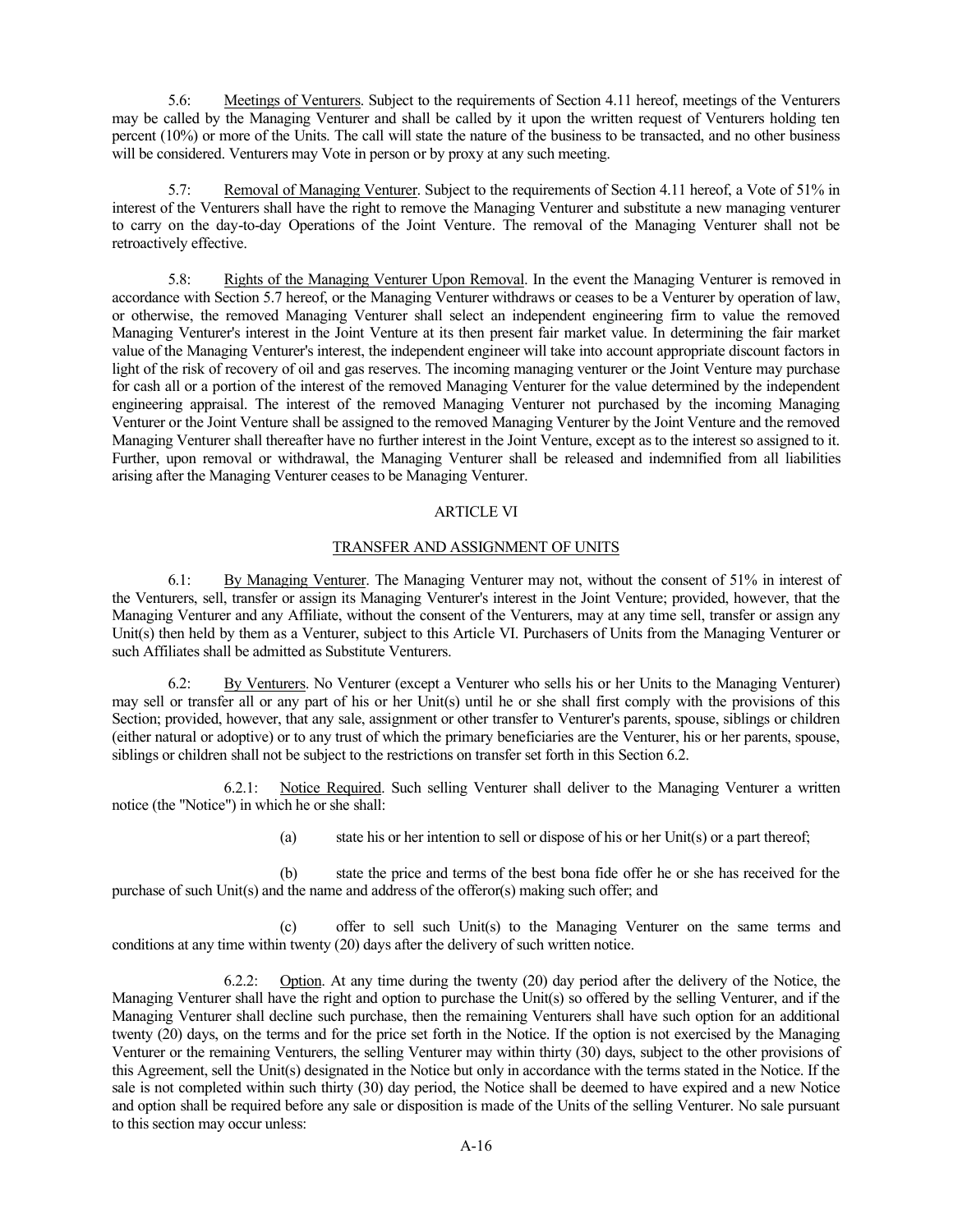(a) the purchaser of such Unit(s) is a qualified purchaser and is approved as such by a Vote of the Venturers and in accordance with the suitability standards originally applied by the Managing Venturer to initial Venturers;

 (b) the sale, transfer, assignment, and conveyance is expressly made subject to the provisions of this Agreement;

 (c) the purchaser assumes all of the obligations of the selling Venturer under this Agreement (including the execution of a power of attorney to the Managing Venturer); and

 (d) the selling Venturer or purchaser delivers to the Managing Venturer the opinion referred to in Section 6.7.

 6.2.3: Assignment of Venturer's Interest. Unless a Venturer is admitted as an additional Venturer, a conveyance by a Venturer of his or her interest in the Joint Venture does not of itself require winding up of the Joint Venture, nor, as against the other Venturers, entitle the assignee, during the continuance of the Joint Venture, to interfere in the management or administration of the Joint Venture business or affairs. Such Conveyance merely entitles the assignee to receive in accordance with his or her contract the profits to which the assigning Venturer would otherwise be entitled and, for any proper purpose, to require reasonable information or account of Joint Venture transactions and to make reasonable inspection of the Joint Venture books.

 6.2.4: Expenses. The Joint Venture may charge and receive from the selling Venturer an amount not exceeding \$1,000 to defray its costs and expenses, including attorney's fees, in effecting the transfer and registration on its books of such Unit(s) thus sold.

 6.2.5: Offer to Venturers. In the event that a Venturer, other than the Managing Venturer or an Affiliate to the extent it holds Unit(s), desires to sell his or her Unit(s) and has not received an offer to purchase same from any third party, he or she shall give the Notice required under Section 6.2.1 hereof, and subject to all other applicable terms and provisions of this Article VI, all Venturers shall have an option to purchase the Unit(s) so offered. In the event that no Venturer purchases such Unit(s), the selling Venturer shall have sixty  $(60)$  days after giving the Notice provided in Section 6.2.1 in which to sell such Unit(s) to any qualified person upon whatever terms he or she may negotiate before having to re-offer such Unit(s) to the other Venturers.

 6.2.6: Exercise and Procedures. All rights and options provided in this Article VI may be exercised by the Managing Venturer and Venturers entitled and electing to exercise such options in proportion to their interests in the Joint Venture or as they may mutually agree. The Venturers by Vote may promulgate such rules as they may deem appropriate and desirable to enforce the limitations on transfer of Units as set forth in this Article VI, establishing such policies, methods and procedures for effecting and evidencing such transfers as are in accordance with the provisions hereof and as may seem necessary, reasonable or convenient.

6.3: Notice of Assignment. Notwithstanding anything in the joint venture or partnership laws of the State of Texas to the contrary, no transfer of any Unit(s), although otherwise valid under this Agreement and the TBOC, shall be recognized by the Joint Venture until the transferor has given written notice thereof as provided herein and the transferee has become a Holder of Record.

# 6.4: Bankruptcy, Death, Incapacity or Forfeiture.

 6.4.1: Continuation Agreement; Waiver of Liquidation Rights. Except for an event of termination described in Articles 1.6 and 9.1 hereof, upon the occurrence of any event that would otherwise give rise to the winding up of the Joint Venture, the Joint Venture shall be wound up but not terminated. Instead, in consideration of their mutual covenants, all of the Venturers specifically agree that in the event of any event that would otherwise give rise to the winding up of the Joint Venture, the Venturers, by executing this Agreement, hereby Vote in advance that the Joint Venture shall be continued; provided, however, that the Venturers by unanimous Vote may rescind such Vote for continuation within thirty (30) days after the event causing the winding up. Upon continuation, the business affairs of the Joint Venture shall continue and not be liquidated, and each Venturer hereby specifically waives his or her liquidation rights in such an event. Liquidation of the Joint Venture shall be caused or obtained only in the manner set forth in Section 9.1 hereof. The continued joint venture shall assume all liabilities of the dissolved Joint Venture.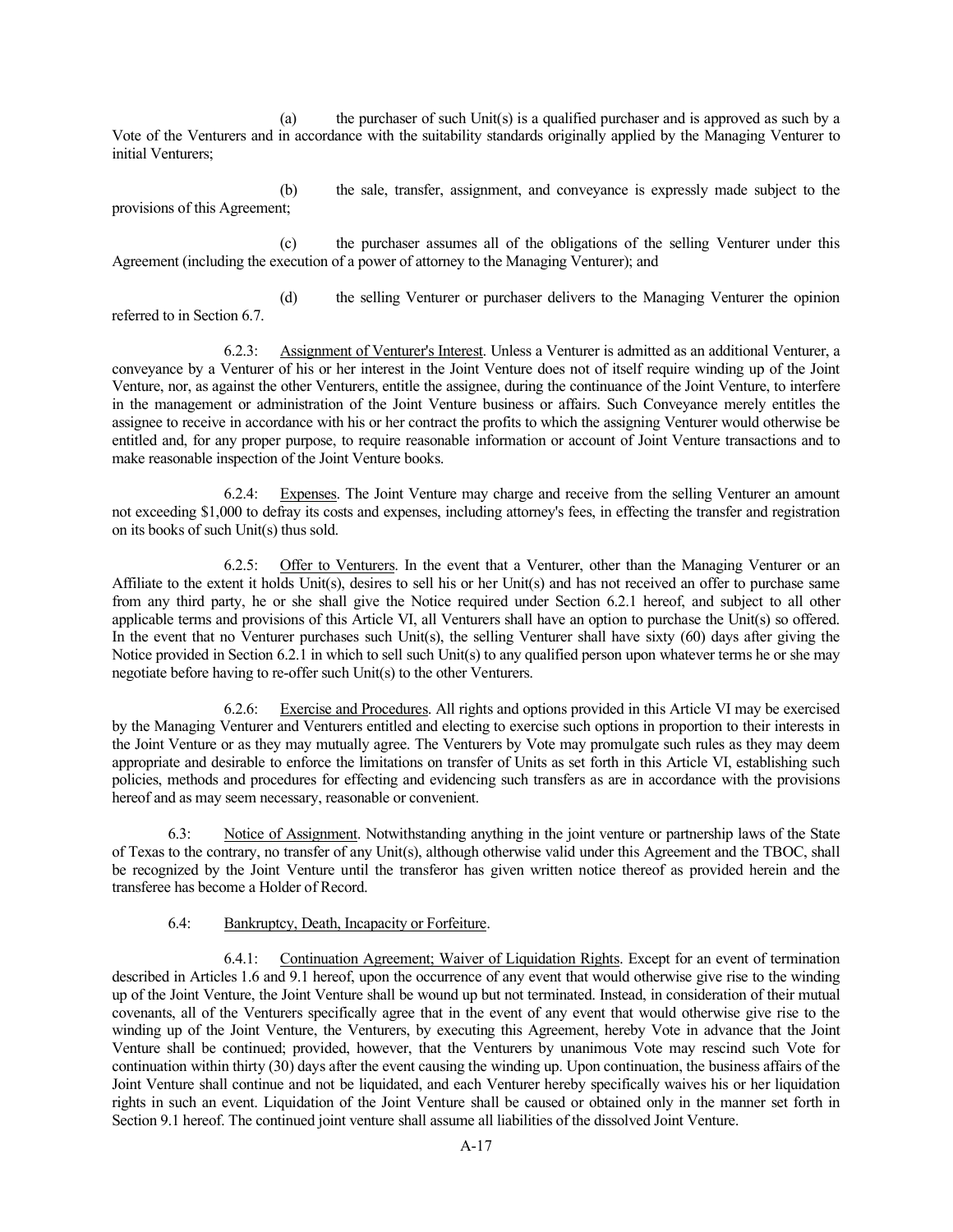6.4.2: Status of Successor In Interest. Except as otherwise provided in the TBOC, no assignee, transferee or successor in interest of a Venturer shall be deemed a Substitute Venturer or entitled to exercise any rights, powers or benefits of a Venturer other than the right to distribution and allocation of Net Cash Flow, Net Proceeds, Amount Realized and Federal Income Tax Items unless such assignee, transferee or successor in interest has been approved and accepted by the Venturers in accordance with this Article VI. Such successor in interest may transfer the Unit(s) of such Venturer only pursuant to the provisions of this Article VI.

6.5 Divorce. Upon the divorce of any Venturer, all of the interest in the Joint Venture of such divorced Venturer shall be determined in accordance with the TBOC.

6.6: Consent of Venturers. No assignee or transferee shall be deemed to be a Substitute Venturer or entitled to exercise or receive any rights, powers or benefits of a Venturer unless such assignee has been approved and accepted by the Venturers in accordance with Section 6.2.2(a), (b), (c) and (d).

6.7: Opinion Letter. Notwithstanding anything herein to the contrary, no Venturer may sell, transfer, assign, or gift any interest in the Joint Venture without first presenting to the Managing Venturer a written opinion of counsel (in form and substance acceptable to the Managing Venturer) to the effect that such sale, transfer, assignment or conveyance will not result in a termination of the Joint Venture within the meaning of Code section 708(b).

6.8: Subdivided Units Prohibited. Notwithstanding anything herein to the contrary, no Venturer, other than the Managing Venturer, shall be permitted to further subdivide any portion of a Unit for the purpose of a sale, transfer, assignment, conveyance, gift, donation or bequest.

# ARTICLE VII

# ACCOUNTING, RECORDS AND REPORTS

7.1: Books, Records and Reports. The Joint Venture shall maintain at the principal office of the Joint Venture or at such other place as it may determine:

- (a) the books and records of the Joint Venture; and
- (b) an executed counterpart of this Agreement and all amendments thereto.

Such information, as is available pursuant to applicable Texas law, shall be open to reasonable inspection and examination by any of the Venturers, assignees, their agents, accountants, attorneys and other duly authorized representatives during regular business hours upon not less than 48 hours prior written request. The Managing Venturer may condition the disclosure of Venture books, records and reports upon a showing of a proper purpose and under such measures that the Managing Venturer reasonably believes are sufficient to maintain the confidential and proprietary nature of the information contained in such documents.

7.2: Accounting Method. The books and records of the Joint Venture shall be kept in accordance with the terms of this Agreement applied in a consistent manner and may be kept on the cash basis if such method of accounting is permissible and the Managing Venturer deems it in the best interest of the Venture. The accounting year of the Joint Venture shall be the calendar year.

7.3: Financial Statements and Tax Returns. At the expense of the Joint Venture, the Managing Venturer shall engage a certified public accountant to prepare the Joint Ventures' annual income tax return, the return required by Code section 6050K relating to sales and exchanges of interests in the Joint Venture, and annual financial statements, which shall include:

- (a) a balance sheet as of the last day of the accounting year;
- (b) a statement of income or loss for the full year;
- (c) a statement of changes in financial position;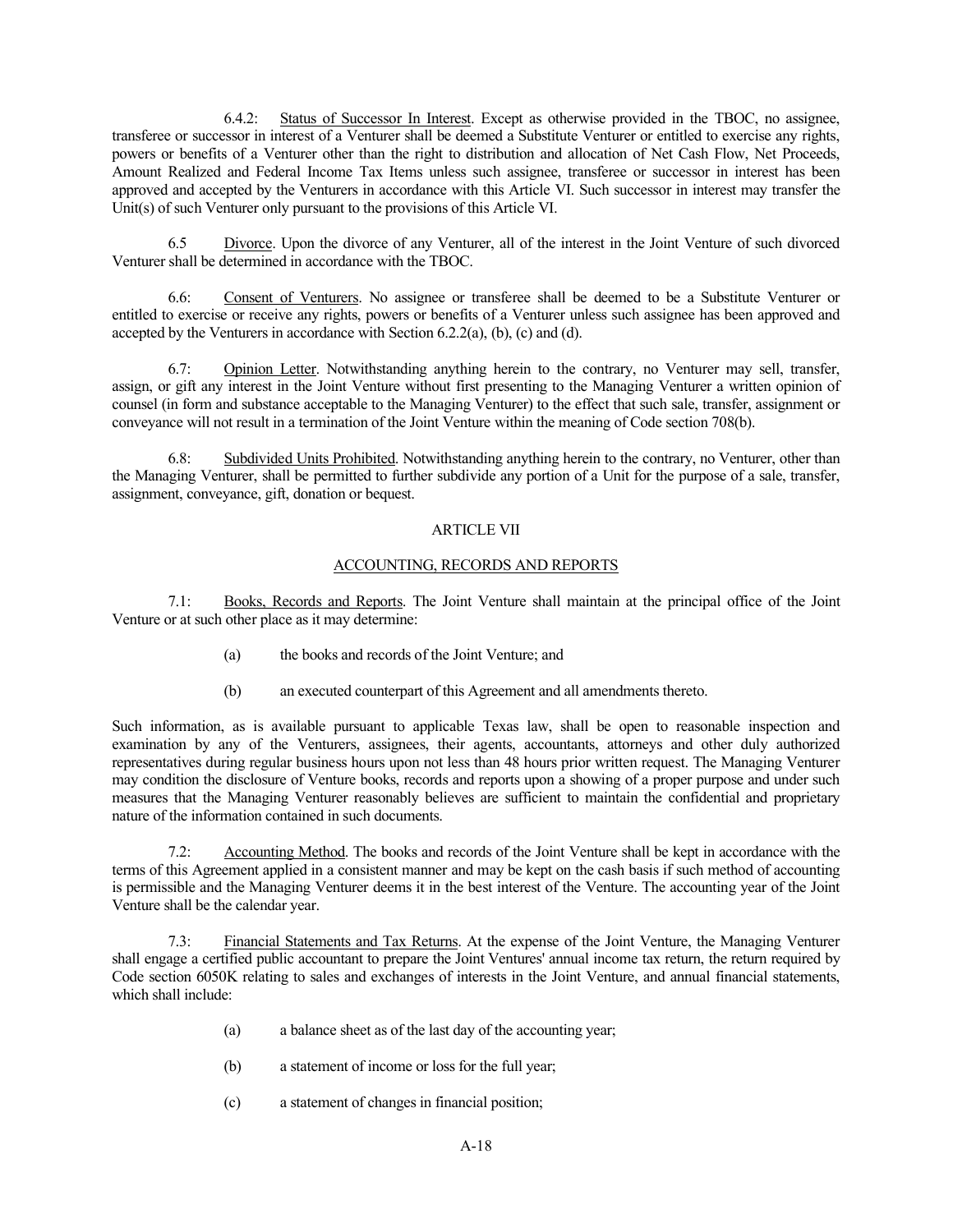- (d) a statement of cash flow and distributions for the full year;
- (e) a detailed statement of distributions to and changes in the Capital Accounts of all Venturers; **and and** 
	- (f) a detailed statement of assessments and borrowings, if any.

Subject to a Vote to the contrary, such financial statements shall be unaudited. Within a reasonable time after the close of each accounting year, the Managing Venturer shall transmit to each person who was a Venturer (or assignee) during such accounting year, a copy of such financial statements and a report (which may be in the form of Schedule K-1 to IRS Form 1065) indicating such persons' respective share of distributions and allocations of Profits, Losses, and, Amounts Realized, tax preference items and investment credits, if any, for such year.

7.4: Reports. In addition to the financial information set forth in this Article VII, the Managing Venturer shall furnish to the Venturers annually the following reports dealing with Joint Venture operations:

 7.4.1: Prospect Status Reports. The Managing Venturer shall furnish reports in the form of drilling summaries indicating the status of the Joint Venture Well and a description of the Prospect Wells and costs incurred on such Prospect Wells to date.

 7.4.2: Related Party Transactions. The Managing Venturer shall furnish a detailed statement of any transactions by the Joint Venture with the Managing Venturer or its Affiliates, and of fees, commissions, compensation and other benefits paid or accrued to the Managing Venturer or its Affiliates for the period completed.

7.5: Banks. All funds of the Joint Venture shall be deposited in a separate bank account or accounts in the name of the Joint Venture as may be determined from time to time by the Managing Venturer. Withdrawals from such account or accounts shall be made upon checks or other withdrawal orders executed by a duly authorized representative of the Managing Venturer.

 7.6: All information relating to the Joint Venture and the Joint Venturers is intended by all Joint Venturers to be confidential and a trade secret of the Venture. Any disclosure of such information to anyone other than a Venturer or their duly designated representative, or the use of any information regarding the Venture, its business or its Venturers is prohibited; provided, however, that nothing herein shall prevent or restrict the disclosure of any such information for a proper Venture business purpose or as otherwise may be required by law. The Venture and the Venturers acknowledge that any breach of the confidentiality provision herein contained may not provide the non-breaching party with an adequate remedy at law and thus, the Venturers, Venture and the Managing Venture acknowledge and agree to injunctive relief with respect to any such breach

## ARTICLE VIII

## ALLOCATIONS

#### 8.1 Capital Accounts.

 8.1.1 General. A separate Capital Account shall be established and maintained for each Venturer on the books and records of the Venture. Capital Accounts shall be maintained in accordance with Regulation section 1.704-1(b) and any inconsistency between the provisions of this Article VIII and such Regulation shall be resolved in favor of the Regulation. In the event the Managing Venturer shall determine that it is necessary or prudent to modify the manner in which the Capital Accounts, or any debits or credits thereto (including, without limitation, debits or credits relating to liabilities that are secured by contributed or distributed property or that are assumed by the Venture of the Venturers), are computed in order to comply with such Regulations, the Managing Venturer may make any such modification, provided that it is not reasonably expected to have a material effect on the amounts distributable to any Venturer upon the dissolution of the Venture. Capital Accounts are maintained as an accounting device and are not actual accounts owned by the Venturer and no Venturer has a right to or may demand their capital account.

 8.1.2 Restoration of Negative Capital Accounts. No Venturer shall be obligated to the Venture or to any other Venturer to restore any negative balance in his Capital Account. If the Capital Account of any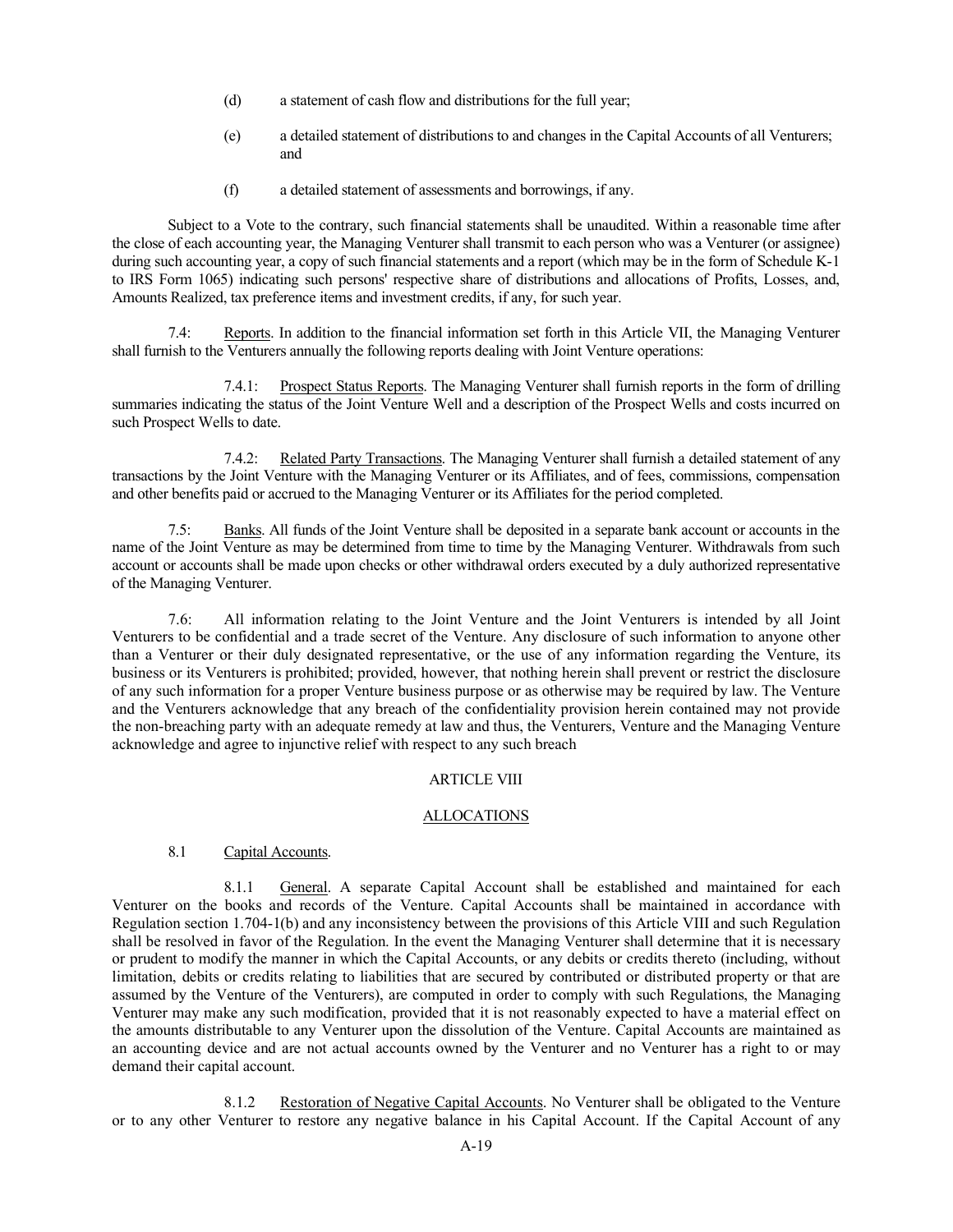Venturer has a deficit balance (after giving effect to all contributions, distributions, and allocations for all taxable years, including the taxable year during which such liquidation occurs), such Venturer shall not be obligated to make any contribution to the capital of the Venture with respect to such deficit, and such deficit shall not be considered a debt owed to the Venture or to any other person for any purpose whatsoever.

## 8.2: Allocation of Basis of Depletable Properties.

 8.2.1: Initial Operations. For purposes of depletion, the Joint Venture shall allocate to the Managing Venturer and to each Venturer on or before the date of acquisition of each oil and gas property acquired with respect to Initial Operations, a portion of the adjusted basis of such property. Such basis shall be allocated 1% to the Managing Venturer and 99% to the Venturers (other than to the Managing Venturer except to the extent that the Managing Venturer holds Units) (and to each Venturer in the proportion that such Venturer's Units bears to the total Units of all Venturers).

 8.2.2: Allocations to Additional Venturers. On the admission of additional Venturers to participate in a Subsequent Operation to be undertaken on a property the basis of which has previously been allocated pursuant to Subsections 8.2.1, the Joint Venture shall reallocate to the Venturers participating in such Subsequent Operation, in the proportion that such Venturers are entitled to share in the Profits from the Subsequent Operations as set forth in Subsection 8.4.2, the adjusted basis of the portion of the property upon which the Subsequent Operation is to be undertaken.

 8.2.3: Records and Adjustments. Each Venturer is solely responsible for and shall separately keep records of his or her share of the adjusted basis in each oil and gas property of the Joint Venture, adjust such share of the adjusted basis for any depletion taken on such property, and use such adjusted basis each year in computing his or her cost depletion (if applicable) or his or her gain or loss on the disposition of such property by the Joint Venture. A Substitute Venturer shall succeed to the basis allocated to the transferor of his or her Unit(s).

## 8.3: Allocations of Profits, Losses and Amounts Realized.

 8.3.1: Initial Operations. Except as provided in Sections 8.3.3 and 8.3.4, Profits and Losses as they relate to Initial Operations shall be allocated:

- (a) 99% to the Venturers;
- (b) 1% to the Managing Venturer ;and

Each Venturer other than the Managing Venturer except to the extent such Managing Venturer holds Units (or other Holder of Record) shall share Profits and Losses that are allocated to the Venturers pursuant to section 8.3.1(a) in the proportion that such Venturer's Units bears to the total Units of all Venturers.

 8.3.2: Subsequent Operations. Except as provided in Sections 8.3.3 and 8.3.4, all Profits and Losses derived by and attributable to each Subsequent Operation shall be allocated:

- (a) 99% to the Participating Venturers in such Subsequent Operation;
- (b) 1% to the Managing Venturer ; and

Each Participating Venturer in such Subsequent Operation, other than the Managing Venturer except to the extent such Managing Venturer holds Units, shall share Profits and Losses that are allocated to the Venturers pursuant to Section 8.3.2(a) in the proportion that such Participating Venturer's Additional Assessment Contributions bears to the Additional Assessment Contributions of all such Participating Venturers and in accordance with the provisions of Article II of this Agreement.

8.3.3: Regulatory Allocations. Notwithstanding anything to the contrary in Sections 8.3.1 and

8.4.2: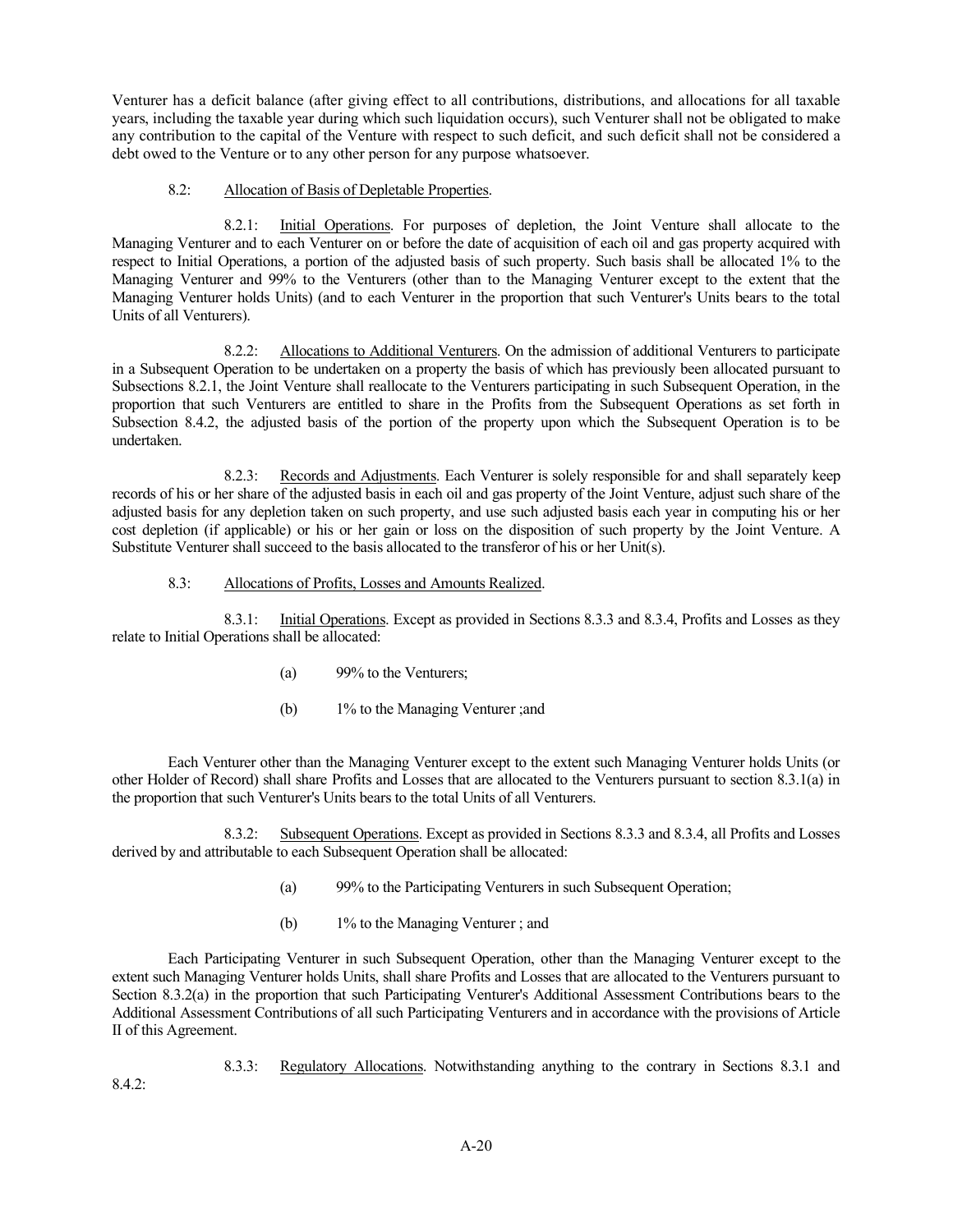(a) Qualified Income Offset*.* This Section 8.3.3(a) incorporates the "qualified income offset" set forth in Regulation section  $1.704-1(b)(2)(ii)(d)$  as if those provisions were fully set forth in this Section 8.4.3(a).

(b) Minimum Gain Chargeback. In the event there is a net decrease in Partnership Minimum Gain during any fiscal year, the "minimum gain chargeback" described in Regulation section 1.704-2(f) and Regulation section 1.704-2(g) shall apply.

(c) Partner Nonrecourse Debt Minimum Gain Chargeback. In the event there is a net decrease in Partner Nonrecourse Debt Minimum Gain during any fiscal year, the "partner minimum gain chargeback" described in Regulation section 1.704-2(i)(4) shall apply.

(d) Nonrecourse Deductions. Nonrecourse Deductions for any fiscal year shall be allocated 99% to the Venturers (excluding the Managing Venturer except to the extent the Managing Venturer holds Units, and among the Venturers in the proportion that each Venturer's Units bears to the total Units of all Venturers) and 1% to the Managing Venturer.

(e) Partner Nonrecourse Deductions. The Partner Nonrecourse Deductions of the Venturer (as determined under Regulation section  $1.704-2(i)(2)$ ) shall be allocated each year to the Venturer that bears the economic risk of loss (within the meaning of Regulation section 1.752-2) with respect to the Partner Nonrecourse Debt to which such Partner Nonrecourse Deductions are attributable.

(f) Code Section 754 Adjustment. To the extent an adjustment to the adjusted tax basis of any Venture asset, pursuant to Code sections 734(b) or 743(b) is required, pursuant to Regulation sections  $1.704-1(b)(2)(iv)(m)(2)$  or  $1.704-1(b)(2)(iv)(m)(4)$ , to be taken into account in determining Capital Accounts as a result of a distribution to a Venturer in complete liquidation of its Venture interest, the amount of such adjustment to the Capital Accounts shall be treated as an item of gain (if the adjustment increases the basis of the asset) or loss (if the adjustment decreases such basis) and such gain or loss shall be specifically allocated to the Venturers in accordance with their share of Venture Profits as determined under Sections 8.3.1 or 8.3.2, as appropriate (in the event Regulations section  $1.704 \text{--} 1(b)(2)(iv)(m)(2)$  applies) or to the Venturer to whom such distribution was made (in the event Regulations section  $1.704-1(b)(2)(iv)(m)(4)$  applies).

 8.3.4 Losses. The Losses allocated pursuant to Sections 8.3.1 and 8.3.2 shall not exceed the maximum amount of Losses that can be so allocated without causing any Venturer to have an Adjusted Capital Account Deficit. In the event some but not all of the Venturers would have an Adjusted Capital Account Deficit as a consequence of an allocation of Losses pursuant to Sections 8.3.1 or 8.3.2, this limitation shall be applied on a Venturer by Venturer basis so as to allocate the maximum permissible Loss to each Venturer subject to the limitation under Regulations Section 1.704-1(b)(2)(ii)(d). All Losses in excess of the limitation set forth herein shall be allocated to the other Venturers in proportion and to the extent such Losses would not cause any such other Ventures to have an Adjusted Capital Account Deficit.

# 8.4. Other Allocation Rules.

(a) Profits, Losses and any other items of income, gain, loss or deduction shall be allocated to the Venturers as of the last day of each fiscal year, or at such other time as the Managing Venturer determines that it is necessary to allocate Profits and Losses.

(b) Each item of Venture income, gain, loss, deduction and credit as determined for United States federal income tax purposes shall be allocated among the Venturers in the same manner as such items are allocated for book purposes in accordance with the provisions of this Section 8.4(b).

(c) The Venturers are aware of the United States federal income tax consequences of the allocations made by this Article VIII and hereby agree to be bound by the provisions of this Article VIII in reporting their shares of income and loss for United States federal income tax purposes.

(d) For purposes of determining the Profits, Losses, or any other items allocable to any period, Profits, Losses, and any such other items shall be determined on a daily, monthly, or other basis, as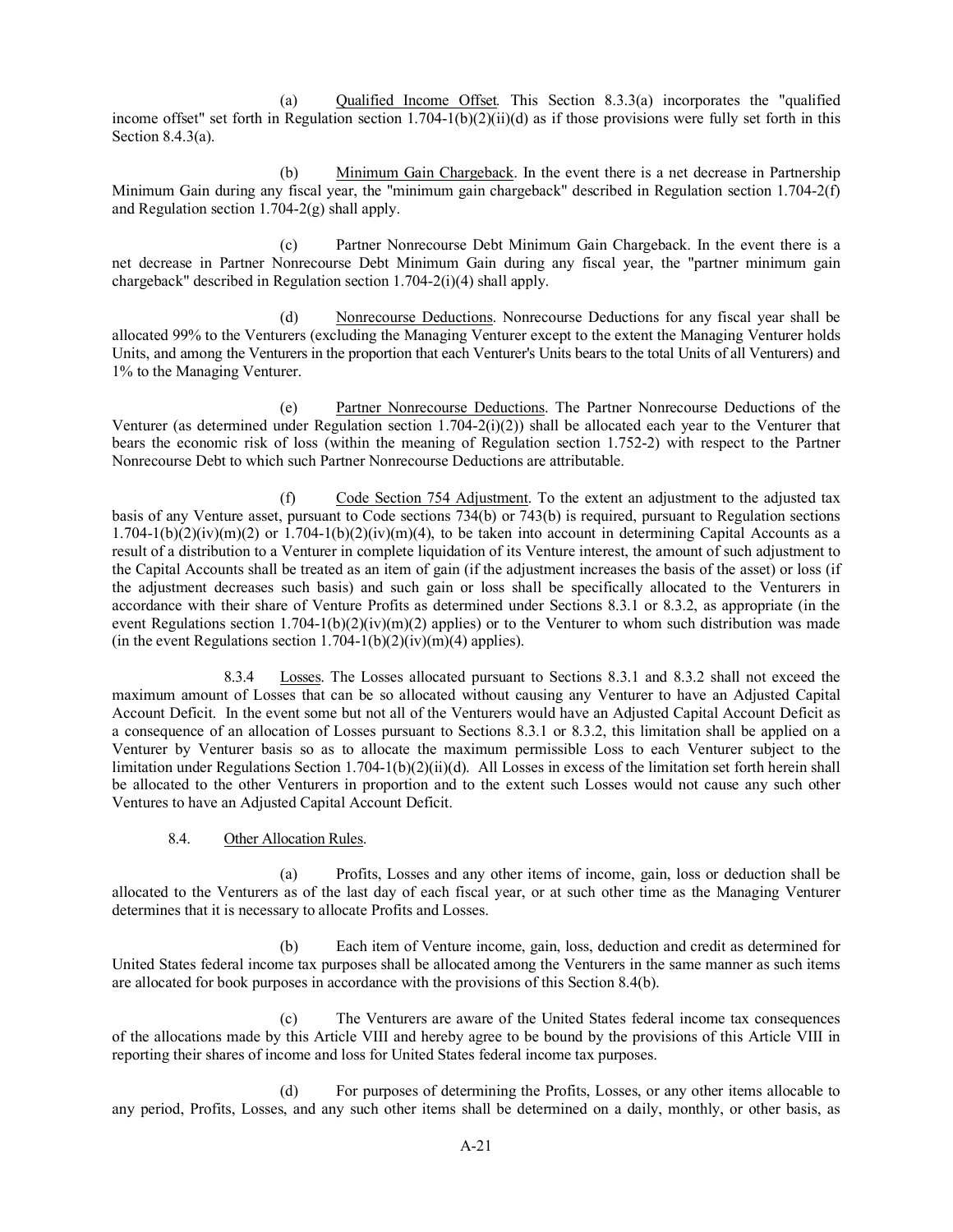determined by the Managing Venturer using any permissible method under Code Section 706 and the Regulations there under.

(e) All of the Venture's "excess nonrecourse liabilities" within the meaning of Regulations Section 1.752-3(a)(3) shall be allocated 99% to the Venturers (excluding the Managing Venturer except to the extent that the Managing Venturer owns units, and among the Venturers in the proportion that each Venturer's Units bears to the total Units of all Venturers) and 1% to the Managing Venturer.

8.5 Code section 704. In accordance with Code Section 704(c) and the Regulations thereunder, income, gain, loss, and deduction with respect to any property contributed to the capital of the Venture shall, solely for tax purposes, be allocated among the Venturers so as to take account of any variation between the adjusted basis of such property to the Venture for United States federal income tax purposes and its initial Gross Asset Value.

Any elections or other decisions relating to such allocations shall be made by the Managing Venturer in any manner that reasonably reflects the purpose and intention of this Agreement. Allocations pursuant to this Section 8.5 are solely for purposes of United States federal, state, and local income taxes and shall not affect, or in any way be taken into account in computing, any Venturer's Capital Account or share of Profits, Losses, other items, or distributions pursuant to any provisions of this Agreement.

- 8.6: Distributions.
	- 8.6.1 Initial Operations.
		- (a) 99% to the Venturers; and
		- (b) 1% to the Managing Venturer.

Each Venturer, other than the Managing Venturer except to the extent such Managing Venturer holds Units (or other Holder of Record), shall share in distributions of Net Cash Flow pursuant to Section 8.6.1(a) in the proportion that such Venturer's Units bears to the total Units of all Venturers.

# 8.6.2. Subsequent Operations.

- (a) 99% to the Participating Venturers in such Subsequent Operation; and
- (b) 1% to the Managing Venturer.

Each Participating Venturer in such Subsequent Operation, other than the Managing Venturer except to the extent such Managing Venturer holds Units, shall share in distributions of Net Cash Flow pursuant to Section 8.6.2(a) in the proportion that such Participating Venturer's Additional Assessment Contributions bears to the Additional Assessment Contributions of all such Participating Venturers and in accordance with the provisions of Article II of this Agreement.

8.7: Distributions in Kind. In no event shall a Venturer have the right to demand property other than cash with respect to any return on invested capital. During the term of the Joint Venture the Managing Venturer shall make no distribution of property in any form other than in cash. On liquidation of the Joint Venture, the Managing Venturer may, in its sole and absolute discretion, distribute property other than cash to any or all of the Venturers.

8.8: Tax Elections. The Joint Venture shall exercise its option to deduct Intangible Costs pursuant to Code section 263(c). In addition, the Managing Venturer, in its sole and absolute discretion (subject to a Vote to the contrary), may cause the Joint Venture to make or revoke the election referred to in Code section 754 or any similar provision enacted in lieu thereof, and make or revoke any other election or option that may be available to the Joint Venture under the Code.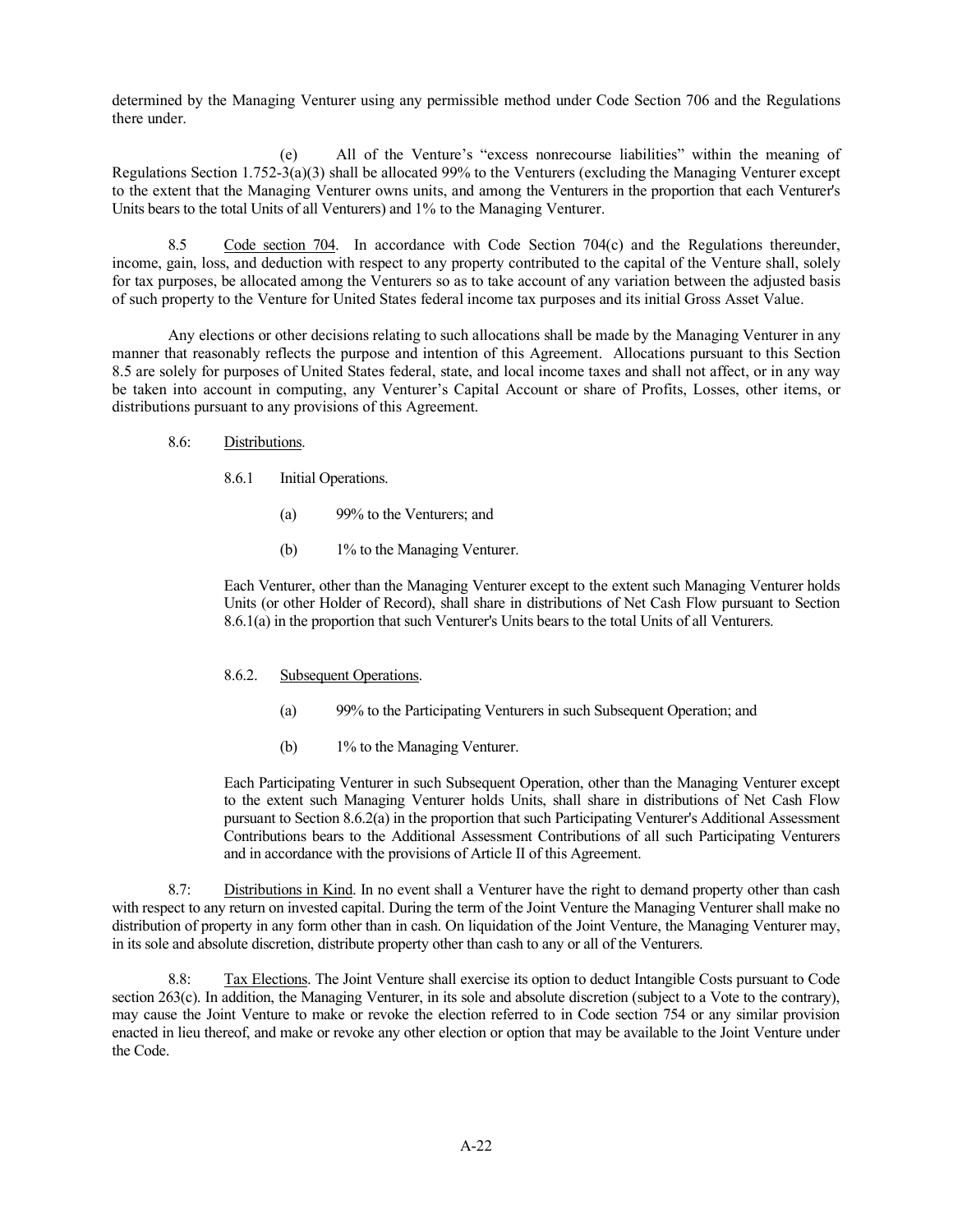#### ARTICLE IX

### TERMINATION AND DISSOLUTION

9.1: Causes for Termination and Dissolution. The Joint Venture shall be wound up and terminated on the date set forth in Section 1.6 hereof. Otherwise, the Joint Venture shall be dissolved and terminated prior to such date only upon the happening of the events as specified in the TBOC. Upon the bankruptcy, insolvency, death, or legal incapacity of a Venturer or the abandonment of Units by a Venturer (or, in the case of a Venturer that is a partnership, joint venture, association, corporation or trust, its insolvency, dissolution or bankruptcy), or upon the occurrence of any other event that would otherwise give rise to the winding up of the Joint Venture, the Joint Venture shall be wound up but not terminated. Instead, in consideration of their mutual covenants, all of the Venturers agree and Vote in advance that in the event of the death, bankruptcy, insolvency, incapacity, or dissolution of any Venturer, or upon the occurrence of any other event that would otherwise give rise to the winding up and termination of the Joint Venture, the Joint Venture shall be continued and the business affairs shall continue and not be liquidated, and each Venturer hereby specifically waives his or her liquidation rights in such an event. However, the Venturers may rescind their Vote to continue the Joint Venture by unanimous Vote within thirty (30) days after the event causing the winding up. Termination of the Joint Venture shall be caused or obtained only in the manner set forth in this Article IX. The continued joint venture shall assume all liabilities of the dissolved Joint Venture.

9.2: Liquidation. Upon winding up and termination of the Joint Venture as set forth in Section 9.1 hereof, if the Joint Venture is not continued, the Joint Venture shall engage in no further business other than such business as may be necessary to wind up its affairs and to distribute its assets.

9.3: Liquidator. The Managing Venturer shall serve as Liquidator, unless a substitute is appointed by a Vote of the Venturers.

9.4: Disposition of Assets. On the winding up and termination of the Joint Venture, the Liquidator shall, by the later of the end of the taxable year in which the termination occurs or ninety (90) days after the termination:

 9.4.1: Determine Assets and Capital Accounts. Determine the interest of the Joint Venture in each Joint Venture asset and determine the Capital Account of each Venturer;

9.4.2: Pay Debts. Pay all Joint Venture debts, or otherwise make adequate provision there for;

 9.4.3: Adjust Capital Accounts For Other Property. Sell or determine the Gross Asset Value of the remaining Joint Venture assets using such appraisal techniques it deems to be appropriate, taking into account the nature of the property interests. With respect to any properties not sold, the Liquidator shall, prior to any distribution of such property by the Joint Venture, adjust the Capital Accounts of all Venturers to reflect the manner in which the unrealized Profits or Losses inherent in such assets (that have not been reflected in the Capital Accounts previously) would be allocated among the Venturers, if there was taxable disposition of such assets for their Gross Asset Value on the date of distribution.

 9.4.4: Final Statement of Account. As promptly as possible after dissolution, cause a final statement of account to be prepared, which shall show with respect to each Venturer, the status of such Venturer's Capital Account and the amount, if any, owing to the Joint Venture. Such statement of each Venturer's Capital Account shall reflect all the allocations provided in Article VIII hereof and the allocations to the Capital Accounts set forth in Sections 9.4.3 and 9.4.4 hereof.

 9.4.5: Distribute Assets. The remaining Joint Venture assets (or cash realized from a sale thereof) shall be distributed to the Venturers in accordance with Section 8.6.1 or 8.6.2, as applicable, based on whether the liquidation occurs during Initial Operations or Subsequent Operations.

 9.4.6: Withholding to Pay Debts of Venturers. Notwithstanding the foregoing, if any Venturer is indebted to the Joint Venture, then until repayment thereof by him or her, the Liquidator shall retain such Venturer's distributive share of Joint Venture properties and apply such properties and the income therefrom to the full discharge and payment of such indebtedness and the cost of the operation of such properties during the period of such Liquidation; provided, however, if at the expiration of six (6) months after the Final Statement of Account has been given to such Venturer, such amount has not been paid or otherwise settled in full, the Liquidator may sell the interest of such Venturer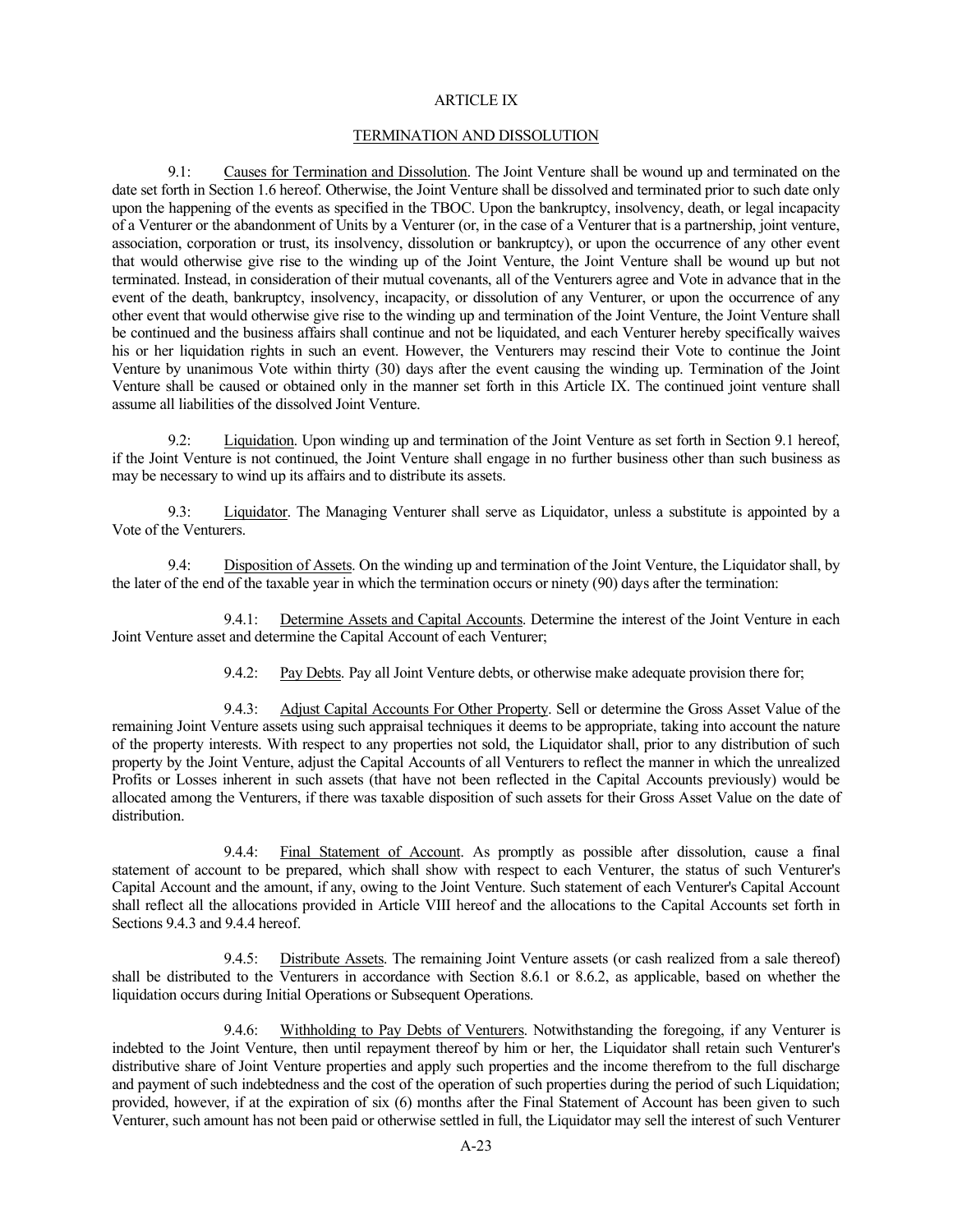at a public or private sale at the best price immediately obtainable, which shall be determined in the sole and absolute judgment of the Liquidator. So much of the proceeds of such sale as shall be necessary shall be applied to the payment of the amount then due under this Section, and the balance of such proceeds, if any, shall be delivered to such Venturer.

 9.4.7: Other Requirements of Law. The Liquidator shall comply with any requirements of the TBOC or other applicable law pertaining to the winding up of a partnership at which time the Joint Venture shall stand terminated.

9.5: No Recourse. Upon winding up or termination of the Joint Venture, each Venturer shall look solely to the assets of the Joint Venture for the return of such Venturer's investment. If the Joint Venture assets remaining after payment and discharge of debts and liabilities of the Joint Venture, including any debts and liabilities owed to any one or more of the Venturers, is not sufficient to satisfy the rights of each Venturer, such Venturer shall have no recourse or further right or claim against the Managing Venturer, any Affiliate, any officer, director, employee, attorney or agent of the Managing Venturer or of any Affiliate, or the remaining Venturers.

9.6: Reserves. In winding up the affairs of the Joint Venture and distributing its assets, the Liquidator shall set up a reserve to meet any contingent or unforeseen liabilities or obligations, and shall deposit funds for such purpose, together with funds held by the Joint Venture for distribution to Venturers which remain unclaimed after a reasonable period of time, with an escrow agent retained for the purpose of disbursing such reserves and funds. At the expiration of such period as the Liquidator deems advisable, the escrow agent shall be authorized and directed to distribute the balance thereafter remaining in the manner provided in Section 9.4 hereof.

## ARTICLE X

## **INDEMNIFICATION**

10.1: Indemnification And Exculpation. The Joint Venture shall indemnify any person who is or was (i) a Managing Venturer of the Joint Venture, (ii) while a Venturer of the Joint Venture, serving at the request of the Joint Venture as a partner, venturer, proprietor, trustee, employee, agent or similar functionary of another foreign or domestic partnership, joint venture, sole proprietorship, trust, employee benefit plan or other enterprise, against reasonable expenses incurred by them in connection with the defense of any threatened, pending, or completed action, suit, or proceeding, whether civil, criminal, administrative, arbitrative, or investigative, any appeal in such an action, suit, or proceeding, and any inquiry or investigation that could lead to such an action, suit or proceeding, where the person who was, is, or is threatened to be made a named defendant or respondent in a proceeding was named because the person is or was the Managing Venturer or a Venturer, whichever is applicable, of the Joint Venture, including indemnification for such Venturer's own negligence. No Venturer or Managing Venturer, or any of their officers, directors, shareholders, constituent partners, managers, Venturers, trustees, representatives, agents or employees, or any officer, manager, trustee, representative, agent or employee of the Partnership, shall be liable to the Venture or to any of the Venturers for any action taken (or any failure to act) by it in good faith on behalf of the Venture and reasonably believed by it to be authorized or within the scope of its authority, unless that action (or failure to act) constitutes fraud, bad faith or willful misconduct, and then only to the extent otherwise provided by law.

10.2: Successful Defense. The Joint Venture shall indemnify each Venturer against reasonable expenses incurred by him or her in connection with a proceeding in which he or she is a party because he or she is a Venturer if he or she has been wholly successful, on the merits or otherwise, in the defense of the proceeding.

 $Exclusions. A Venturer may not be indermitified under this Article X for obligations resulting from a$ proceeding in which the person is found liable to the Joint Venture as a result of gross negligence or willful misconduct.

10.4: Expenses. "Expenses" as used herein means court costs, attorneys' fees, judgments, penalties (including excise and similar taxes), fines, settlements and other reasonable expenditures actually incurred by the person in connection with the proceeding; provided, however, if the proceeding is brought by or in behalf of the Joint Venture, the indemnification is limited to reasonable expenses actually incurred by the person in connection with the proceeding. A determination of reasonableness of expenses shall be made by a Vote.

10.5: Advance Reimbursement. Reasonable expenses incurred by a Venturer under this Article X who was, is or is threatened to be named a defendant or respondent in a proceeding may be paid or reimbursed by the Joint Venture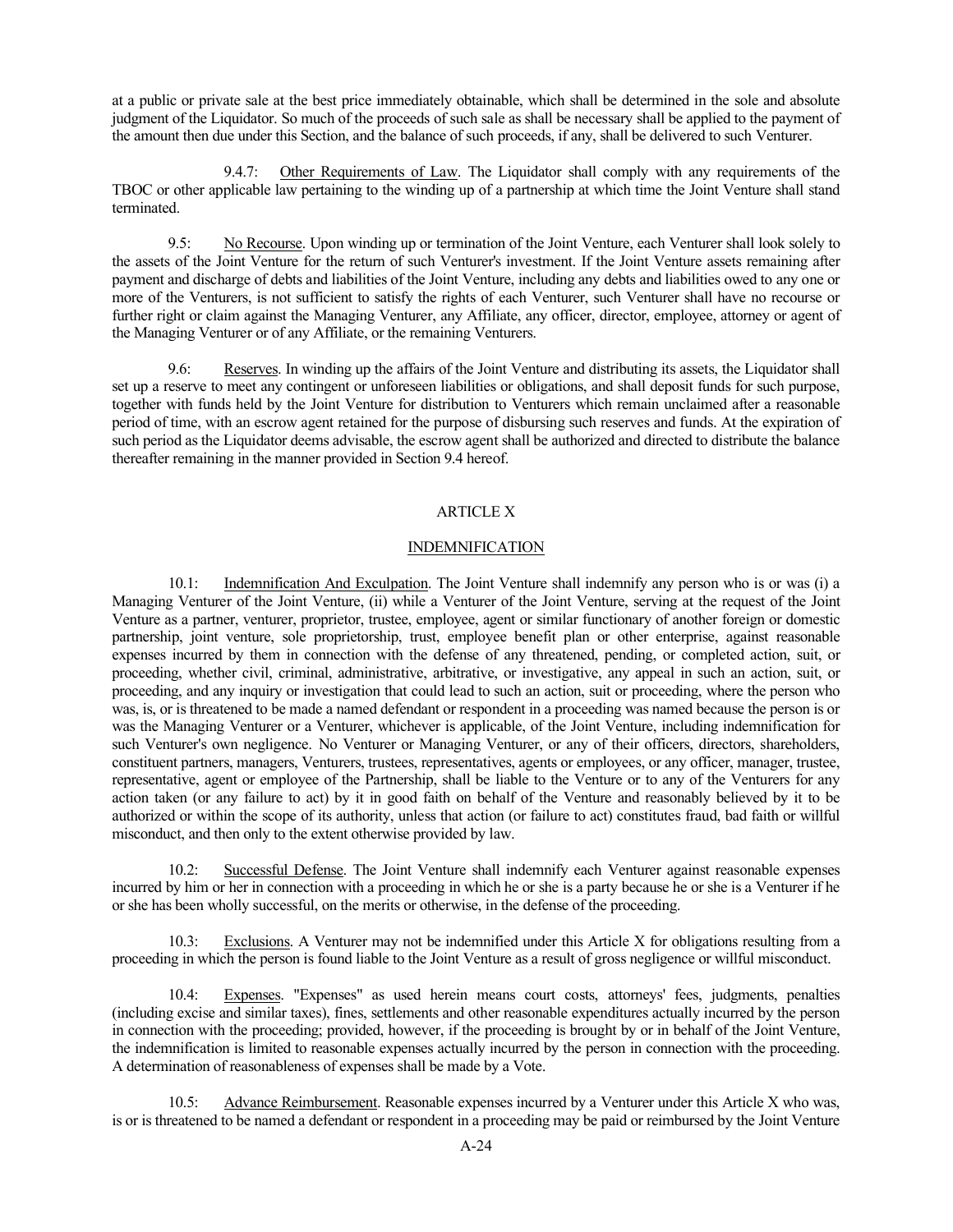in advance of the final disposition of the proceeding after (i) the Joint Venture receives a written affirmation by the Venturer of his or her good faith belief that he or she has met the standard of conduct necessary for indemnification under this Article X and a written undertaking by or on behalf of the Venturer to repay the amount paid or reimbursed if it is ultimately determined that he or she has not met the requirements of this Article X.

10.6: Appearance as Witness or Otherwise. The Joint Venture shall pay or reimburse expenses incurred by a Venturer under this Article X in connection with his or her appearance as a witness or other participant in any threatened, pending or completed action, suit or proceeding, whether civil, criminal, administrative, arbitrative, or investigative, any appeal in such action, suit or proceeding, and any inquiry or investigation that could lead to such an action, suit or proceeding, at a time when such Venturer is not a named defendant or respondent in the proceeding.

## ARTICLE XI

## MISCELLANEOUS PROVISIONS

11.1: Notice. Any notice, payment, demand or communication required or permitted to be given by any provision of this Agreement shall be deemed to have been duly given and received for all purposes on the date delivered personally to the party or to an officer of the party to whom the same is directed, or when deposited by registered or certified mail, postage and charges prepaid and addressed as follows:

 11.1.1: Joint Venture or Managing Venturer. If to the Joint Venture or to the Managing Venturer, then to the address of the principal place of business of the Joint Venture set forth herein or as may be changed from time to time; and

 11.1.2: Venturers. If to a Venturer, then to the address of such Venturer as set forth in his or her Execution Page and Power of Attorney attached hereto as Exhibit "A" executed by such Venturer or other agreement or instrument in which such Venturer has agreed to be bound by the terms and conditions of this Agreement. Any party hereto may change his, her or its address to which notice shall thereafter be given by furnishing written notice to all the Venturers and the Joint Venture in the manner set forth in this Section.

11.2: Integration. This Agreement, together with the Questionnaire and the Application Agreement attached to the Memorandum as Exhibits, respectively, constitute the entire understanding of the parties hereto with respect to the subject matter hereof. No amendment, modification, or alteration of the terms of this Agreement shall be binding unless the same shall be in writing, dated subsequent to the date hereof and duly adopted by the Venturers, as provided herein. In the event that any provision of this Agreement conflicts with any statement made in the Confidential Information Memorandum, or in any Operating Agreement, or in any other document, the provisions of this Agreement shall prevail over such other statement.

11.3: Severability. If any term or provision hereof is illegal or invalid for any reason whatsoever, such illegality or invalidity shall not affect the validity or enforceability of the remainder of this Agreement.

11.4: Applicable Law. This Agreement and the application or interpretation hereof shall exclusively be governed by and construed in accordance with the laws of the State of Texas. This Agreement shall be deemed to be performable in and venue shall be mandatory in Dallas County, Texas.

11.5: Execution in Counterparts. This Agreement and any amendment hereto may be executed in any number of counterparts, either by the parties hereto or their duly authorized attorney-in-fact, with the same effect as if all parties had signed the same document, or by the execution of the Power of Attorney and Execution Page in the form attached hereto as Exhibit "A" and made a part hereof. All counterparts (including such executed Power of Attorney and Execution Pages) shall be construed as and shall constitute one and the same Agreement.

11.6: Descriptive Headings. The captions included herein are for administrative convenience only and shall not be considered in interpreting any of the terms or provisions of this Agreement.

11.7: Gender and Number. Whenever the context shall so require, all words used herein in the male or neuter gender shall be deemed to include the female or neuter gender; all singular words shall include the plural, and all plural shall include the singular, as the context may require.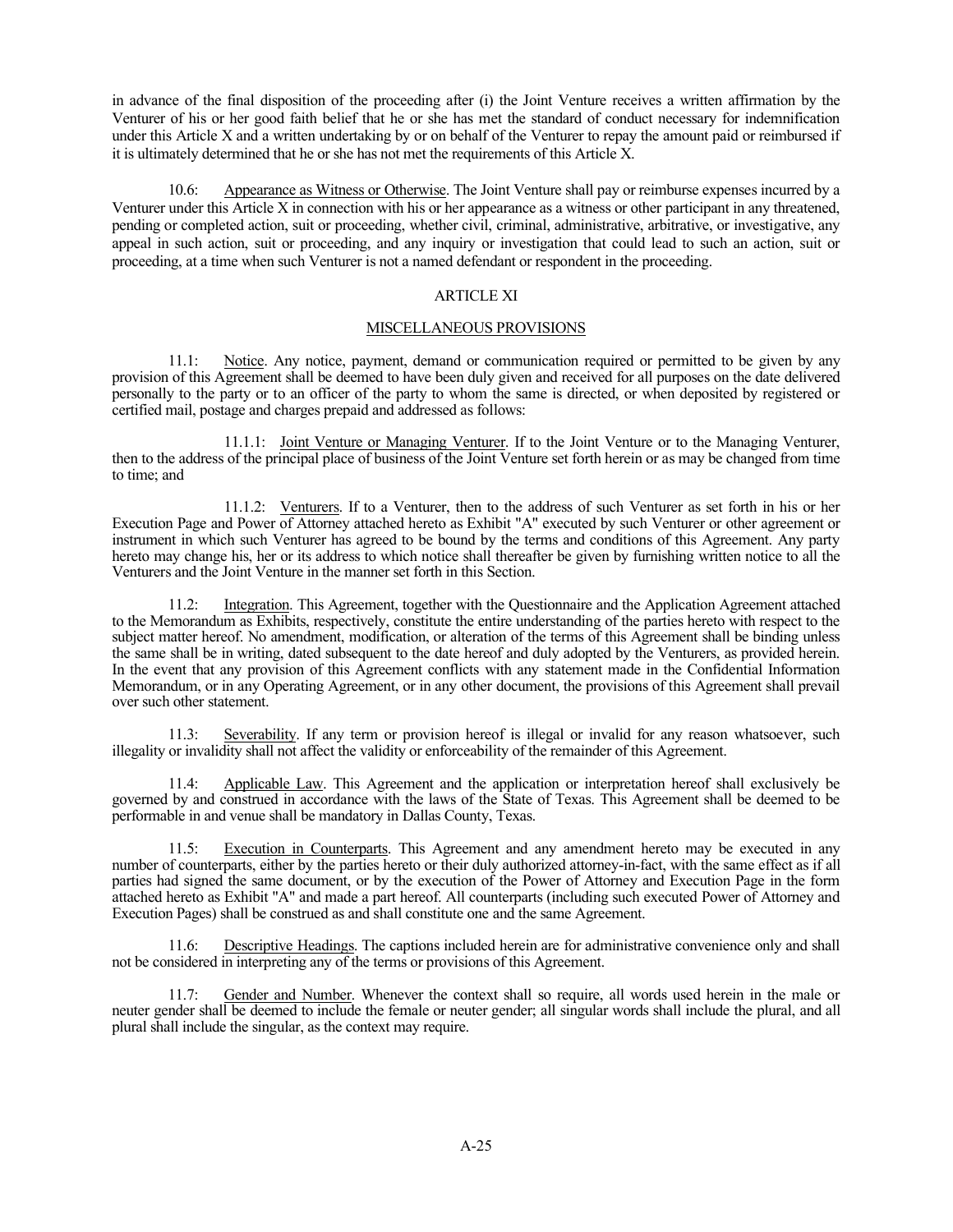IN WITNESS WHEREOF, this Agreement has been executed by the Managing Venturer as of March 25, 2022 and by each Venturer on the date indicated opposite his or her signature hereto or the date of each such Venturer's execution of an Execution Page and Power of Attorney hereto, each of which is hereby incorporated herein and made a part hereof.

> MANAGING VENTURER: Evans Energy II LLC

By:

Nash Evans, Manager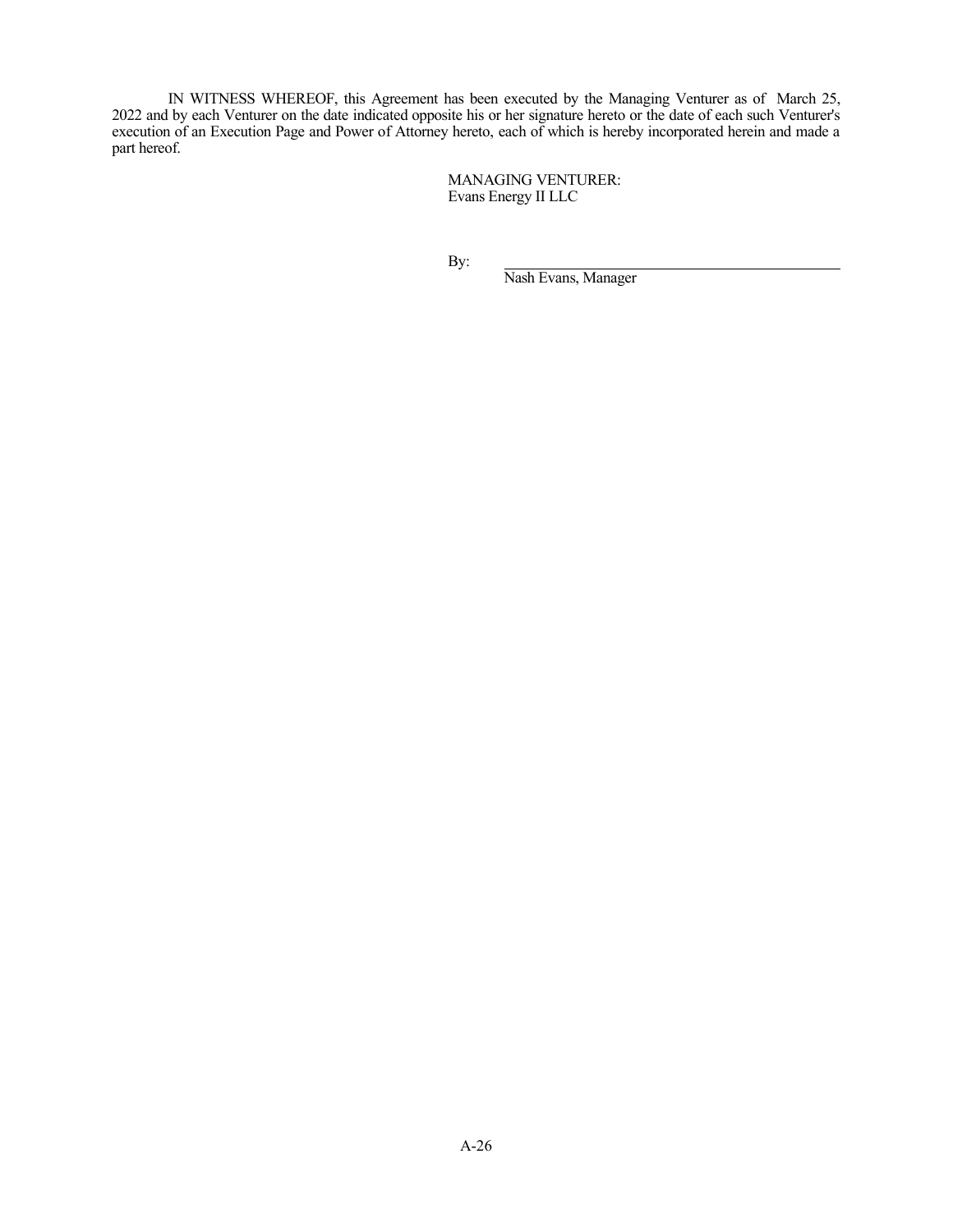EXHIBIT A To the Joint Venture Agreement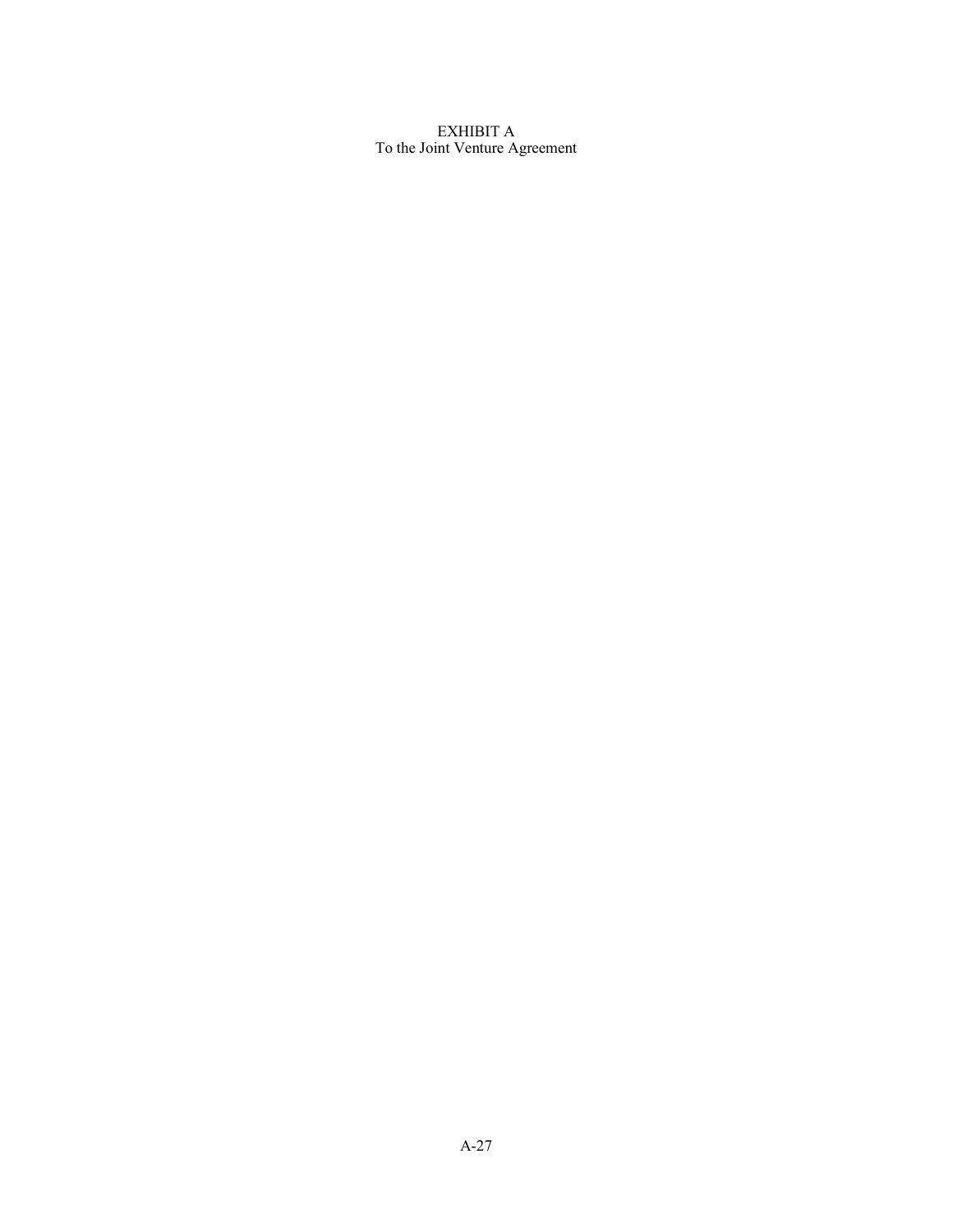#### **EXECUTION PAGE AND POWER OF ATTORNEY**

#### **JOINT VENTURE AGREEMENT**

#### **OF SANDY B PISTOL #1 MULTI-WELL JOINT VENTURE (A TEXAS JOINT VENTURE)**

The undersigned acknowledges that he or she has received a copy of the Joint Venture Agreement and the Confidential Information Memorandum to which such Agreement is attached as an exhibit and has read and understands same and the restrictions of the Joint Venture Agreement including, but not limited to the right of the Managing Venturer to make certain assessments and the restrictions on transfer of Venturer's interests in the Joint Venture (Units), all as set forth in the Joint Venture Agreement, and to the same extent and effect as if the undersigned executed the original of the Joint Venture Agreement.

In addition and by his or her execution hereof, the undersigned hereby constitutes and appoints Evans Energy II LLC, in its capacity as Managing Venturer of the captioned joint venture, and/or any duly authorized officer thereof with full power of substitution in the premises, as his true and lawful attorney-in-fact, for him and in his name, place and stead and for his use and benefit to attach this EXECUTION PAGE AND POWER OF ATTORNEY to the Joint Venture Agreement and to execute, acknowledge, swear to, certify, verify, deliver, record, file and publish as necessary:

(1) Any certificate, document or instrument as may be required, necessary or desirable under the laws of the State of Texas or the laws of any other state in which the captioned Joint Venture may be qualified, reformed or conducting business; and

(2) All instruments that reflect a change in the Joint Venture or change in, or amendment to this Agreement by a Vote of the Venturers.

The undersigned further authorizes such attorney-in-fact to take any further action that such attorney-in-fact considers necessary or advisable in connection with any of the foregoing, hereby giving such attorney-in-fact full power and authority to do and perform each and every actor thing whatsoever requisite or advisable to be done in and about the foregoing as fully and to the same extent as such Venturer might or could do if personally present, hereby ratifying and confirming all that such attorney-in-fact shall lawfully do or cause to be done by virtue hereof; provided, that in no event may the Managing Venturer utilize this power of attorney to cast any vote or consent of the undersigned as to the matters with respect to which the Venturers are entitled to Vote under the terms of this Agreement or by law.

The undersigned hereby agrees to be bound by any representations made by the Managing Venturer acting in good faith pursuant to such power of attorney; and hereby waives any and all defenses, which may be available to contest, negate, or disaffirm the action of the Managing Venturer taken in good faith under such power of attorney.

The undersigned has and does hereby agree to execute any and all additional forms, documents or instruments as may be reasonably necessary or required by the Managing Venturer to evidence this power of attorney. This power of attorney shall be deemed coupled with an interest and shall survive the death or disability of the undersigned, or the assignment or transfer of the undersigned's interest in the Joint Venture, until the transferee(s) or assignee(s) shall become a Substitute Venturer as required by the Joint Venture Agreement, or shall have otherwise executed such instrument(s) as the Managing Venturer reasonably deems to be necessary to bind such transferee(s) or assignee(s) under the terms of the Joint Venture Agreement, as from time to time amended, and the terms of this power of attorney.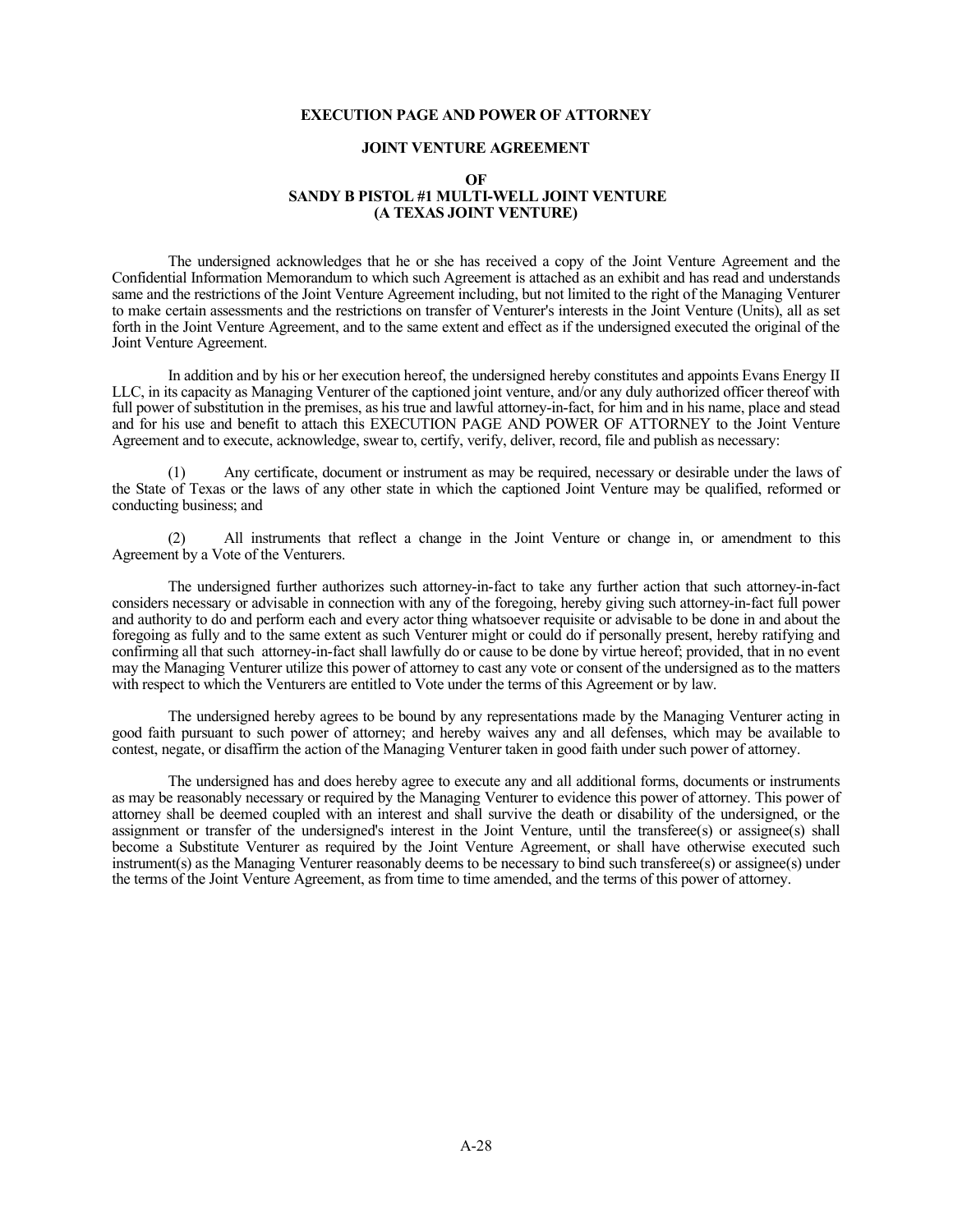|                                                             | IN WITNESS WHEREOF, the undersigned has executed this EXECUTION PAGE AND POWER OF                                                                                                                                                    |
|-------------------------------------------------------------|--------------------------------------------------------------------------------------------------------------------------------------------------------------------------------------------------------------------------------------|
|                                                             | <b>VENTURER:</b>                                                                                                                                                                                                                     |
|                                                             | $\overline{\text{(Signature)}}$                                                                                                                                                                                                      |
|                                                             | (Name Printed or Typed)                                                                                                                                                                                                              |
|                                                             | <b>Business or Entity</b>                                                                                                                                                                                                            |
| Preferred Mailing Address<br>If other than Residence:       | Address:                                                                                                                                                                                                                             |
|                                                             |                                                                                                                                                                                                                                      |
|                                                             | Social Security (or Tax I.D.) Number:                                                                                                                                                                                                |
| THE STATE OF $\frac{\frac{8}{9}}{\frac{8}{9}}$<br>COUNTY OF | BEFORE ME, the undersigned authority, on this day personally appeared<br>Finance is subscribed to the foregoing<br>instrument and acknowledged to me that he executed the same for the purposes and consideration therein expressed. |
| (SEAL)                                                      | Notary Public in and for the State of                                                                                                                                                                                                |
| My Commission Expires:                                      | Printed or Stamped Name:                                                                                                                                                                                                             |
|                                                             |                                                                                                                                                                                                                                      |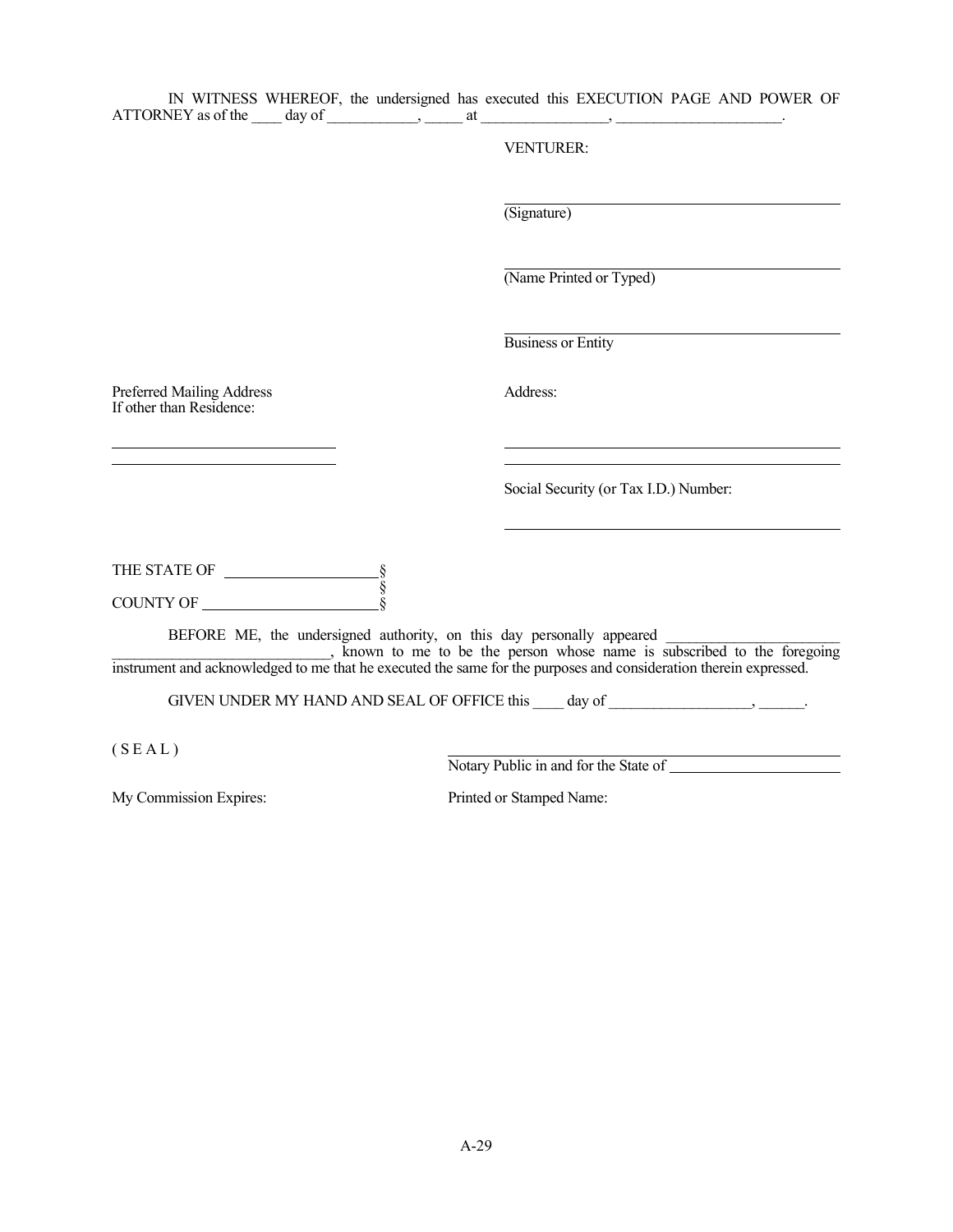**EXHIBIT B Application Agreement (Separate Booklet)**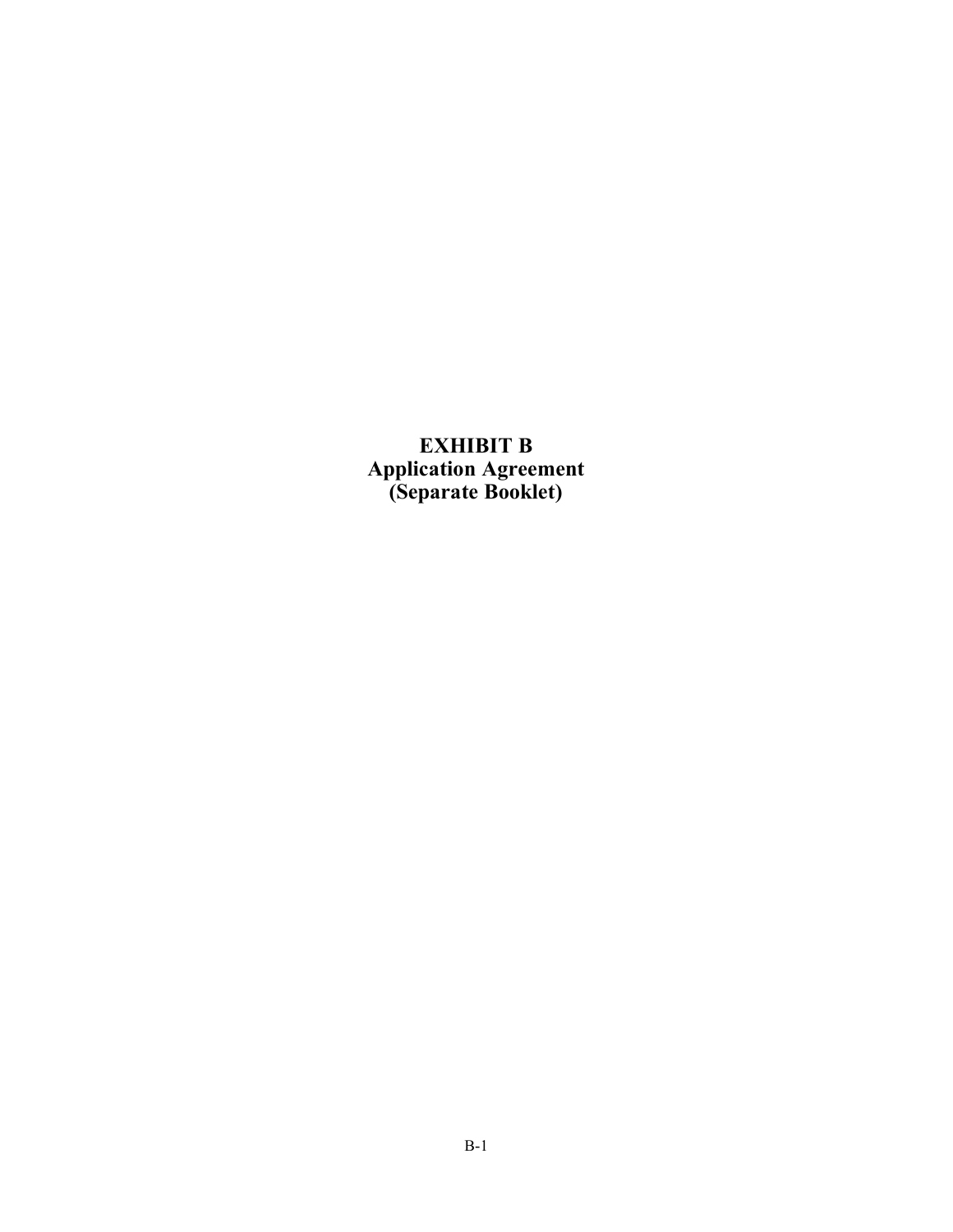# **EXHIBIT C Suitability Questionnaire (Separate Booklet)**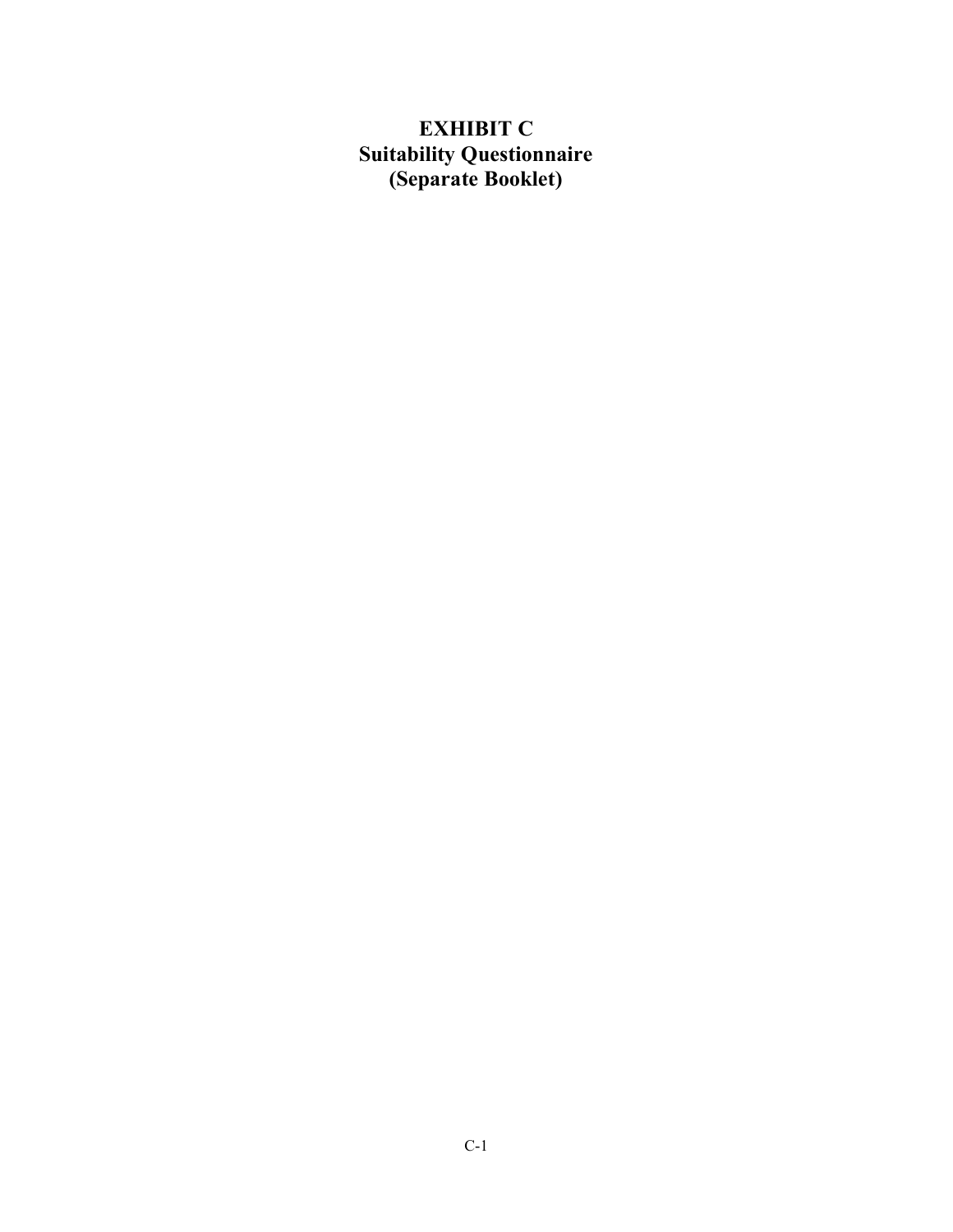**EXHIBIT D Turnkey Rework And Recompletion Contract**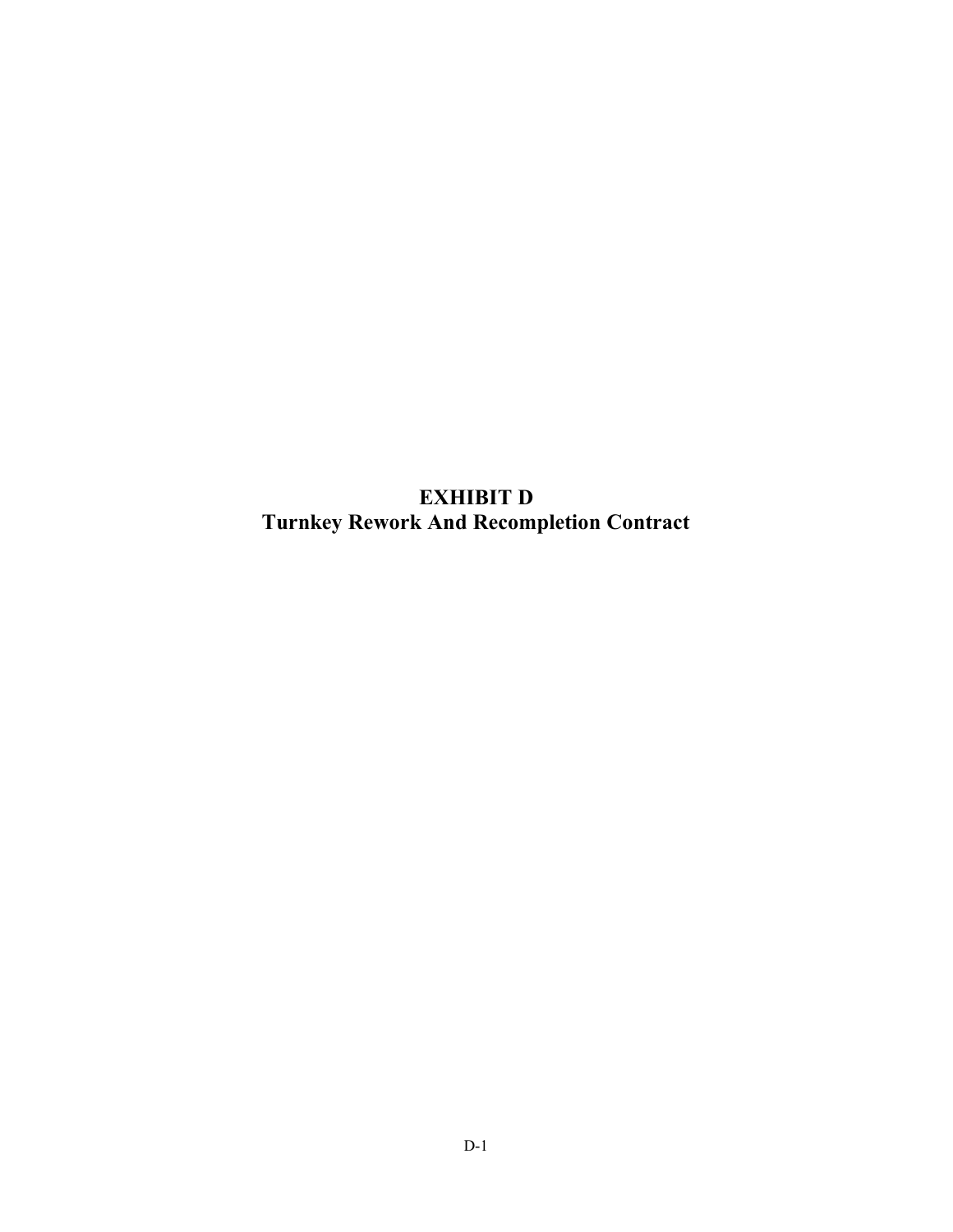# **Turnkey Rework And Recompletion Contract**

THIS AGREEMENT is made and entered into as of the day of , 2022 by and between the parties herein designated as "Joint Venture" and "Turnkey Contractor."

| <b>Address:</b> | Sandy B Pistol #1 Multi-Well Joint Venture<br>4925 Greenville Ave, Ste. 1130<br><b>Dallas, TX 75206</b> |
|-----------------|---------------------------------------------------------------------------------------------------------|
| Contractor:     | <b>Evans Energy II LLC</b>                                                                              |
| <b>Address:</b> | 4925 Greenville Ave, Ste. 1130                                                                          |
|                 | <b>Dallas, TX 75206</b>                                                                                 |

IN CONSIDERATION of the mutual promises, conditions and agreements herein contained, Joint Venture engages Contractor as an Independent Contractor to furnish the equipment, labor, and services to rework, test, and if warranted recomplete its portion of four wellbores to be located in Pearl River County and Marion County, Mississippi (referred to herein as the "Venture Wells" or "Wells").

The Joint Venture will make the specified payments to Contractor in order (і) to obtain a price from Contractor for the acquisition of the 25% working interest in the Venture Wells wellbores reworking, testing and recompleting of the Venture Wells, (ii) to assure that Contractor will be available to perform the services described herein on the subject Wells for the Joint Venture, (iii) to assure that Contractor will make available on a preferential basis sufficient reworking and recompletion apparatus needed to rework and recomplete the Wells at the earliest possible time, and (iv) to obtain a preferential use of Contractor's services, and (v) to assure competent supervisory personnel are available in the drilling and completion of the subject Wells.

Contractor agrees to furnish all equipment, labor, and services necessary for the reworking and recompletion of the Wells. Contractor agrees that the work to be conducted under the terms of this Agreement will be done with diligence and care in a good and workmanlike manner and agrees to provide competent supervision of the work performed hereunder. **Unless specifically otherwise provided for in paragraph 5.3 herein,** all the required equipment, services and labor are furnished for the price set forth herein.

## **Section 1. Location of Well. See the description contained in the Memorandum.**

## **Section 2. Termination Date.**

Contractor agrees to use its best efforts to complete operations for the Wells by December 31, 2022, and Contractor and the Joint Venture agree that time is of the essence under this Agreement.

#### **Section 3. Basis of Determining Amounts Payable to Contractor.**

Contractor shall be paid at the following rate for the work performed hereunder:

For acquisition of a 25% working interest in the Venture Wells wellbores and the reworking and recompleting price for the Wells; up to a maximum of \$2,750,000 the " Turnkey Reworking Price". In the event expenditures by Contractor exceed the Turnkey Reworking Price then Contractor shall be solely responsible for such excess amount.

## **Section 4. Time of Payment.**

4.1 Payment: Contemporaneously herewith the Joint Venture has, as a precondition to the consummation of this agreement between Turnkey Contractor and the Joint Venture, paid to Turnkey Contractor the sum of up to \$2,750,000 in cash, the receipt and sufficiency of which are hereby acknowledged by Turnkey Contractor, which amount represents the sole amount which the Joint Venture shall pay to the Turnkey Contractor for (a) acquisition for the Joint Venture's up to 25% Working Interest, 18.75% Net Revenue Interest in two of the Venture Wells and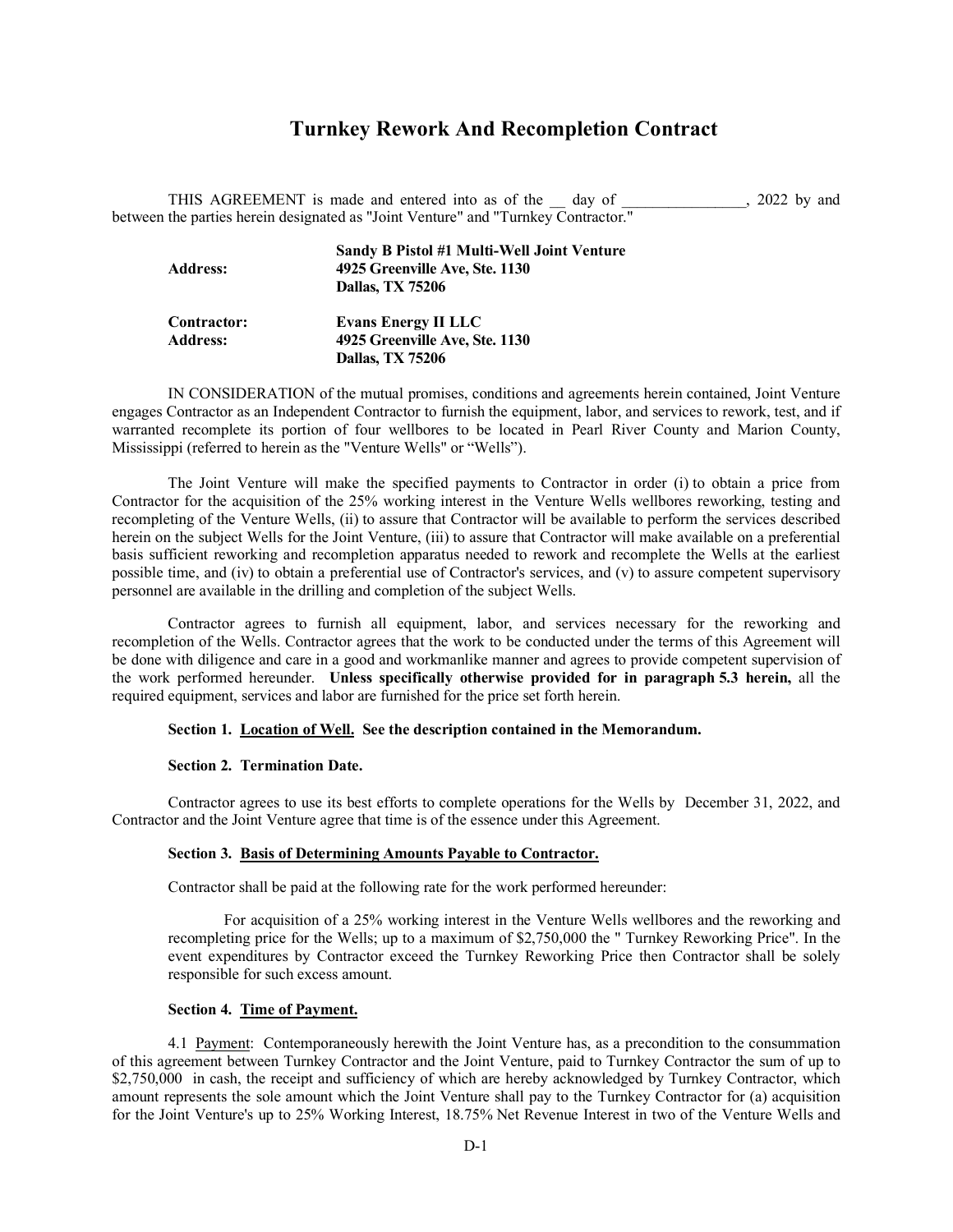up to 25% Working Interest, 17.5% Net Revenue Interest in the remaining two Venture Wells at subscription; (b) the reworking and recompletion of the Wells; and (c) if the recompletion attempt made on any of the Wells is unsuccessful and if no further completion attempts are contemplated, the plugging and abandoning of the Well. The Joint Venture acknowledges and hereby agrees that such sum of up to \$2,750,000 is non-refundable and that the Turnkey Contractor has earned the consideration upon execution of this Agreement.

4.2 Attorney's Fees. If this Agreement is placed in the hands of an attorney for collection of any sums due hereunder, or suit is brought on same, or sums hereunder are collected through bankruptcy or probate proceedings, then the Joint Venture agrees that there shall be added to the amount due reasonable attorneys' fees and costs.

## **Section 5. Completion Program**.

5.1 Upon the completion of the reworking of the Well, Contractor shall, if Contractor concludes as a matter of its sole discretion that a recompletion attempt is justified, promptly recommend to the Venture to cause the Well to be recompleted, in one zone only, pursuant to the terms of this Agreement. If Contractor concludes as a matter of its sole discretion that a recompletion attempt is not justified, promptly, and at no additional cost to the Joint Venture, Contractor will cause the Well to be plugged and abandoned, where after neither Contractor nor the Joint Venture shall have any further character of right or obligation relative to the other with respect to the Well.

## **Section 6. Reports to be Furnished By Contractor.**

Contractor shall keep and furnish to the Joint Venture an accurate record of the work performed and formations drilled on the IADC-API Daily Drilling Report Form or other form acceptable to the Joint Venture. A legible copy of said form signed by Turnkey Contractor's representative shall be furnished by Turnkey Contractor to the Joint Venture..

## **Section 7. Payment of Claims**.

Contractor agrees to pay all claims for labor, material, services and supplies to be furnished by Contractor hereunder, and agrees to allow no lien or charge to be fixed upon the lease, the Well, or other property of the Joint Venture or the land upon which said Well are located.

# **Section 8. Responsibility for Loss or Damage**.

8.1 Contractors Surface Equipment: Contractor shall assume liability at all times, for damage to or destruction of Contractor's surface equipment, including but not limited to all completion tools machinery and appliances, for use above the surface, regardless of when or how such damage or destruction occur.

8.2 Contractor's In-Hole Equipment Basis: Contractor shall assume liability at all times for damage to or destruction of Contractor's in-hole equipment, including but not limited to drill pipe, drill collars and tool joints, and the Joint Venture shall be under no liability to reimburse Contractor for any such loss.

8.3 Joint Venture's Equipment: The Joint Venture shall assume liability at all times for any defective equipment owned by it, including but not limited to casing, tubing, well head equipment, and Contractor shall be under no liability to reimburse the Joint Venture for any such loss or damage.

8.4 Fire or Blow-Out: Should a fire or blowout occur or should the hold for any cause attributable to Contractor's operators be lost or damaged while Contractor is engaged in the performance of work hereunder, all such loss of or damage to the hole including cost of regaining control of a fire or blowout, shall be borne by Contractor; and if the hole is not in condition to be drilled to the Contract Depth as herein provided, Contractor shall, if requested by the Joint Venture, commence a new hole without delay at Contractor's cost; and the drilling of the new hole shall be conducted under the terms and conditions of this Agreement in the same manner as though it were the first hole and Contractor shall be responsible for replacement of any casing lost in a junked and abandoned hole as well as the cost of preparing a new drill site for the new hole and the road thereto. In such case, Contractor shall not be entitled to any payment or compensation for expenditures made or incurred by Contractor on or in connection with the abandoned hole.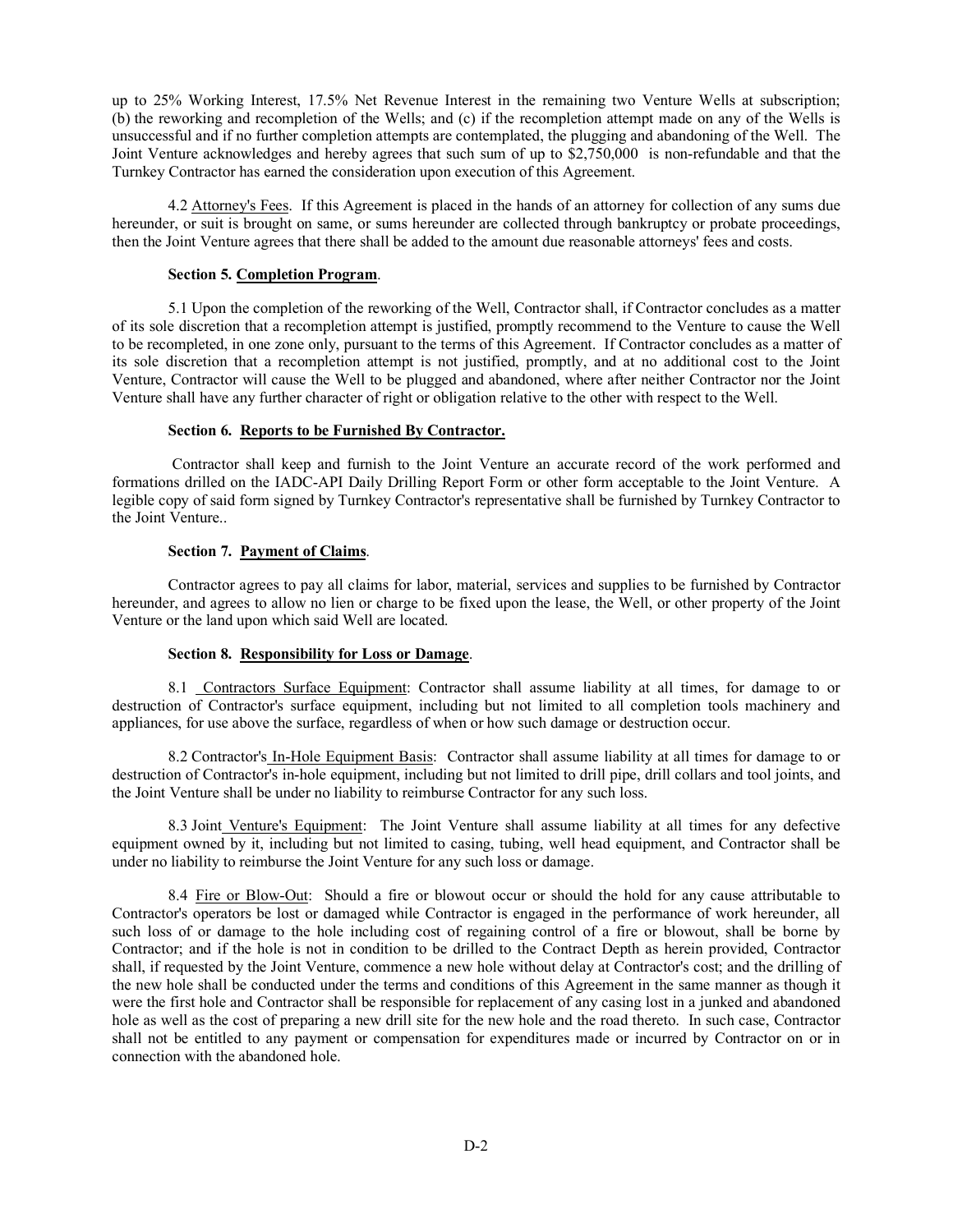## **Section 9. No Waiver Except in Writing**.

It is fully understood and agreed that none of the requirements of this Agreement shall be considered as waived by either party unless the same is done in writing, and then only by the persons executing this Agreement, or other duly authorized agent or representative of the party.

## **Section 10. Force Majeure**.

10.1 If either party hereto is rendered unable, wholly or in part (or its performance hereunder is not rendered merely commercially impracticable) by force majeure to carry out its obligation under this Agreement, it shall give the other party prompt written notice of the force majeure with reasonably full particulars. Thereupon, the obligations of the notifying party, so far as they are affected by the force majeure, shall be suspended during, but not longer than, the continuance of the force majeure, and the notifying party agrees to use reasonable diligence to remove the force majeure as quickly as possible. This paragraph shall not relieve either party hereto of its obligations to expend sums of money or to indemnify the other party hereto, as provided elsewhere in this Agreement. In the event the force majeure cannot be removed, the Turnkey Contractor shall be responsible for returning any unused portion of the Turnkey Reworking Price.

10.2 Contractor shall determine a sum equal to all the actual expenses reasonably and necessarily incurred up to the date the force majeure occurred plus such additional expenses reasonably and necessarily incurred in order for Contractor to cease operations, including plugging and abandoning the hole, and dismantling the rig plus the sum of 15% of such total actual expenses. This sum shall be deducted from the drilling and completion price of the Well. The resulting difference shall be the unused portion of the price. This paragraph shall not relieve either party hereto for its obligations to expend sums of money or to indemnify the other party hereto, as provided elsewhere in this Agreement. The term "force majeure" as herein employed shall mean an act of God, strike, lockout or other industrial disturbance, act of the public enemy, war, blockade, public riot, lightning, fire, storm, flood, explosion, extreme weather conditions or governmental restraint.

## **Section 11. Information Confidential**.

Upon written request by the Joint Venture, information obtained by Contractor in the conduct of drilling operation on the Well, including, but not limited to depth, formations penetrated, the results of coring, testing and surveying, shall be considered confidential and shall not be divulged by Contractor or its employees, to any person, firm or corporation other than the Joint Venture's designated representative.

#### **Section 12. Assignment**.

Neither party may assign this Agreement without the prior written consent of the other and prompt notice of any such intent to assign shall be given to the other party. If any assignment is made that materially alters Contractor's financial burden, Contractor's compensation shall be adjusted to give effect to any increase or decrease in Contractor's operating costs.

#### **Section 13. Contractor Disclosure**.

In connection with all operations contemplated by this Agreement, the Contractor shall, as between the Contractor and the Joint Venture, act as an independent contractor, having complete control of the manner and method of conducting all such operations, and the Contractor shall further faithfully observe and comply with the following:

> (a) Contractor shall comply with all of the valid rules and regulations of any and all regulatory bodies having jurisdiction over such operations;

> (b) The duly authorized agents or representatives of the Joint Venture shall have free access to the Well at any and all times for the purpose of observing such operations;

> (c) Contractor will disclose to the Joint Venture at all times all information Contractor has concerning the progress of the Well and shall promptly disclose to the Joint Venture all information Contractor has in connection with all tests made and the results thereof; and